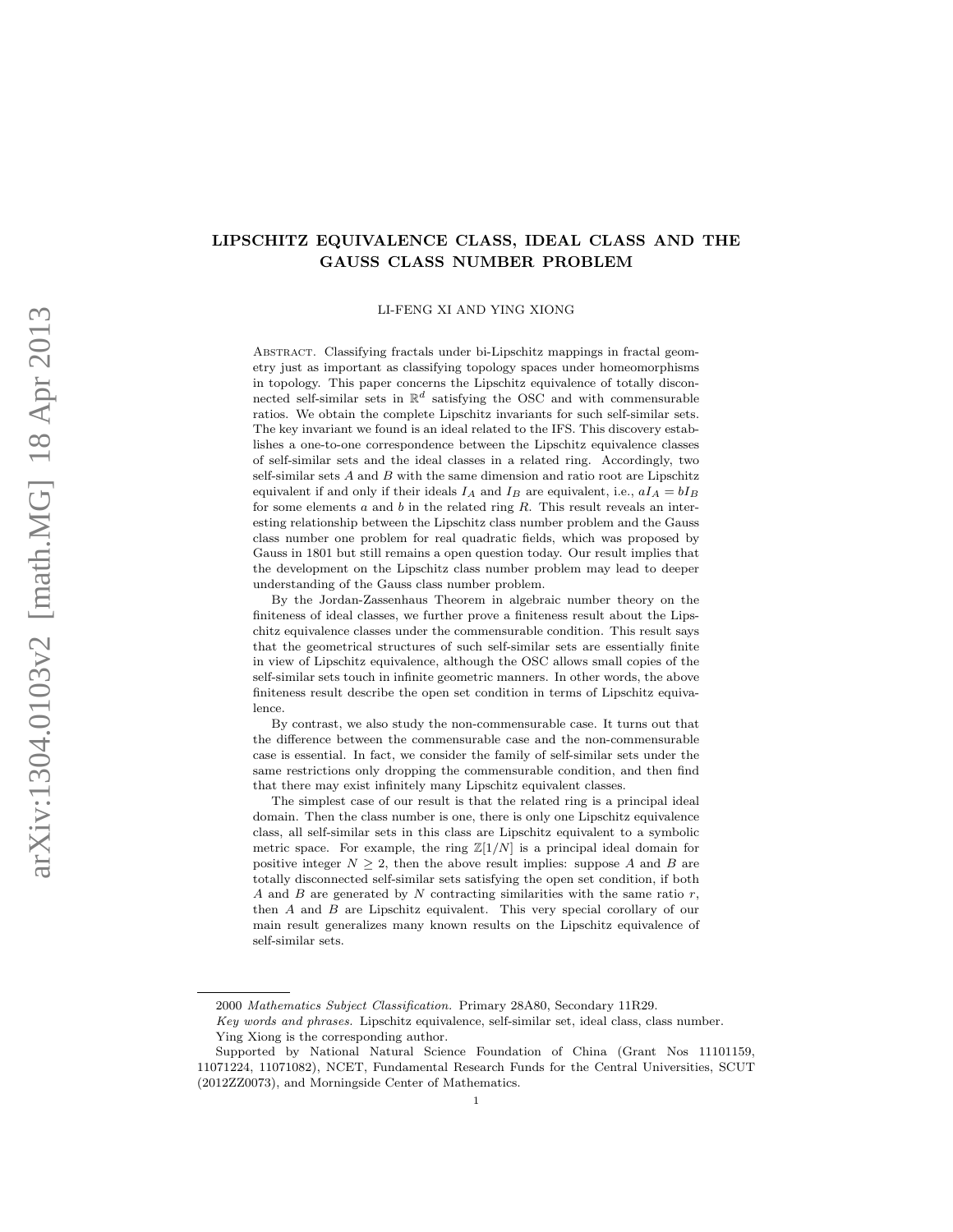# 2 LI-FENG XI AND YING XIONG

# CONTENTS

| Introduction<br>1.                                    | 3      |
|-------------------------------------------------------|--------|
| 1.1.<br>Background                                    | 3      |
| Main results<br>1.2.                                  | 4      |
| 1.3.<br>Class number problem                          | 8      |
| More results on principal ideal<br>1.4.               | 9      |
| Geometrical structure of Self-similar Sets<br>2.      | 10     |
| 2.1.<br>About self-similar sets                       | 10     |
| 2.2. The SSC case                                     | 11     |
| 2.3.<br>The non-commensurable case                    | 12     |
| The OSC case<br>2.4.                                  | 15     |
| 3.<br>The Algebraic Properties of Measure Root        | 17     |
| $\overline{4}$ .<br>The Ideal of IFS                  | 21     |
| 4.1.<br>The graph-directed structure                  | 21     |
| 4.2.<br>Principle ideal                               | 25     |
| The Blocks Decomposition of Self-similar Sets<br>5.   | 27     |
| 5.1.<br>The definition of blocks decomposition        | 27     |
| 5.2.<br>Finiteness of measure polynomials             | 29     |
| 5.3.<br>The cardinality of blocks                     | 31     |
| Main Ideas of the Proof<br>6.                         | 33     |
| 6.1.<br>Cylinder structure and dense island structure | 33     |
| 6.2. Measure linear                                   | 36     |
| 6.3.<br>Suitable decomposition                        | 37     |
| Interior Blocks and the Whole Set<br>7.               | 42     |
| 7.1.<br>The Lipschitz equivalence of interior blocks  | 42     |
| 7.2.<br>Proof of Proposition 7.1                      | 48     |
| The proof of Theorem 1.1<br>8.                        | $50\,$ |
| 8.1.<br>Necessity                                     | 51     |
| 8.2.<br>Sufficiency                                   | 52     |
| The Non-Commensurable Case<br>9.                      | 54     |
| Proof of Theorem 2.2<br>9.1.                          | 54     |
| Proof of Theorem 2.3<br>9.2.                          | 55     |
| Acknowledgement                                       | 57     |
| References                                            | 57     |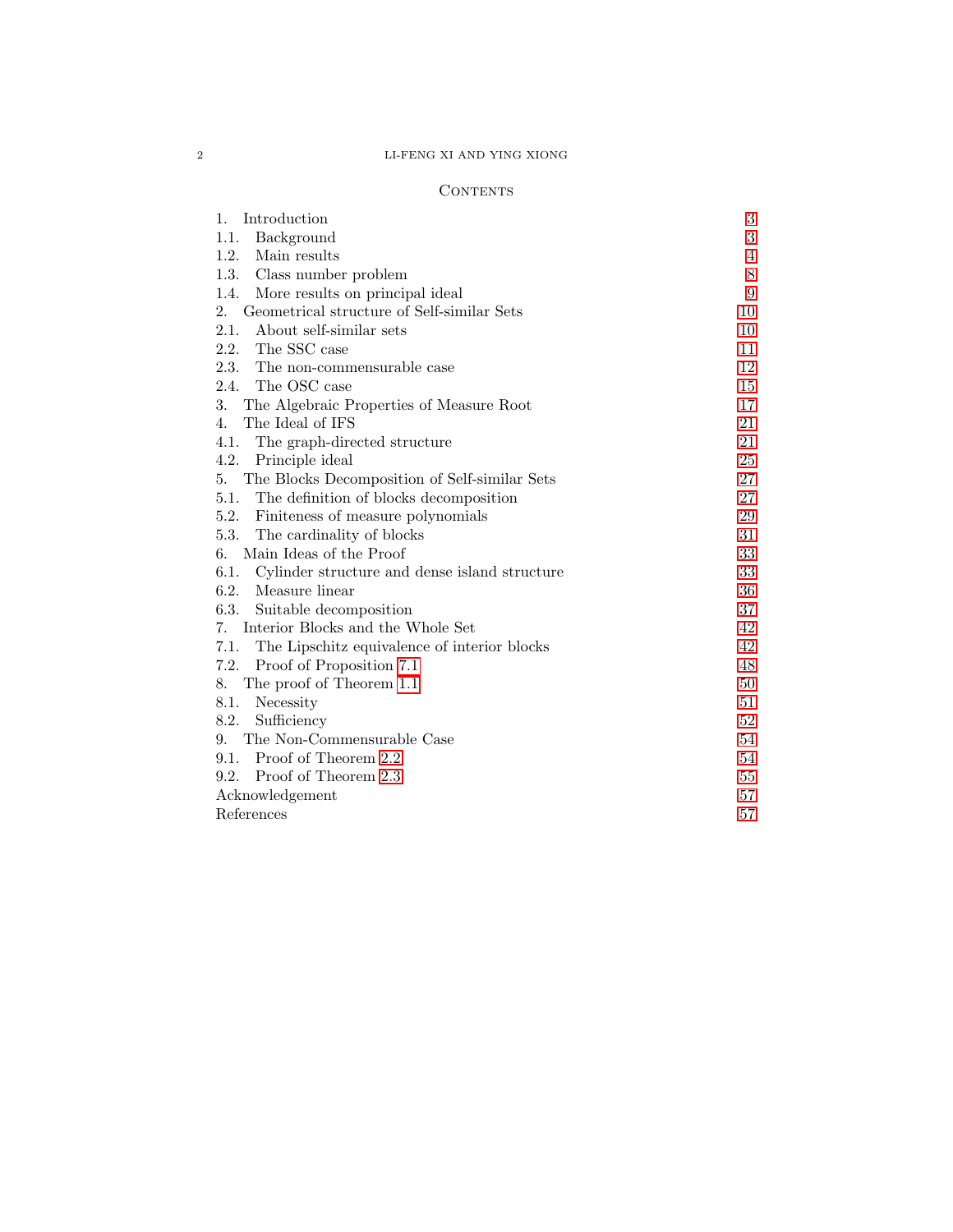#### 1. INTRODUCTION

<span id="page-2-1"></span><span id="page-2-0"></span>1.1. **Background.** Two metric spaces  $(X_1, d_1)$  and  $(X_2, d_2)$  are said to be Lips*chitz equivalent*, denoted by  $X_1 \simeq X_2$ , if there is a bijection  $f: X_1 \to X_2$  which is bi-Lipschitz, i.e., there exists a constant  $L \geq 1$  such that

$$
L^{-1} d_1(x, y) \le d_2(f(x), f(y)) \le L d_1(x, y) \text{ for all } x, y \in X_1.
$$

Roughly speaking, the spaces  $X_1$  and  $X_2$  are "almost the same" from the viewpoint of metric.

Two Lipschitz equivalent fractals can be considered as having the same geometrical structure since many important geometrical properties are invariant under the bi-Lipschitz mappings, such as

- fractal dimensions: Hausdorff dimension, packing dimension, etc;
- properties of measures: doubling, Ahlfors-David regularity, etc;
- metric properties: uniform perfectness, uniform disconnectedness, etc.

By contrast, Gromov pointed out in [\[21\]](#page-57-0) that "isometry" leads to a poor and rather boring category and "continuity" takes us out of geometry to the realm of pure topology. So Lipschitz equivalence is suitable for the study of fractal geometry of sets. Classifying fractals under bi-Lipschitz mappings in fractal geometry just as important as classifying topology spaces under homeomorphisms in topology.

Another interesting motivation of studying Lipschitz equivalence of fractals comes from geometry group theory (see  $[5, 17]$  $[5, 17]$ ). For example, Farb and Mosher  $[17]$  established a quasi-isometry (in Gromov's sense) from the group

$$
\mathbf{BS}(1, n) = \langle a, b \, | \, aba = b^n \rangle
$$

to some space with its upper boundary  $C_n$  being a self-similar fractal. Then they proved that  $\mathbf{BS}(1,n)$  and  $\mathbf{BS}(1,m)$  are quasi-isometric if and only if two self-similar fractals  $C_n$  and  $C_m$  are Lipschitz equivalent. In the appendix of [\[17\]](#page-57-1), Cooper obtained that  $C_n \simeq C_m$  if and only if  $\log m / \log n \in \mathbb{Q}$ .

In general it is very difficult to determine whether two fractals are Lipschitz equivalent or not. Indeed, there is little known about the Lipschitz equivalence of fractals, even for the most familiar fractals—self similar sets in Euclidean spaces.

This paper concerns the Lipschitz equivalence of totally disconnected self-similar sets in  $\mathbb{R}^d$  satisfying the OSC and with commensurable ratios (Definition [1.2\)](#page-4-0). We obtain the complete Lipschitz invariants for such self-similar sets (Theorem [1.1\)](#page-5-0). This is the first *general* result on the Lipschitz equivalence of self-similar sets with overlaps. The key invariant we found is an ideal related to the IFS (Definition [1.4\)](#page-4-1). This discovery establishes the connection between Lipschitz equivalence class of self-similar sets and ideal class in algebraic number theory. (See, e.g., [\[25,](#page-57-2) [34\]](#page-57-3) for detailed introduction of algebraic number theory).

**Definition 1.1** (ideal class). Two nonzero ideals I and J of an integral domain R is said to be in the same class if  $aI = bJ$  for some  $a, b \in R$ . The corresponding equivalence classes is called the *ideal classes* of  $R$ . The *class number* of  $R$ , denoted by  $h(R)$ , is defined to be the number of ideal classes.

Historically, ideal theory was developed in the investigation of Fermat's Last Theorem. In 1844, Kummer proved Fermat's Last Theorem for every odd prime number  $p \leq 19$ , based on the fact that the ring  $\mathbb{Z}[e^{2\pi i/p}]$  is a unique factorization domain for such p. This is equivalent to  $\mathbb{Z}[e^{2\pi i/p}]$  has class number  $h_p = 1$ . But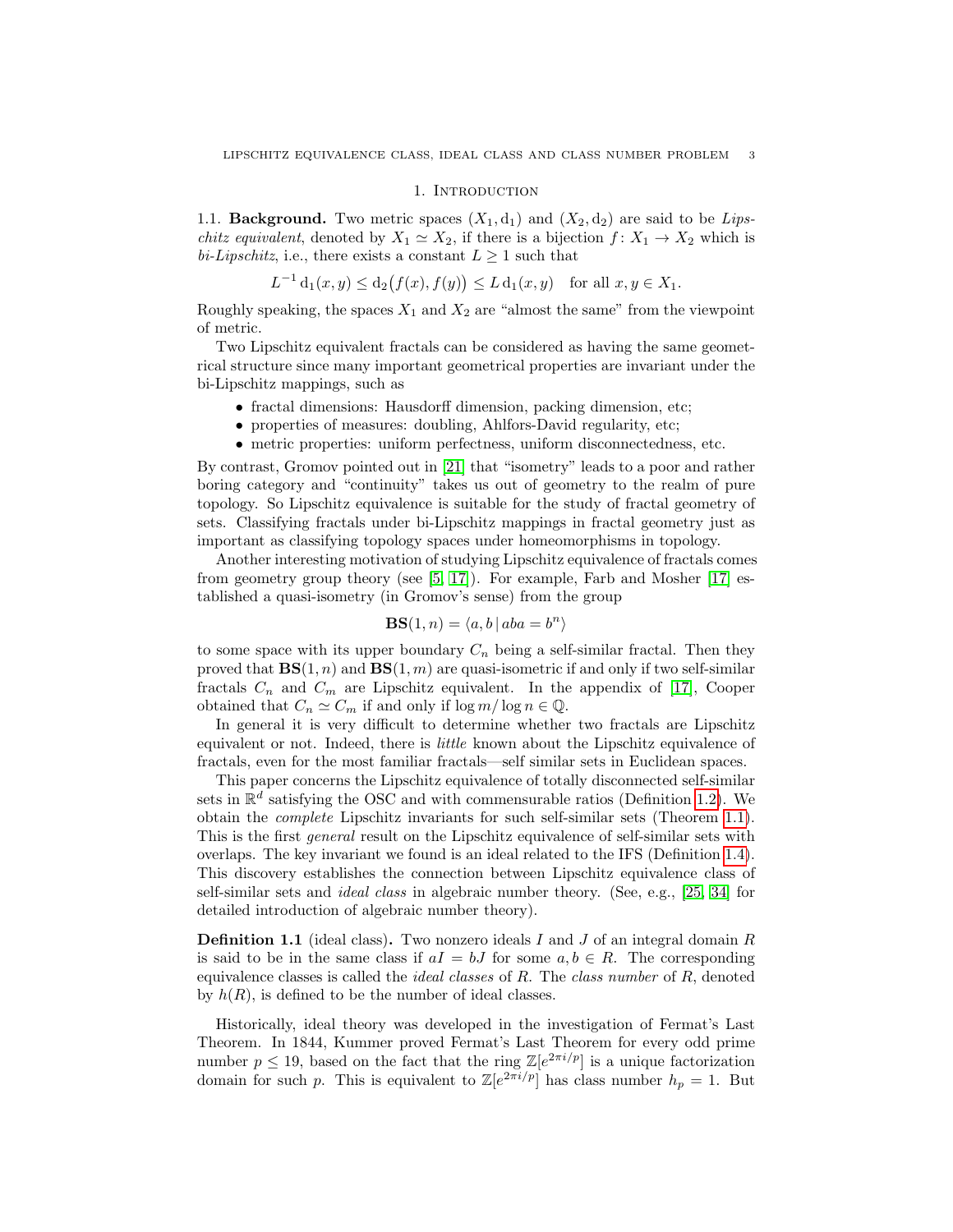$h_p > 1$  for every odd prime number  $p \geq 23$ , and so this proof failed for such cases. To settle this problem, in 1847, Kummer introduced "ideal numbers" to recover a form of unique factorization for the ring  $\mathbb{Z}[e^{2\pi i/p}]$ . As a result, Kummer can prove Fermat's Last Theorem for all regular prime numbers  $p$ , which are the prime numbers such that  $p \nmid h_p$  (all odd prime numbers less than 100 are regular except for 37, 59, 67). Kummer's idea of "ideal number" was further developed by Dedekind, who established the modern theory of ideal in Algebra.

The study of ideal classes goes back to Lagrange and Gauss, before Kummer and Dedekind's work on ideal. In 1773, Lagrange developed a general theory to handle the problem of when an integer  $m$  is representable by a given binary quadratic form

$$
m = ax^2 + bxy + cy^2,
$$

where a, b and c are fixed integers with  $gcd(a, b, c) = 1$ . Some special cases of this problem had been studied by Fermat and Euler. Lagrange defined two quadratic forms  $ax^2 + bxy + cy^2$  and  $AX^2 + BXY + CY^2$  to be equivalent if there exists an invertible integral linear change of variables

$$
\begin{pmatrix} x \\ y \end{pmatrix} = \begin{pmatrix} \alpha & \beta \\ \gamma & \delta \end{pmatrix} \begin{pmatrix} X \\ Y \end{pmatrix}, \text{ where } \alpha, \beta, \gamma, \delta \in \mathbb{Z} \text{ with } \begin{vmatrix} \alpha & \beta \\ \gamma & \delta \end{vmatrix} = \pm 1,
$$

that transforms  $ax^2 + bxy + cy^2$  to  $AX^2 + BXY + CY^2$ . Note that equivalent forms have the same discriminant  $D = b^2 - 4ac$ , and more important that equivalent forms represent the same set of integers. Let  $h(D)$  denote the number of equivalence classes of binary quadratic forms with discriminant D. In Disquisitiones Arithmeticae published in 1801, Gauss further studied this problem and proved that  $h(D)$  is finite for every value D. Moreover, Gauss put forward his famous class number problems (see Section [1.3\)](#page-7-0). The relationship between the equivalence class of quadratic forms and ideal class is that, for every negative square free integer  $D$ , the equivalence classes of binary quadratic forms with discriminant  $D$ correspond *one-to-one* to the ideal classes of the ring  $\mathcal{O}_D$ , which is the ring of all algebraic integers in  $\mathbb{Q}(\sqrt{D})$ . In other words,  $h(D)$  equals the class number of  $\mathcal{O}_D$ for every negative square free integer  $D$  (see, e.g., [\[20,](#page-57-4) [41\]](#page-57-5)).

Just like the binary quadratic forms, for some appropriate families of self-similar sets, we can establish a *one-to-one* correspondence between the Lipschitz equivalence classes and the ideal classes of a related ring (Theorem [1.2](#page-5-1) and [1.3\)](#page-5-2).

<span id="page-3-0"></span>1.2. Main results. For convenience, we recall some basic notions of self-similar sets, see [\[15,](#page-56-3) [16,](#page-56-4) [23\]](#page-57-6) for more details. Let  $S = \{S_1, S_2, \ldots, S_N\}$  be an *iterated func*tions system (IFS) on a complete metric space  $(X, d)$  where each  $S_i$  is a contracting similarity of ratio  $r_i \in (0,1)$ , i.e.,  $d(S_i(x), S_i(y)) = r_i d(x, y)$ . The self-similar set generated by the IFS S is the unique nonempty compact set  $E_{\mathcal{S}} \subset X$  such that  $E_{\mathcal{S}} = \bigcup_{i=1}^{N} S_i(E_{\mathcal{S}})$ . We say that the IFS  $\mathcal{S}$  satisfies the strong separation condition (SSC) if the sets  $\{S_i(E_{\mathcal{S}})\}\$ are pairwise disjoint. The IFS  $\mathcal{S}$  satisfies the *open set* condition (OSC) if there exists a nonempty bounded open set  $O$  such that the sets  $S_i(O)$  are disjoint and contained in O. If furthermore  $O \cap E_{\mathcal{S}} \neq \emptyset$ , we say that the IFS  $S$  satisfies the *strong open set condition* (SOSC). Obviously, we have

$$
SSC \Rightarrow SOSC \Rightarrow OSC.
$$

For IFSs on Euclidean spaces, Hutchinson [\[23\]](#page-57-6), Bandt and Graf [\[2\]](#page-56-5) and Schief [\[39\]](#page-57-7) proved that  $\dim_\text{H} E_S$  equals the *similarity dimension s* (the unique positive solution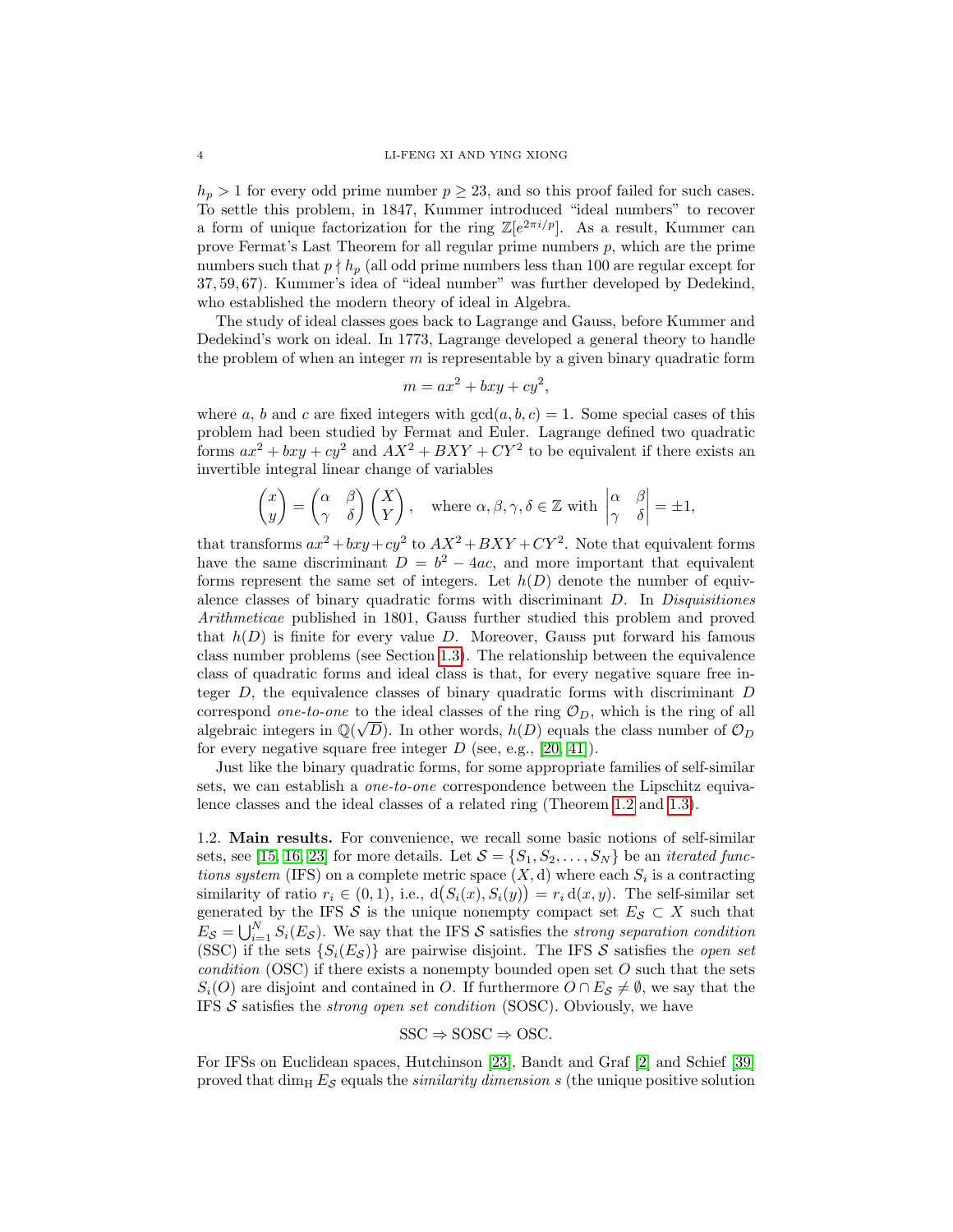of 
$$
\sum_{i=1}^{N} r_i^s = 1
$$
) if *S* satisfies the OSC, and that

$$
SOSC \Leftrightarrow \text{OSC} \Leftrightarrow \mathcal{H}^s(E_{\mathcal{S}}) > 0.
$$

Here  $\mathcal{H}^s$  denotes the s-dimensional Hausdorff measure.

<span id="page-4-0"></span>**Definition 1.2** (commensurable). The ratios  $r_1, \ldots, r_N$  of the IFS S are said to be *commensurable* if the multiplicative group generated by  $\{r_1, \ldots, r_N\}$  can be generated by a single number  $r_{\mathcal{S}} \in (0,1)$ . In other words,  $r_i = r_{\mathcal{S}}^{\lambda_i}$  with  $\lambda_i \in \mathbb{N}$  for each *i* and  $gcd(\lambda_1, ..., \lambda_N) = 1$ . We call  $r_S$  the *ratio root* of S.

*Remark* 1.1. The ratios  $r_1, \ldots, r_N$  are commensurable if and only if  $\log r_i / \log r_j \in$  $\mathbb Q$  for  $1 \leq i, j \leq N$ .

We say the IFS S satisfies the TDC, denoted by  $S \in TDC$ , if the corresponding self-similar set  $E_{\mathcal{S}}$  is totally disconnected. Write

 $\text{OSC}_1^{\text{E}} = \left\{ \mathcal{S} \colon \mathcal{S} \text{ is an IFS on a Euclidean space} \right\}$ 

satisfying the OSC and with commensurable ratios }.

In this paper, we introduce an ideal related to  $S \in TDC \cap OSC^E_1$  which turns out to be a very important Lipschitz invariant. For an IFS  $S = \{S_1, \ldots, S_N\}$  satisfying the OSC, the natural measure  $\mu_{\mathcal{S}}$  of S is defined to be the normalized s-dimensional Hausdorff measure restricted to  $E_{\mathcal{S}}$ , where  $s = \dim_{\text{H}} E_{\mathcal{S}}$ , i.e.,  $\mu_{\mathcal{S}} = \mathcal{H}^s|_{E_{\mathcal{S}}}/\mathcal{H}^s(E_{\mathcal{S}})$ . Note that  $\mu_{\mathcal{S}}$  is the unique Borel probability measure such that

$$
\mu_{\mathcal{S}}(A) = \sum_{i=1}^{N} r_i^s \mu_{\mathcal{S}}(S_i^{-1}(A)) \quad \text{for all Borel sets } A.
$$

For  $S \in \text{OSC}_1^E$ , we call  $p_S = r_S^s$  the *measure root* of S (see Remark [5.2\)](#page-27-0). It follows from  $\sum_{i=1}^{N} r_i^s = 1$  and  $\log r_i / \log r_s$  is a positive integer that  $p_{\mathcal{S}}^{-1}$  is an algebraic integer. Let

 $\mathbb{Z}[p_{\mathcal{S}}] = \{P(p_{\mathcal{S}}): P \text{ is a polynomial with integer coefficients}\}\$ 

be the ring generated by  $p_S$  over the integer set  $\mathbb{Z}$ .

**Definition 1.3** (interior separated set). Suppose that  $S \in TDC \cap OSC_1^E$ . A compact set  $F \subset E_{\mathcal{S}}$  is called an *interior separated set* of  $E_{\mathcal{S}}$  if  $E_{\mathcal{S}} \setminus F$  is also compact and  $F \subset O$  for some open set O satisfying the OSC.

We remark that  $\mu_S(F) \in \mathbb{Z}[p_S]$  for every interior separated set F.

<span id="page-4-1"></span>**Definition 1.4** (ideal of IFS). Suppose that  $S \in TDC \cap OSC_1^E$ . The ideal of S, denoted by  $I_{\mathcal{S}}$ , is defined to be the ideal of  $\mathbb{Z}[p_{\mathcal{S}}]$  generated by

 $\{\mu_{\mathcal{S}}(F): F \text{ is an interior separated set of } E_{\mathcal{S}}\}.$ 

Remark 1.2. It is worth noting that the ideal  $I_{\mathcal{S}}$  depends not only on the algebraic properties of ratios, but also on the geometrical structure of the self-similar set  $E_{\mathcal{S}}$ .

Remark 1.3. At first sight it seems that we need find all open sets which satisfy the SOSC if we want to determine the ideal of an IFS. Fortunately, one such open set is enough, see Remark [5.6](#page-31-0) in Section [5.3.](#page-30-0)

<span id="page-4-2"></span>**Example 1.1.** We have  $I_{\mathcal{S}} = \mathbb{Z}[p_{\mathcal{S}}]$  when S satisfies the SSC. Indeed, the open set  $O = \{x: dist(x, E_S) < \varepsilon\}$  satisfies the OSC for  $\varepsilon$  small enough. And so  $E_S \subset O$  is an interior separated set. Therefore  $1 = \mu_{\mathcal{S}}(E_{\mathcal{S}}) \in I_{\mathcal{S}}$  and  $I_{\mathcal{S}} = \mathbb{Z}[p_{\mathcal{S}}]$ .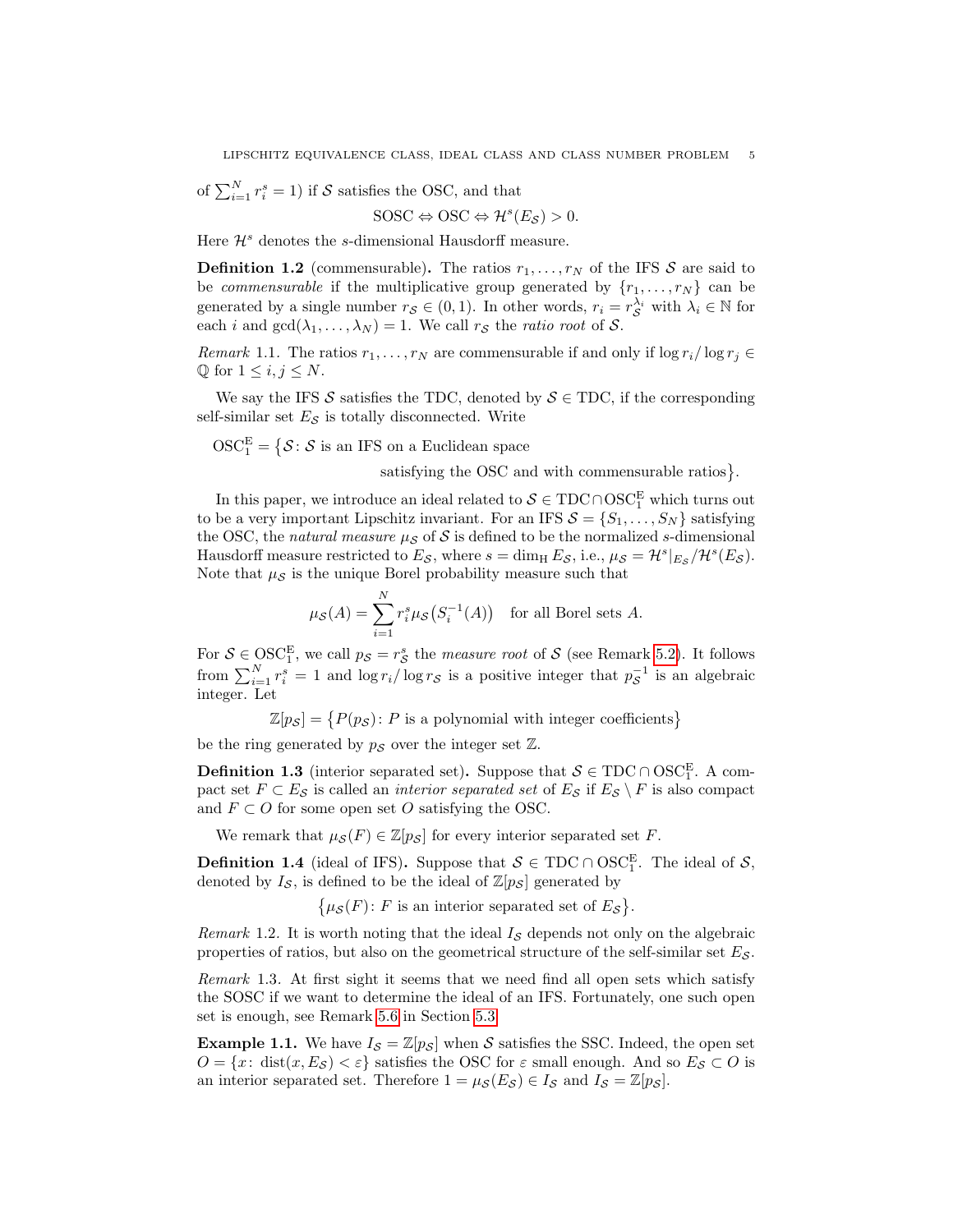Our main result gives the complete Lipschitz invariants of self-similar sets generated by IFSs in TDC ∩ OSC<sup>E</sup>. This is the first *general* result on the Lipschitz equivalence of self-similar sets with overlaps.

<span id="page-5-0"></span>**Theorem 1.1.** Suppose that  $S, \mathcal{T} \in \text{TDC} \cap \text{OSC}_1^E$ , then  $E_S \simeq E_{\mathcal{T}}$  if and only if

- (i) dim<sub>H</sub>  $E_S = \dim_{\text{H}} E_{\mathcal{T}}$ ;
- (ii)  $\log r_S / \log r_T \in \mathbb{Q}$ ;
- (iii)  $I_{\mathcal{S}} = aI_{\mathcal{T}}$  for some  $a \in \mathbb{R}$ .

Remark 1.4. We emphasize that, in Theorem [1.1,](#page-5-0) the two IFSs  $S$  and  $T$  are allowed to be defined on Euclidean spaces of different dimensions. For example, the IFS  $\mathcal S$ in Example [1.3](#page-6-0) is defined on  $\mathbb{R}^1$  and the IFS S in Example [4.2](#page-23-0) is defined on  $\mathbb{R}^2$ . By Theorem [1.1,](#page-5-0) the two corresponding self-similar sets are Lipschitz equivalent, see Figure [1](#page-6-1) and [6.](#page-24-1)

Theorem [1.1](#page-5-0) offers much deep insight into the geometrical structure of self-similar sets generated by IFSs in  $\text{TDC} \cap \text{OSC}_1^E$ . To make this more clear, we shall consider a family of self-similar sets with the same ratio root to eliminate the influence of ratios. Let  $\mathrm{OSC}_1^{\mathrm{E}}(p,r)$  denote the set consisting of all IFS  $\mathcal{S} \in \mathrm{OSC}_1^{\mathrm{E}}$  with  $p_{\mathcal{S}} = p$ and  $r_S = r$ . Given  $S, \mathcal{T} \in \text{TDC} \cap \text{OSC}_1^E(p, r)$ , we have  $\dim_\text{H} E_S = \dim_\text{H} E_{\mathcal{T}} =$  $\log p / \log r$  and  $r_S = r_T = r$ . Therefore, Conditions (i) and (ii) in Theorem [1.1](#page-5-0) are fulfilled and the ideals  $I_{\mathcal{S}}$  and  $I_{\mathcal{T}}$  belong to the same ring  $\mathbb{Z}[p]$ . Consequently, we have

<span id="page-5-1"></span>**Theorem 1.2.** Suppose that  $S, \mathcal{T} \in \text{TDC} \cap \text{OSC}_1^E(p, r)$ , then the two self-similar sets  $E_{\mathcal{S}}$  and  $E_{\mathcal{T}}$  are Lipschitz equivalent if and only if their ideals  $I_{\mathcal{S}}$  and  $I_{\mathcal{T}}$  belong to the same ideal class of  $\mathbb{Z}[p]$ .

Roughly speaking, Theorem [1.2](#page-5-1) tells us that different Lipschitz equivalence classes correspond to different ideal classes, see Example [1.3.](#page-6-0) It is natural to ask whether the correspondence induced by Theorem [1.2](#page-5-1) is one-to-one. Our next result gives an affirm answer to this question. We define the number of Lipschitz equivalence classes of self-similar sets generated by IFSs in TDC ∩  $\mathrm{OSC}_1^{\mathrm{E}}(p,r)$  to be the *Lipschitz class number* of TDC ∩  $OSC_1^E(p, r)$ , denoted by  $h_L(p, r)$ .

<span id="page-5-2"></span>**Theorem 1.3.** Suppose that  $TDC \cap OSC^E_1(p,r) \neq \emptyset$ . Then the Lipschitz equivalent classes of self-similar sets generated by IFSs in TDC  $\cap$  OSC<sup>E</sup> $(p, r)$  correspond oneto-one to the ideal classes of  $\mathbb{Z}[p]$ . This means  $h_L(p,r) = h(\mathbb{Z}[p])$ . Moveover, the Lipschitz class number  $h_L(p,r)$  is finite for every pair p, r.

The most significance of Theorem [1.3](#page-5-2) is the one-to-one correspondence between the Lipschitz equivalence classes and the ideal classes. We will further discuss this point in next subsection.

It is also worth noting that the finiteness result about the Lipschitz equivalence classes gives some interesting information about the OSC. For self-similar fractals, the OSC is a generally accepted separation condition, but it is too complicated to describe completely in geometry. For example, the OSC allows the small copies of self-similar set touch in infinitely many geometric manners. However, the finiteness result in Theorem [1.3](#page-5-2) says that the touching manners is essentially finite in view of Lipschitz equivalence. In other words, this finiteness result describes the open set condition in term of Lipschitz equivalence.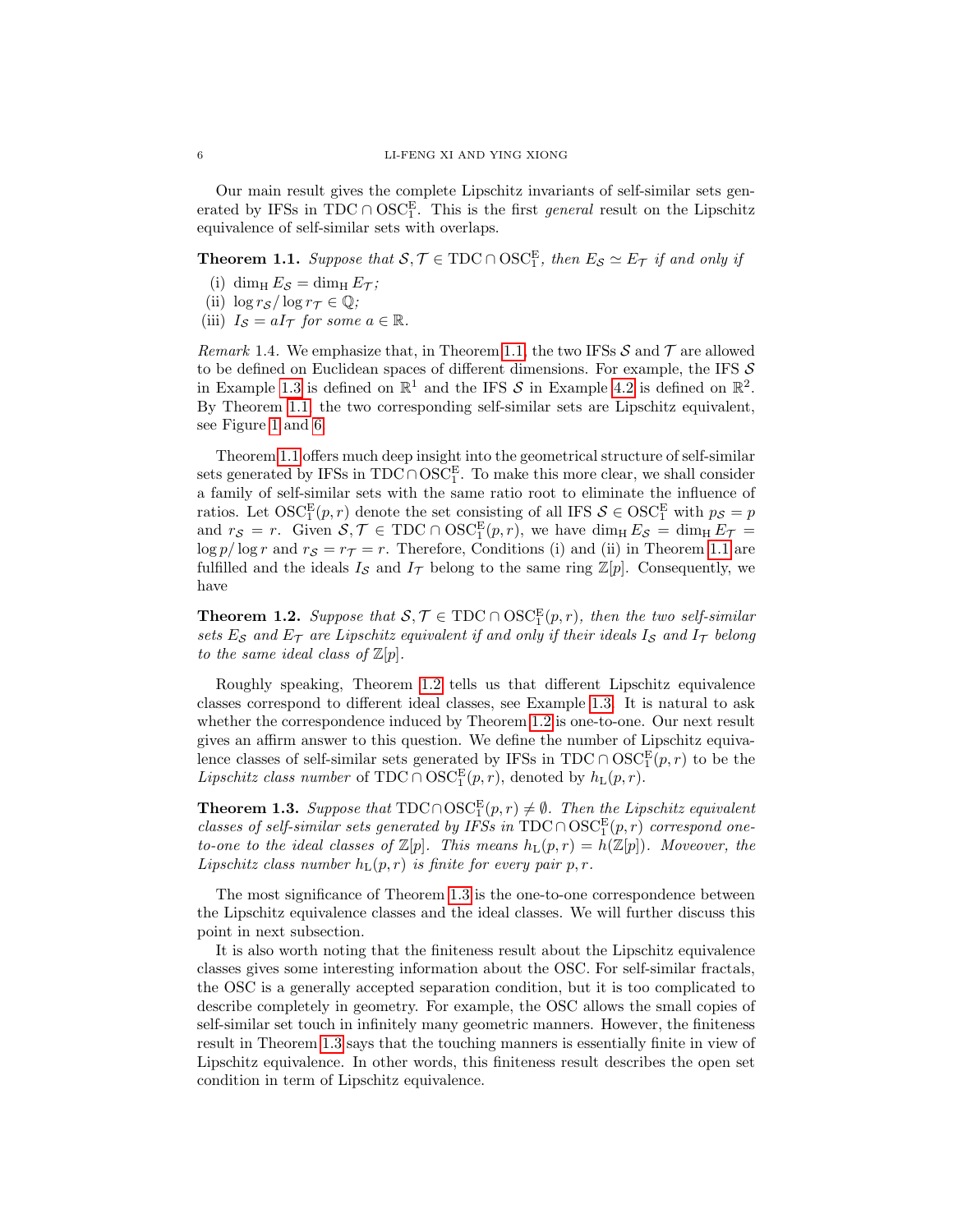We present two examples to illustrate Theorem [1.3.](#page-5-2) For positive square free integer D, let  $\mathcal{O}_D$  be the ring of all algebraic integers in the field  $\mathbb{Q}(\sqrt{D})$ . We know from algebraic number theory that

$$
\mathcal{O}_D = \begin{cases} \mathbb{Z}[\sqrt{D}], & \text{if } D \equiv 2 \text{ or } 3 \pmod{4}; \\ \mathbb{Z}[\frac{1+\sqrt{D}}{2}], & \text{if } D \equiv 1 \pmod{4}; \end{cases}
$$

and

$$
h(\mathcal{O}_D) = 1 \quad \text{for } D = 2, 3, 5, 6, 7, 11, 13, 14, 17, 19, 21, 22, 23, 29, \dots;
$$
  

$$
h(\mathcal{O}_D) = 2 \quad \text{for } D = 10, 15, 26, 30, 34, 35, 39, 42, 51, 55, 58, 65, \dots.
$$

For more square free  $D > 0$  with  $h(\mathcal{O}_D) = 1$  or 2, see [\[31,](#page-57-8) [32\]](#page-57-9). Using the above facts about the class number of  $\mathcal{O}_D$ , we give the following two examples.

**Example 1.2.** Let  $p = (\sqrt{5}-1)/2$ , then  $p^4 + p^3 + p = 1$  and  $p^3 + 2p^2 = 1$ . Suppose that  $S, \mathcal{T} \in TDC \cap OSC_1^E(p, r)$  with ratios  $r^4, r^3, r$  and  $r^3, r^2, r^2$ , respectively, then  $p_S = p_{\mathcal{T}} = p$ . Since  $\mathbb{Z}[p] = \mathbb{Z}[p+1] = \mathcal{O}_5$  has class number one, we have  $E_S \simeq E_{\mathcal{T}}$ . In this example, the relative positions of the small copies of self-similar sets  $E_{\mathcal{S}}$  and  $E_{\mathcal{T}}$  do not affect the Lipschitz equivalence.

The following example involves the ring  $\mathcal{O}_{10}$ , which has class number 2. We consider the IFS family TDC ∩  $\mathrm{OSC}_1^{\mathrm{E}}(p,r)$  with  $p = \sqrt{10} - 3$  and  $r = 1/10$ . Theorem [1.3](#page-5-2) says that there are two Lipschitz equivalence classes since  $\mathbb{Z}[p] =$  $\mathbb{Z}[\sqrt{10}] = \mathcal{O}_{10}.$ 



<span id="page-6-1"></span>FIGURE 1. The structure of  $E<sub>S</sub>$  in Example [1.3](#page-6-0)

<span id="page-6-0"></span>**Example 1.3.** Let  $S = \{S_1, S_2, \ldots, S_7\} \in TDC \cap OSC_1^E(p, r)$ , where  $p =$ √  $10 - 3,$  $r = 1/10$  and

$$
S_1: x \mapsto rx, \quad S_2: x \mapsto -r^2x + 3r, \quad S_3: x \mapsto rx + 3r,
$$
  

$$
S_4: x \mapsto -rx + 6r, \quad S_5: x \mapsto rx + 6r, \quad S_6: x \mapsto -rx + 9r, \quad S_7: x \mapsto rx + 9r.
$$

See Figure [1.](#page-6-1) (In Figure [1,](#page-6-1) the symbol  $\circ$  means that there is a minus sign in the contraction coefficient of the corresponding similarity. In geometry, this means a √ rotation by the angle  $\pi$ .) Then  $p_S = p = \sqrt{10} - 3$  satisfying the equation  $p^2 + 6p = 1$ , and Example [4.1](#page-20-2) shows √ √

$$
I_{\mathcal{S}} = (2, p + 1) = (2, \sqrt{10}) = \{2a + b\sqrt{10} : a, b \in \mathbb{Z}\}.
$$

One can check that  $I_{\mathcal{S}}$  is not a principal ideal of the ring  $\mathbb{Z}[p_{\mathcal{S}}] = \mathcal{O}_{10}$ .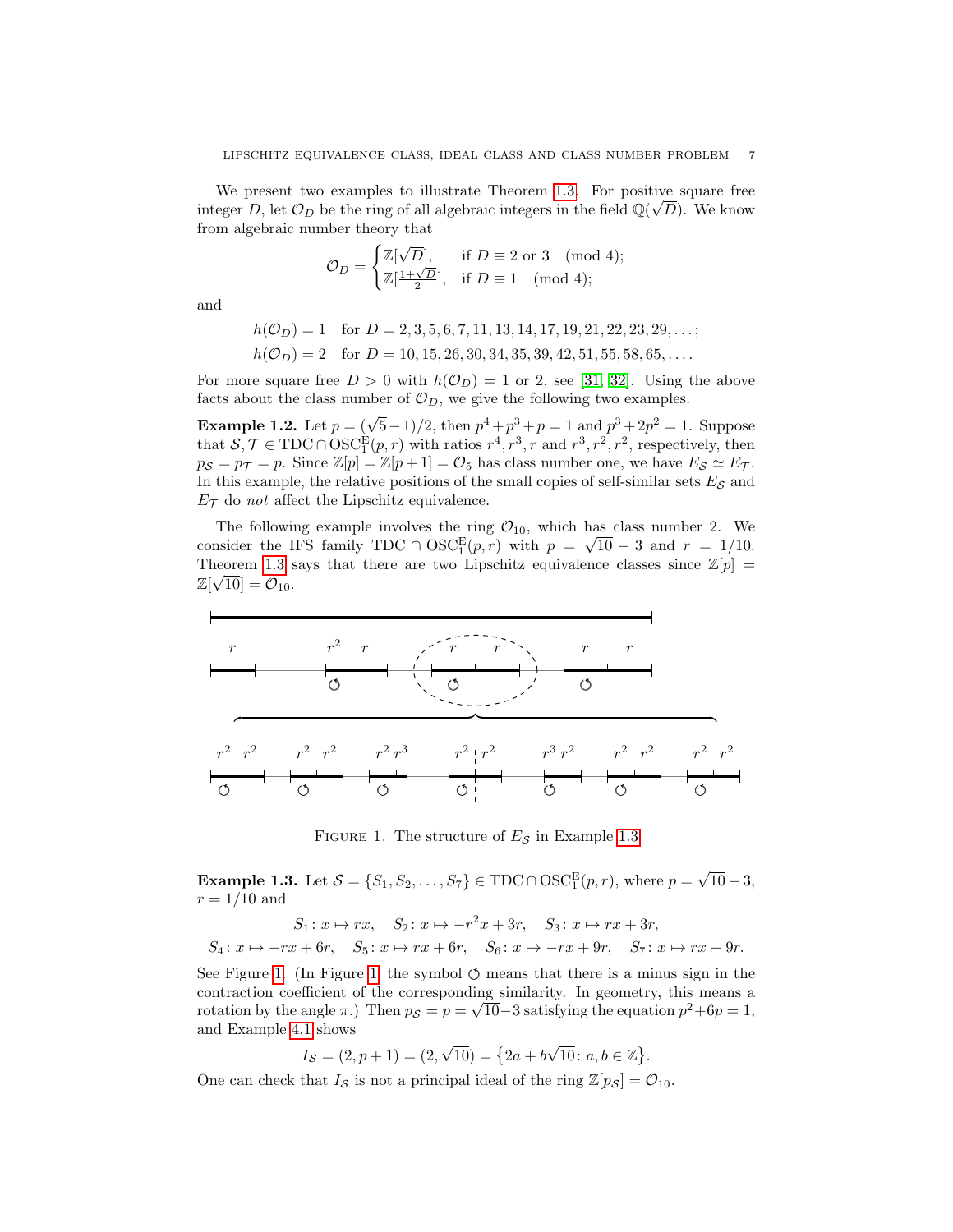Let  $\mathcal{T} \in \text{TDC} \cap \text{OSC}_1^E(p, r)$  satisfying the SSC with ratios  $r^2, r, r, r, r, r, r$ . Then  $p_{\mathcal{T}} = p = \sqrt{10} - 3$ , and by Example [1.1,](#page-4-2)  $I_{\mathcal{T}} = \mathbb{Z}[p_{\mathcal{T}}] = \mathcal{O}_{10}$  is a principal ideal.

Theorem [1.3](#page-5-2) implies that  $E_{\mathcal{S}} \not\simeq E_{\mathcal{T}}$  and that either  $E \simeq E_{\mathcal{S}}$  or  $E \simeq E_{\mathcal{T}}$  for every self-similar set E generated by IFS in TDC ∩  $\mathrm{OSC}_1^{\mathrm{E}}(p,r)$ . In this example, the relative positions of the small copies of self-similar sets do affect the Lipschitz equivalence.

We close this subsection with a necessary and sufficient condition for the IFS family TDC  $\cap$  OSC<sup>E</sup><sub>1</sub> $(p, r) \neq \emptyset$ .

<span id="page-7-1"></span>**Proposition 1.1.** The IFS family TDC∩OSC<sup>E</sup> $(p, r) \neq \emptyset$  if and only if  $p, r \in (0, 1)$ and there exist positive integers  $\lambda_1, \lambda_2, \ldots, \lambda_N$  with  $gcd(\lambda_1, \ldots, \lambda_N) = 1$  such that  $p^{\lambda_1} + p^{\lambda_2} + \cdots + p^{\lambda_N} = 1.$ 

Here we allow that  $\lambda_i = \lambda_j$  for  $i \neq j$ .

<span id="page-7-0"></span>1.3. Class number problem. In this subsection, we will discuss the Lipschitz class number of  $TDC \cap OSC_1^E(p,r)$  by making use of Theorem [1.3.](#page-5-2) This problem is closely related to the famous class number problems posed by Gauss in Articles 303 and 304 of Disquisitiones Arithmeticae of 1801.

Recall that the class number of an algebraic number field is defined to be the class number of the ring of all algebraic integers in it. We state some Gauss class number problems in the modern terminology.

Gauss class number conjecture. The number of imaginary quadratic fields  $\mathbb{Q}(\sqrt{D})$  (D < 0) which have a given class number n is finite.

This conjecture was solved by Heilbronn in 1934. Gauss further posed the following problem.

Gauss class number problem. For small n, determine all  $D < 0$  such that the class number of  $\mathbb{Q}(\sqrt{D})$  equals n.

Watkins [\[43\]](#page-57-10) gave the solution for  $n \leq 100$  in 2004. As a special case,

Gauss class number one problem for imaginary quadratic fields. There are only nine imaginary quadratic fields  $\mathbb{Q}(\sqrt{D})$   $(D < 0)$  with class number one. They are

 $D \in \{-1, -2, -3, -7, -11, -19, -43, -67, -163\}.$ 

This conjecture was solved by Baker [\[1\]](#page-56-6) and Stark [\[40\]](#page-57-11) independently in 1967. For the contrasting case of real quadratic fields, Gauss conjecture

Gauss class number one problem for real quadratic fields. There are infinitely many real quadratic fields  $\mathbb{Q}(\sqrt{D})$  ( $D > 0$ ) with class number one.

This conjecture is still open. We do not even yet know whether there are infinitely many algebraic number fields (of arbitrary degree) with class number one.

Like the Gauss class number problems, we can pose the Lipschitz class number problem.

<span id="page-7-2"></span>**Question 1.** For a given integer  $n > 0$ , determine all p, r such that  $h_L(p, r) = n$ .

Theorem [1.3](#page-5-2) says that  $h_L(p,r) = n$  if and only if TDC ∩ OSC<sup>E</sup><sub>1</sub> $(p,r) \neq \emptyset$  (see Proposition [1.1\)](#page-7-1) and  $h(\mathbb{Z}[p]) = n$ . However, from the Gauss class number problems, we know that, in algebraic number theory, it is very difficult to determine all the algebraic numbers p such that the ring  $\mathbb{Z}[p]$  has a given class number n.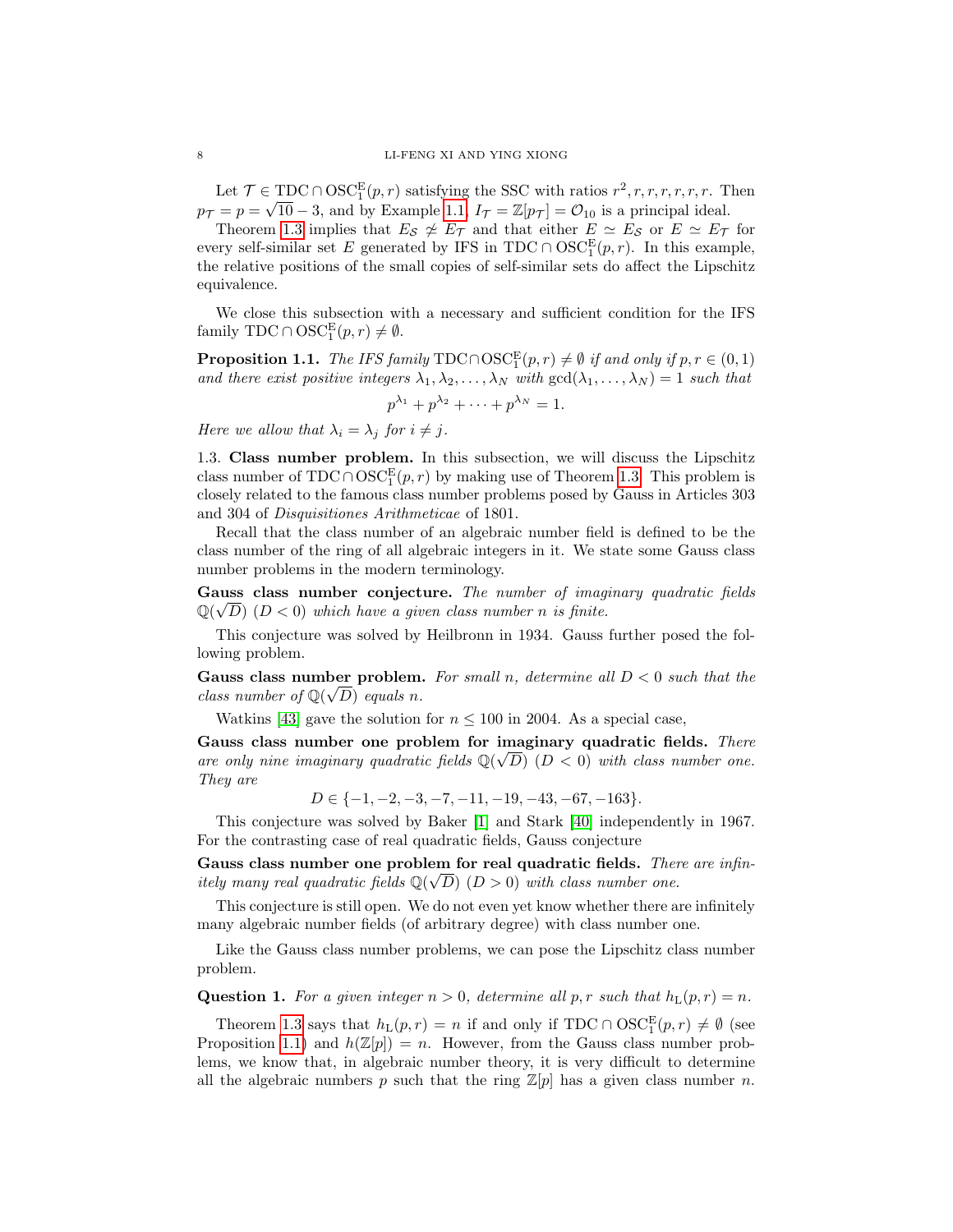In other words, it seems very hard to solve Question [1](#page-7-2) by making use of algebraic number theory. A natural question is: can we obtain some results on Question [1](#page-7-2) by analyzing the geometrical structure of self-similar sets directly? Such results, if obtained, might lead to deeper understanding of the Gauss class number problems. Of course, this is also very difficult. We don't know how to do it so far.

<span id="page-8-0"></span>1.4. More results on principal ideal. The simplest case of Theorem [1.3](#page-5-2) is that the ring  $\mathbb{Z}[p]$  is a principal ideal domain.

**Theorem 1.4.** Suppose that  $S, \mathcal{T} \in TDC \cap OSC^E_1(p, r)$ . If  $\mathbb{Z}[p]$  is a principal ideal domain, then  $E_S \simeq E_{\mathcal{T}}$ .

Remark 1.5. Like the SSC, in this case the relative positions of the small copies of self-similar sets do not affect the Lipschitz equivalence.

The simplest example of  $\mathbb{Z}[p]$  to be a principal ideal domain is that  $p = 1/N$  for integers  $N \ge 2$ . Given  $S = \{S_1, \ldots, S_N\} \in TDC \cap OSC_1^E$  with the N ratios are all equal to r, the ring related to S is just  $\mathbb{Z}[1/N]$ . This leads to the following theorem.

<span id="page-8-1"></span>**Theorem 1.5.** Suppose  $E \subset \mathbb{R}^d$  and  $E' \subset \mathbb{R}^{d'}$  are totally disconnected self-similar sets satisfying the open set condition, if both  $E$  and  $E'$  are generated by  $N$  contracting similarities with the same ratio r, then  $E$  and  $E'$  are Lipschitz equivalent.

Remark 1.6. Theorem [1.5](#page-8-1) generalizes many known results on the Lipschitz equivalence of self-similar sets (see Section [2.4\)](#page-14-0), although it is only a very special corollary of Theorem [1.3.](#page-5-2)

On the other hand, it is natural to think that a self-similar set has the simplest geometrical structure if it is Lipschitz equivalent to a self-similar set satisfying the SSC. If the set is generated by an IFS  $S \in TDC \cap OSC_1^E$ , by Theorem [1.1](#page-5-0) and Example [1.1,](#page-4-2) this is equivalent to that the ideal  $I_{\mathcal{S}}$  is a principle ideal. Let PI denote the set of all IFS  $S \in TDC \cap OSC_1^E$  such that the ideal  $I_S$  is a principal ideal. It follows from Theorem [1.1](#page-5-0) that

<span id="page-8-4"></span>**Theorem 1.6.** Suppose that  $S, \mathcal{T} \in \text{PI}$ , then  $E_S \simeq E_{\mathcal{T}}$  if and only if

- (i) dim<sub>H</sub>  $E_S = \dim_{\text{H}} E_T$ ;
- (ii)  $\log r_{\mathcal{S}} / \log r_{\mathcal{T}} \in \mathbb{Q}$ ;
- (iii)  $\mathbb{Z}[p_{\mathcal{S}}] = \mathbb{Z}[p_{\mathcal{T}}].$

The point is that the condition  $I_{\mathcal{S}} = aI_{\mathcal{T}}$  in Theorem [1.1](#page-5-0) is equivalent to  $\mathbb{Z}[p_{\mathcal{S}}] = \mathbb{Z}[p_{\mathcal{T}}]$  provided that  $I_{\mathcal{S}}$  and  $I_{\mathcal{T}}$  are both principle ideals. In fact, under the assumption of being principle ideal,  $I_{\mathcal{S}} = aI_{\mathcal{T}}$  is equivalent to  $\mathbb{Z}[p_{\mathcal{S}}] = b\mathbb{Z}[p_{\mathcal{T}}]$  for some  $b \in \mathbb{R}$ . Then observe that  $b \in \mathbb{Z}[p_{\mathcal{S}}]$  since  $1 \in \mathbb{Z}[p_{\mathcal{T}}]$ , and so  $b\mathbb{Z}[p_{\mathcal{S}}] \subset \mathbb{Z}[p_{\mathcal{S}}]$  $b\mathbb{Z}[p_{\mathcal{T}}],$  i.e.,  $\mathbb{Z}[p_{\mathcal{S}}] \subset \mathbb{Z}[p_{\mathcal{T}}].$  By symmetry we have  $\mathbb{Z}[p_{\mathcal{S}}] = \mathbb{Z}[p_{\mathcal{T}}].$  However, in general  $I_{\mathcal{S}} = aI_{\mathcal{T}}$  is not equivalent to  $\mathbb{Z}[p_{\mathcal{S}}] = \mathbb{Z}[p_{\mathcal{T}}]$ , see Example [1.4.](#page-8-2)

<span id="page-8-2"></span>Example 1.4. Let  $p_{\mathcal{S}} =$ √  $\overline{10}$  – 3 be the positive solution of the equation  $p_S^2 + 6p_S =$ **Example 1.4.** Let  $p_S = \sqrt{10-3}$  be the positive solution of the equation  $p_S + 9p_S = 1$  and  $p_T = 37\sqrt{10} - 117$  the positive solution of the equation  $p_T^2 + 234p_T = 1$ . T and  $p_{\mathcal{T}} = 37\sqrt{10-117}$  the positive solution of the equation  $p_{\mathcal{T}} + 234p_{\mathcal{T}} = 1$ .<br>Then  $\mathbb{Z}[p_S] = \mathbb{Z}[\sqrt{10}] \neq \mathbb{Z}[p_S] = \mathbb{Z}[37\sqrt{10}]$ . Let  $I_S = I_{\mathcal{T}} = 37(\sqrt{10}\mathbb{Z} + 2\mathbb{Z})$ . One can check that  $I_S$  is an ideal of  $\mathbb{Z}[p_S]$  and  $I_{\mathcal{T}}$  is an ideal of  $\mathbb{Z}[p_{\mathcal{T}}]$ . Thus,  $I_S = I_{\mathcal{T}}$ but  $\mathbb{Z}[p_{\mathcal{S}}] \neq \mathbb{Z}[p_{\mathcal{T}}].$ 

A natural question arises:

<span id="page-8-3"></span>Question 2. For what IFS  $S \in TDC \cap OSC_1^E$ , is the ideal  $I_S$  a principal ideal?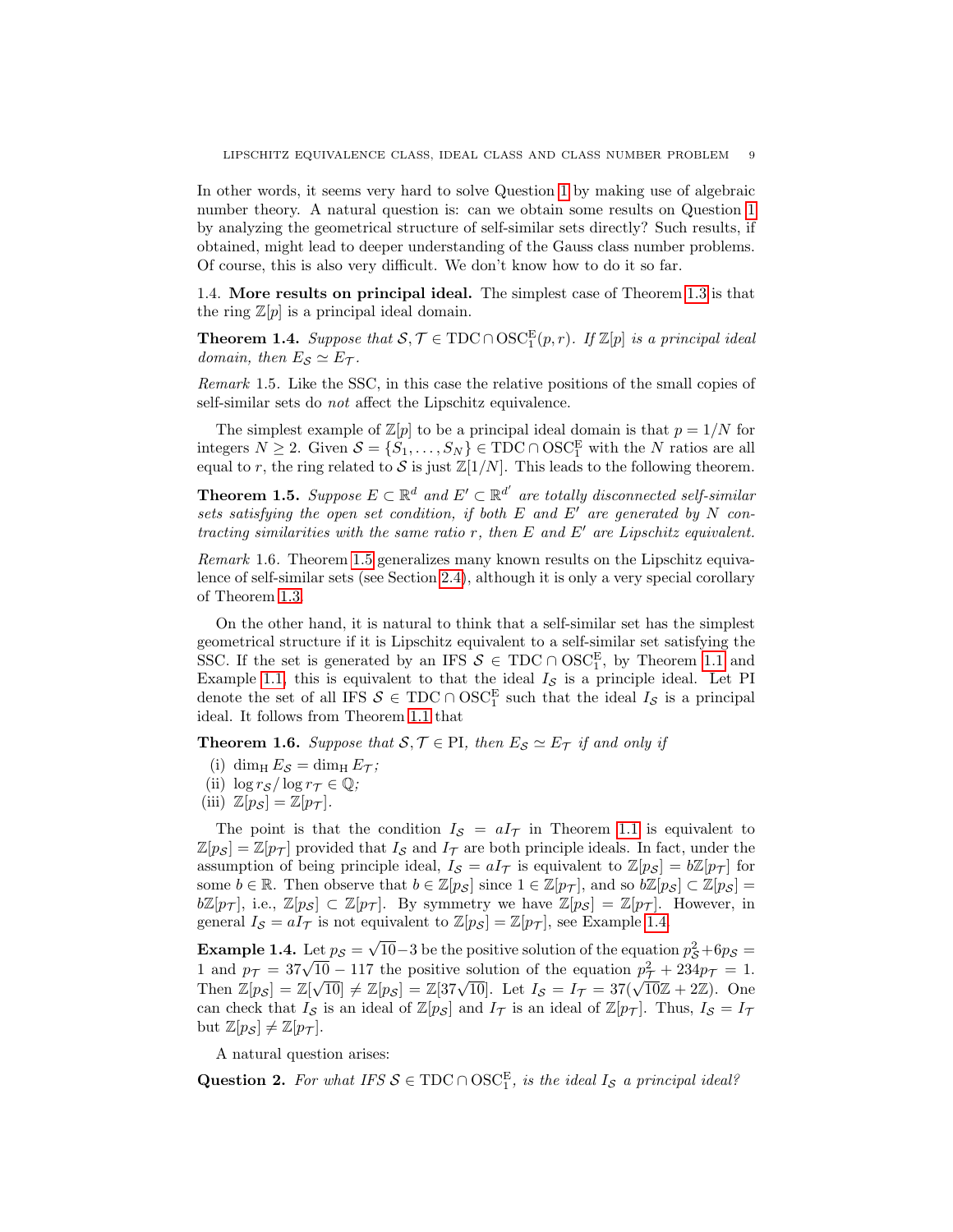We remark that Example [1.1](#page-4-2) says that PI contains all IFS  $S \in TDC \cap OSC^E_1$ satisfying the SSC. It is also obviously that  $S \in \text{PI}$  if  $\mathbb{Z}[p_S]$  is a principle ideal domain. We further give another partial answer to Question [2.](#page-8-3) An IFS  $S$  on  $\mathbb{R}^d$  is said to be *orthogonal homogeneous* if there is a  $d \times d$  orthogonal matrix **A** such that each  $S_i \in \mathcal{S}$  has the form  $S_i: x \mapsto r_i \mathbf{A} x + b_i$  with  $r_i \in (0, 1)$ . In other words, the similarities in  $S$  have the same orthogonal part but their ratios may be different. We say an IFS S satisfies the convex open set condition (COSC) if S satisfies the OSC with a convex open set. Let

<span id="page-9-3"></span>(1.1) 
$$
\mathscr{S} := \left\{ \mathcal{S} \in TDC \cap OSC_1^E : \mathcal{S} \text{ satisfies the COSC} \right\}
$$

and is orthogonal homogeneous.

<span id="page-9-2"></span>**Theorem 1.7.** For every  $S \in \mathcal{S}$ , we have  $I_S = \mathbb{Z}[p_S]$ . As a result,  $\mathcal{S} \subset \text{PI}$ .

Remark 1.7. We don't know whether Theorem [1.7](#page-9-2) is still true if we drop the COSC. On the other hand, Example [1.3](#page-6-0) and [4.2](#page-23-0) implies that the condition that  $S$  is orthogonal homogeneous can not be relaxed too much.

Remark 1.8. Under the commensurable case, Theorem [1.6](#page-8-4) and [1.7](#page-9-2) extend the re-sults in [\[38,](#page-57-12) [48\]](#page-58-0) in a very general setting for IFSs on  $\mathbb{R}^d$  ( $d \ge 1$ ), see Section [2.4.](#page-14-0)

The paper is organized as follows. In Section [2,](#page-9-0) we review some known results about the Lipschitz equivalence of self-similar sets and present some new results on the non-commensurable case, including Theorem [2.2](#page-12-0) and [2.3.](#page-13-0) Section [3](#page-16-0) concerns the algebraic properties of measure root. As a result, we give the proof of Proportion [1.1.](#page-7-1) Section [4](#page-20-0) devoted to the proof of Theorem [1.3](#page-5-2) and [1.7.](#page-9-2) This is based on some techniques of computing the ideal of IFS, see Theorem [4.2](#page-20-3) and [4.3.](#page-24-2) Section [5](#page-26-0) introduces the notions of blocks decomposition, interior blocks and measure polynomials. This section also prove some basic results, such as the finiteness of the measure polynomials (Proposition [5.1\)](#page-28-1) and the cardinality of boundary blocks and interior blocks (Lemma [5.7,](#page-30-1) [5.8](#page-30-2) and [5.9\)](#page-31-1). All of this are fundamental to our study. Section [6](#page-32-0) discusses the main ideas behind the proof of Theorem [1.1,](#page-5-0) including the cylinder structure (Definition [6.3\)](#page-32-2), the dense island structure (Definition [6.5\)](#page-33-0), the measure linear property (Definition [6.7\)](#page-35-1) and the suitable decomposition (Definition [6.8\)](#page-36-1). We conclude this section with Lemma [6.3,](#page-36-2) which is the tool to construct the same cylinder structure. The proof of Theorem [1.1](#page-5-0) is presented in Section [7](#page-41-0) and [8.](#page-49-0) By making use of cylinder structure and dense island structure, we first prove the whole self-similar set is Lipschitz equivalent to interior blocks of it (Proposition [7.1\)](#page-41-2), then deal with the Lipschitz equivalence between interior blocks of different self-similar sets (Proposition [8.1\)](#page-49-1). Thus the proof of Theorem [1.1](#page-5-0) is complete. Finally, we study the non-commensurable case and give the proofs of Theorem [2.2](#page-12-0) and [2.3](#page-13-0) in Section [9.](#page-53-0)

### 2. Geometrical structure of Self-similar Sets

<span id="page-9-1"></span><span id="page-9-0"></span>2.1. About self-similar sets. Self-similar sets in Euclidean spaces are fundamental objects in fractal geometry. However, we do not know much about them.

Given an IFS  $S = \{S_i\}_{i=1}^N$  consisting of contracting similarities  $S = \{S_i\}_{i=1}^N$ on  $\mathbb{R}^d$ , Hutchinson [\[23\]](#page-57-6) showed that there is a unique nonempty compact set  $E_S \subset$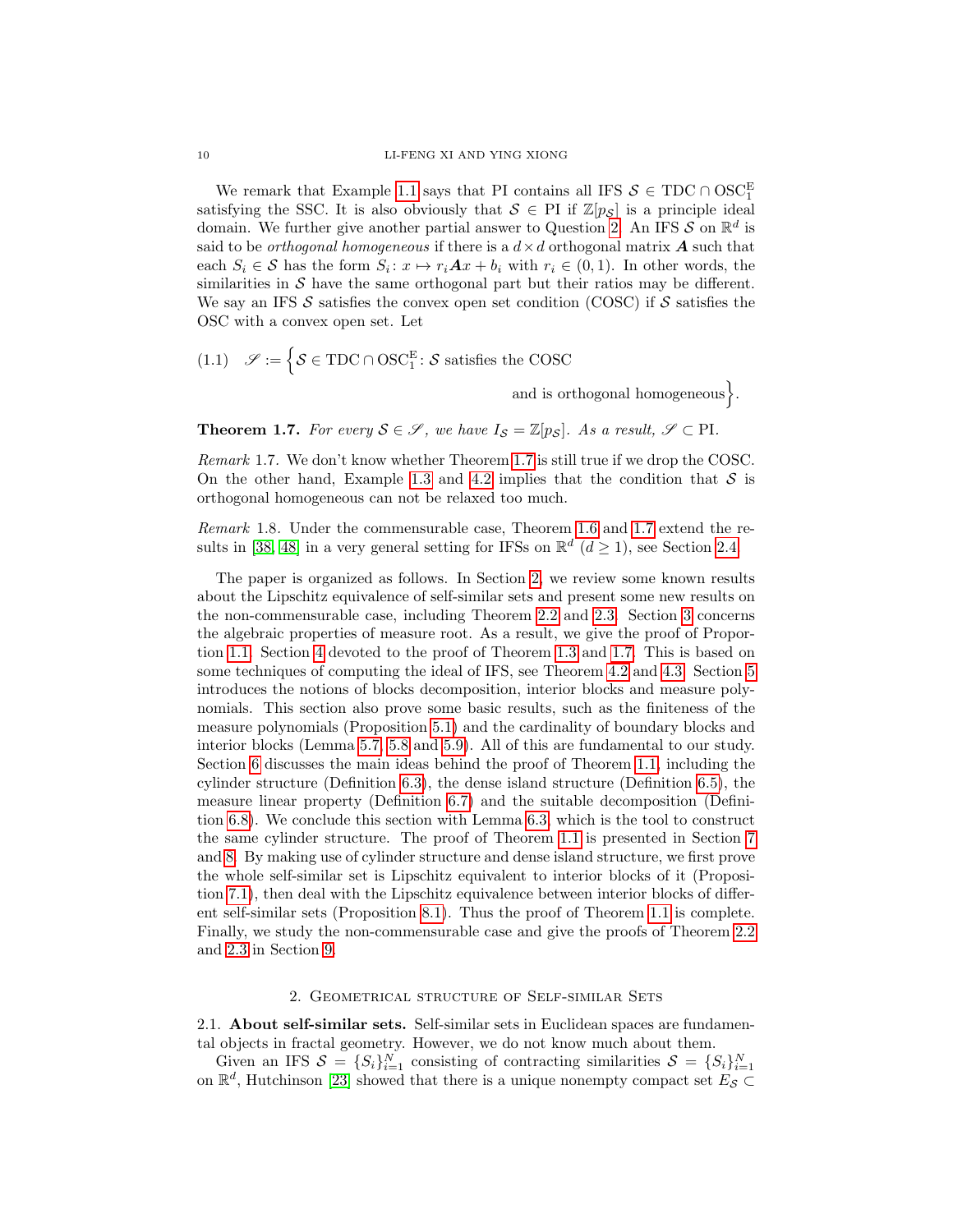$\mathbb{R}^d$ , called self-similar set, such that

$$
E_{\mathcal{S}} = \bigcup_{i=1}^{N} S_i(E_{\mathcal{S}}).
$$

Conversely, given a self-similar set  $E$ , it is not easy to determine all the IFSs which generate  $E$ , even under some reasonable additional conditions. This is why we state our results by IFSs rather than self-similar sets. This problem is rather fundamental and has some relationship with the Lipschitz equivalence problem of self-similar sets. In fact, if two IFSs generate the same self-similar set, they must satisfy the conditions necessary to the Lipschitz equivalence. It is somewhat surprising that there is little known about the generating IFSs of a given self-similar set. We refer to [\[12,](#page-56-7) [19\]](#page-57-13) for detailed study of this problem.

Another basic problem is to determine the dimension of self-similar sets. In general this problem is very difficult. A open conjecture of Furstenberg says that dim<sub>H</sub>  $E_{\lambda} = 1$  for any  $\lambda$  irrational, where  $E_{\lambda} = E_{\lambda}/3 \cup (E_{\lambda}/3 + \lambda/3) \cup (E_{\lambda}/3 + 2/3)$ . Although the IFSs involved are rather sample, the conjecture remained open from 1970s until settled by Hochman [\[22\]](#page-57-14) very recently, see also [\[24,](#page-57-15) [37,](#page-57-16) [42\]](#page-57-17). We know much more about the dimension of self-similar sets if some separation conditions hold. Such conditions control the overlaps between small copies of self-similar set. The OSC, which means the overlaps are small, was introduced by Moran [\[33\]](#page-57-18). For IFSs on Euclidean spaces, it is well known from Hutchinson [\[23\]](#page-57-6) that if  $S$  satisfies the OSC, then dim<sub>H</sub>  $E_S$  equals the *similarity dimension s* (the unique positive solution of  $\sum_{i=1}^{N} r_i^s = 1$ ) and the Hausdorff measure  $\mathcal{H}^s(E_{\mathcal{S}}) > 0$ . Moreover, Bandt and Graf [\[2\]](#page-56-5) and Schief [\[39\]](#page-57-7) proved that

$$
SOSC \Leftrightarrow \text{OSC} \Leftrightarrow \mathcal{H}^s(E_{\mathcal{S}}) > 0.
$$

Although there are various conditions which equivalent to the OSC obtained by [\[2,](#page-56-5) [33,](#page-57-18) [39\]](#page-57-7), in general it is not known how to determine whether a given IFS satisfies the OSC. We refer to [\[3,](#page-56-8) [4\]](#page-56-9) for more studies on the OSC. Another well studied separation condition is the *weak separation condition* (WSP), which extends the OSC while allowing overlaps on the iteration, see [\[8,](#page-56-10) [26,](#page-57-19) [53\]](#page-58-1).

If one want to know more about the geometrical structure of self-similar sets, the information of dimension is not enough, which only tells us about the size of sets. It is natural to think that the self-similar sets in the same Lipschitz equivalence class have the same geometrical structure. In this sense, our result is a step towards the well-understanding of the geometrical structure of self-similar sets satisfying the OSC. In the remainder of this section, we review some known results about Lipschitz equivalence of self-similar sets in Euclidean spaces and generalize almost all of them by making use of our new results. For other related works on Lipschitz equivalence, see [\[9,](#page-56-11) [13,](#page-56-12) [29,](#page-57-20) [45,](#page-58-2) [46,](#page-58-3) [50,](#page-58-4) [52\]](#page-58-5).

<span id="page-10-0"></span>2.2. The SSC case. When the self-similar sets satisfy the SSC, their geometrical structure are clear since there are no overlaps between the small copies  $S_i(E<sub>S</sub>)$ . But the problem of Lipschitz equivalence in this case is rather difficult. It is not hard to see that, in the SSC case, the algebraic properties of the ratios of the self-similar sets completely determine whether or not they are Lipschitz equivalent. However, we do not yet know completely what algebraic properties affect the Lipschitz equivalence.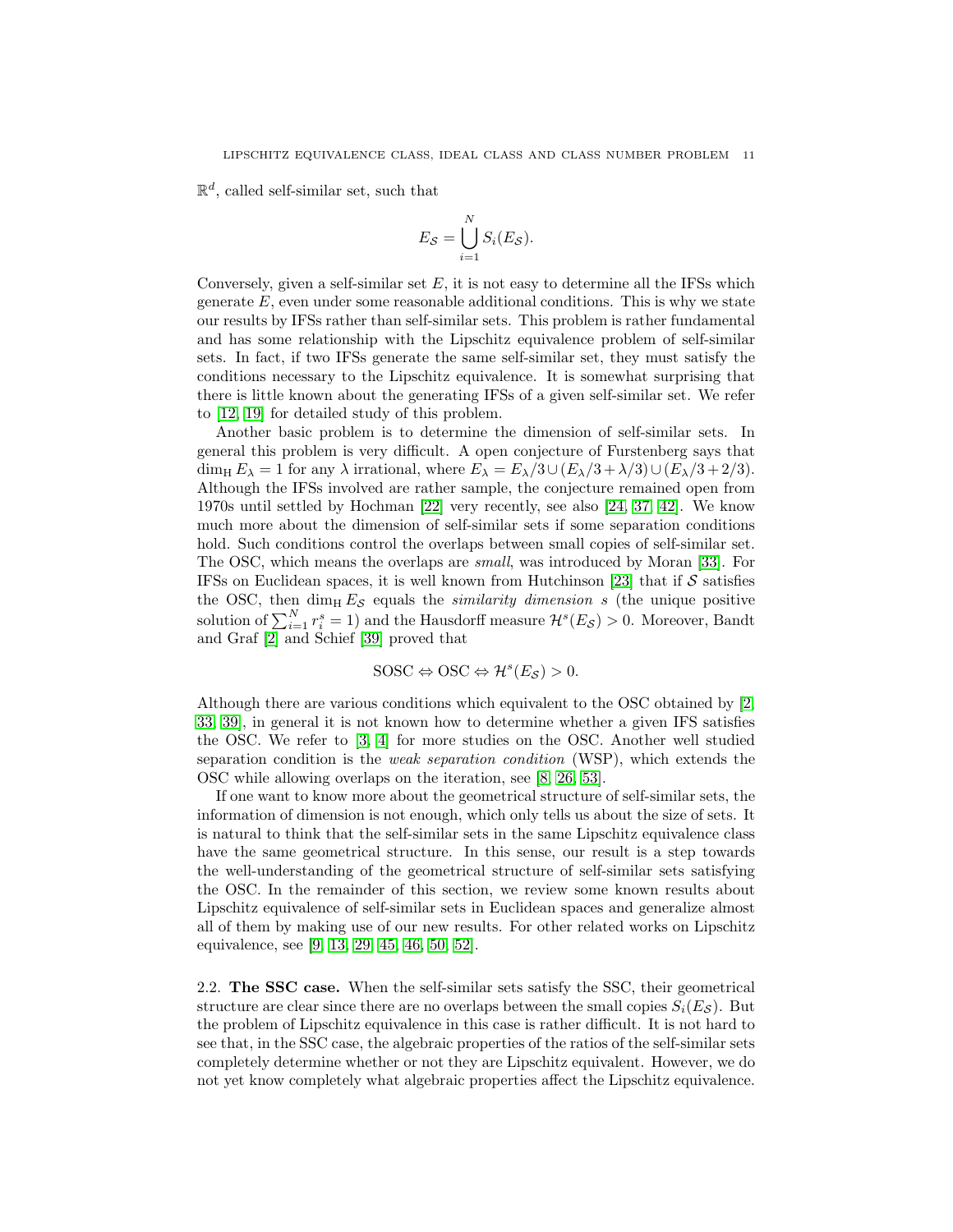Cooper and Pignataro [\[6\]](#page-56-13) studied order-preserving bi-Lipschitz mappings between self-similar subsets of  $\mathbb{R}^1$  and proved the measure linear property (see Section [6.2\)](#page-35-0). Falconer and Marsh [\[14\]](#page-56-14) obtained two necessary conditions in terms of algebraic properties of ratios. Based on the ideas in [\[6,](#page-56-13) [14\]](#page-56-14), Rao, Ruan and Wang [\[35\]](#page-57-21) completely characterize the Lipschitz equivalence for several special kinds of selfsimilar sets satisfying the SSC. Some sufficient and necessary conditions on the Lipschitz equivalence in the SSC case were obtained in Xi [\[47\]](#page-58-6), Llorente and Mattila [\[27\]](#page-57-22) and Deng and Wen et al. [\[11\]](#page-56-15). But these conditions are not based on the algebraic properties of ratios and so it is impossible to verify them for given IFSs.

Our results substantially improves the study of the SSC case. By Theorem [1.6](#page-8-4) and Example [1.1,](#page-4-2) we find the complete Lipschitz invariants in terms of algebraic properties of ratios under the commensurable condition.

<span id="page-11-1"></span>**Theorem 2.1.** Suppose that  $S, \mathcal{T}$  both satisfy the SSC and the ratios of them are both commensurable. Then  $E_S \simeq E_{\mathcal{T}}$  if and only if

(i) dim<sub>H</sub>  $E_S = \dim_{\text{H}} E_T$ ; (ii)  $\log r_S / \log r_T \in \mathbb{Q}$ ; (iii)  $\mathbb{Z}[p_{\mathcal{S}}] = \mathbb{Z}[p_{\mathcal{T}}].$ 

We remark that the Conditions (ii) and (iii) are independent, see the following two examples.

<span id="page-11-2"></span>**Example 2.1.** Let S be an IFS satisfying the SSC with ratios  $3^{-1}$ ,  $3^{-1}$ ,  $3^{-2}$ and  $3^{-2}$ , and  $\mathcal T$  an IFS satisfying the SSC with ratios

$$
\underbrace{3^{-3},\ldots,3^{-3}}_{20},\underbrace{3^{-6},\ldots,3^{-6}}_{8}.
$$

Then  $p_S = \frac{\sqrt{3}-1}{2}$  is the positive solution of the equation  $2p_S^2 + 2p_S = 1$  and  $p_{\mathcal{T}} = \frac{3\sqrt{3}-5}{4}$  is the positive solution of the equation  $8p_{\mathcal{T}}^2 + 20p_{\mathcal{T}} = 1$ . We have  $\dim_{\rm H} E_{\mathcal{S}} = \dim_{\rm H} E_{\mathcal{T}},$ 

$$
\frac{\log p_{\mathcal{S}}}{\log p_{\mathcal{T}}} = \frac{1}{3} \in \mathbb{Q} \quad \text{and} \quad \mathbb{Q}(p_{\mathcal{S}}) = \mathbb{Q}(p_{\mathcal{T}}) = \mathbb{Q}(\sqrt{3}),
$$

but

$$
\mathbb{Z}[p_{\mathcal{S}}] = \mathbb{Z}[\sqrt{3}, \frac{1}{2}] \neq \mathbb{Z}[3\sqrt{3}, \frac{1}{2}] = \mathbb{Z}[p_{\mathcal{T}}].
$$

**Example 2.2.** Let  $p_S = \frac{\sqrt{5}-1}{4}$  be the positive solution of the equation  $4p_S^2 + 2p_S = 1$ and  $p_{\mathcal{T}} = \frac{\sqrt{5}-2}{2}$  the positive solution of the equation  $4p_{\mathcal{T}}^2 + 8p_{\mathcal{T}} = 1$ . Then

$$
\mathbb{Z}[p_{\mathcal{S}}] = \mathbb{Z}[p_{\mathcal{T}}] = \mathbb{Z}[\sqrt{5}, \frac{1}{2}], \quad \text{but } \log p_{\mathcal{S}} / \log p_{\mathcal{T}} \notin \mathbb{Q}
$$

since  $p_{\mathcal{T}} = 4p_{\mathcal{S}}^3$ .

<span id="page-11-0"></span>2.3. The non-commensurable case. It is interesting to compare Theorem [2.1](#page-11-1) with Falconer and Marsh's classic result in [\[14\]](#page-56-14). Without assuming the commensurable condition, they obtained some *necessary* conditions for  $E_S \simeq E_{\mathcal{T}}$ .

**Theorem** (Falconer and Marsh [\[14\]](#page-56-14)). Suppose that  $S$ ,  $\mathcal{T}$  both satisfy the SSC and  $r_1, \ldots, r_n$  are ratios of S,  $t_1, \ldots, t_m$  are ratios of T. The following conditions are necessary for  $E_{\mathcal{S}} \simeq E_{\mathcal{T}}$ .

(i) dim<sub>H</sub>  $E_S = \dim_{\text{H}} E_{\text{T}}$ ;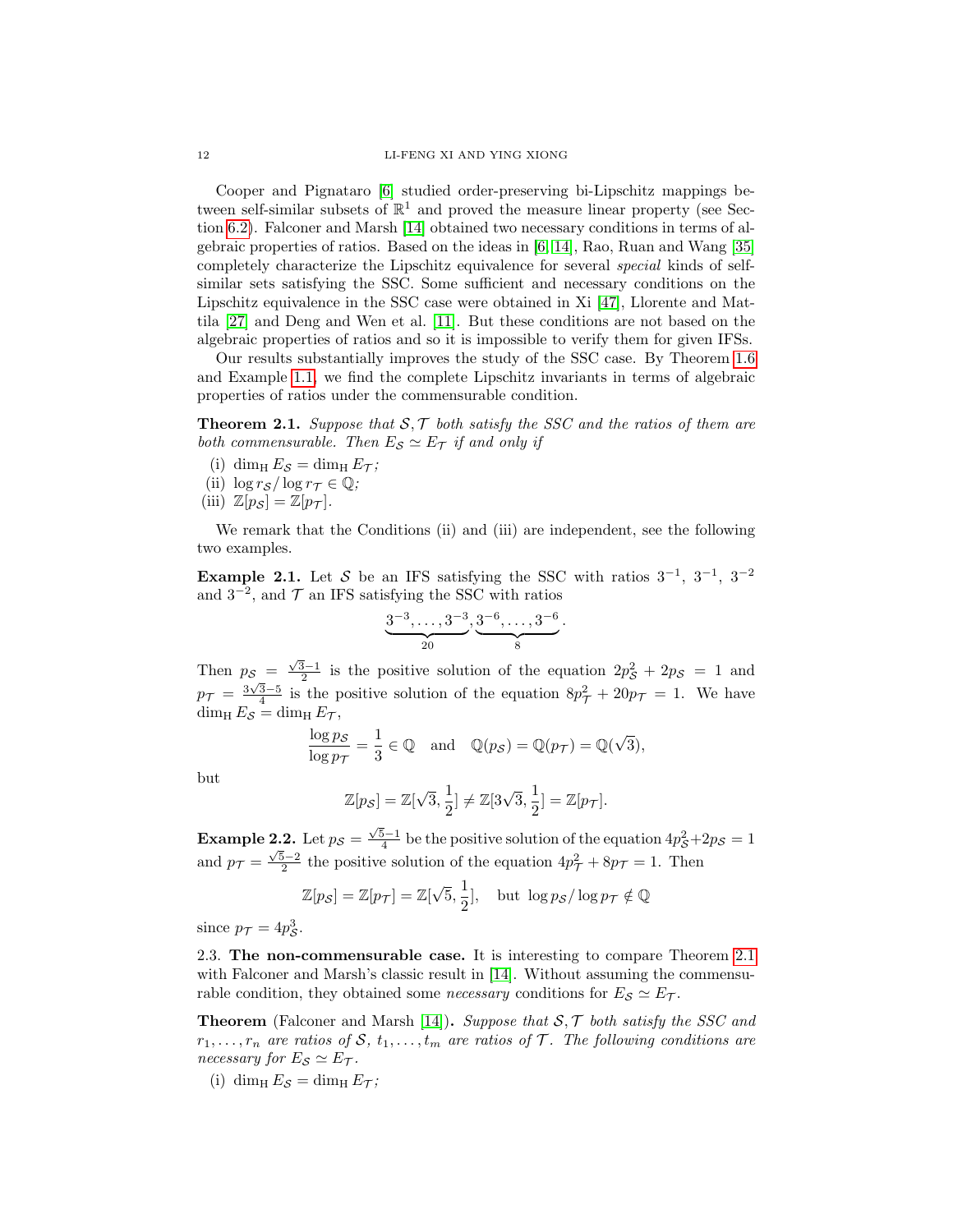(ii) there exist positive integers u, v such that

$$
\mathrm{sgp}(r_1^u,\ldots,r_n^u) \subset \mathrm{sgp}(t_1,\ldots,t_m), \ \mathrm{sgp}(t_1^v,\ldots,t_m^v) \subset \mathrm{sgp}(r_1,\ldots,r_n),
$$

where  $\text{sgp}(a_1, \ldots, a_n)$  denotes the multiplicative sub-semigroup of positive real numbers generated by  $a_1, \ldots, a_n$ ;

(iii)  $\mathbb{Q}(r_1^s, \ldots, r_n^s) = \mathbb{Q}(t_1^s, \ldots, t_m^s)$ , where  $s = \dim_{\mathrm{H}} E_{\mathcal{S}} = \dim_{\mathrm{H}} E_{\mathcal{T}}$ .

If we assume the commensurable condition, then the Condition (ii) in Theorem [2.1](#page-11-1) is equivalent to the Condition (ii) in Falconer and Marsh's theorem. While the Condition (iii) in Theorem [2.1](#page-11-1) is strictly stronger than the Condition (iii) in Falconer and Marsh's theorem. In fact, let S and T be as in Example [2.1,](#page-11-2) then S and  $\mathcal T$  satisfy all the conditions in Falconer and Marsh's theorem. However, Condi-tion (iii) of Theorem [2.1](#page-11-1) says that the self-similar sets  $E_{\mathcal{S}}$  and  $E_{\mathcal{T}}$  are not Lipschitz equivalent.

This observation inspires the following theorem. For positive numbers  $a_1, \ldots, a_n$ , let  $\mathbb{Z}^+[a_1,\ldots,a_n]$  denotes the smallest set that contains  $a_1,\ldots,a_n$  and all positive integers, and is closed under addition and multiplication. In other words,

<span id="page-12-3"></span>
$$
(2.1) \quad \mathbb{Z}^+[a_1,\ldots,a_n] = \{P(a_1,\ldots,a_n):
$$

<span id="page-12-1"></span> $P$  is a polynomial with positive integer coefficients  $\}$ .

<span id="page-12-0"></span>**Theorem 2.2.** Let S and T be two IFSs satisfying the SSC. Suppose that  $S \simeq T$ and dim<sub>H</sub>  $E_S = \dim_\text{H} E_T = s$ . Then

(2.2) 
$$
\mathbb{Z}^+[r_1^s, \ldots, r_n^s] = \mathbb{Z}^+[t_1^s, \ldots, t_m^s],
$$

where  $r_1, \ldots, r_n$  are the ratios of S and  $t_1, \ldots, t_m$  the ratios of T.

Remark 2.1. Theorem [2.2](#page-12-0) strengthens the condition (iii) in Falconer and Marsh's theorem. For this, note that  $\mathbb{Z}^+[r_1^s,\ldots,r_n^s]=\mathbb{Z}^+[t_1^s,\ldots,t_m^s]$  implies  $\mathbb{Z}[r_1^s,\ldots,r_n^s]=$  $\mathbb{Z}[t_1^s,\ldots,t_m^s],$  and the latter implies  $\mathbb{Q}(r_1^s,\ldots,r_n^s) = \mathbb{Q}(t_1^s,\ldots,t_m^s).$ 

<span id="page-12-2"></span>Remark 2.2. Under the commensurable condition, if we assume that  $\dim_\text{H} E_\mathcal{S} =$  $\dim_\text{H} E_{\mathcal{T}} = s$  and the Condition (ii) in Theorem [2.1,](#page-11-1) then the Condition (iii) in Theorem [2.1](#page-11-1) is equivalent to  $(2.2)$ , see Lemma [3.1\(](#page-16-1)e).

For convenience of further discussion, we introduce some notations. Let  $\mathcal S$  be an IFS consisting of contracting similarities with ratios  $r_1, \ldots, r_n$ . Write

(2.3) 
$$
\text{sgp}\,\mathcal{S} = \text{sgp}(r_1,\ldots,r_n) \quad \text{and} \quad \mathbb{Z}^+[\mathcal{S}] = \mathbb{Z}^+[r_1^s,\ldots,r_n^s],
$$

where  $s = \dim_{\text{H}} E_{\mathcal{S}}$ . We call two multiplicative sub-semigroup  $G_1$  and  $G_2$  of  $(0, 1)$ are equivalent, denoted by  $G_1 \sim G_2$ , if there exist two positive integers u and v such that  $g_1^u \in G_2$  for all  $g_1 \in G_1$  and  $g_2^v \in G_1$  for all  $g_2 \in G_2$ . With these notations, we can rewrite the above necessary conditions as: if  $E_S \simeq E_T$ , then

(i) dim<sub>H</sub>  $E_{\mathcal{S}} = \dim_{\text{H}} E_{\mathcal{T}}$ ;

(ii) 
$$
\text{sgp}\,\mathcal{S} \sim \text{sgp}\,\mathcal{T};
$$

(iii) 
$$
\mathbb{Z}^+[\mathcal{S}] = \mathbb{Z}^+[\mathcal{T}].
$$

From Theorem [2.1,](#page-11-1) Theorem [2.2](#page-12-0) and Remark [2.2,](#page-12-2) one might expect that the above necessary conditions are also sufficient for  $E_{\mathcal{S}} \simeq E_{\mathcal{T}}$ . Unfortunately, it turns out that these conditions are far from being sufficient. Indeed, we can find infinitely many IFSs satisfying the SSC such that any two of them satisfy above conditions (i), (ii) and (iii), but are not Lipschitz equivalent (Example [2.4\)](#page-13-1). This fact implies that the difference between the commensurable case and the non-commensurable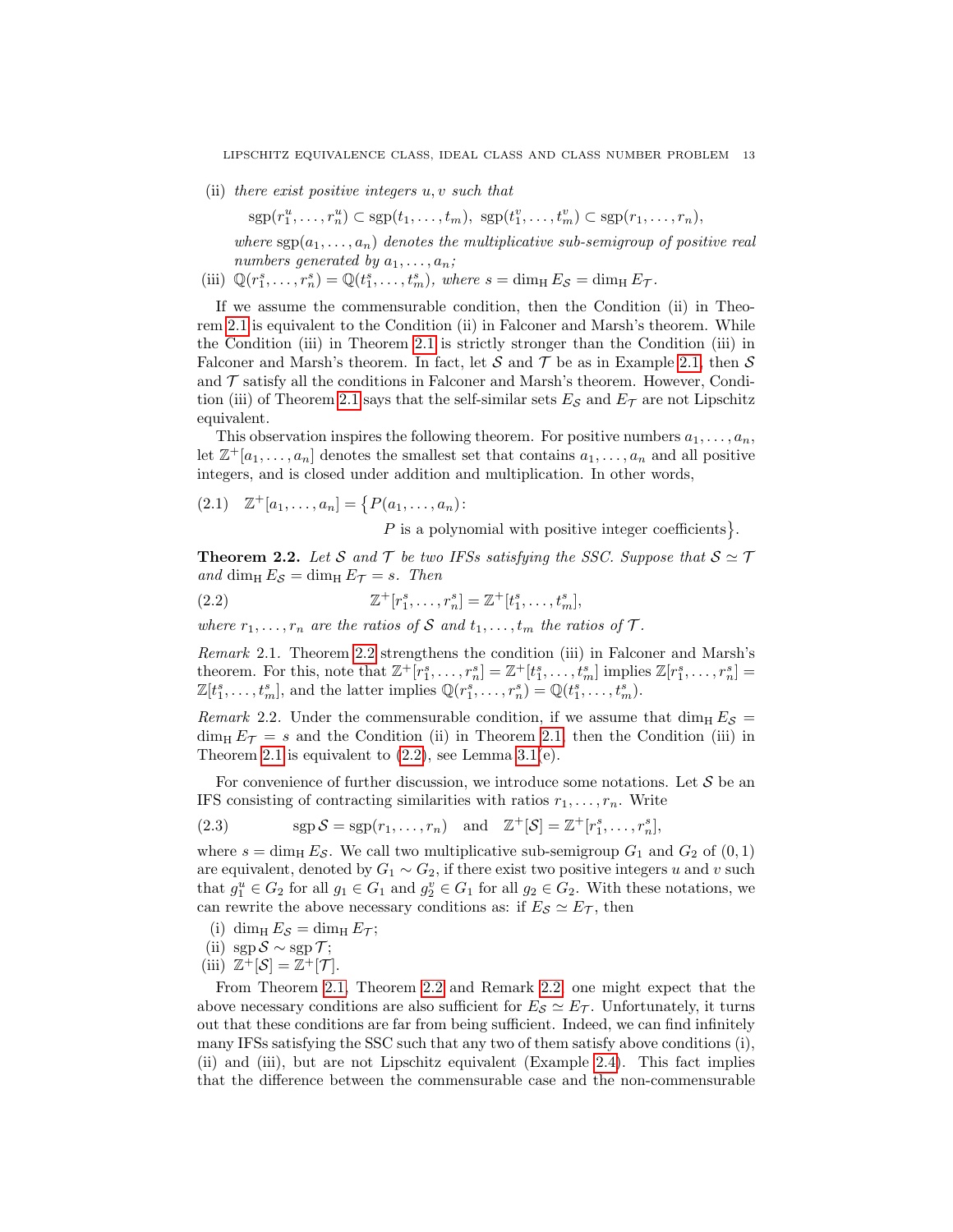case is essential and that the problem for the non-commensurable case is much more difficult. This is also why we cannot drop the commensurable assumption in Theorem [1.1.](#page-5-0) Among many difficulties, the lack of some finiteness result like Proposition [5.1](#page-28-1) in the non-commensurable case may be the biggest obstacle. How to settle the problem for the non-commensurable case is still not clear.

The insufficiency of the conditions (i), (ii) and (iii) follows from a new criterion for the Lipschitz equivalence. To state it, we need some more notations.

Let  $S$  be an IFS consisting of contracting similarities. For every multiplicative sub-semigroup  $G$  of  $(0, 1)$ , write

$$
\mathcal{S}^G = \{ S \in \mathcal{S} : (r \cdot \text{sgp} \mathcal{S}) \cap G \neq \emptyset, \text{ where } r \text{ is the ratio of } S \}.
$$

**Example 2.3.** Let  $S = \{S_1, S_2, S_3, S_4\}$ . The corresponding ratios

$$
r_1 = a, \quad r_2 = a^2, \quad r_3 = ab, \quad r_4 = b,
$$

where  $a, b \in (0, 1)$  such that  $\log a / \log b \notin \mathbb{Q}$ . Then sgp S is the multiplicative semigroup generated by  $a$  and  $b$ . Let  $G_1$  be the multiplicative semigroup generated by  $a, G_2$  the multiplicative semigroup generated by  $b$ , and  $G_3$  the multiplicative semigroup generated by ab. Then

$$
S^{G_1} = \{S_1, S_2\}, \quad S^{G_2} = \{S_4\}, \quad S^{G_3} = S.
$$

To simplify notation, we write  $S \simeq \mathcal{T}$  instead of  $E_S \simeq E_{\mathcal{T}}$ . When the IFS  $\mathcal{T}$  is empty or contains only one similarity S, we keep the conventions that  $S \simeq \emptyset$  if and only if  $S = \emptyset$  and that  $S \simeq \{S\}$  if and only if S also contains only one similarity.

<span id="page-13-0"></span>**Theorem 2.3.** Let S and T be two IFSs satisfying the SSC. Then  $S \simeq T$  if and only if  $S^G \simeq \mathcal{T}^G$  for all multiplicative sub-semigroups G of  $(0, 1)$ .

It follows from Theorem [2.3](#page-13-0) that

<span id="page-13-1"></span>**Example 2.4.** Let S be an IFS satisfying the SSC with ratios  $1/9$  and  $4/9$ , then dim<sub>H</sub>  $E_S = 1/2$ . Let  $S_1 = S$ ;  $S_2$  an IFS satisfying the SSC with ratios 1/81, 1/81, 1/81 and 4/9; ...;  $S_n$  an IFS satisfying the SSC with ratios

$$
\underbrace{9^{-n},\ldots,9^{-n}}_{3^{n-1}},4/9;
$$

and so on. Then we have

(i) dim<sub>H</sub>  $E_{\mathcal{S}_1} = \dim_\text{H} E_{\mathcal{S}_2} = \cdots = \dim_\text{H} E_{\mathcal{S}_n} = \cdots = 1/2$ ,

(ii) 
$$
\text{sgp}\,\mathcal{S}_1 \sim \text{sgp}\,\mathcal{S}_2 \sim \cdots \sim \text{sgp}\,\mathcal{S}_n \sim \cdots
$$
,

(iii)  $\mathbb{Z}^+[\mathcal{S}_1] = \mathbb{Z}^+[\mathcal{S}_2] = \cdots = \mathbb{Z}^+[\mathcal{S}_n] = \cdots = \mathbb{Z}^+ [1/3],$ 

but  $S_i \not\cong S_j$  whenever  $i \neq j$  since  $\dim_\text{H} E_{S_n^G} = \frac{n-1}{2n}$ , where G is the multiplicative semigroup generated by 1/9.

Using the same idea, we have the following more general result.

<span id="page-13-2"></span>**Proposition 2.1.** Let S be an IFS satisfying the SSC and dim<sub>H</sub>  $E_S = s$ . Suppose that one of the ratios of  $S$ , say r, satisfies

- $S^G \neq S$ , where G is the multiplicative semigroup generated by r;
- there exist positive integers  $\lambda_1, \lambda_2, \ldots, \lambda_m$  such that

$$
r^{\lambda_1} + r^{\lambda_2} + \cdots + r^{\lambda_m} = 1.
$$

Then there exist infinitely many IFS  $S_1, S_2, \ldots$  satisfying the SSC such that for each  $n \geq 1$ ,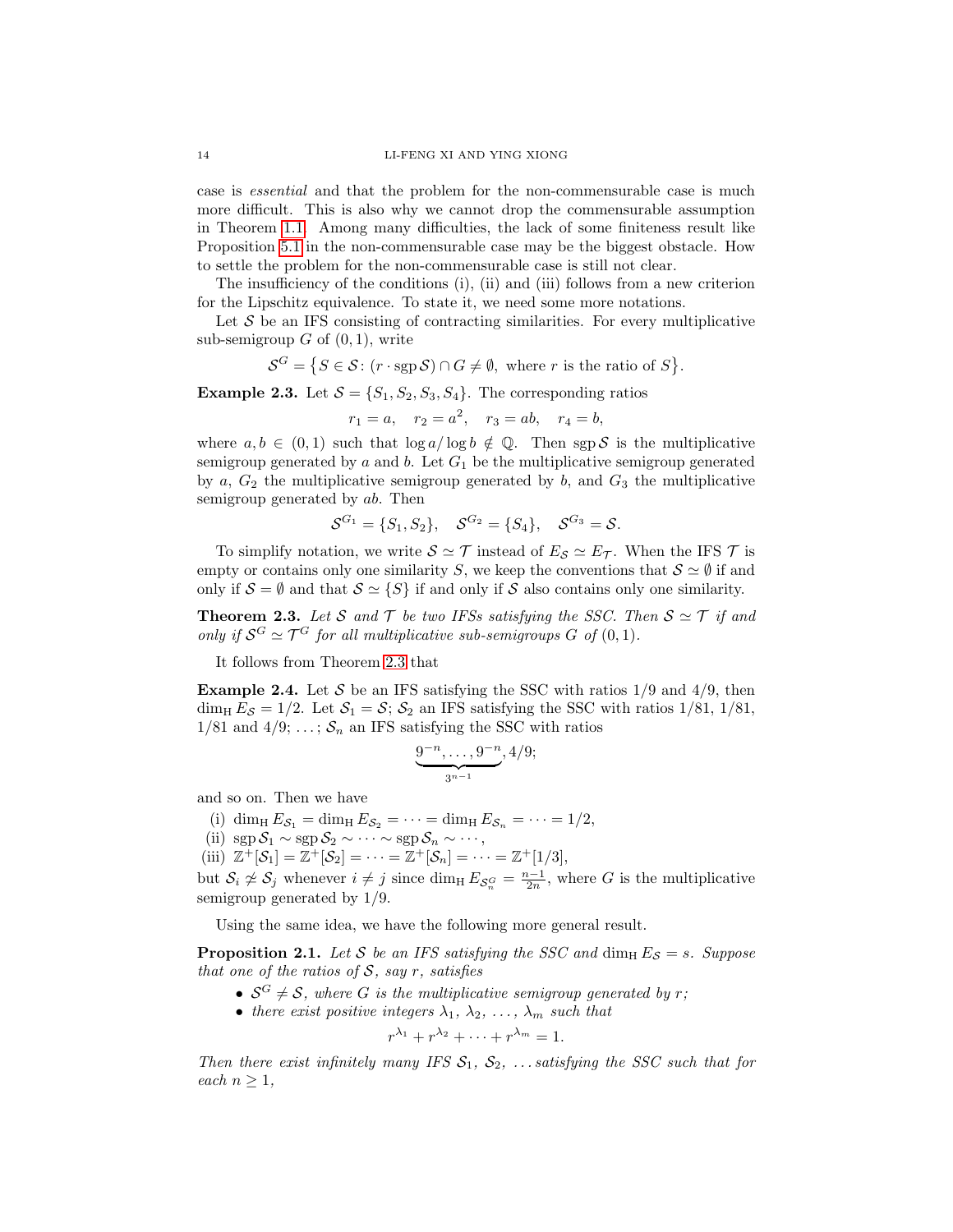(i) dim<sub>H</sub>  $E_{\mathcal{S}_n} = s$ , (ii) sgp  $S_n \sim$  sgp  $S$ , (iii)  $\mathbb{Z}^+[\mathcal{S}_n] = \mathbb{Z}^+[\mathcal{S}],$ but  $S_i \not\cong S_j$  whenever  $i \not= j$ .

Remark 2.3. Note that, if we assume the commensurable condition, then the Conditions (i), (ii) and (iii) in Proposition [2.1](#page-13-2) ensure that there are only one Lipschitz equivalence class in the SSC case (Theorem [2.1\)](#page-11-1), or there are only finitely many Lipschitz equivalence classes in the OSC case (Theorem [1.3\)](#page-5-2). However, Proposition [2.1](#page-13-2) says that such finiteness result does not hold without the commensurable condition. In other word, the difference between the commensurable case and the non-commensurable case is essential.

<span id="page-14-0"></span>2.4. The OSC case. If the SSC does not hold, the situation is much more complicated. Unlike the SSC case, generally, the geometrical structure depends not only on the algebraic properties of the ratios, but also on the relative positions of the small copies of self-similar sets due to the occurrence of the overlaps. In fact, we know very little about the geometrical structure of self-similar sets with overlaps. This is a fundamental but extremely difficult problem in fractal geometry. Here we only discuss some known results about Lipschitz equivalence in the OSC case.

Wen and Xi [\[44\]](#page-58-7) studied the self-similar arcs, a kind of connected self-similar sets satisfying the OSC. They constructed two self-similar arcs of the same Hausdorff dimension, which are not Lipschitz equivalent. This means that the Hausdorff dimension is not enough to determine the Lipschitz equivalence in this case. In general, more Lipschitz invariants other than Hausdorff dimension remain unknown for the self-similar sets with non-trivial connected component. In fact, we still have no efficient method to investigate such self-similar sets.

In the OSC case, we do know more if the self-similar sets satisfy the *totally* disconnectedness condition (TDC). One reason is that the geometrical structure of the totally disconnected self-similar sets satisfying the OSC is similar to that of self-similar sets satisfying the SSC, and so we can make use of some ideas appearing in the study of the SSC case. Up to now all known results in the OSC and the TDC case are some generalized versions of the  $\{1, 3, 5\}$ - $\{1, 4, 5\}$  problem. Let

$$
E_{1,3,5} = (E_{1,3,5}/5) \cup (E_{1,3,5}/5 + 2/5) \cup (E_{1,3,5}/5 + 4/5),
$$
  
\n
$$
E_{1,4,5} = (E_{1,4,5}/5) \cup (E_{1,4,5}/5 + 3/5) \cup (E_{1,4,5}/5 + 4/5).
$$

The two sets are called  $\{1,3,5\}$ -set and  $\{1,4,5\}$ -set, respectively (see Figure [2\)](#page-14-1).



<span id="page-14-1"></span>FIGURE 2.  $\{1,3,5\}$ - $\{1,4,5\}$  problem posed by David and Semmes

David and Semmes [\[9\]](#page-56-11) asked whether  $E_{1,3,5}$  and  $E_{1,4,5}$  are Lipschitz equivalent, and the question is called the  $\{1, 3, 5\}$ - $\{1, 4, 5\}$  problem. Rao, Ruan and Xi [\[36\]](#page-57-23) gave an affirmative answer to this problem by the method of using graph-directed system (Definition [4.1\)](#page-20-4) to investigate the self-similar sets. So far all further developments depend on this method more or less.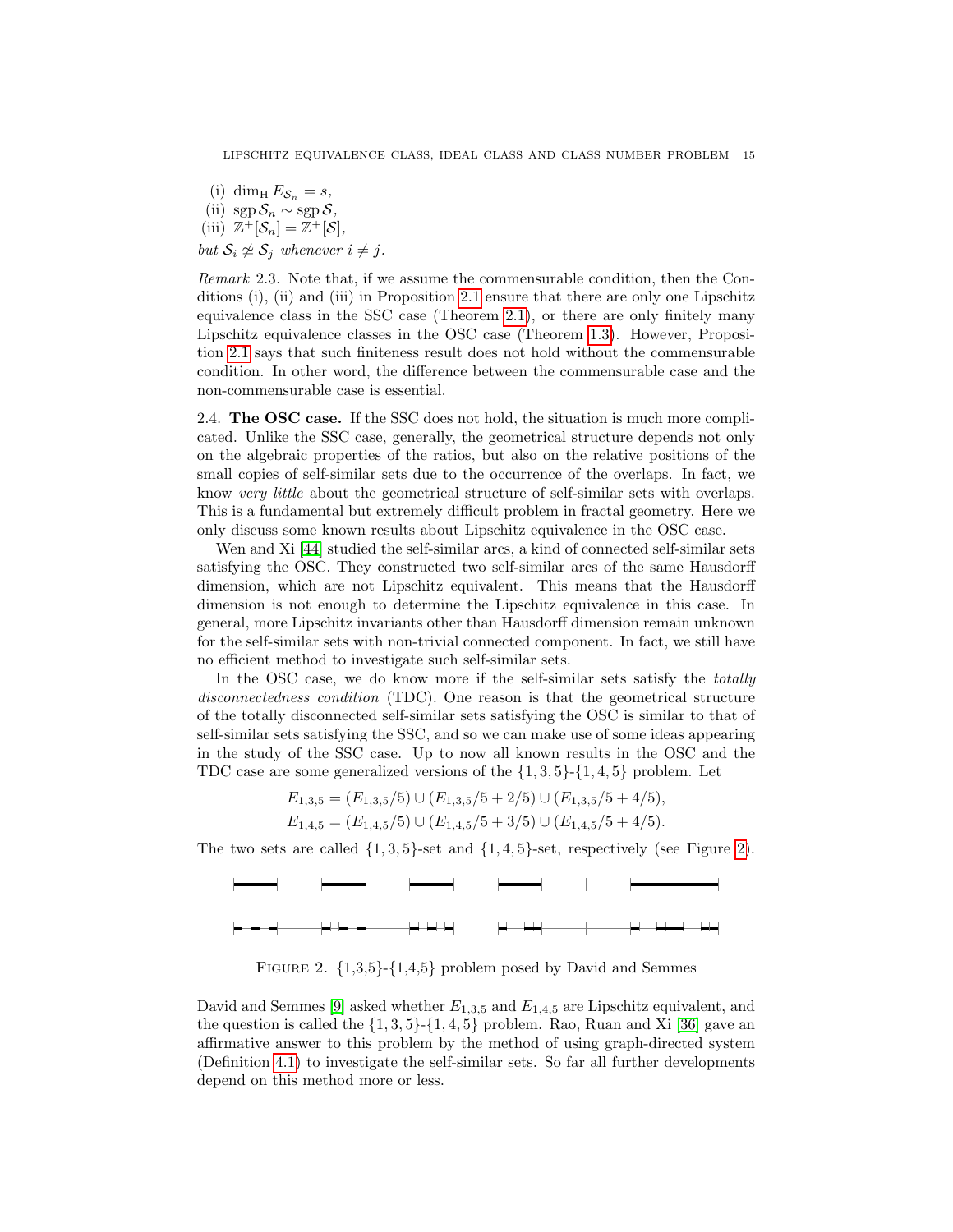

<span id="page-15-0"></span>FIGURE 3.  $\{1,3,5\}$ - $\{1,4,5\}$  problem with different ratios

Xi and Ruan  $[48]$  studied generalized  $\{1, 4, 5\}$ -sets in the line (see Figure [3\)](#page-15-0). This is a version of  $\{1,3,5\}$ - $\{1,4,5\}$  problem with different ratios. Given  $r_1, r_2, r_3 \in (0,1)$ with  $r_1 + r_2 + r_3 < 1$ , let  $S = \{S_1, S_2, S_3\}$ , where

 $S_1: x \mapsto r_1x, \quad S_2: x \mapsto r_2x + (1 - r_2 - r_3), \quad S_3: x \mapsto r_3x + (1 - r_3).$ 

Let  $\mathcal T$  be an IFS satisfying the SSC with ratios  $r_1, r_2$  and  $r_3$ . They showed that

 $E_{\mathcal{S}} \simeq E_{\mathcal{T}} \Longleftrightarrow \log r_1 / \log r_3 \in \mathbb{Q}.$ 

Recently, Ruan, Wang and Xi [\[38\]](#page-57-12) further study this problem for IFSs containing more than three similarities. Although the IFSs studied by [\[38,](#page-57-12) [48\]](#page-58-0) are allowed to have non-commensurable ratios, their settings, which only consider IFSs on  $\mathbb{R}^1$  and require an open interval to satisfy the OSC and some other additional conditions, are very special. The method of [\[38,](#page-57-12) [48\]](#page-58-0), depending heavily on the special settings, sheds no light on how to settle the problem for the non-commensurable case in general. Under the assumption that the ratios are commensurable, Theorem [1.6](#page-8-4) and [1.7](#page-9-2) extend their results in a very general setting for IFSs on  $\mathbb{R}^d$  ( $d \geq 1$ ).



<span id="page-15-1"></span>FIGURE 4.  $\{1,3,5\}$ - $\{1,4,5\}$  problem in higher dimensional spaces

The authors [\[49\]](#page-58-8) consider the  $\{1,3,5\}$ - $\{1,4,5\}$  problem in  $\mathbb{R}^d$  (see Figure [4\)](#page-15-1) and showed that if the two self-similar sets

$$
E_A = \bigcup_{a \in A} N^{-1}(E_A + a), \quad E_B = \bigcup_{b \in B} N^{-1}(E_B + b)
$$

are totally disconnected, where  $A, B \subset \{0, ..., N-1\}^d$ , then  $E_A \simeq E_B$  if and only if card  $A = \text{card } B$ . Recently, Luo and Lau [\[28\]](#page-57-24) and Deng and He [\[10\]](#page-56-16) also studied the IFSs with equal ratios in more general setting than [\[36,](#page-57-23) [49\]](#page-58-8) and proved some special cases of Theorem [1.5.](#page-8-1)

The authors [\[51\]](#page-58-9) also proved a rotation version of  $\{1,3,5\}$ - $\{1,4,5\}$  problem (see Figure [5\)](#page-16-2). Let  $S_1: x \mapsto x/5$ ,  $S_2: x \mapsto (-x+4)/5$  and  $S_3: x \mapsto (x+4)/5$ . The selfsimilar set  $E_{1,-4,5} = \bigcup_{i=1}^{3} S_i(E_{1,-4,5})$  is called the  $\{1,-4,5\}$ -set. Then  $E_{1,-4,5} \simeq$  $E_{1,4,5} \simeq E_{1,3,5}$ . (In Figure [5,](#page-16-2) the symbol  $\circ$  means that there is a minus sign in the contraction coefficient of the corresponding similarity. In geometry, this means a rotation by the angle  $\pi$ .)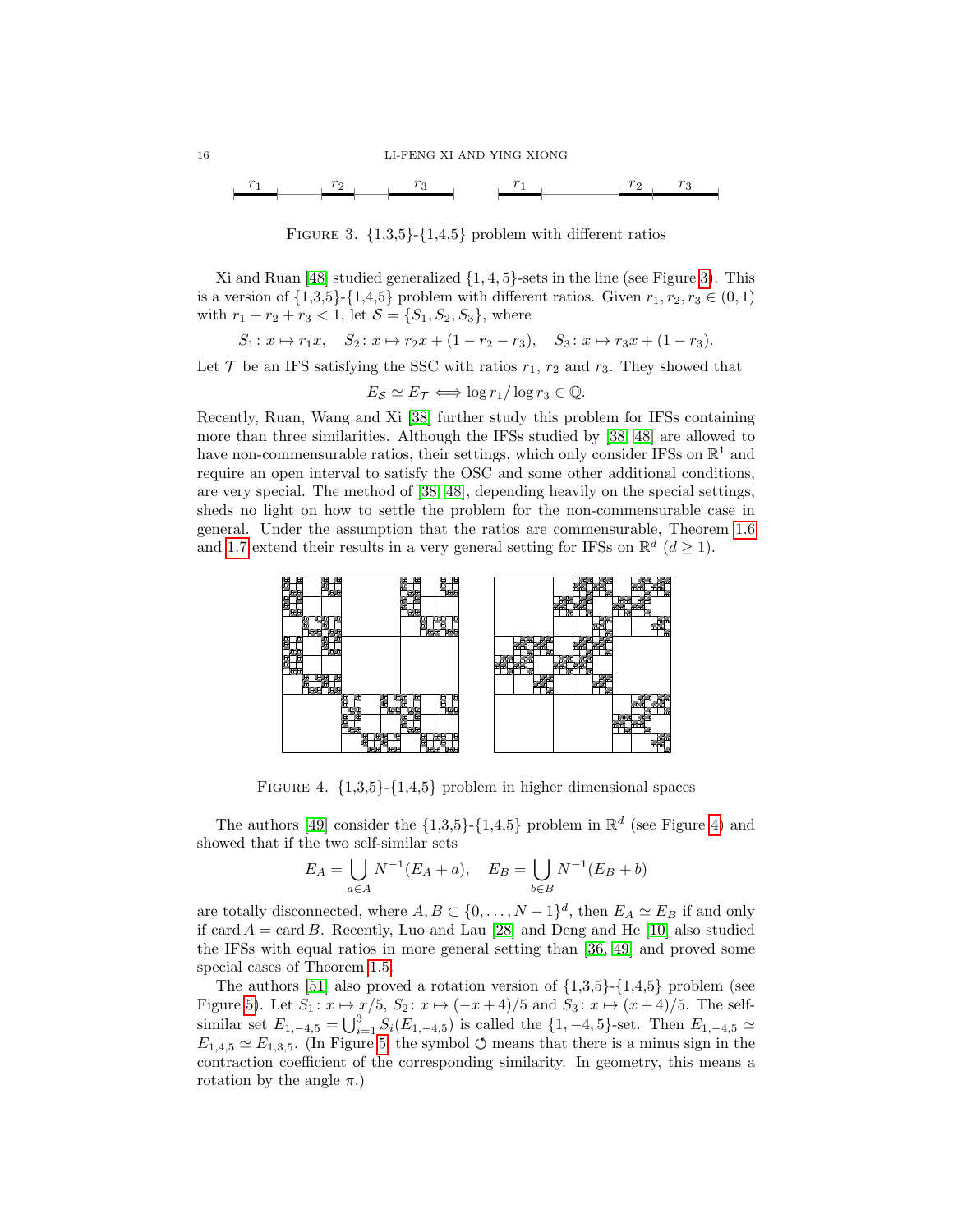

<span id="page-16-2"></span>FIGURE 5.  $\{1,3,5\}$ - $\{1,4,5\}$  problem with rotation

As we see, the method of using graph-directed system can deal with various versions of the  $\{1,3,5\}$ - $\{1,4,5\}$  problem. But this method cannot give a general result for the Lipschitz equivalence problem of self-similar sets since it is in general very hard or even impossible to find a suitable graph-directed system for a given family of self-similar sets. In other word, only very special self-similar sets can be studied by using of graph-directed system.

In this paper, we introduce the blocks to study the self-similar sets and replace the graph-directed system by the interior blocks (see Section [5.1\)](#page-26-1). This new and powerful method leads to deeper insights into geometrical structure of self-similar sets than the method of the graph-directed system. Consequently, we are able to generalize almost all of known results in the OSC and the TDC case. In fact, all the results in [\[10,](#page-56-16) [28,](#page-57-24) [36,](#page-57-23) [49,](#page-58-8) [51\]](#page-58-9) are very special cases of Theorem [1.5,](#page-8-1) which is only a very special corollary of Theorem [1.3.](#page-5-2) While Theorem [1.6](#page-8-4) and [1.7](#page-9-2) also generalize the results in [\[38,](#page-57-12) [48\]](#page-58-0) under the commensurable case. More important, we think this new method is also useful for the further study on Lipschitz equivalence and other related problems.

### 3. The Algebraic Properties of Measure Root

<span id="page-16-0"></span>This section concerns the algebraic properties of measure root. As a result, we give the proof of Proposition [1.1.](#page-7-1)

The following lemma is the collection of some algebraic properties of measure root. These properties may be known, we include the proof only for the selfcontainedness since we don't find appropriate references (note that  $\mathbb{Z}[p]$  is in general not a Dedekind domain).

<span id="page-16-1"></span>**Lemma 3.1.** Let  $p \in (0,1)$ . Suppose that there exist positive integers  $\lambda_1, \lambda_2, \ldots, \lambda_N$ with  $gcd(\lambda_1, \ldots, \lambda_N) = 1$  such that

$$
p^{\lambda_1} + p^{\lambda_2} + \cdots + p^{\lambda_N} = 1.
$$

Then we have the following conclusions.

- (a)  $p^{-1}$  is an algebraic integer and  $p^{-1} \in \mathbb{Z}[p]$ .
- (b) The quotient ring  $\mathbb{Z}[p]/I$  is finite for every nonzero ideal I.
- (c) For each nonzero ideal I of  $\mathbb{Z}[p]$ , there exists a positive integer  $\ell$  such that  $1-p^{\ell} \in I$ .
- (d)  $\mathbb{Z}[p]$  is noetherian, i.e., every ideal is finitely generated.
- (e) For each positive number  $a \in \mathbb{Z}[p]$ , there exists a polynomial P with positive integer coefficients such that  $a = P(p)$ . In other words,

$$
\{a > 0 \colon a \in \mathbb{Z}[p]\} = \mathbb{Z}^+[p],
$$

where  $\mathbb{Z}^+[p]$  is defined by  $(2.1)$ .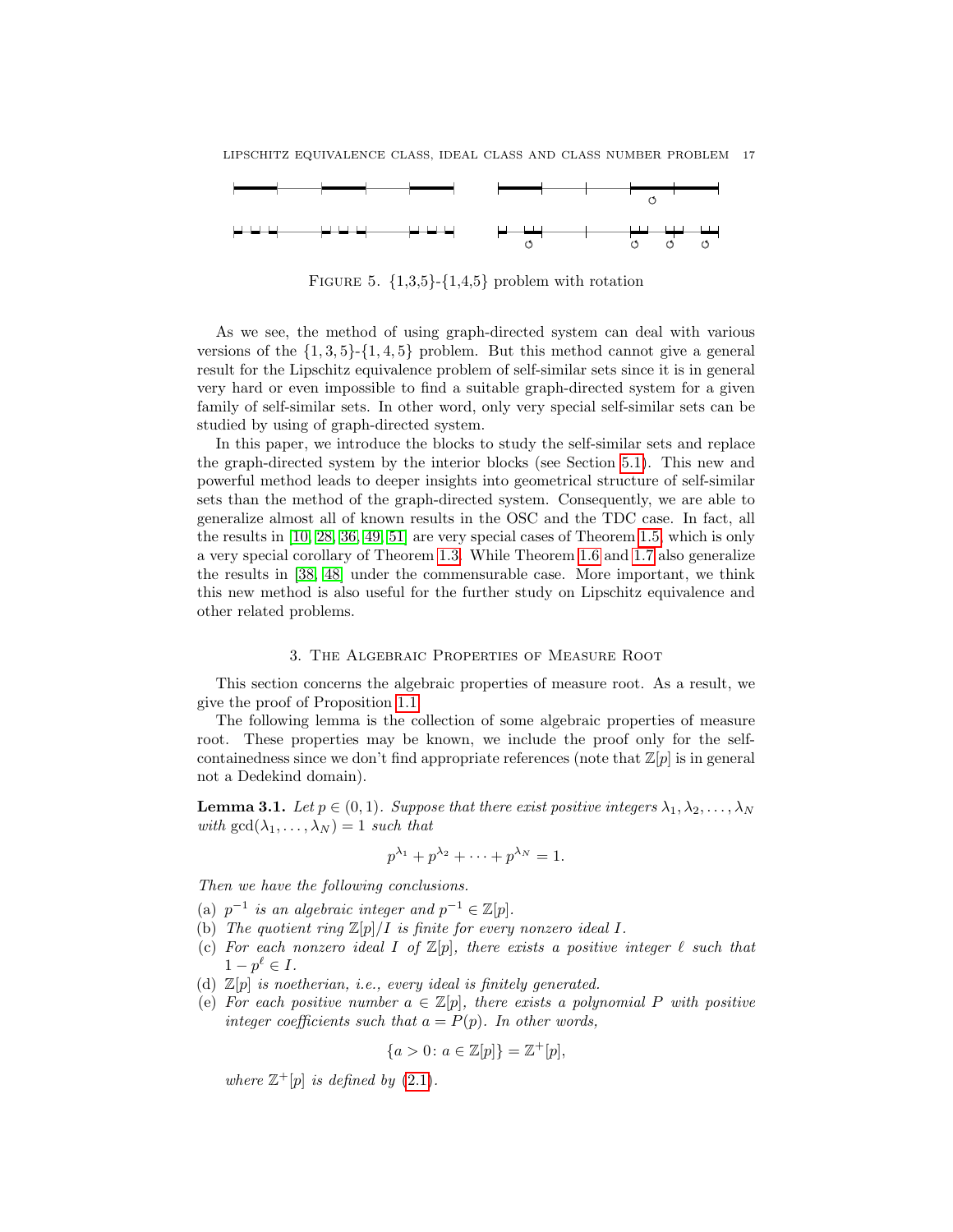(f) Let  $a_1, \ldots, a_m$  be positive numbers and  $I = (a_1, \ldots, a_m)$  the ideal of  $\mathbb{Z}[p]$  generated by  $a_1, \ldots, a_m$ . Then, for each positive number  $a \in I$ , there exist positive numbers  $b_1, \ldots, b_m \in \mathbb{Z}[p]$  such that

$$
a = a_1b_1 + a_2b_2 + \cdots + a_mb_m.
$$

- (g)  $h(\mathbb{Z}[p]) \leq h(\mathbb{Z}[p^{-1}]).$
- (h)  $h(\mathcal{O}_p) \leq h(\mathbb{Z}[p^{-1}])$ , where  $\mathcal{O}_p$  denotes the ring of all algebraic integers in the field  $\mathbb{Q}(p)$ .

We remark that the inequalities in Lemma  $3.1(g)$  and (h) may be strict, see Example [3.1](#page-17-0) and [3.2.](#page-17-1) We need the following fact.

**Fact 3.1.** The class number  $h(\mathbb{Z}[\sqrt{n}]) > 1$  if the nonzero integer *n* is not square free (i.e.,  $m^2 \mid n$  for some integer  $m > 1$ ). For this, one can check that the ideal The first  $(m, \sqrt{n})$  is not a principle ideal, where m is a prime number such that  $m^2 \mid n$ .

<span id="page-17-0"></span>**Example 3.1.** Let  $p = (\sqrt{10} - 3)/2$  be the solution of  $4p^2 + 12p = 1$ . Then

$$
h(\mathbb{Z}[p]) = h(\mathbb{Z}[\sqrt{10}, \frac{1}{2}]) = 1 < h(\mathbb{Z}[p^{-1}]) = h(\mathbb{Z}[2\sqrt{10}]).
$$

To see that  $h(\mathbb{Z}[\sqrt{\frac{n}{2}}])$  $\overline{10}, \frac{1}{2}$ ] = 1, observe that the mapping

$$
\pi \colon I \to I^* = \{ 2^{-\ell} \alpha \colon \alpha \in I, \ell \ge 0 \}
$$

from the nonzero ideal  $I$  of  $\mathbb{Z}[\sqrt{\ }$  $\overline{10}$  to the nonzero ideal  $I^*$  of  $\mathbb{Z}[\sqrt{2}]$  $\overline{10}, \frac{1}{2}$  is a surjection, and that  $I = aJ$  implies  $I^* = aJ^*$ . Then since a nonzero ideal I of  $\mathbb{Z}[\sqrt{10}]$ is either a principle ideal or belongs to the same ideal class of  $(2, \sqrt{10})$ , it follows from  $\pi(2, \sqrt{10}) = \mathbb{Z}[\sqrt{10}, \frac{1}{2}]$  that  $h(\mathbb{Z}[\sqrt{10}, \frac{1}{2}]) = 1$ .

<span id="page-17-1"></span>**Example 3.2.** Let  $p = 5\sqrt{2} - 7$  be the solution of  $p^2 + 14p = 1$ . Then

$$
h(\mathcal{O}_p) = h(\mathbb{Z}[\sqrt{2}]) = 1 < h(\mathbb{Z}[p^{-1}]) = h(\mathbb{Z}[5\sqrt{2}]).
$$

We remark that in Example [3.1,](#page-17-0)  $h(\mathbb{Z}[p]) = 1 < h(\mathcal{O}_p) = h(\mathbb{Z}[\sqrt{p}])$  $[10]$  = 2, while in We remark that in Example 3.1,  $h(\mathbb{Z}[p]) = 1$ .<br>Example [3.2,](#page-17-1)  $h(\mathcal{O}_p) = 1 < h(\mathbb{Z}[p]) = h(\mathbb{Z}[5\sqrt{2}]).$ 

The remainder of this section is devoted to the proof of Lemma [3.1](#page-16-1) and Proposition [1.1.](#page-7-1) We begin with a technical lemma.

<span id="page-17-2"></span>Lemma 3.2. Let

$$
\Xi = \begin{pmatrix}\n\xi_1 & 1 & 0 & \dots & \dots & 0 \\
\xi_2 & 0 & 1 & 0 & \dots & \dots & 0 \\
\xi_3 & 0 & 0 & 1 & 0 & \dots & 0 \\
\vdots & \vdots & \vdots & \vdots & \vdots & \vdots & \vdots \\
\xi_{n-2} & 0 & \dots & \dots & 0 & 1 & 0 \\
\xi_{n-1} & 0 & \dots & \dots & 0 & 1 & 0 \\
\xi_n & 0 & \dots & \dots & \dots & 0 & 0\n\end{pmatrix}
$$

be an  $n \times n$  matrix, where  $\xi_1, \xi_2, \ldots, \xi_n$  are nonnegative integers. Let  $\lambda_1, \ldots, \lambda_m$ be all the indexes such that  $\xi_{\lambda_i} > 0$ . If  $\gcd(\lambda_1, \ldots, \lambda_m) = 1$  and  $n \in \{\lambda_1, \ldots, \lambda_m\}$ , i.e.,  $\xi_n > 0$ , then the matrix  $\Xi$  is primitive. Moreover, let p be the unique positive solution of the equation  $\xi_1 p + \xi_2 p^2 + \cdots + \xi_n p^n = 1$  and  $\mathbf{p} = (1, p, \ldots, p^n)$ , then

$$
p\Xi = p^{-1}p.
$$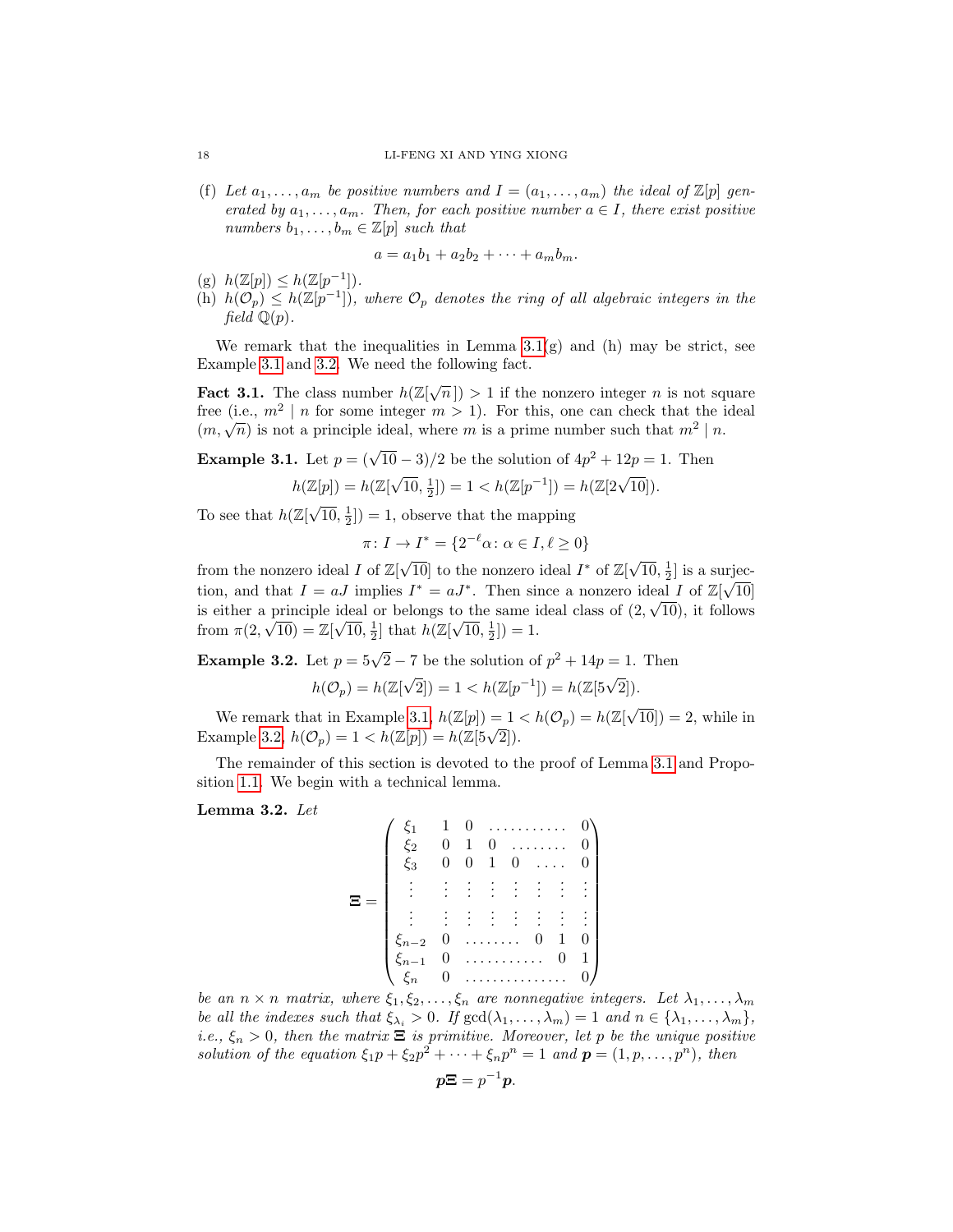In other word, the value  $p^{-1}$  is the Perron-Frobenius eigenvalue of  $\Xi$  and the vector p is the corresponding left-hand Perron-Frobenius eigenvector.

In what follows,  $A \geq B$  means that each  $a_{ij} \geq b_{ij}$  and  $A > B$  that each  $a_{ij} > b_{ij}$ for arbitrary matrices  $\mathbf{A} = (a_{ij})$  and  $\mathbf{B} = (b_{ij})$ .

*Proof.* The equality  $p\Xi = p^{-1}p$  is obvious. It remains to show that the matrix  $\Xi$ is primitive. Let  $A_{ij}$  be the  $n \times n$  matrix such that the  $(i, j)$ -entry of  $A_{ij}$  is 1 and all other entries are zero. Let  $\mathbf{B} = (b_{ij})$  be the  $n \times n$  matrix as

$$
b_{ij} = \begin{cases} 1, & i+1 \equiv j \pmod{n}; \\ 0, & \text{otherwise}. \end{cases}
$$

It follows from the meanings of  $\lambda_1, \ldots, \lambda_m$  that

$$
\boldsymbol{\Xi} \geq \boldsymbol{B} + \sum_{\lambda_i \neq n} \boldsymbol{A}_{\lambda_i 1}.
$$

Since  $\gcd\{\lambda_1, \lambda_2, \ldots, \lambda_m\} = 1$  and  $n \in \{\lambda_1, \lambda_2, \ldots, \lambda_m\}$ , there exist positive integers  $l_i$  and l such that

$$
\sum_{\lambda_i \neq n} l_i \cdot \lambda_i = \ln + 1.
$$

Observe that  $B^{k-1}A_{k1} = A_{11}$  and  $B^n$  is the identity matrix. We have

$$
\left(\boldsymbol{B}+\sum_{\lambda_i\neq n}\boldsymbol{A}_{\lambda_i1}\right)^{ln+1}\geq \boldsymbol{B}^{ln+1}+\prod_{\lambda_i\neq n}(\boldsymbol{B}^{\lambda_i-1}\boldsymbol{A}_{\lambda_i1})^{l_i}=\boldsymbol{B}+\boldsymbol{A}_{11}.
$$

Finally, a straightforward computation reveals that  $(B + A_{11})^{2n-3} > 0$ .

The following lemma is a well-known property of the primitive matrix.

<span id="page-18-0"></span>**Lemma 3.3.** Let  $\Xi$ , p and p be as in Lemma [3.2.](#page-17-2) Suppose that q is the right-hand Perron-Frobenius eigenvector of  $\Xi$  such that  $p \cdot q = 1$ . Then

$$
\lim_{k\to\infty}p^k\mathbf{\Xi}^k=\mathbf{q}\cdot\mathbf{p}.
$$

Now we are able to prove Lemma [3.1](#page-16-1) and Proposition [1.1.](#page-7-1)

Proof of Lemma [3.1.](#page-16-1) (a) It is obvious.

(b) First observe that  $\mathbb{Z}[p]/(m)$  is finite for every nonzero integer m. It remains to show that each nonzero ideal I contains a nonzero integer. Pick a nonzero number  $a \in I$ . By (a), for  $\ell$  large enough,  $p^{-\ell}a \in I$  is a algebraic integer. Thus for a fixed such  $\ell$ , we can find a polynomial P with integer coefficients such that  $P(p^{-\ell}a) \in I$ is a nonzero integer.

(c) By (b), we can find two integers  $\ell_2 > \ell_1 > 0$  with  $p^{\ell_1} - p^{\ell_2} \in I$ . We have  $1 - p^{\ell_2 - \ell_1} \in I$  since  $p^{-1} \in \mathbb{Z}[p]$  by (a).

(d) Suppose on the contrary that I is an ideal that is not finitely generated. Then the quotient group  $I/(a)$  is infinite for all  $a \in I$ , which contradicts (b) since  $I/(a) \subset \mathbb{Z}[p]/(a).$ 

(e) Suppose that

$$
p^{\lambda_1} + p^{\lambda_2} + \dots + p^{\lambda_N} = \xi_1 p + \xi_2 p^2 + \dots + \xi_n p^n,
$$

where  $\xi_n > 0$ . Let  $\Xi$  be the matrix as in Lemma [3.2.](#page-17-2) Since  $gcd(\lambda_1, \ldots, \lambda_N) = 1$ , the conditions of Lemma [3.2](#page-17-2) are fulfilled. Let  $p$  and  $q$  be the Perron-Frobenius eigenvectors as in Lemma [3.3.](#page-18-0) Since  $a \in \mathbb{Z}[p]$  is positive, there exist  $\ell \geq 0$  and a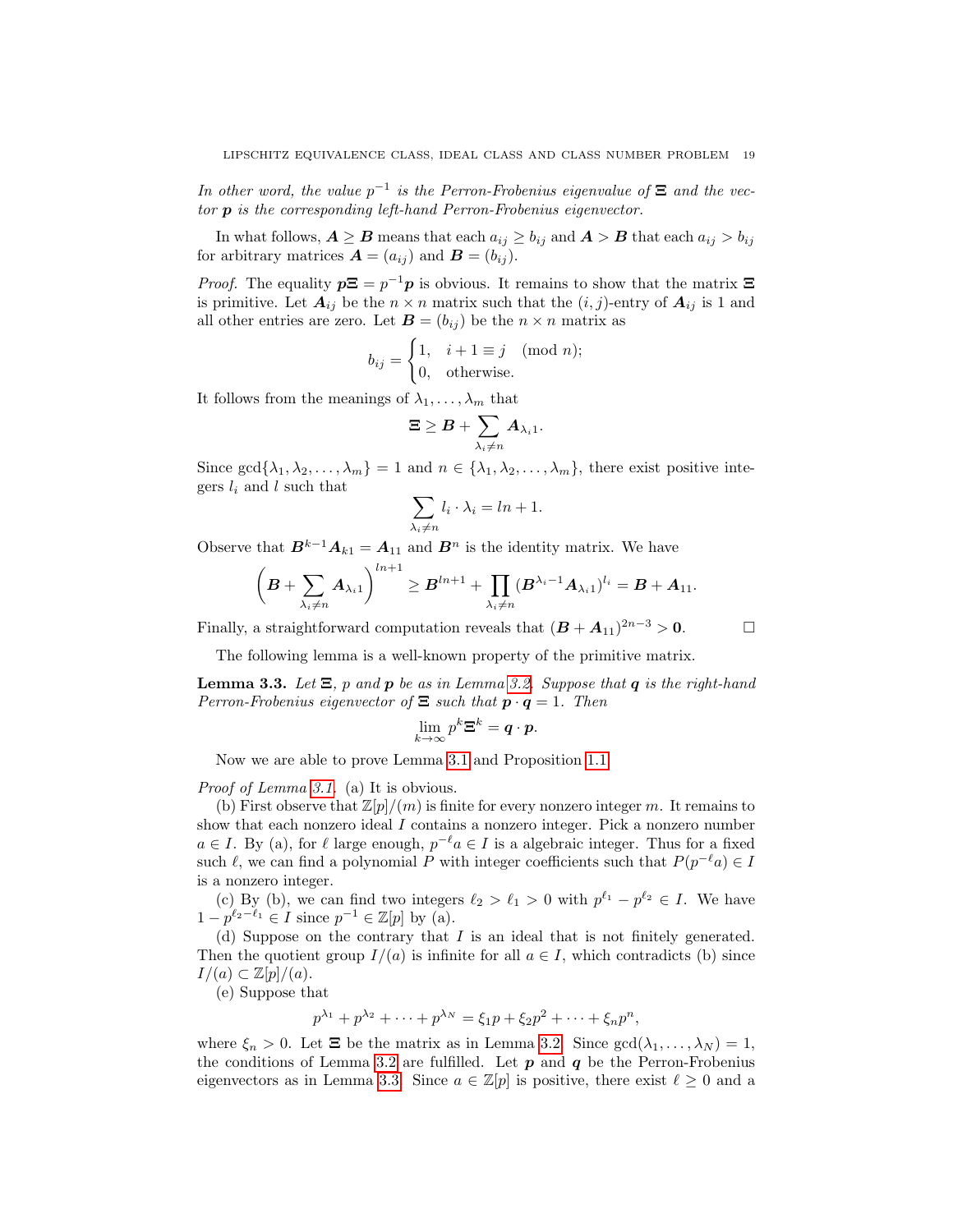column vector  $\mathbf{a} = (a_1, a_2, \dots, a_n)^T$  with integer entries such that  $a = p^{\ell} \mathbf{p} \cdot \mathbf{a} > 0$ . Recall that  $p^{-1}$  and  $p$  are the eigenvalue and the eigenvector of the matrix  $\Xi$ , respectively. And so  $a = p^{\ell+k}p\mathbf{\Xi}^k\mathbf{a}$  for all  $k \geq 0$ . By Lemma [3.3,](#page-18-0)

$$
p^k \mathbf{\Xi}^k \mathbf{a} \to \mathbf{q} \cdot (\mathbf{p} \cdot \mathbf{a}) > \mathbf{0} \quad \text{as } k \to \infty.
$$

This implies that  $\Xi^k a > 0$  for sufficiently large k. Thus, Conclusion (e) follows.

(f) We prove this by induction on m. The case  $m = 1$  is obvious. Now suppose this is true for  $m-1$ , let  $a \in (a_1, \ldots, a_m)$  be a positive number. We have  $a =$  $a_1b'_1+\cdots+a_mb'_m$  for some  $b'_1,\ldots,b'_m\in\mathbb{Z}[p]$ . Suppose without loss of generality that  $b'_m > 0$ . By (c), we can find a positive integer  $\ell$  such that  $1 - p^{\ell} \in (a_1, \ldots, a_{m-1})$ . Pick k large enough such that  $a - a_m b'_m p^{k\ell} > 0$ . The proof is completed by the induction assumption since

$$
0 < a - a_m b'_m p^{k\ell} = a - a_m b'_m + a_m b'_m (1 - p^{k\ell}) \in (a_1, \ldots, a_{m-1}).
$$

(g) For each nonzero ideal I of  $\mathbb{Z}[p]$ , write  $I^* = I \cap \mathbb{Z}[p^{-1}]$ , then  $I^*$  is a nonzero ideal of  $\mathbb{Z}[p^{-1}]$ . It suffices to show the fact that if  $I^* = aJ^*$  for some  $a \in \mathbb{R}$ , then  $I = aJ$ , where I and J are two nonzero ideals of  $\mathbb{Z}[p]$ . Indeed, for each  $b \in J$ , there exists an integer  $\ell$  with  $bp^{-\ell} \in J^*$ , so  $abp^{-\ell} \in aJ^* = I^*$ . Thus  $ab \in I$ , i.e.,  $aJ \subset I$ . By symmetric,  $a^{-1}I \subset J$  and so  $I = aJ$ .

(h) Recall that  $p^{-1}$  is an algebraic integer and that  $\mathbb{Q}(p) = \mathbb{Q}(p^{-1})$ . Together with the fact that  $\mathcal{O}_p$  is a finitely generated Z-module, we know that there exists a positive integer m such that  $m\mathcal{O}_p \subset \mathbb{Z}[p^{-1}]$ . For each nonzero ideal I of  $\mathcal{O}_p$ , write  $I^* = mI$ , then  $I^*$  is a nonzero ideal of  $\mathbb{Z}[p^{-1}]$ . It is obviously that  $aI^* = J^*$ if and only if  $aI = J$ , where I and J are two nonzero ideals of  $\mathcal{O}_p$ . Therefore,  $h(\mathcal{O}_p) \leq h(\mathbb{Z}[p^{-1}])$  $\Box$ ).

*Proof of Proposition [1.1.](#page-7-1)* Suppose first that there is an IFS  $S \in TDC \cap OSC^E_1(p,r)$ . By the meanings of p, r, we can assume that the ratios of S are  $r^{\lambda_1}, r^{\lambda_2}, \ldots, r^{\lambda_N}$ , where  $gcd(\lambda_1, ..., \lambda_N) = 1$ . Then we have

$$
p^{\lambda_1} + p^{\lambda_2} + \cdots + p^{\lambda_N} = 1.
$$

The conclusion that  $p, r \in (0, 1)$  is obvious.

Conversely, fix an integer  $\ell > 0$  such that  $r^{\ell} < 1/2$  and  $1 - p^{\ell} - p^{\ell+1} > 0$ . By Lemma [3.1\(](#page-16-1)e), there exist nonnegative integers  $\ell_1, \ldots, \ell_m$  such that

$$
p^{-\ell}(1-p^{\ell}-p^{\ell+1})=p^{\ell_1}+p^{\ell_2}+\cdots+p^{\ell_m}.
$$

Let S be an IFS satisfying the OSC and consisting of  $m+2$  similarities with ratios  $r^{\ell}, r^{\ell+1}, r^{\ell+\ell_1}, r^{\ell+\ell_2}, \ldots, r^{\ell+\ell_m}$ . Since all the ratios are less than 1/2, such IFS does exist on  $\mathbb{R}^d$  with  $2^d \geq m+2$ . For example, let  $\mathcal{S} = \{S_1, \ldots, S_{m+2}\}\$  with

$$
S_1: x \mapsto r^{\ell}x + (0, \ldots, 0, 0)/2, \qquad S_2: x \mapsto r^{\ell+1}x + (0, \ldots, 0, 1)/2,
$$
  
\n
$$
S_3: x \mapsto r^{\ell+\ell_1}x + (0, \ldots, 1, 0)/2, \qquad S_4: x \mapsto r^{\ell+\ell_2}x + (0, \ldots, 1, 1)/2,
$$
  
\n
$$
\ldots \ldots \qquad \ldots \qquad \ldots \qquad \ldots
$$

Then S satisfies the OSC with the open set  $(0, 1)<sup>d</sup>$ . Also note that  $gcd(\ell, \ell + 1) = 1$ , so we have  $r_S = r$  and  $p_S = p$ . Therefore,  $S \in TDC \cap OSC_1^E(p,r) \neq \emptyset$ .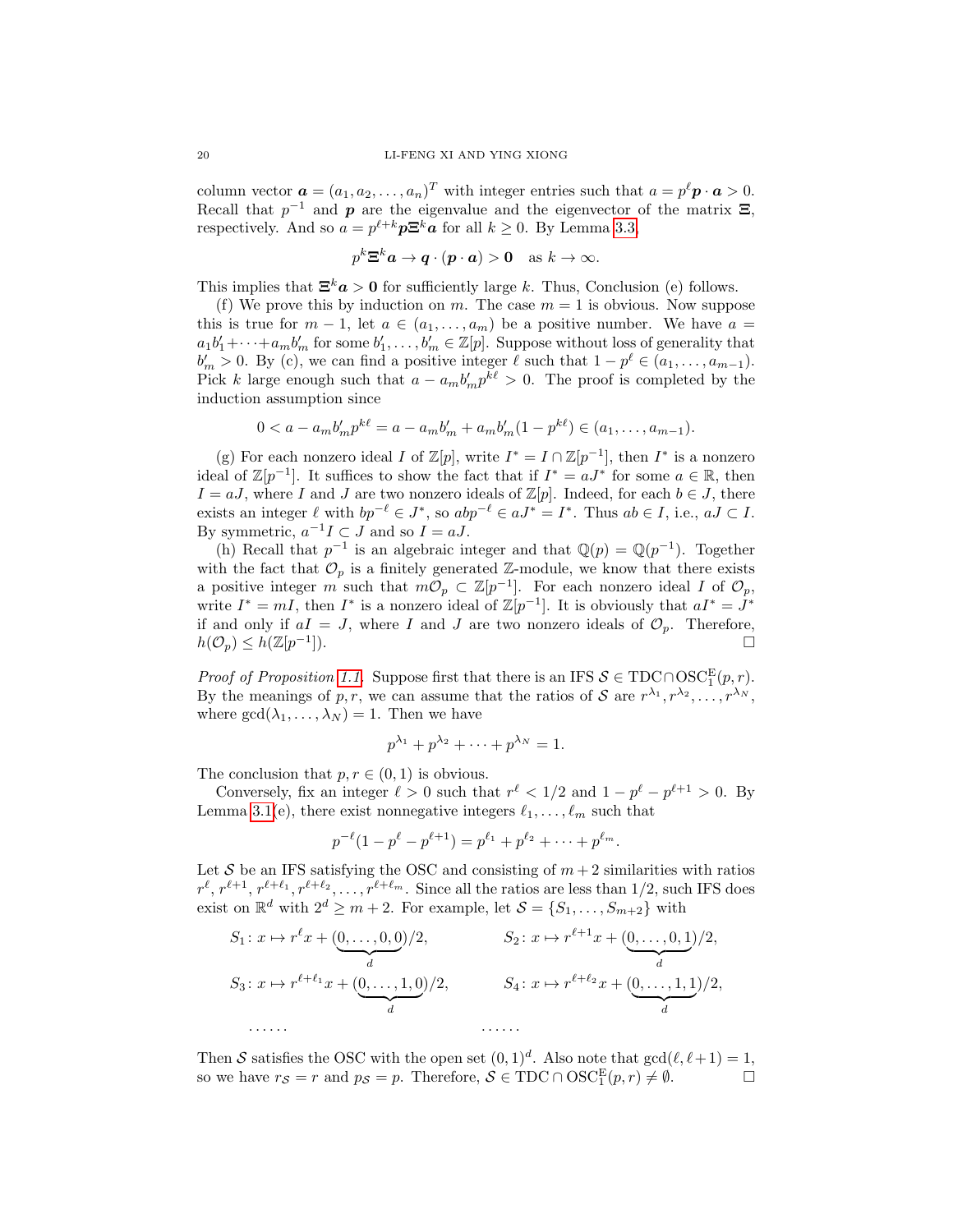### 4. The Ideal of IFS

<span id="page-20-0"></span>This section is devoted to the proofs of Theorem [1.3](#page-5-2) and Theorem [1.7,](#page-9-2) which are closely related to the problem of determining the ideal of IFS in  $\text{TDC} \cap \text{OSC}_1^E$ . The difficult is that there is no general method to determine such ideals. For our purpose, we consider the problem in two special cases: the self-similar set has the graph-directed structure and the self-similar set generated by IFSs in  $\mathscr{S}$ , where  $\mathscr{S}$ is defined by  $(1.1)$ .

<span id="page-20-1"></span>4.1. The graph-directed structure. The key point of the proof of Theorem [1.3](#page-5-2) is the following theorem.

<span id="page-20-5"></span>**Theorem 4.1.** Suppose that  $TDC \cap OSC_1^E(p,r) \neq \emptyset$ . Then for each nonzero ideal I of the ring  $\mathbb{Z}[p]$ , there exists an IFS  $S \in TDC \cap OSC^E_1(p,r)$  such that  $I_S = I$ .

We make use of the graph-directed sets to prove Theorem [4.1.](#page-20-5) For convenience, we recall the definition of graph-directed sets (see [\[30\]](#page-57-25)).

<span id="page-20-4"></span>**Definition 4.1** (graph-directed sets). Let  $G = (\mathcal{V}, \mathcal{E})$  be a directed graph with vertex set V and directed-edge set  $\mathcal{E}$ . Suppose that for each edge  $e \in \mathcal{E}$ , there is a corresponding similarity  $S_e: \mathbb{R}^d \to \mathbb{R}^d$  of ratio  $r_e \in (0, 1)$ .

The graph-directed sets on G with the similarities  ${S_e}_{e \in \mathcal{E}}$  are defined to be the unique nonempty compact sets  ${E_i}_{i\in\mathcal{V}}$  satisfying

<span id="page-20-6"></span>(4.1) 
$$
E_i = \bigcup_{j \in \mathcal{V}} \bigcup_{e \in \mathcal{E}_{i,j}} S_e(E_j) \quad \text{for } i \in \mathcal{V},
$$

where  $\mathcal{E}_{i,j}$  is the set of edges staring at i and ending at j. In particular, if [\(4.1\)](#page-20-6) is a disjoint union for each  $i \in V$ , we call  $\{E_i\}_{i \in V}$  are *dust-like* graph-directed sets on  $(\mathcal{V}, \mathcal{E})$ .

If the self-similar set  $E$  has the graph-directed structure, we can determine its ideal easily. Let  $S \in TDC \cap OSC<sub>1</sub><sup>E</sup>(p,r)$ . Suppose that  $E_S$  is one of the dust-like graph-directed sets  ${E_i}_{i\in\mathcal{V}}$  on  $G = (\mathcal{V}, \mathcal{E})$ , and that for all  $e \in \mathcal{E}$ ,  $\log r_e / \log r \in \mathbb{N}$ . Without loss of generality, we also suppose that  $V = \{0, 1, ..., n\}$  and  $E_{\mathcal{S}} = E_0$ . Let  $\mathcal{E}_{i,j}^k$  denote the set of sequences of k edges  $(e_1, e_2, \ldots, e_k)$  which form a directed path from vertex i to vertex j. Let  $O$  be an open set of  $S$  satisfying the SOSC. We use  $V_O$  to denote the set of vertexes i such that there exists  $(e_1, e_2, \ldots, e_k) \in \mathcal{E}_{0,i}^k$ for some  $k \geq 1$  satisfying

$$
S_{e_1} \circ S_{e_2} \circ \cdots \circ S_{e_k}(E_i) \subset O.
$$

<span id="page-20-3"></span>**Theorem 4.2.** The ideal  $I_{\mathcal{S}}$  is generated by  $\{H^s(E_i)/H^s(E_{\mathcal{S}}): i \in \mathcal{V}_O\}$ , where  $s = \dim_{\mathrm{H}} E_{\mathcal{S}}$ .

The proof of Theorem [4.2](#page-20-3) will be given in Section [5.3](#page-30-0) since it requires a basic fact about the ideal of IFS (Remark [5.6\)](#page-31-0). We give an example here.

<span id="page-20-2"></span>**Example 4.1.** Let S be as in Example [1.3.](#page-6-0) Let  $E_0 = E_S$ ,  $E_1 = -rE_S \cup E_S$ and  $E_2 = -E_S + E_S$ . It is easy to check that  $E_0$ ,  $E_1$  and  $E_2$  forms a family of graph-directed sets. Let  $O = (0, 1)$ , then  $V_O = \{1, 2\}$ . By Theorem [4.2,](#page-20-3)

$$
I_{\mathcal{S}} = (\mathcal{H}^{s}(E_1)/\mathcal{H}^{s}(E_0), \mathcal{H}^{s}(E_2)/\mathcal{H}^{s}(E_0)) = (p+1, 2).
$$

By Theorem [4.2,](#page-20-3) we are able to give the proof of Theorem [4.1.](#page-20-5)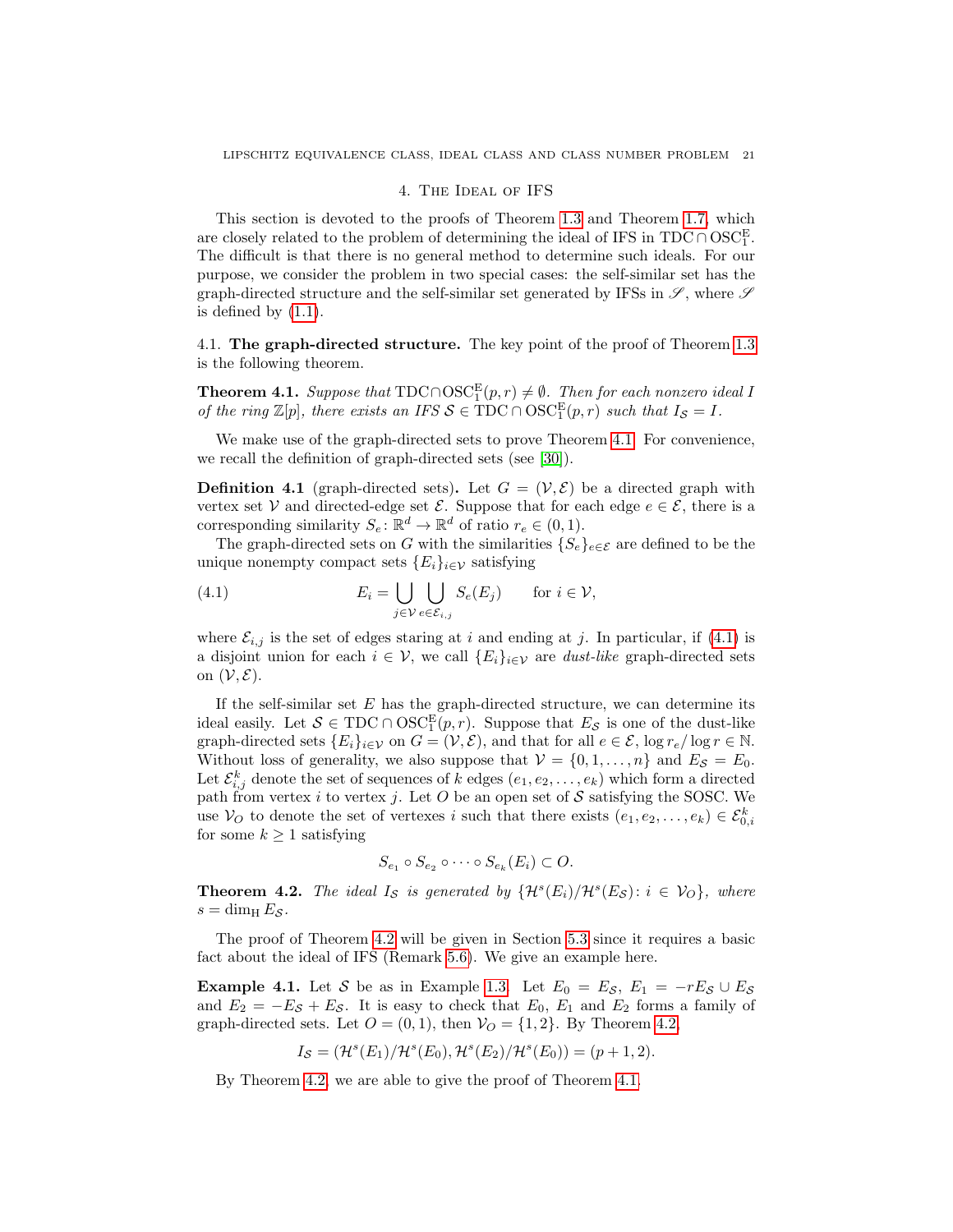*Proof of Theorem [4.1.](#page-20-5)* Fix a nonzero ideal I of  $\mathbb{Z}[p]$ . By Lemma [3.1\(](#page-16-1)c), there exists a positive integer  $\ell$  such that  $1 - p^{\ell} \in I$ . We can further require that  $r^{\ell} < 1/6$ since  $1 - p^{k\ell} \in I$  for all  $k \geq 1$ . By Lemma [3.1\(](#page-16-1)d), we can choose positive numbers  $a_1, a_2, \ldots, a_m \in \mathbb{Z}[p]$  such that  $I = (a_1, \ldots, a_m)$ . By Lemma [3.1\(](#page-16-1)f), there exist positive numbers  $b_1, \ldots, b_m \in I$  such that

<span id="page-21-1"></span>(4.2) 
$$
1 - p^{\ell} = a_1 b_1 + \dots + a_m b_m.
$$

By Lemma [3.1\(](#page-16-1)e), for  $1 \le i \le m$ , there exist nonnegative integers  $u_{i,j}$   $(1 \le j \le N_i)$ and positive integers  $v_{i,j}$  with  $r^{v_{i,j}} < 1/6$  ( $1 \le j \le M_i$ ) such that

<span id="page-21-2"></span>(4.3) 
$$
a_i = p^{u_{i,1}} + p^{u_{i,2}} + \cdots + p^{u_{i,N_i}},
$$

$$
b_i = p^{v_{i,1}} + p^{v_{i,2}} + \cdots + p^{v_{i,M_i}}.
$$

We can further require that

<span id="page-21-0"></span>
$$
(4.4) \t\t\t u_{1,1} + 1 = u_{1,2}
$$

since there exists a nonnegative integer u such that  $a_1 - p^u - p^{u+1} > 0$ , then set  $u_{1,1} = u$ ,  $u_{2,1} = u + 1$  and apply Lemma [3.1\(](#page-16-1)e) to  $a_1 - p^u - p^{u+1}$ . Finally, choose a positive integer d such that

<span id="page-21-4"></span>(4.5) 
$$
2^d \ge \max(N_1, N_2, ..., N_m)
$$
 and  $2^d \ge M_1 + M_2 + \cdots + M_m$ .

Now we are ready to construct the desired IFS  $S$ . In the remainder of this proof, we use x and y to denote the points in  $\mathbb{R}^d$ . For  $\Lambda \subset \{1, 2, \ldots, d\}$ , define an isometric mapping  $T_{\Lambda} : \mathbb{R}^d \to \mathbb{R}^d$  by

(4.6) 
$$
(T_{\Lambda}\boldsymbol{x})_i = \begin{cases} x_i, & i \notin \Lambda, \\ -x_i, & i \in \Lambda, \end{cases} \text{ for } \boldsymbol{x} = (x_1, \ldots, x_d) \in \mathbb{R}^d.
$$

Since  $2^d \ge \max(N_1, \ldots, N_m)$ , for each  $i \in \{1, 2, \ldots, m\}$ , we can choose distinct

<span id="page-21-5"></span><span id="page-21-3"></span>
$$
\Lambda_{i,1}, \Lambda_{i,2} \ldots, \Lambda_{i,N_i} \subset \{1, \ldots, d\},\
$$

and then define an IFS  $\mathcal{T}_i$  as

r

(4.7) 
$$
\mathcal{T}_i = \{r^{u_{i,1}} T_{\Lambda_{i,1}}, r^{u_{i,2}} T_{\Lambda_{i,2}}, \dots, r^{u_{i,N_i}} T_{\Lambda_{i,N_i}}\}.
$$

Let

$$
Y = \{ \mathbf{y} = (y_1, \dots, y_d) \in \mathbb{R}^d \colon y_i = 1/3 \text{ or } 2/3 \text{ for } i = 1, \dots, d \}.
$$

Since  $2^d \geq M_1 + \cdots + M_m$ , we can choose distinct points  $y_{i,j} \in Y$  for  $1 \leq i \leq m$ and  $1 \leq j \leq M_i$ . Define a contracting similarity  $S_0: \mathbf{x} \mapsto r^{\ell} \mathbf{x}$  on  $\mathbb{R}^d$  and IFSs

(4.8) 
$$
\mathcal{S}_{i,j} = \left\{ r^{v_{i,j}} T + \mathbf{y}_{i,j} : T \in \mathcal{T}_i \right\}
$$

for  $1 \leq i \leq m$ ,  $1 \leq j \leq M_i$ . Finally, define

<span id="page-21-6"></span>
$$
\mathcal{S} = \{S_0\} \cup \bigcup_{i=1}^m \bigcup_{j=1}^{M_i} \mathcal{S}_{i,j}.
$$

It remains to show that  $S \in TDC \cap OSC<sub>1</sub><sup>E</sup>(p,r)$  and  $I_S = I$ . We first prove that  $S \in \text{OSC}_1^E(p, r)$ . Note that the ratios of S are

$$
\ell \quad \text{and} \quad r^{u_{i,j} + v_{i,j'}} \ (1 \le i \le m, 1 \le j \le N_i, 1 \le j' \le M_i).
$$

By [\(4.4\)](#page-21-0), we have  $r_S = r$ . By [\(4.2\)](#page-21-1) and [\(4.3\)](#page-21-2), we have  $p_S = p$ . We will show that S satisfies the OSC for the open set  $(0,1)^d$ . Note that the ratios of S are all less than  $1/6$  since  $r^{\ell} < 1/6$ ,  $r^{v_{i,j}} < 1/6$  and  $u_{i,j} \geq 0$ . And so  $S_0(0,1)^d \subset (0,1/6)^d$ ;  $S(0,1)^d \subset$  $(-1/6, 1/6)^d + y_{i,j}$  for  $S \in \mathcal{S}_{i,j}$ . Therefore,  $S(0,1)^d \subset (0,1)^d$  for all  $S \in \mathcal{S}$ . On the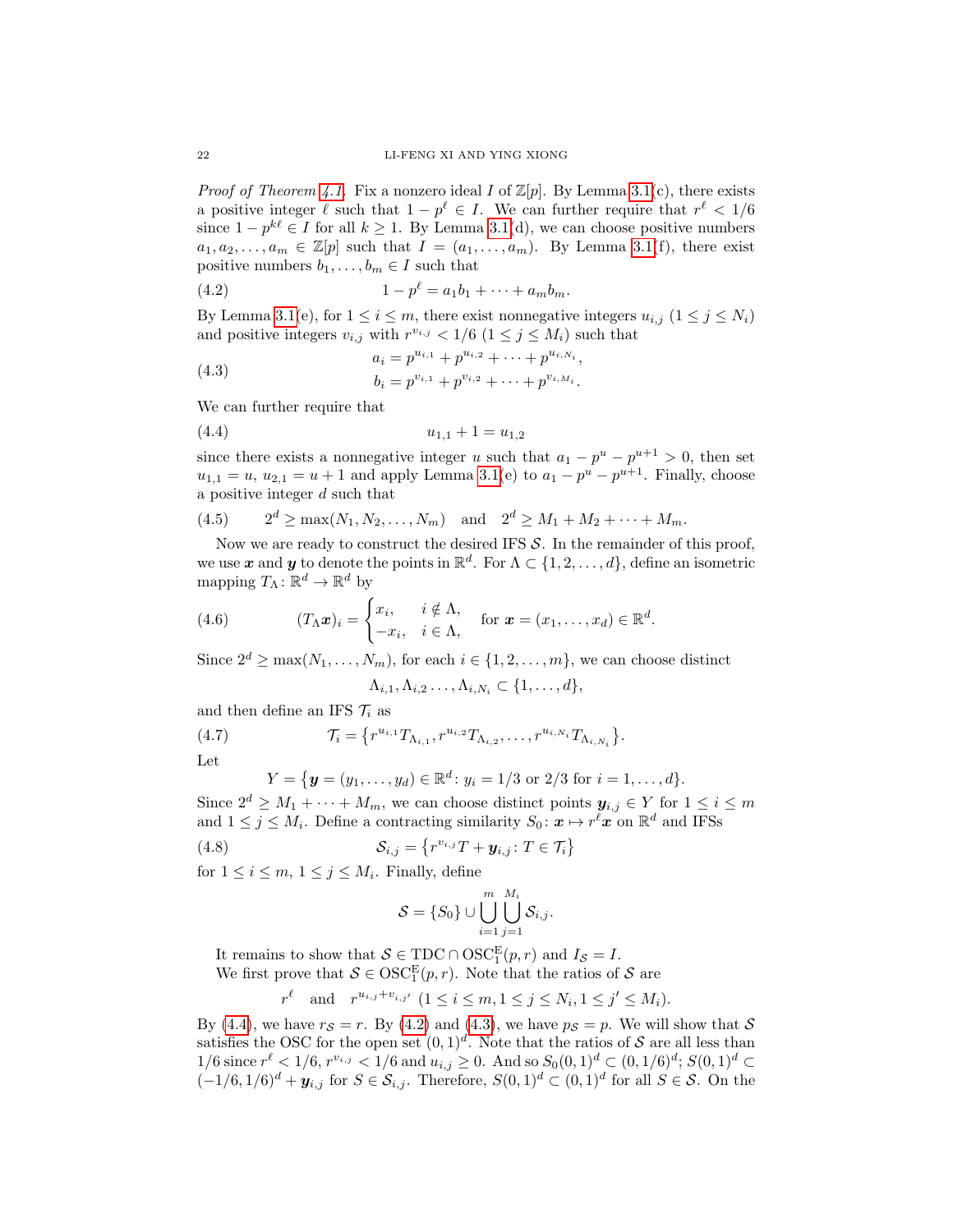other hand, for distinct  $S, S' \in \mathcal{S}$ , we need to show  $S(0, 1)^d \cap S'(0, 1)^d = \emptyset$ . There are three cases to consider.

**Case 1:** One of  $S, S'$  is  $S_0$ . Then there exists some  $y \in Y$  such that

$$
S(0,1)^d \cap S'(0,1)^d \subset (0,1/6)^d \cap \left( (-1/6,1/6)^d + y \right) = \emptyset.
$$

**Case 2:**  $S \in \mathcal{S}_{i,j}$  and  $S' \in \mathcal{S}_{i',j'}$  with  $(i,j) \neq (i',j')$ . Then the corresponding  $y_{i,j}, y_{i',j'} \in Y$  are distinct. And so

$$
S(0,1)^d \cap S'(0,1)^d \subset \left( (-1/6,1/6)^d + \mathbf{y}_{i,j} \right) \cap \left( (-1/6,1/6)^d + \mathbf{y}_{i',j'} \right) = \emptyset.
$$

**Case 3:**  $S, S' \in \mathcal{S}_{i,j}$ . By the definition of  $\mathcal{S}_{i,j}$ , we have  $S(0,1)^d \cap S'(0,1)^d = \emptyset$ . This completes the proof of  $S \in \text{OSC}_1^E(p, r)$ .

Let  $E_0 = E_S$  be the self-similar set generated by S and  $E_i = \bigcup_{T \in \mathcal{T}_i} T(E_0)$  for  $1 \leq i \leq m$ . Define  $S_{i,j}: x \mapsto r^{v_{i,j}}x + y_{i,j}$  for  $1 \leq i \leq m, 1 \leq j \leq M_i$ . The proof of  $S \in TDC$  and  $I_S = I$  is based on the fact that the sets  $\{E_i\}_{i=0}^m$  are dust like graph-directed sets. Indeed, we have

<span id="page-22-0"></span>(4.9) 
$$
E_0 = S_0(E_0) \cup \bigcup_{i=1}^m \bigcup_{j=1}^{M_i} S_{i,j}(E_i),
$$

and for  $1 \leq i \leq m$ ,

$$
E_i = \bigcup_{T \in \mathcal{T}_i} T(E_0) = \bigcup_{T \in \mathcal{T}_i} T \circ S_0(E_0) \cup \bigcup_{T \in \mathcal{T}_i} \bigcup_{i'=1}^m \bigcup_{j=1}^{M_{i'}} T \circ S_{i',j}(E_{i'})
$$

$$
= \bigcup_{T \in \mathcal{T}_i} S_0 \circ T(E_0) \cup \bigcup_{T \in \mathcal{T}_i} \bigcup_{i'=1}^m \bigcup_{j=1}^{M_{i'}} T \circ S_{i',j}(E_{i'})
$$

since  $T \circ S_0 = S_0 \circ T$  for  $T \in T_i$ . It follows from  $E_i = \bigcup_{T \in \mathcal{T}_i} T(E_0)$  that

<span id="page-22-1"></span>(4.10) 
$$
E_i = S_0(E_i) \cup \bigcup_{T \in \mathcal{T}_i} \bigcup_{i'=1}^{m} \bigcup_{j=1}^{M_{i'}} T \circ S_{i',j}(E_{i'}) \text{ for } 1 \leq i \leq m.
$$

We will show that all the unions in [\(4.9\)](#page-22-0) and [\(4.10\)](#page-22-1) are disjoint. By the definition of S, we know that  $E_0 \subset [0,1]^d$ ,  $E_0 \setminus (0,1)^d = \{0\}$  and  $E_i \subset (-1,1)^d$  for all  $1 \leq i \leq m$ . Note that the ratios of  $S_0$  and  $S_{i,j}$  are  $r^{\ell}$  and  $r^{v_{i,j}}$ , all less than  $1/6$ . This means

$$
S_0(E_0) \subset [0,1/6]^d, \quad S_{i,j}(E_i) \subset (-1/6,1/6)^d + \mathbf{y}_{i,j}.
$$

Recall that  $y_{i,j} \in Y$ , we have

<span id="page-22-2"></span>
$$
\bigcup_{i=1}^{m} \bigcup_{j=1}^{M_i} S_{i,j}(E_i) \subset (1/6, 5/6)^d,
$$

and

(4.11) 
$$
S_{i,j}(E_i) \cap S_{i',j'}(E_{i'}) = \emptyset \text{ when } (i,j) \neq (i',j'),
$$

since  $y_{i,j} \neq y_{i',j'}$ . Therefore, the unions in [\(4.9\)](#page-22-0) are disjoint. For the unions in [\(4.10\)](#page-22-1), observe that, for  $1 \leq i \leq m$  and distinct  $T, T' \in \mathcal{T}_i$ ,  $T(0, 1)^d \cap T'[0, 1]^d = \emptyset$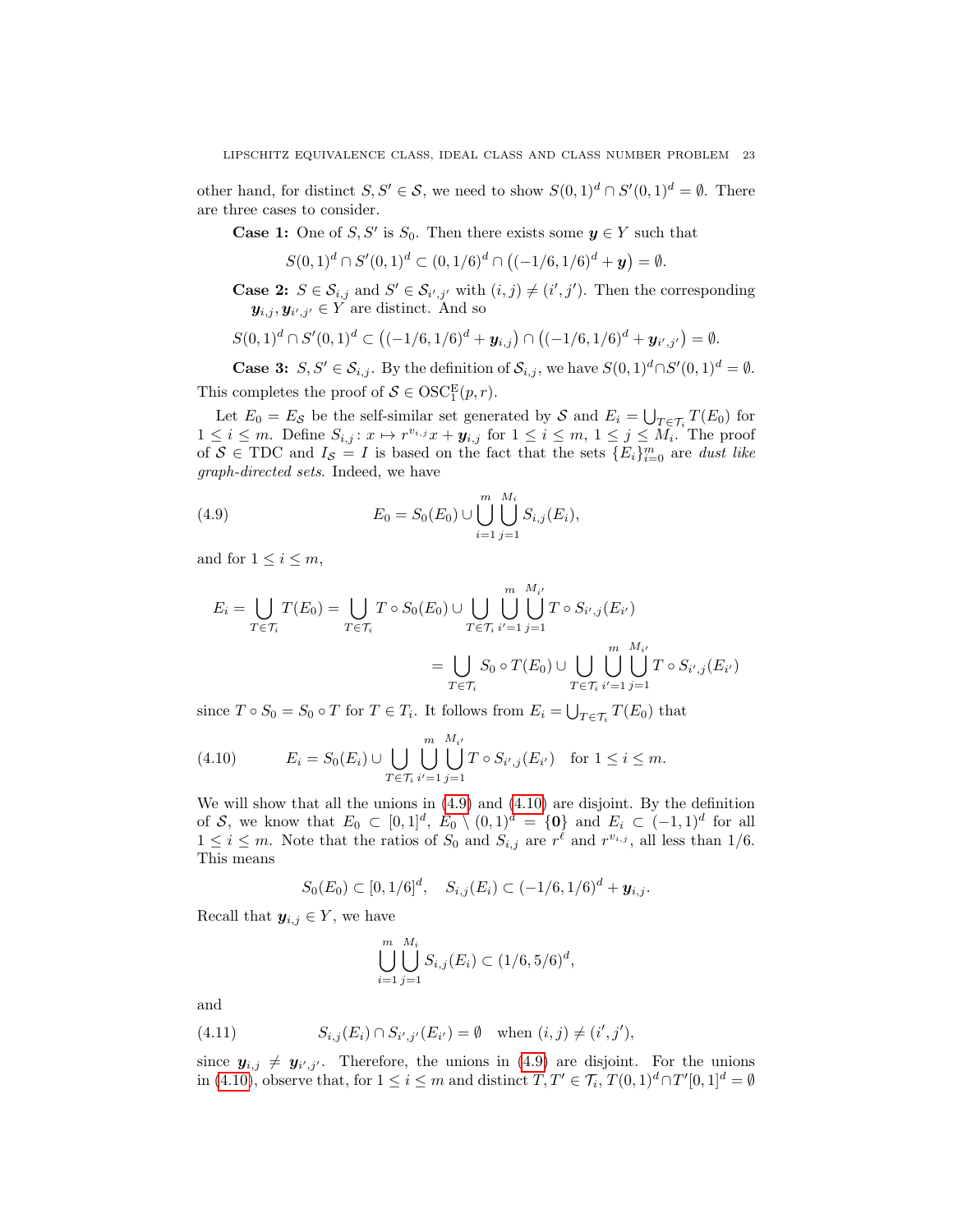by the definition of  $\mathcal{T}_i$ . There are two results follow from the observation. The first is

$$
\bigcup_{i'=1}^{m} \bigcup_{j=1}^{M_{i'}} T \circ S_{i',j}(E_{i'}) \cap \bigcup_{i'=1}^{m} \bigcup_{j=1}^{M_{i'}} T' \circ S_{i',j}(E_{i'}) \subset T(1/6,5/6)^d \cap T'(1/6,5/6)^d = \emptyset
$$

for distinct  $T, T' \in \mathcal{T}_i$ . The second is, for  $T \in \mathcal{T}_i$ ,  $1 \leq i' \leq m$  and  $1 \leq j \leq M_{i'}$ ,

$$
T \circ S_{i',j}(E_{i'}) \cap S_0(E_i) = T \circ S_{i',j}(E_{i'}) \cap \bigcup_{T' \in \mathcal{T}_i} T' \circ S_0(E_0)
$$
  
= 
$$
T \circ S_{i',j}(E_{i'}) \cap T \circ S_0(E_0) = \emptyset
$$

since  $S_{i',j}(E_{i'}) \cap S_0(E_0) = \emptyset$ . It follows from the two results and [\(4.11\)](#page-22-2) that the unions in [\(4.10\)](#page-22-1) are also disjoint. Thus, we have proved that the sets  ${E_i}_{i=0}^m$  are dust like graph-directed sets, and so  $S \in TDC$  follows.

Finally, we turn to prove that  $I_{\mathcal{S}} = I$  by making use of Theorem [4.2.](#page-20-3) Let  $O = (0, 1)<sup>d</sup>$ , then  $V_O = \{1, 2, ..., m\}$ . For  $1 \le i \le m$ , we have

$$
\mathcal{H}^s(E_i) = \sum_{T \in \mathcal{T}_i} \mathcal{H}^s(T(E_0)) = (p^{u_{i,1}} + p^{u_{i,2}} + \dots + p^{u_{i,N_i}}) \mathcal{H}^s(E_0) = a_i \mathcal{H}^s(E_0)
$$

by [\(4.3\)](#page-21-2) and [\(4.7\)](#page-21-3). Therefore, we have  $I_{\mathcal{S}} = (a_1, \ldots, a_m) = I$ .

<span id="page-23-0"></span>**Example 4.2.** Let  $r = 1/10$  and  $p =$ √  $\frac{1}{\sqrt{10}} = \sqrt{10} - 3$  be the positive solution of the equation  $p^2 + 6p = 1$ . Let  $I = (2, \sqrt{10})$  be an ideal of the ring  $\mathbb{Z}[p] = \mathbb{Z}[\sqrt{10}]$ . It is worth noting that  $I$  is not a principle ideal.

It follows from Proposition [1.1](#page-7-1) that  $TDC \cap OSC^E_1(p,r) \neq \emptyset$ . We will construct an IFS  $S \in TDC \cap OSC^E_1(p, r)$  such that  $I_S = I$  according to the proof of Theorem [4.1.](#page-20-5)

Observe that  $I = (2, p + 1)$  and  $1 - p = p(p + 1) + 2p \cdot 2$ . By [\(4.2\)](#page-21-1), [\(4.3\)](#page-21-2), [\(4.4\)](#page-21-0) and [\(4.5\)](#page-21-4), we may set

$$
\begin{cases} a_1 = 1 + p, \\ a_2 = 2 = 1 + 1, \end{cases} \qquad \begin{cases} b_1 = p, \\ b_2 = 2p = p + p, \end{cases} \qquad \begin{cases} \ell = 1, \\ d = 2. \end{cases}
$$

By  $(4.6)$ ,  $(4.7)$  and  $(4.8)$ , we may set

$$
\mathcal{T}_1 = \{T_{\emptyset}, r \cdot T_{\{1,2\}}\}, \quad \mathcal{T}_2 = \{T_{\emptyset}, T_{\{1\}}\},\
$$

 $S_0 = rT_{\emptyset}$  and

$$
S_{1,1} = \{ rT_{\emptyset} + (2/3, 2/3), r^2T_{\{1,2\}} + (2/3, 2/3) \},
$$
  
\n
$$
S_{2,1} = \{ rT_{\emptyset} + (2/3, 1/3), rT_{\{1\}} + (2/3, 1/3) \},
$$
  
\n
$$
S_{2,2} = \{ rT_{\emptyset} + (1/3, 2/3), rT_{\{1\}} + (1/3, 2/3) \}.
$$

Finally, let  $S = \{S_0\} \cup S_{1,1} \cup S_{2,1} \cup S_{2,2}$ , see Figure [6](#page-24-1) for the corresponding selfsimilar set  $E_{\mathcal{S}}$ . By the proof of Theorem [4.1,](#page-20-5) we know that  $I_{\mathcal{S}} = I$ .

We also need the following special version of Jordan-Zassenhaus Theorem (see, e.g., [\[7\]](#page-56-17)) to prove Theorem [1.3.](#page-5-2)

**Jordan-Zassenhaus Theorem.** Suppose that  $\alpha$  is an algebraic integer, then the class number  $h(\mathbb{Z}[\alpha])$  is finite.

We remark that  $\mathbb{Z}[\alpha]$  is in general not a Dedekind domain, so the conclusion on the finiteness of class number  $h(\mathbb{Z}[\alpha])$  cannot be derived directly by the corresponding result of Dedekind domain.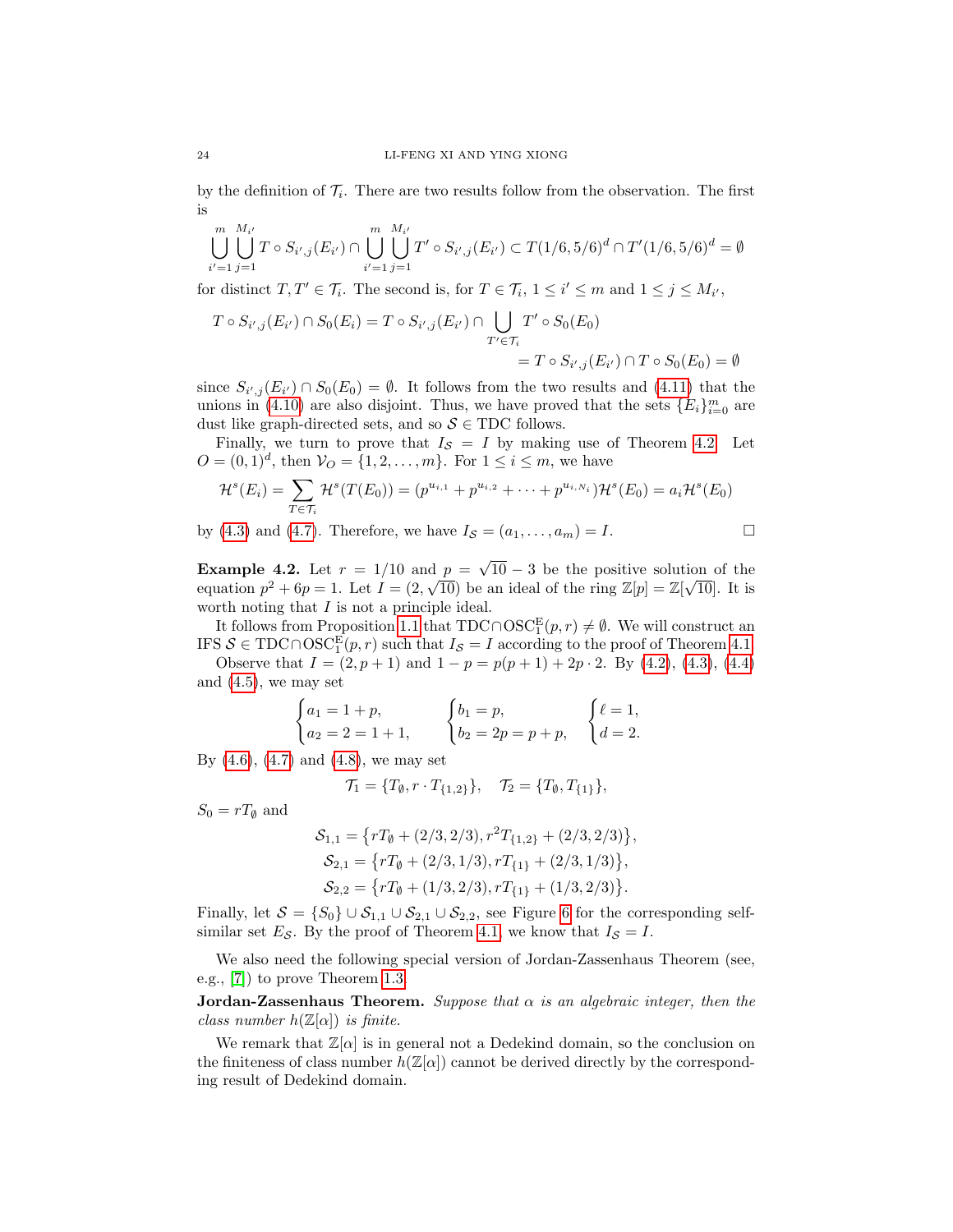

<span id="page-24-1"></span>FIGURE 6. The structure of  $E_{\mathcal{S}}$  in Example [4.2](#page-23-0)

*Proof of Theorem [1.3.](#page-5-2)* By Theorem [1.2](#page-5-1) and [4.1,](#page-20-5) we have  $h_L(p,r) = h(\mathbb{Z}[p])$  when TDC  $\cap$  OSC<sup>E</sup> $(p, r) \neq \emptyset$ . Then by Lemma [3.1\(](#page-16-1)g), we have  $h_L(p, r) = h(\mathbb{Z}[p]) \leq$  $h(\mathbb{Z}[p^{-1}])$ . Finally, since  $p^{-1}$  is an algebraic integer (Lemma [3.1\(](#page-16-1)a)), by the Jordan-Zassenhaus Theorem, the class number  $h_L(p,r) \leq h(\mathbb{Z}[p^{-1}])$  is finite.

<span id="page-24-0"></span>4.2. Principle ideal. Let  $S = \{S_1, S_2, \ldots, S_N\}$  be an IFS satisfying the OSC. We write  $\mathcal{O}_{\mathcal{S}}$  to denote all the open sets satisfying the OSC for the IFS  $\mathcal{S}$  and  $\partial_{\mathcal{S}} = E_{\mathcal{S}} \setminus \bigcup_{O \in \mathscr{O}_{\mathcal{S}}} O$ , where  $E_{\mathcal{S}}$  is the self-similar set generated by  $\mathcal{S}$ . Notice that  $\partial_{\mathcal{S}} = \emptyset$  if and only if S satisfies the SSC. We say that a point  $x \in \partial_{\mathcal{S}}$  is separated if there is a finite word  $\mathbf{i} = i_1 \dots i_n \in \{1, \dots, N\}^n$  such that

<span id="page-24-3"></span>(4.12) 
$$
S_i(x) \notin \partial_{\mathcal{S}} \text{ and } S_i(x) \notin S_j(E_{\mathcal{S}})
$$

for every word  $j$  of the same length as  $i$  but  $j \neq i$ , where  $S_i = S_{i_1} \circ \cdots \circ S_{i_n}$ .

We need the following theorem to prove Theorem [1.7,](#page-9-2) which is also of interesting in itself.

<span id="page-24-2"></span>**Theorem 4.3.** Let  $S \in TDC \cap OSC_1^E$ . If the points in  $\partial_S$  are all separated, then  $I_{\mathcal{S}} = \mathbb{Z}[p_{\mathcal{S}}].$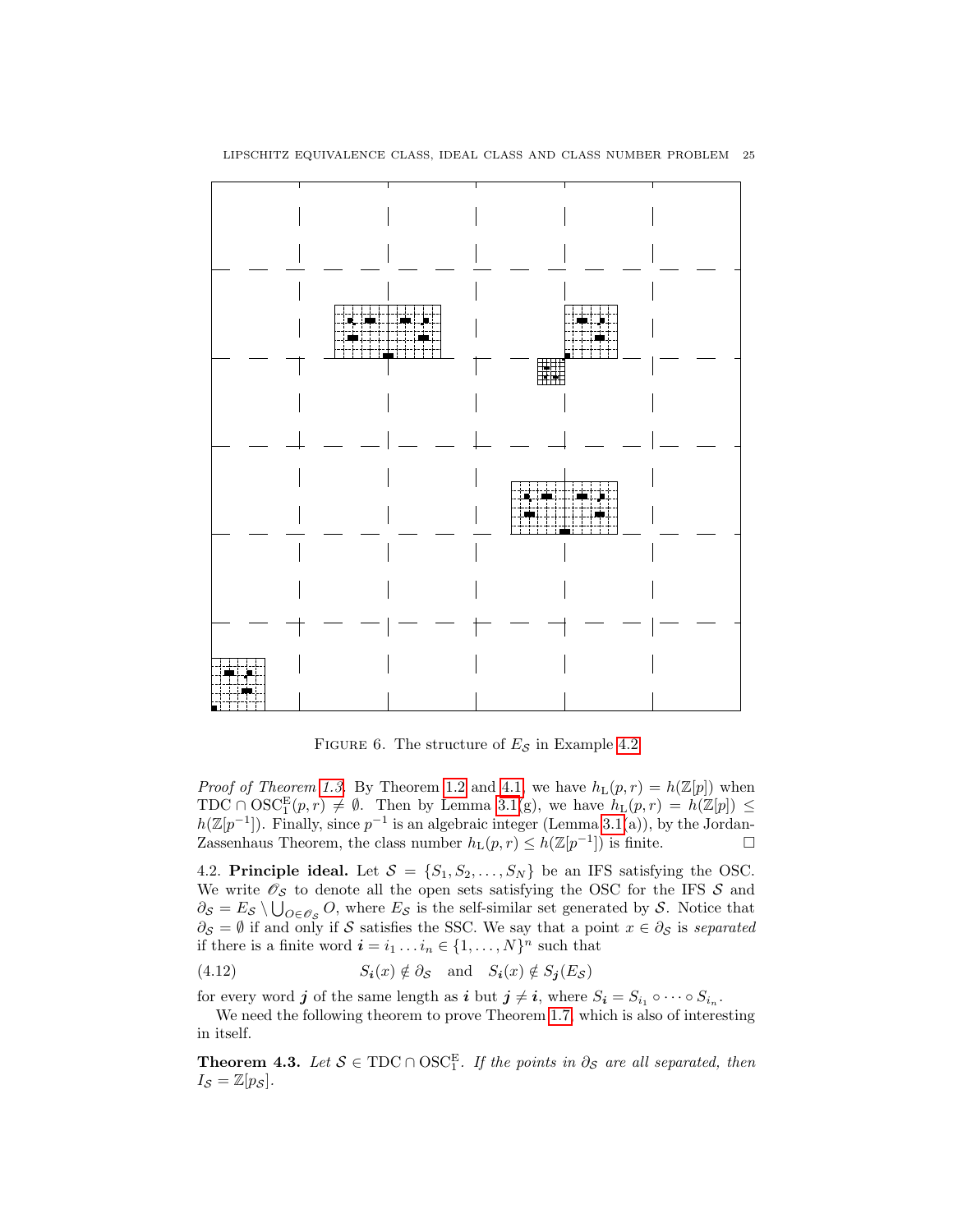*Proof.* For each  $x \in \partial_{\mathcal{S}}$ , let  $i_x$  be a word of finite length satisfying [\(4.12\)](#page-24-3). Choose a compact subset  $F_x \subset E_{\mathcal{S}}$  containing x such that  $E_{\mathcal{S}} \setminus F_x$  is also compact and  $S_{i_x}(F_x) \cap S_j(E_{\mathcal{S}}) = \emptyset$  for every word  $j$  of same length as  $i_x$  but  $j \neq i_x$ . Such  $F_x$ does exist since  $E_{\mathcal{S}}$  is totally disconnected and  $i_x$  satisfies [\(4.12\)](#page-24-3). We can further require  $S_{i_x}(F_x)$  to be an interior separated set due to  $S_{i_x}(x) \notin \partial_{\mathcal{S}}$ . Note that  $F_x$ is also an open subset in the topology space  $E_{\mathcal{S}}$ . So  $\{F_x\}_x$  is an open cover of the compact set  $\partial_{\mathcal{S}}$ , thus we have a finite sub-cover  $F_1, \ldots, F_n$  and the corresponding words  $i_1, \ldots, i_n$ . Let

$$
F_0^* = E_{\mathcal{S}} \setminus \bigcup_{k=1}^n F_k, \quad F_1^* = F_1, \quad F_2^* = F_2 \setminus F_1, \ldots, \quad F_n^* = F_n \setminus \bigcup_{k=1}^{n-1} F_k.
$$

Then  ${F_k^*}_{k=0}^n$  is a disjoint cover of  $E_S$ . We claim that  $\mu_S(F_k^*) \in I_S$  for all  $0 \le$  $k \leq n$ . Then

$$
\sum_{k=0}^{n} \mu_{\mathcal{S}}(F_k^*) = \mu_{\mathcal{S}}(E_{\mathcal{S}}) = 1 \in I_{\mathcal{S}}.
$$

Thus  $I_{\mathcal{S}} = \mathbb{Z}[p_{\mathcal{S}}]$ . It remains to prove the claim. For  $1 \leq k \leq n$ , observe that  $S_{i_k}(F_k^*)$  are all interior separated sets. And so  $\mu_{\mathcal{S}}(F_k^*) \in I_{\mathcal{S}}$  for  $1 \leq k \leq n$  since  $p_{\mathcal{S}}^{-1} \in \mathbb{Z}[p_{\mathcal{S}}]$  (Lemma [3.1\(](#page-16-1)a)). For  $F_0^*$ , since  $F_0^*$  is compact and each point in  $F_0^*$ can be covered by an interior separated set, we have  $F_0^*$  is a finite union of interior separated sets. Thus the claim  $\mu_{\mathcal{S}}(F_0^*) \in I_{\mathcal{S}}$  follows.

Proof of Theorem [1.7.](#page-9-2) According to Theorem [4.3,](#page-24-2) we only need to prove that the points in  $\partial_{\mathcal{S}}$  are all separated. For this, fix a point  $x_0 \in \partial_{\mathcal{S}}$ . Let F be an interior separated set. It is easy to see that, for n large enough, there is a  $\Lambda \subset \{1, \ldots, N\}^n$ such that

$$
F = \bigcup_{i \in \Lambda} S_i(E_{\mathcal{S}}).
$$

Choose a word in  $\Lambda$ , say  $i^*$ . If  $S_{i^*}(x_0) \notin S_j(E_{\mathcal{S}})$  for all  $j \in \Lambda$  and  $j \neq i^*$ , then  $x_0$  is separated since F is an interior separated set. Thus, the proof is completed. Otherwise, suppose that  $S_{i^*}(x_0) \in S_j(E_{\mathcal{S}})$  for some j other than  $i^*$ . Let O be the convex open set satisfying the OSC. Since  $S_{i^*}(O) \cap S_j(O) = \emptyset$ , by convexity, there is a liner function H such that  $H(x) < H(y)$  for all  $x \in S_{i^*}(O)$  and all  $y \in S_j(O)$ . Since  $S_{i^*}(x_0) \in S_{i^*}(O) \cap S_{j}(O)$ , we have

$$
H(S_{i^*}(x_0)) = \sup_{x \in S_{i^*}(O)} H(x) = \max_{x \in S_{i^*}(E_S)} H(x).
$$

Since each  $S \in \mathcal{S}$  has the form  $S: x \mapsto r_S A x + b_S$  with  $r_S \in (0, 1)$ , we have

$$
S_{\mathbf{i}}: x \mapsto r_{\mathbf{i}} \mathbf{A}^n x + b_{\mathbf{i}} \quad \text{for all } \mathbf{i} \in \Lambda.
$$

It follows that

$$
H(S_{\boldsymbol{i}}(x_0)) = \sup_{x \in S_{\boldsymbol{i}}(O)} H(x) = \max_{x \in S_{\boldsymbol{i}}(E_{\mathcal{S}})} H(x) \text{ for all } \boldsymbol{i} \in \Lambda.
$$

And so  $H(S_{j}(x_{0})) > H(S_{i^{*}}(x_{0}))$ . Now let  $\Lambda_{1}$  denote the set of all  $i \in \Lambda$  such that  $H(S_i(x_0)) > H(S_{i^*}(x_0))$ . We have

- $\Lambda_1 \subsetneq \Lambda$  (since  $i^* \notin \Lambda_1$ ).
- For  $i \in \Lambda_1$ , if  $S_i(x_0) \in S_j(E_{\mathcal{S}})$  for some  $j \in \Lambda$ , then  $j \in \Lambda_1$  (since  $H(S_i(x_0)) \leq H(S_i(x_0))$ .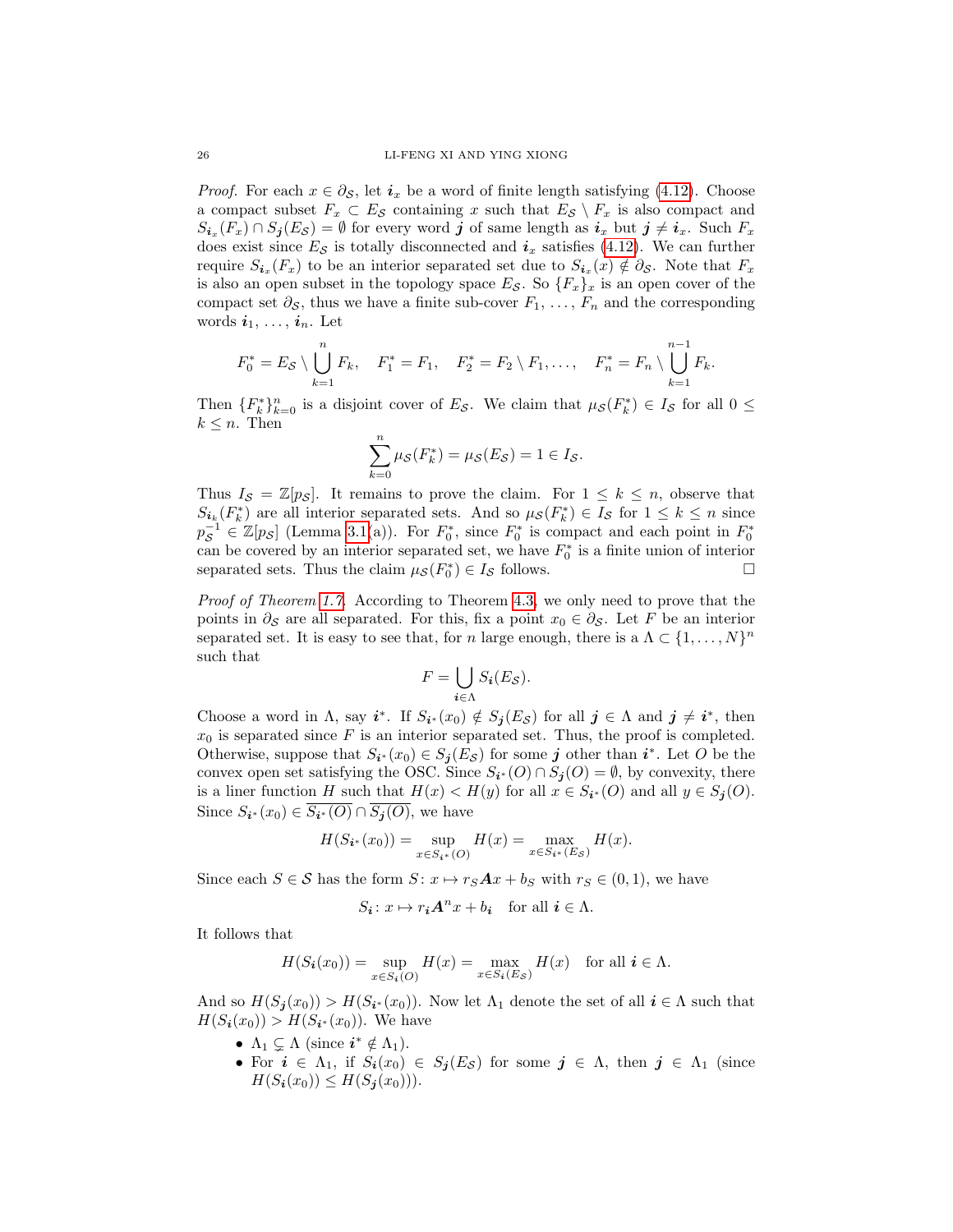Repeat the above argument with replacing  $\Lambda$  by  $\Lambda_1$ , then either we find a word  $i^* \in \Lambda_1$  such that  $S_{i^*}(x_0) \notin S_j(E_{\mathcal{S}})$  for all  $j \in \Lambda_1$  but  $j \neq i^*$ , this means  $x_0$  is separated, or we get a subset  $\Lambda_2 \subsetneq \Lambda_1$  such that for  $i \in \Lambda_2$ , if  $S_i(x_0) \in S_j(E_{\mathcal{S}})$ for some  $j \in \Lambda_1$ , then  $j \in \Lambda_2$ . If the latter case happens, then we repeat the argument again. The process stops when we find a desired word  $i^*$  to show that  $x_0$ is separated. This completes the proof since  $\Lambda$  is finite.

## 5. The Blocks Decomposition of Self-similar Sets

<span id="page-26-0"></span>To understand the geometric structure of self-similar sets generated by IFSs  $S \in TDC \cap OSC_1^E$ , we shall make use of the *blocks decomposition*. Indeed, the whole proof of our result is base on it.

In this section, we introduce the basic definitions of blocks decomposition and give some important properties. From now on, fix an  $\mathcal{S} = \{S_1, S_2, \ldots, S_N\} \in$ TDC ∩ OSC<sup>E</sup><sub>1</sub>. For notational convenience, we will write  $E_{\mathcal{S}}$ ,  $\mu_{\mathcal{S}}$ ,  $r_{\mathcal{S}}$  and  $p_{\mathcal{S}}$  as  $E$ ,  $\mu$ , r and p, respectively. Let  $r_i$  be the contraction ratio of  $S_i$  for  $1 \leq i \leq N$  and  $s = \dim_{\rm H} E$ . Write

<span id="page-26-3"></span>(5.1) 
$$
\lambda_i = \log r_i / \log r \text{ and } \lambda = \max_{1 \le i \le N} \lambda_i - 1.
$$

Recall that  $gcd(\lambda_1,\ldots,\lambda_N) = 1$ . For  $i = i_1 i_2 \ldots i_n \in \{1,2,\ldots,N\}^n$ , write  $i^- =$  $i_1i_2 \ldots i_{n-1}$  and

(5.2) 
$$
S_{i} = S_{i_{1}} \circ S_{i_{2}} \circ \cdots \circ S_{i_{n}}, \quad r_{i} = r_{i_{1}} r_{i_{2}} \cdots r_{i_{n}}, \quad p_{i} = r_{i}^{s}.
$$

Define

(5.3) 
$$
\mathcal{S}_k = \{ S_i : r_i \le r^k < r_{i^-} \}.
$$

## <span id="page-26-1"></span>5.1. The definition of blocks decomposition.

<span id="page-26-4"></span>**Definition 5.1** (level-k blocks decomposition). The decomposition  $E = \bigcup_{j=1}^{n_k} B_{k,j}$ is called the level-k blocks decomposition of  $E (k \ge 0)$ , if each set

<span id="page-26-5"></span>
$$
\{x \colon \text{dist}(x, B_{k,j}) < r^k |E|/2\}
$$

is connected for  $1 \leq j \leq n_k$  and

$$
dist(B_{k,i}, B_{k,j}) \ge r^k |E|, \text{ for } i \ne j,
$$

where |E| denotes the diameter of E. The set  $B_{k,j}$  is called a level-k block of S. The family of all the level-k blocks will be denoted by  $\mathscr{B}_k$ . Write  $\mathscr{B} = \bigcup_{k \geq 0} \mathscr{B}_k$ .

<span id="page-26-2"></span>*Remark* 5.1. For  $B \in \mathcal{B}_k$ , write  $\mathcal{S}_B = \{ S \in \mathcal{S}_k : S(E) \subset B \}$ . According to above definition, it is easy to check that  $B = \bigcup_{S \in \mathcal{S}_B} S(E)$ .

We shall use the natural measure  $\mu$  to describe the size of blocks. Notice that  $r_i \in \{r^k, r^{k+1}, \ldots, r^{k+\lambda}\}\$  for  $S_i \in \mathcal{S}_k$ . This leads to the following definition.

**Definition 5.2** (measure polynomial). For  $B \in \mathcal{B}_k$  and  $0 \leq \ell \leq \lambda$ , write

 $\xi_{B,\ell} = \text{card}\big\{S \in \mathcal{S}_B \colon \text{the ratio of } S \text{ is } r^{k+\ell}\big\}.$ 

The polynomial

$$
P_B: t \mapsto \xi_{B,0} + \xi_{B,1}t + \dots + \xi_{B,\lambda}t^{\lambda}
$$

is called the measure polynomial of level- $k$  block  $B$ . Write

$$
\mathcal{P}_k = \{ P_B \colon B \in \mathcal{B}_k \} \quad \text{and} \quad \mathcal{P} = \bigcup_{k=0}^{\infty} \mathcal{P}_k.
$$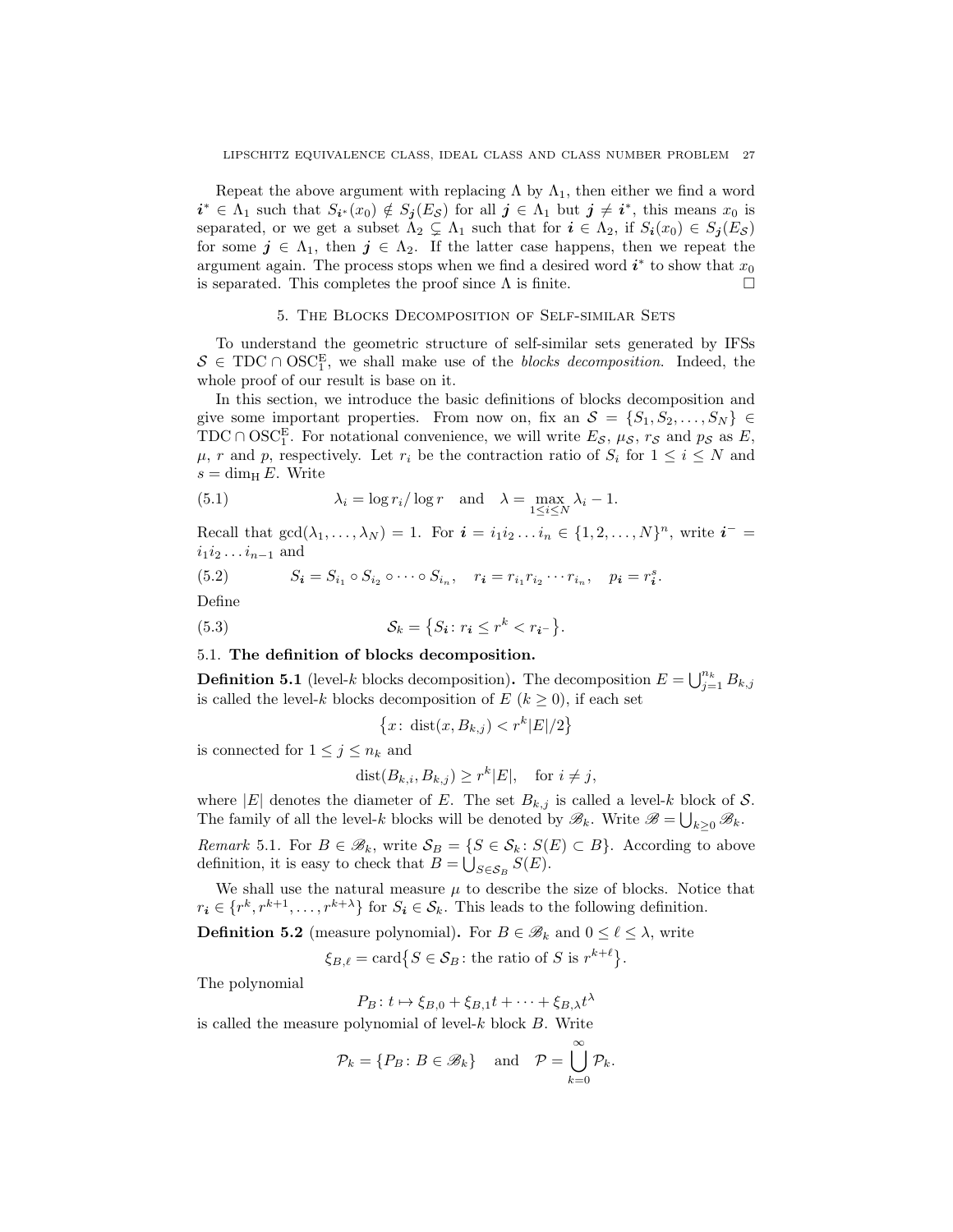<span id="page-27-0"></span>*Remark* 5.2. For  $B \in \mathcal{B}_k$ , we have  $\mu(B) = p^k P_B(p)$ . This is why we call  $P_B$  the measure polynomial and  $p$  the measure root of  $S$ .

*Remark* 5.3. The measure polynomial of a block  $B$  depends not only on  $B$  but also on the level of  $B$  since the level of  $B$  may be not unique. For example, let  $S = \{S_1, S_2\}$  with  $S_1: x \mapsto x/9$  and  $S_2: x \mapsto x/3 + 2/3$ . Then  $r_S = 1/3$  and

$$
\mathscr{B}_1 = \big\{ S_1(E_{\mathcal{S}}), S_2(E_{\mathcal{S}}) \big\}, \quad \mathscr{B}_2 = \big\{ S_1(E_{\mathcal{S}}), S_2 \circ S_1(E_{\mathcal{S}}), S_2 \circ S_2(E_{\mathcal{S}}) \big\}.
$$

Note that  $S_1(E_{\mathcal{S}}) \subset \mathscr{B}_1 \cap \mathscr{B}_2$ , so the level of  $S_1(E_{\mathcal{S}})$  may be 1 or 2. Consequently, the measure polynomial of  $S_1(E_{\mathcal{S}})$  may be  $t \mapsto t$  for level-1 or  $t \mapsto 1$  for level-2.

Now we introduce the definition of interior blocks, which is the key to our study.

**Definition 5.3** (interior block). For  $k \geq 0$ ,  $B \in \mathcal{B}_k$  is called a level-k interior block if dist $(B, O^c) \geq r^k |E|$  for some open set O satisfying the SOSC. While  $B \in \mathcal{B}_k$  is called a level-k boundary block if B is not a level-k interior block. Let  $\mathscr{B}_k^{\circ}$  and  $\mathscr{B}_k^{\partial}$ denote the family of all level- $k$  interior blocks and the family of all level- $k$  boundary blocks, respectively. Write

$$
\mathscr{B}^{\circ} = \bigcup_{k \geq 0} \mathscr{B}_{k}^{\circ}, \quad \mathcal{P}_{k}^{\circ} = \{ P_{B} \colon B \in \mathscr{B}_{k}^{\circ} \}, \quad \mathcal{P}^{\circ} = \bigcup_{k=0}^{\infty} \mathcal{P}_{k}^{\circ}.
$$

<span id="page-27-1"></span>*Remark* 5.4. Suppose that  $B \in \mathcal{B}_{k}^{\circ}$ , then

- (a) for all level-l blocks  $A \subset B$ , we have  $A \in \mathscr{B}_l^{\circ}$ ;
- (b) suppose that  $r_i = r^l$ , then  $S_i(B) \in \mathscr{B}_{k+l}^{\circ}$  and  $P_{S_i(B)} = P_B$ .

For further study of blocks decomposition, we introduce some more notations.

<span id="page-27-3"></span>**Definition 5.4** (notations). (a) Let  $\mathscr{C}$  be a family of sets. Write

$$
\bigsqcup \mathscr{C} = \bigcup_{C \in \mathscr{C}} C.
$$

(b) Let  $\mathscr{A} \subset \mathscr{B}_l$  be a nonempty family of level-l blocks. For  $k \geq 0$ , write

$$
\mathscr{B}_k(\mathscr{A}) = \Big\{ B \in \mathscr{B}_{l+k} \colon B \subset \bigsqcup \mathscr{A} \Big\}.
$$

(c) Let  $A \in \mathcal{B}_l$  be a level-l block. For  $k \geq 0$ , write

$$
\mathscr{B}_{k}^{\diamond}(A) = \{ B \in \mathscr{B}_{l+k}^{\diamond} \colon B \subset A \}, \quad \mathscr{B}_{k}^{\partial}(A) = \{ B \in \mathscr{B}_{l+k}^{\partial} \colon B \subset A \}
$$

and  $\mathscr{B}_k(A) = \{B \in \mathscr{B}_{l+k} : B \subset A\}.$ 

The interior blocks have many advantages. The first is that, under the OSC, different small copies of the self-similar set may has overlaps, but the intersection of interior blocks in different small copies must be empty. The second is that blocks in an interior block are still interior blocks (see Remark  $5.4(a)$ ). This means that we recover a form of disjointness result for interior blocks. Therefore, the geometrical structure of interior blocks is like the self-similar sets satisfying the SSC in some sense. The last but not the least is the following lemma, which reveals the relationship between the measure polynomials of interior blocks and the ideal of  $S$ .

<span id="page-27-2"></span>**Lemma 5.1.** Let I be the ideal of  $\mathbb{Z}[p]$  generated by  $\{P(p): P \in \mathcal{P}^{\circ}\}\$ , then  $I = I_{\mathcal{S}}$ .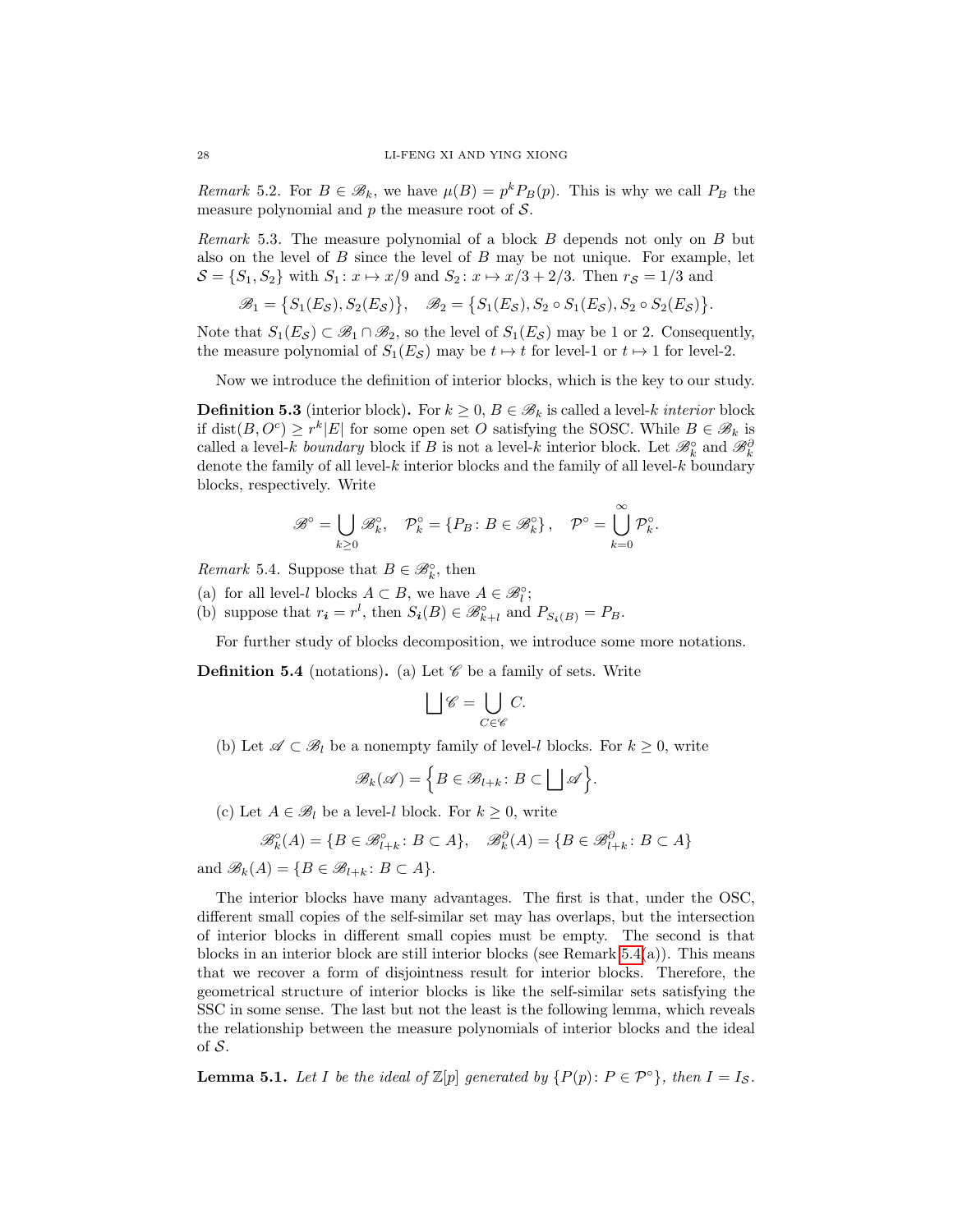*Proof.* It follows from Remark [5.2](#page-27-0) and  $p^{-1} \in \mathbb{Z}[p]$  (Lemma [3.1\(](#page-16-1)a)) that I is just the ideal generated by  $\{\mu(B): B \in \mathscr{B}^{\circ}\}\.$  We have  $I \subset I_{\mathcal{S}}$  since every interior block is an interior separated set. On the other hand, observe that each interior separated set can be written as a finite disjoint union of interior blocks, so  $I_{\mathcal{S}} \subset I$  holds too.

<span id="page-28-0"></span>5.2. Finiteness of measure polynomials. This subsection devoted to the finiteness of the measure polynomials, which is the start point of our research. It follows from the totally disconnectedness of the self-similar set.

<span id="page-28-1"></span>Proposition 5.1. There are only finitely many measure polynomials for every IFS  $S \in \text{TDC} \cap \text{OSC}_1^{\text{E}}$ .

We need some lemmas to prove Proposition [5.1.](#page-28-1) The first two, Lemma [5.2](#page-28-2) and [5.3,](#page-28-3) are known facts in topology.

<span id="page-28-2"></span>**Lemma 5.2** ([\[18,](#page-57-26) §2.10.21]). Let X be a compact metric space and  $\mathcal{K}(X)$  the set of all nonempty compact subset of X, then  $\mathcal{K}(X)$  is compact under the Hausdorff metric.

<span id="page-28-3"></span>**Lemma 5.3** (see also [\[49\]](#page-58-8)). Let  ${F_i}_{i=1}^n$  be a finite family of totally disconnected and compact subsets of a Hausdorff topology space, then  $\bigcup_{i=1}^n F_i$  is also totally disconnected.

<span id="page-28-5"></span>**Lemma 5.4.** Suppose that  $x \in \mathbb{R}^d$  and  $k \geq 0$ , then

$$
M = \sup_{x,k} \text{card}\big\{S \in \mathcal{S}_k \colon \text{dist}\big(S(E), x\big) \le r^k |E|\big\} < \infty.
$$

*Proof.* This is a simple consequence of the OSC. Let  $O$  be an open set satisfying the OSC, then  $dist(O, E) = 0$ . And so  $dist(S(O), x) \leq 2r^k |E|$  for all  $S \in \mathcal{S}_k$  such that  $dist(S(E), x) \leq r^k |E|$ . It follows that

$$
M \le \frac{\mathcal{L}(U(0,2|E|+|O|))}{r^{\lambda d} \mathcal{L}(O)}
$$

since the diameter of  $S(O)$  is not less than  $r^{k+\lambda}|O|$ . Here  $\mathcal L$  denotes the Lebesgue measure and  $U(x, \rho)$  the open ball of radius  $\rho$  centered at x.

<span id="page-28-4"></span>**Lemma 5.5.** Given  $M \geq 1$ . Let  $\mathcal{F}$  be the family of all nonempty compact subsets F of  $\mathbb{R}^d$  such that

(i)  $F = \bigcup_{i=1}^{M} T_i(E)$ , where each  $T_i$  is a similar mapping with ratio lying in  $\{1, r, \ldots, r^{\lambda}\}\$ , we allow that  $T_i = T_j$  for  $i \neq j$ ;

(ii) dist $(T_i(E), 0) \leq |E|$  for  $1 \leq i \leq M$ ;

(iii)  $0 \in F$ .

Then  $\mathscr F$  is compact under the Hausdorff metric.

*Proof.* By Lemma [5.2](#page-28-2) and Condition (ii), it is sufficient to prove that  $\mathscr F$  is closed. Suppose that  $F_i = \bigcup_{j=1}^M T_{i,j}(E) \in \mathscr{F}$  and  $F_i \to F$  under the Hausdorff metric, we shall show that  $F \in \mathscr{F}$ . Notice that the family of functions  $T_{i,j}$  is equicontinuous. By the Arzela-Ascoli Theorem and Condition (ii), we can assume that  $T_{i,j}$  converge to some continuous mapping  $T_i$  under compact open topology as  $j \to \infty$  for  $1 \leq$  $i \leq M$  (that is,  $T_{i,j}$  converge to  $T_i$  uniformly on each compact set).

Now let  $F^* = \bigcup_{i=1}^M T_i(E)$ . It is not difficult to check that  $F_i \to F^*$  and  $F^* \in \mathscr{F}$ , and so  $F = F^* \in \mathscr{F}$ .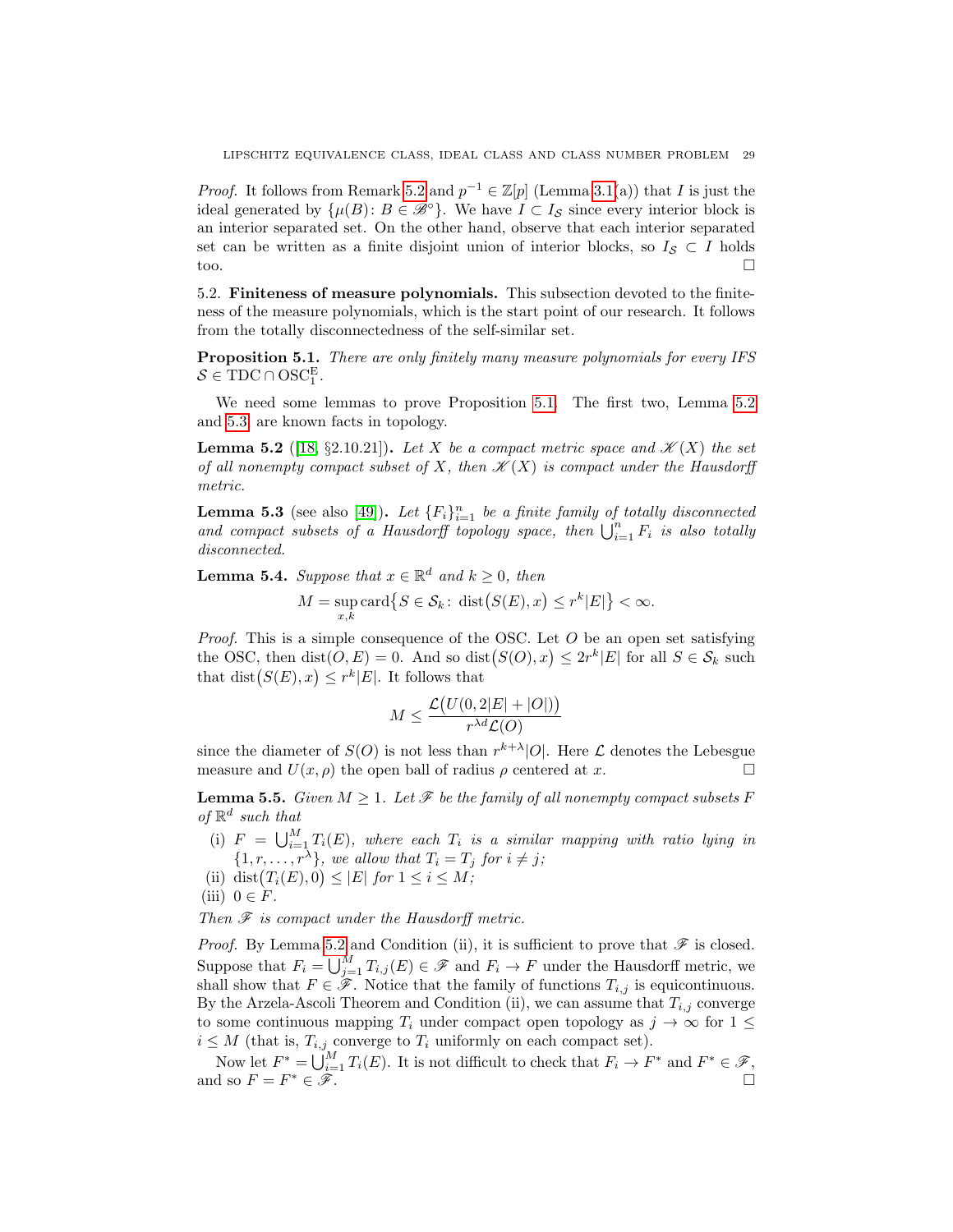<span id="page-29-0"></span>**Lemma 5.6.** Let  $\mathscr F$  be as in Lemma [5.5.](#page-28-4) For  $F \in \mathscr F$ , let  $F_\delta = \{x: \text{dist}(x, F) \leq \delta\}$ be the  $\delta$ -neighbourhood of F and  $F_{\delta,0}$  the connected component of  $F_{\delta}$  containing 0. Define

$$
\Delta(F) = \sup \{ \delta \ge 0 \colon |x| < |E| \text{ for all } x \in F_{\delta,0} \},
$$

where |x| denotes the usually absolute value of  $x \in \mathbb{R}^d$  and |E| the diameter of E. Then  $\Delta(F) > 0$  for all  $F \in \mathscr{F}$  and  $\Delta$  is continuous on  $\mathscr{F}$ .

*Proof.* We first show that  $\Delta(F) > 0$  for all F. Suppose otherwise that  $\Delta(F) = 0$ for some  $F \in \mathscr{F}$ . Then for every  $\delta > 0$ ,  $F_{\delta,0}$  contains an  $x_{\delta}$  with  $|x_{\delta}| \geq |E|$ . We can pick  $\delta_i \to 0$  such that  $F_{\delta_i,0} \to F_0$  (under the Hausdorff metric) and  $x_{\delta_i} \to x_0$ for some compact set  $F_0$  and some point  $x_0$  with  $|x_0| \geq |E|$ . It follows that  $F_0$ is a connected component of F containing two distinct points: 0 and  $x_0$ . This contradicts the fact that  $F$  is totally disconnected (by Lemma [5.3\)](#page-28-3).

Next we claim that  $|\Delta(F) - \Delta(G)| \le d_H(F, G)$  for  $F, G \in \mathscr{F}$ , where  $d_H$  denotes the Hausdorff metric, and so  $\Delta$  is continuous. By the symmetry, it is sufficient to show that  $\Delta(F) \leq \Delta(G) + d_H(F, G)$ . Pick an  $\delta > \Delta(G)$ . Then  $F_{\delta + d_H(F, G)} \supset G_{\delta}$  $G_{\delta,0}$  which contains an x with  $|x| \geq |E|$ . So we have  $\Delta(F) \leq \delta + d_H(F, G)$ . Desired inequality follows from the arbitrary of  $\delta$ .

*Proof of Proposition [5.1.](#page-28-1)* We claim that there exists a positive integer  $K$  such that for all  $k \geq K$  and all  $B \in \mathscr{B}_k$ , we have  $|B| \leq 2r^{k-K}|E|$ . Assume this is true, pick an open set O satisfying the OSC, we will show that  $\sup_{P \in \mathcal{P}} P(\mathcal{L}(O)) < \infty$  ( $\mathcal{L}$ denotes the Lebesgue measure), and so  $P$  must be finite.

Let  $B \in \mathscr{B}_k$  with  $k \geq K$ . By the claim and Remark [5.1,](#page-26-2) we have  $\left|\bigcup_{S \in \mathcal{S}_B} S(E)\right| =$  $|B| \leq 2r^{k-K}|E|$ . It follows from  $E \subset \overline{O}$  (the closure of O) that

$$
\left| \bigcup_{S \in \mathcal{S}_B} S(O) \right| \le r^k \left( 2r^{-K} |E| + 2|O| \right)
$$

since the diameter of  $S(O)$  is not greater than  $r^k|O|$  for  $S \in \mathcal{S}_B$ . Thus

$$
P_B(\mathcal{L}(O)) = r^{-dk} \sum_{S \in \mathcal{S}_B} \mathcal{L}(S(O)) \leq \mathcal{L}(U(0, 2r^{-K}|E| + 2|O|)).
$$

This obviously implies that  $\sup_{P \in \mathcal{P}} P(\mathcal{L}(O)) < \infty$ .

It remains to verify our claim. Consider the family  $\mathscr F$  in Lemma [5.5](#page-28-4) with the constant  $M$  being as in Lemma [5.4.](#page-28-5) By Lemma [5.6,](#page-29-0) we can find a positive integer  $K$ such that

$$
0 < r^K |E| < \inf_{F \in \mathcal{F}} \Delta(F).
$$

We will show this K is desired. For this, let  $B \in \mathcal{B}_k$  with  $k \geq K$  and  $x \in B$ , consider the similar mapping  $T: y \mapsto r^{K-k}(y-x)$ . Let

$$
F = \bigcup_{\substack{S \in \mathcal{S}_{k-K} \\ \text{dist}(T \circ S(E), 0) \leq |E|}} T \circ S(E).
$$

Then  $F \in \mathscr{F}$  by Lemma [5.4.](#page-28-5) Thus  $0 = T(x) \in T(B) \subset F_{r^K|E|,0} \subset U(0,|E|)$ . This means that  $|B| \leq 2r^{k-K}|E|$ .

<span id="page-29-1"></span>Remark 5.5. From the proof of Proposition [5.1,](#page-28-1) we conclude that there exists a constant  $\varpi > 1$  such that for all  $k \geq 0$  and all  $B \in \mathscr{B}_k$ ,

$$
\varpi^{-1}r^k|E| \le |B| \le \varpi r^k|E|.
$$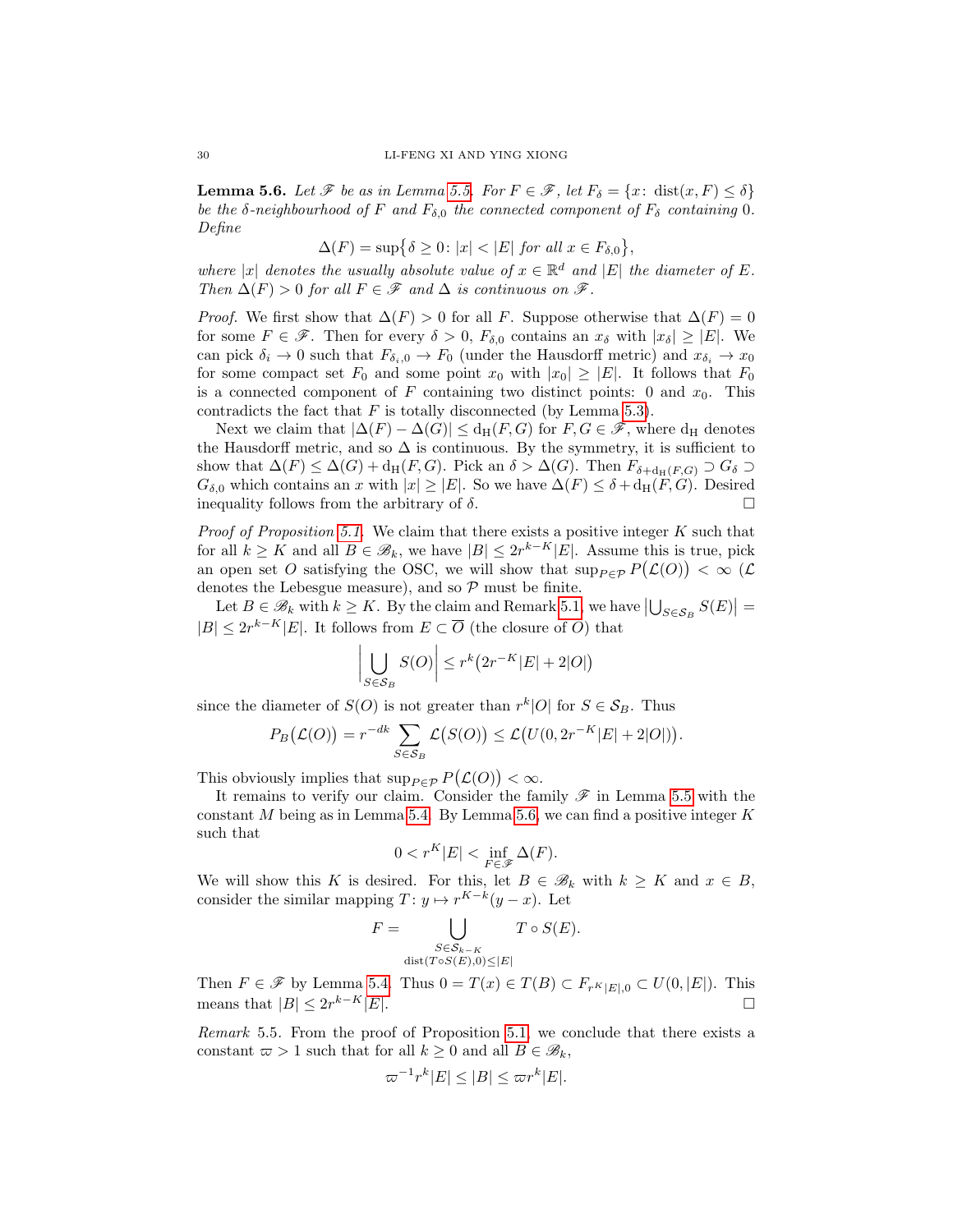<span id="page-30-0"></span>5.3. The cardinality of blocks. In this subsection, we show that almost all blocks are interior blocks. This conclusion follows from two lemmas.

<span id="page-30-1"></span>**Lemma 5.7.** Let  $\zeta(k) = \text{card } \mathscr{B}_{k}^{\partial}$  be the number of all level-k boundary blocks, then  $\lim_{k \to \infty} p^k \cdot \zeta(k) = 0.$ 

Proof. Let O be an open set satisfying the SOSC. Write

$$
\mathscr{B}_k^O = \{ B \in \mathscr{B}_k \colon \operatorname{dist}(B, O^c) \ge r^k |E| \},\
$$

then  $\mathscr{B}^O_k \subset \mathscr{B}^{\circ}_k$ . Notice that  $p^k \cdot \zeta(k) \leq (\min_{P \in \mathcal{P}} P(p))^{-1} \sum_{B \in \mathscr{B}^{\partial}_k} p^k P_B(p)$ . By Remark [5.2,](#page-27-0)

$$
\sum_{B \in \mathscr{B}_{k}^{\partial}} p^{k} P_{B}(p) \leq \sum_{B \in \mathscr{B}_{k} \setminus \mathscr{B}_{k}^{O}} p^{k} P_{B}(p) = \sum_{B \in \mathscr{B}_{k} \setminus \mathscr{B}_{k}^{O}} \mu(B)
$$

$$
= \mu \left( \bigcup_{B \in \mathscr{B}_{k} \setminus \mathscr{B}_{k}^{O}} B \right) \to \mu(E \setminus O) = 0, \text{ as } k \to \infty. \square
$$

<span id="page-30-2"></span>**Lemma 5.8.** Let  $\zeta_P(k) = \text{card}\{B \in \mathcal{B}_k^\circ : P_B = P\}$  be the number of all level-k interior blocks which measure polynomial is P, then for each measure polynomial  $P \in \mathcal{P}^{\circ}$ ,

$$
\liminf_{k \to \infty} p^k \cdot \zeta_P(k) > 0.
$$

*Proof.* For  $\ell \in \{0, 1, \ldots, \lambda\}$  and  $k \geq 1$ , write

(5.4)  $\xi_{k,\ell} = \text{card}\{S \in \mathcal{S}_k : \text{the ratio of } S \text{ is } r^{k+\ell}\}.$ 

Let  $\boldsymbol{\xi}_k = (\xi_{k,0}, \xi_{k,1}, \ldots, \xi_{k,\lambda})^T$  and

<span id="page-30-4"></span>(5.5)  

$$
\Xi = \begin{pmatrix}\n\xi_{1,0} & 1 & 0 & \dots & \dots & 0 \\
\xi_{1,1} & 0 & 1 & 0 & \dots & 0 \\
\xi_{1,2} & 0 & 0 & 1 & 0 & \dots & 0 \\
\vdots & \vdots & \vdots & \vdots & \vdots & \vdots & \vdots \\
\xi_{1,2} & 0 & \dots & \dots & 0 & 1 & 0 \\
\xi_{1,\lambda-2} & 0 & \dots & \dots & 0 & 1 & 0 \\
\xi_{1,\lambda-1} & 0 & \dots & \dots & \dots & 0 & 1 \\
\xi_{1,\lambda} & 0 & \dots & \dots & \dots & 0 & 0\n\end{pmatrix}
$$

be a  $(\lambda + 1) \times (\lambda + 1)$  matrix. Then we have the following recursion formula.

(5.6) 
$$
\boldsymbol{\xi}_{k+1} = \boldsymbol{\Xi} \boldsymbol{\xi}_k, \qquad k \geq 1.
$$

Note that  $S_1 = S$ , and so

<span id="page-30-3"></span>
$$
\xi_{1,0}p + \xi_{1,1}p^2 + \cdots + \xi_{1,\lambda}p^{\lambda+1} = p^{\lambda_1} + p^{\lambda_2} + \cdots + p^{\lambda_N} = 1,
$$

where  $\lambda_i$  are as in [\(5.1\)](#page-26-3). Therefore, the matrix  $\Xi$  satisfies the conditions of Lemma [3.2.](#page-17-2) So  $\Xi$  is primitive and  $p^{-1}$  is the Perron-Frobenius eigenvalue.

For  $P \in \mathcal{P}^{\circ}$ , there exists a level-l interior block B for some  $l \geq 1$  such that  $P_B = P$ . It follows from Remark [5.4\(](#page-27-1)b) that

$$
\zeta_P(k) \ge \xi_{k-l,0} \quad \text{for } k > l.
$$

Then this lemma follows from the recursion formula [\(5.6\)](#page-30-3) and the fact that  $p^{-1}$  is the Perron-Frobenius eigenvalue of the primitive matrix Ξ.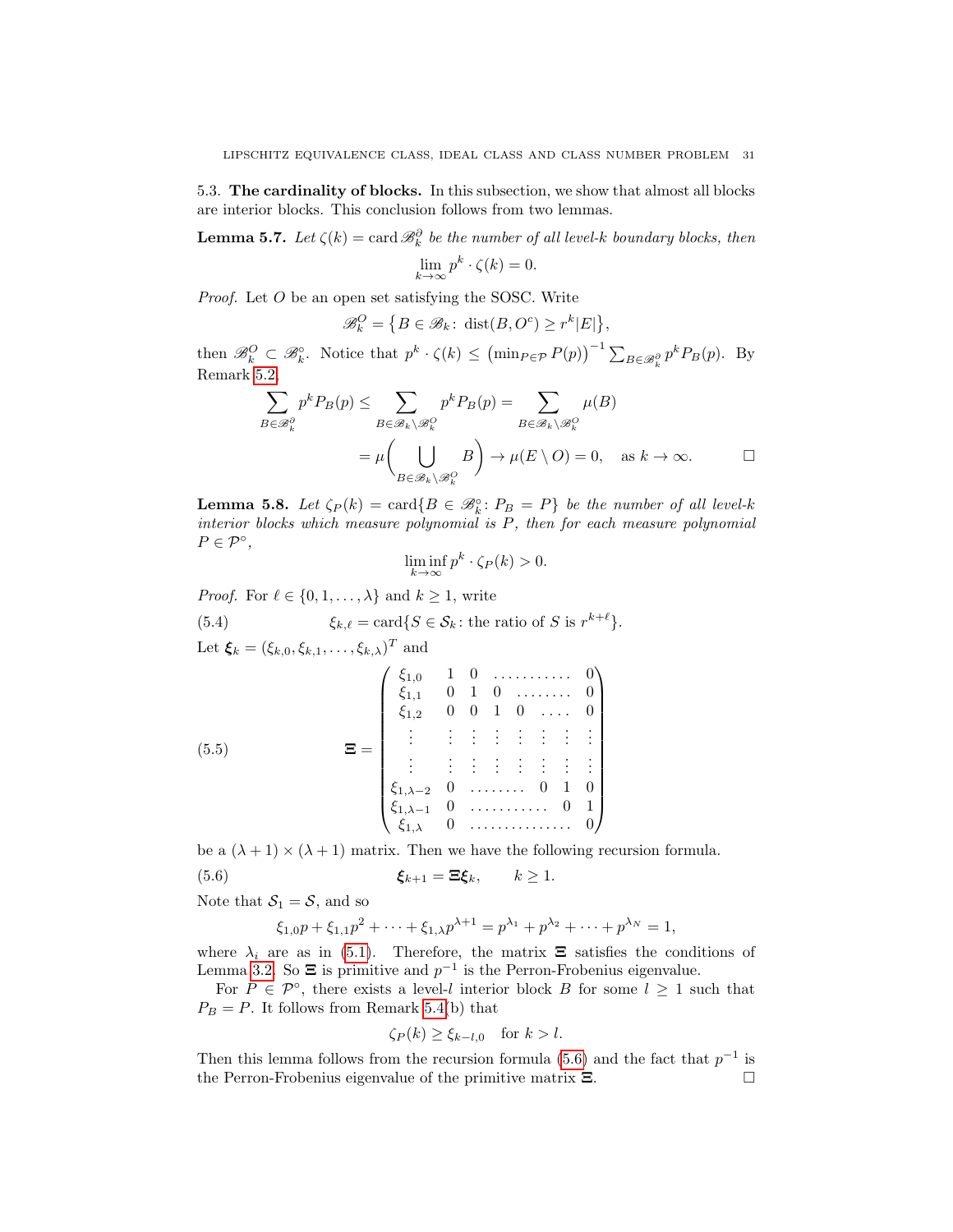<span id="page-31-0"></span>*Remark* 5.6. Let O and  $\mathcal{B}_k^O$  be as in the proof of Lemma [5.7.](#page-30-1) From the proof of Lemma [5.7,](#page-30-1) we have

$$
\lim_{k \to \infty} p^k \operatorname{card}(\mathscr{B}_k \setminus \mathscr{B}_k^O) = 0.
$$

Together with Lemma [5.1,](#page-27-2) Lemma [5.7](#page-30-1) and Lemma [5.8,](#page-30-2) we see that  $I_{\mathcal{S}}$  can be generated by  $\{\mu(B): B \in \mathscr{B}_{k}^{\mathcal{O}} \text{ for some } k \geq 1\}$ , where  $O$  is an arbitrary open set satisfying the SOSC. This means that we need only find a specific open set satisfying the SOSC when we want to determine the ideal of an IFS.

The following lemma is a corollary of Lemma [5.7](#page-30-1) and [5.8.](#page-30-2) Recall notations in Definition [5.4\(](#page-27-3)c). For  $k \geq 0$ , define

$$
\zeta^{\partial}(k) = \max_{B \in \mathcal{B}} \text{card}\,\mathcal{B}_{k}^{\partial}(B) \quad \text{and} \quad \zeta^{\circ}(k) = \min_{B \in \mathcal{B}, P \in \mathcal{P}^{\circ}} \text{card}\big\{A \in \mathcal{B}_{k}^{\circ}(B) \colon P_{A} = P\big\}.
$$

<span id="page-31-1"></span>Lemma 5.9. We have

$$
\lim_{k \to \infty} p^k \zeta^{\partial}(k) = 0 \quad \text{and} \quad \liminf_{k \to \infty} p^k \zeta^{\circ}(k) > 0.
$$

*Proof.* Let  $B \in \mathcal{B}_l$  and  $P_B$  the measure polynomial of B. Recall that  $P_B(t) =$  $\sum_{\ell=0}^{\lambda} \xi_{B,\ell} t^{\ell}$ , where  $\xi_{B,\ell} = \{S \in \mathcal{S}_B : \text{the ratio of } S \text{ is } r^{l+\ell}\}.$ 

To prove the first limit, we use Remark [5.4\(](#page-27-1)b) to obtain that, for  $k > \lambda$ ,

$$
\operatorname{card} \mathscr{B}_{k}^{\partial}(B) \leq \sum_{\ell=0}^{\lambda} \xi_{B,\ell} \zeta(k-\ell) \leq P_{B}(1) \sum_{\ell=0}^{\lambda} \zeta(k-\ell).
$$

So for  $k > \lambda$ ,

$$
\zeta^{\partial}(k) \le \max_{P \in \mathcal{P}} P(1) \sum_{\ell=0}^{\lambda} \zeta(k-\ell).
$$

By Lemma [5.7,](#page-30-1) we have  $\lim_{k\to\infty} p^k \zeta^{\partial}(k) = 0$ .

To prove the second limit, let  $P \in \mathcal{P}^{\circ}$ , also by Remark [5.4\(](#page-27-1)b), we have,

$$
\operatorname{card}\{A\in\mathscr{B}_{k}^{\circ}(B)\colon P_{A}=P\}\geq\sum_{\ell=0}^{\lambda}\xi_{B,\ell}\zeta_{P}(k-\ell)\geq\min_{0\leq\ell\leq\lambda}\zeta_{P}(k-\ell)
$$

for  $k > \lambda$ . And so for  $k > \lambda$ ,

$$
\zeta^{\circ}(k) \ge \min_{0 \le \ell \le \lambda, P \in \mathcal{P}^{\circ}} \zeta_P(k-\ell).
$$

By Lemma [5.8,](#page-30-2) we have  $\liminf_{k\to\infty} p^k \zeta^{\circ}(k) > 0.$ 

We close this subsection by the proof of Theorem [4.2.](#page-20-3)

*Proof of Theorem [4.2.](#page-20-3)* Let  $I$  denote the ideal generated by

$$
\big\{\mathcal{H}^s(E_i)/\mathcal{H}^s(E_{\mathcal{S}}): i\in \mathcal{V}_O\big\}.
$$

Since the graph-directed sets  $\{E_i\}_{i\in\mathcal{V}}$  are dust-like, the set  $S_{e_1}\circ S_{e_2}\circ\cdots\circ S_{e_k}(E_i)\subset$ O, where  $(e_1, e_2, \ldots, e_k) \in \mathcal{E}_{0,i}^k$ , is an interior separated set of  $E_{\mathcal{S}} = E_0$ . So the ideal  $I_{\mathcal{S}}$  contains  $\mu(S_{e_1} \circ \cdots \circ S_{e_k}(E_i))$ . By the condition that  $\log r_e / \log r \in \mathbb{N}$  for all  $e \in \mathcal{E}$ , we have

$$
\mu(S_{e_1} \circ \cdots \circ S_{e_k}(E_i)) = p^{\ell} \mathcal{H}^s(E_i) / \mathcal{H}^s(E_{\mathcal{S}})
$$

for some positive integer  $\ell$ . This means that  $\mathcal{H}^s(E_i)/\mathcal{H}^s(E_{\mathcal{S}}) \in I_{\mathcal{S}}$  for all  $i \in V_O$ since  $p^{-1} \in \mathbb{Z}[p]$  by Lemma [3.1\(](#page-16-1)a). Thus we have  $I \subset I_{\mathcal{S}}$ .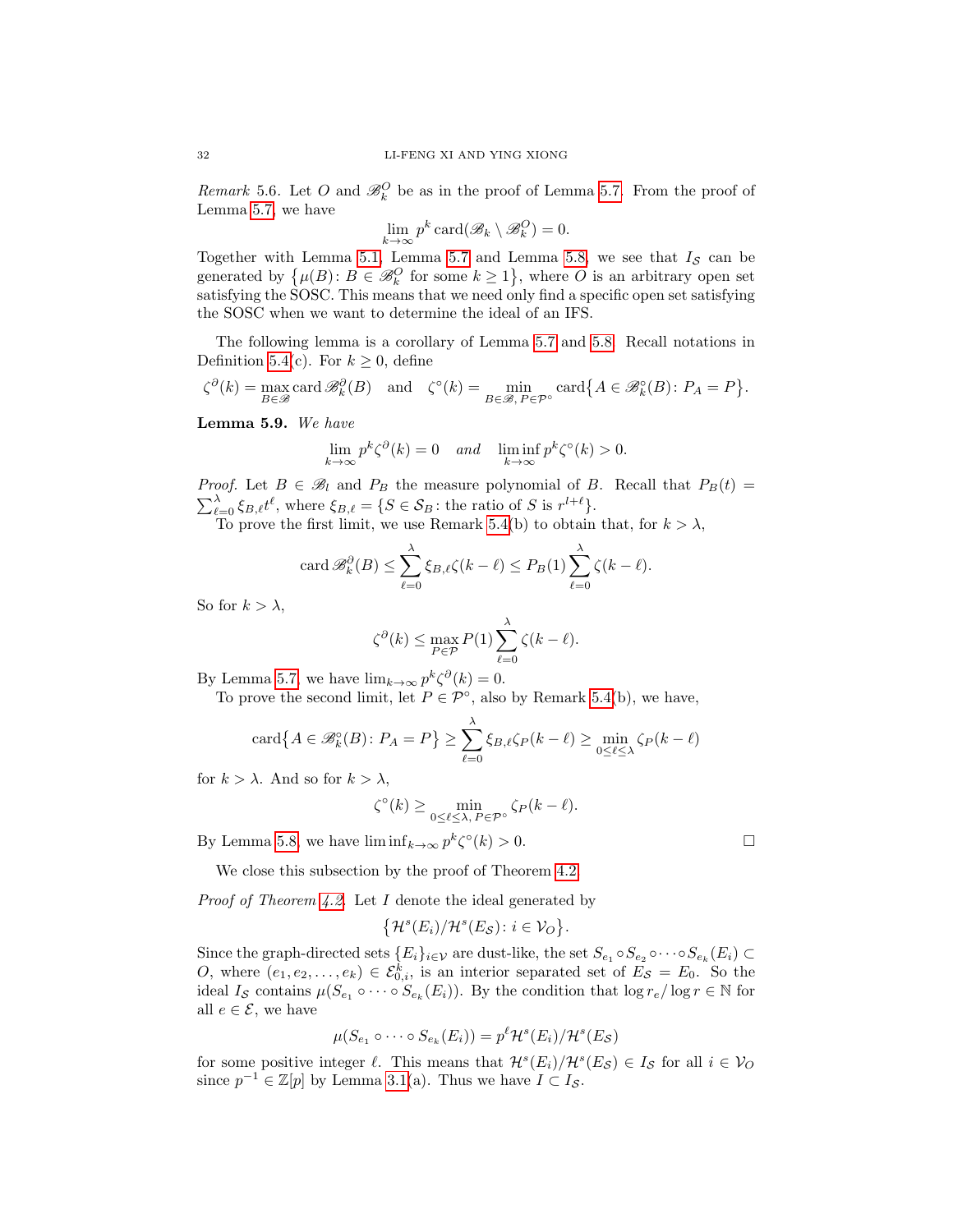Conversely, by Remark [5.6,](#page-31-0) we know that  $I_{\mathcal{S}}$  is generated by

$$
\{\mu(B) \colon B \in \mathscr{B}_{k}^{O} \text{ for some } k \ge 1\}.
$$

Fix a  $B \in \bigcup_{k\geq 1} \mathcal{B}_k^O$ . It follows from B is a block that, for large enough positive integer  $\ell$ ,

$$
B = \bigcup_{i \in \mathcal{V}_O} \bigcup_{\substack{(e_1,\ldots,e_\ell) \in \mathcal{E}_{0,i}^\ell \\ S_{e_1} \circ \cdots \circ S_{e_\ell}(E_i) \subset B}} S_{e_1} \circ \cdots \circ S_{e_\ell}(E_i).
$$

We have  $\mu(B) \in I$  since the above union is disjoint. And so  $I_{\mathcal{S}} \subset I$ .

## 6. Main Ideas of the Proof

<span id="page-32-0"></span>The most difficult part in our proof is the sufficient part of Theorem [1.1.](#page-5-0) It is rather tedious and technical, requiring delicate composition and decomposition of blocks. Although the proof is very complicated, the main ideas behind it is simple. This section is devoted to the introduction of these ideas.

<span id="page-32-1"></span>6.1. Cylinder structure and dense island structure. It is usually very difficult to define bi-Lipschitz mappings between given sets. However, if these sets have some special structure, things become somewhat easy. In this paper, we make use of two special structures: the cylinder structure and the dense island structure.

Lemma [6.1](#page-33-1) consider the Lipschitz equivalence between sets with structure of nested Cantor sets. We call this cylinder structure (Definition [6.3\)](#page-32-2). Lemma [6.2](#page-34-0) consider the dense island structure (Definition [6.5\)](#page-33-0), which involves the idea of extension of bi-Lipschitz mapping. This idea is also used by Llorente and Mattila [\[27\]](#page-57-22).

**Definition 6.1.** A family of disjoint subsets of a set  $F$  is called a *partition* of  $F$  if the union of the family is F.

**Definition 6.2.** Let  $\mathscr{C}_1$  and  $\mathscr{C}_2$  be two partitions of a set F. We say that  $\mathscr{C}_2$  is finer than  $\mathcal{C}_1$ , denoted by  $\mathcal{C}_1 \prec \mathcal{C}_2$ , if each set in  $\mathcal{C}_2$  is a subset of some set in  $\mathcal{C}_1$ . This is equivalent to that each set in  $\mathcal{C}_1$  is a union of some sets in  $\mathcal{C}_2$ .

<span id="page-32-2"></span>**Definition 6.3** (cylinder structure). Let  $F$  be a compact subset of a metric space. We say F has  $(\varrho, \iota)$ -cylinder structure for  $\varrho \in (0, 1)$  and  $\iota \geq 1$  if there exist families  $\mathscr{C}_k$  for  $k \geq 1$  such that

(i) each  $\mathscr{C}_k$  is a partition of F; (ii)  $\mathscr{C}_1 \prec \mathscr{C}_2 \prec \cdots \prec \mathscr{C}_k \prec \mathscr{C}_{k+1} \prec \cdots;$ (iii) for each  $k \geq 1$ ,  $\iota^{-1} \varrho^k \leq |C|/|F| \leq \iota \varrho^k$  for all  $C \in \mathscr{C}_k$ ;  $\iota^{-1} \varrho^k \leq \text{dist}(C_1, C_2)/|F|$  for distinct  $C_1, C_2 \in \mathscr{C}_k;$ 

where  $|\cdot|$  denotes the diameter.

The sets in  $\mathcal{C}_k$  ( $k \geq 1$ ) are called cylinders and the families  $\mathcal{C}_k$  are called cylinder families.

**Example 6.1.** Let  $X = \{0,1\}^{\mathbb{N}}$  be the symbolic space with metric

$$
\rho(x, y) = 2^{-\inf\{k \,:\, x_k \neq y_k\}}
$$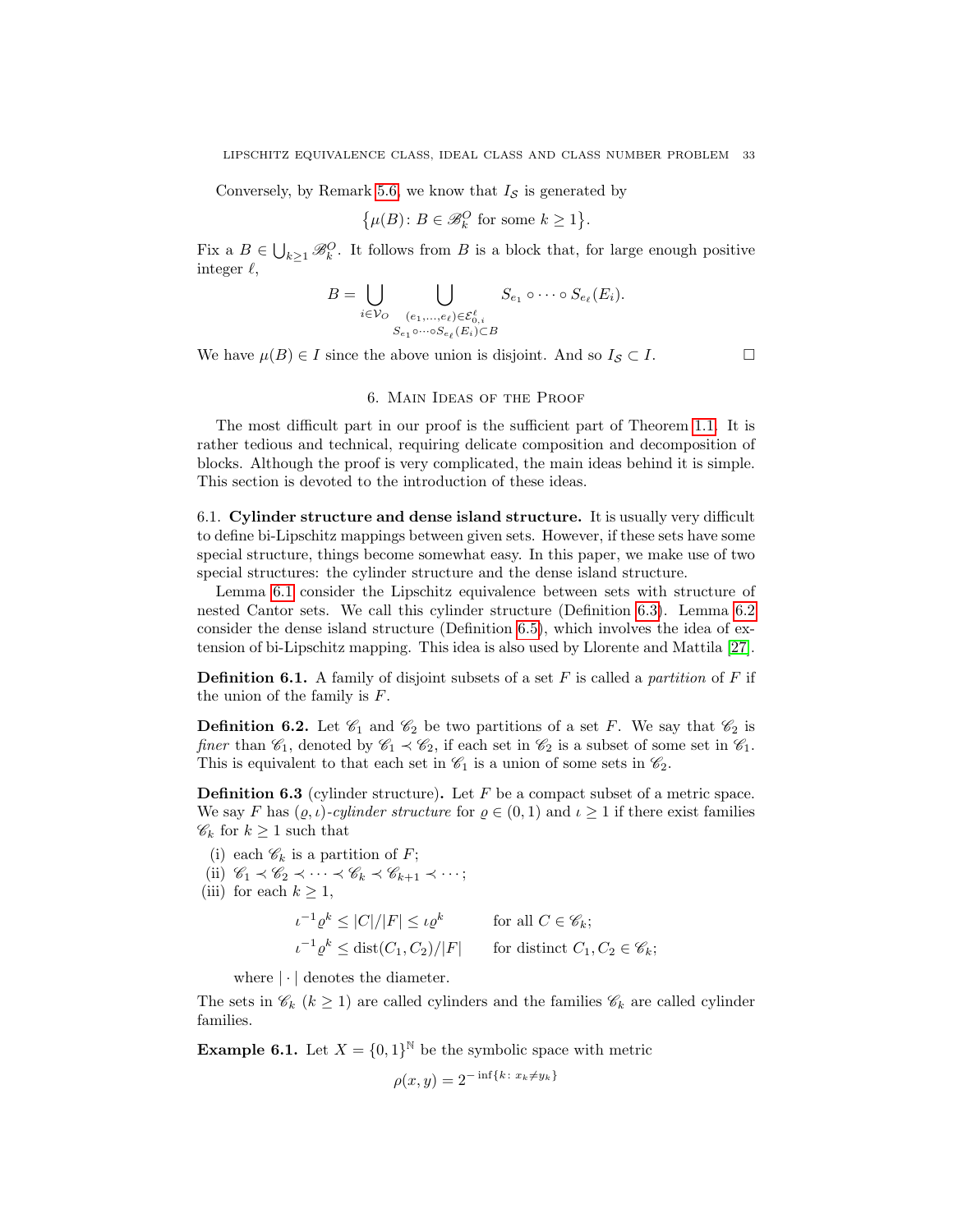for  $x = x_1x_2...$  and  $y = y_1y_2...$  For each  $k \ge 1$  and each word  $w = w_1w_2...w_k$ of length  $k$ , define cylinder

$$
[w] = \{x \in X : x_1 x_2 \dots x_k = w_1 w_2 \dots w_k\}.
$$

Let  $\mathscr{C}_k = \{ [w] : w \text{ has length } k \}$  for  $k \geq 1$ . We see that X has  $(1/2, 1)$ -cylinder structure.

**Example 6.2.** Let  $S \in TDC \cap OSC_1^E$  and  $\mathscr{C}_k = \mathscr{B}_k$ . By the definition of blocks (Definition [5.1\)](#page-26-4) and Remark [5.5,](#page-29-1) we know that the self-similar set  $E_{\mathcal{S}}$  has  $(r_{\mathcal{S}}, \varpi_{\mathcal{S}})$ cylinder structure.

<span id="page-33-2"></span>**Definition 6.4.** Suppose that F and F' have  $(\varrho, \iota)$ -cylinder structure with cylinder families  $\mathscr{C}_k$  and  $\mathscr{C}'_k$ , respectively. We say F and F' have the same  $(\varrho, \iota)$ -cylinder structure if there exists a one-to-one mapping  $\tilde{f}$  of  $\bigcup_{k=1}^{\infty} \mathscr{C}_k$  onto  $\bigcup_{k=1}^{\infty} \mathscr{C}'_k$  such that

- (i)  $\tilde{f}$  maps  $\mathscr{C}_k$  onto  $\mathscr{C}'_k$  for all  $k \geq 1$ ;
- (ii) for  $C_1 \in \mathscr{C}_{k_1}$  and  $C_2 \in \mathscr{C}_{k_2}$ , where  $k_1 < k_2$ , we have  $\tilde{f}(C_1) \supset \tilde{f}(C_2)$  if and only if  $C_1 \supset C_2$ .

We call  $\tilde{f}$  the cylinder mapping.

<span id="page-33-1"></span>**Lemma 6.1.** Suppose that F and F' have the same  $(\varrho, \iota)$ -cylinder structure, then there is a bi-Lipschitz mapping  $f$  of  $F$  onto  $F'$  such that

$$
\varrho\iota^{-2}\rho(x,y)/|F| \le \rho(f(x),f(y))/|F'| \le \varrho^{-1}\iota^2\rho(x,y)/|F| \quad \text{for } x, y \in F.
$$

Here  $\rho$  denotes the metric. In particular,  $F \simeq F'$ .

*Proof.* We use the same notations as in Definition [6.4.](#page-33-2) For  $x \in F$ , there exists a unique  $C_k \in \mathscr{C}_k$  for each  $k \geq 1$  such that  $x \in C_k$  since  $F = \bigsqcup \mathscr{C}_k$  and the union is disjoint. Since  $C_1 \supset C_2 \supset \cdots \supset C_k \supset \cdots$ , we have

$$
\tilde{f}(C_1) \supset \tilde{f}(C_2) \supset \cdots \supset \tilde{f}(C_k) \supset \cdots.
$$

Together with the fact that  $|\tilde{f}(C_k)| \to 0$  as  $k \to \infty$ , we know that there is a unique  $x' \in \bigcap_{k=1}^{\infty} \tilde{f}(C_k)$ . This leads to a mapping  $f: F \to F'$ ,  $x \mapsto x'$ . It remains to show that f is the desired mapping. For this, let  $x, y \in F$ . Then there exists a  $k \geq 1$ ,  $C \in \mathscr{C}_k$  and distinct  $C_x, C_y \in \mathscr{C}_{k+1}$  such that  $x, y \in C$  and  $x \in C_x$ ,  $y \in C_y$ . By the definition of f, we have  $f(x)$ ,  $f(y) \in \tilde{f}(C)$  and  $f(x) \in \tilde{f}(C_x)$ ,  $f(y) \in \tilde{f}(C_y)$ . It follows from the definition of quasi cylinder structure that

$$
\iota^{-1} \varrho^{k+1} \leq \text{dist}(C_x, C_y) / |F| \leq \rho(x, y) / |F| \leq |C| / |F| \leq \iota \varrho^k,
$$
  

$$
\iota^{-1} \varrho^{k+1} \leq \text{dist}(\tilde{f}(C_x), \tilde{f}(C_y)) / |F'| \leq \rho(f(x), f(y)) / |F'| \leq |\tilde{f}(C)| / |F'| \leq \iota \varrho^k.
$$

Thus, f satisfies the inequality in this lemma. Finally, we have  $f(F) = F'$  since  $f(F)$  is compact and dense in  $F'$ .

Recall that  $\bigsqcup \mathscr{D} = \bigcup_{D \in \mathscr{D}} D$  for any family  $\mathscr{D}$  of sets (Definition [5.4\(](#page-27-3)a)).

<span id="page-33-0"></span>**Definition 6.5** (dense island structure). Let  $F$  be a compact set in a metric space. A subset D of F is called an  $\iota$ -island for  $\iota > 0$  if

$$
|D| \leq \iota \operatorname{dist}(D, F \setminus D).
$$

We say that F has dense  $\iota$ -island structure if there exists a family  $\mathscr D$  of disjoint *ι*-islands of *F* such that  $\Box \mathscr{D}$  is dense in *F*.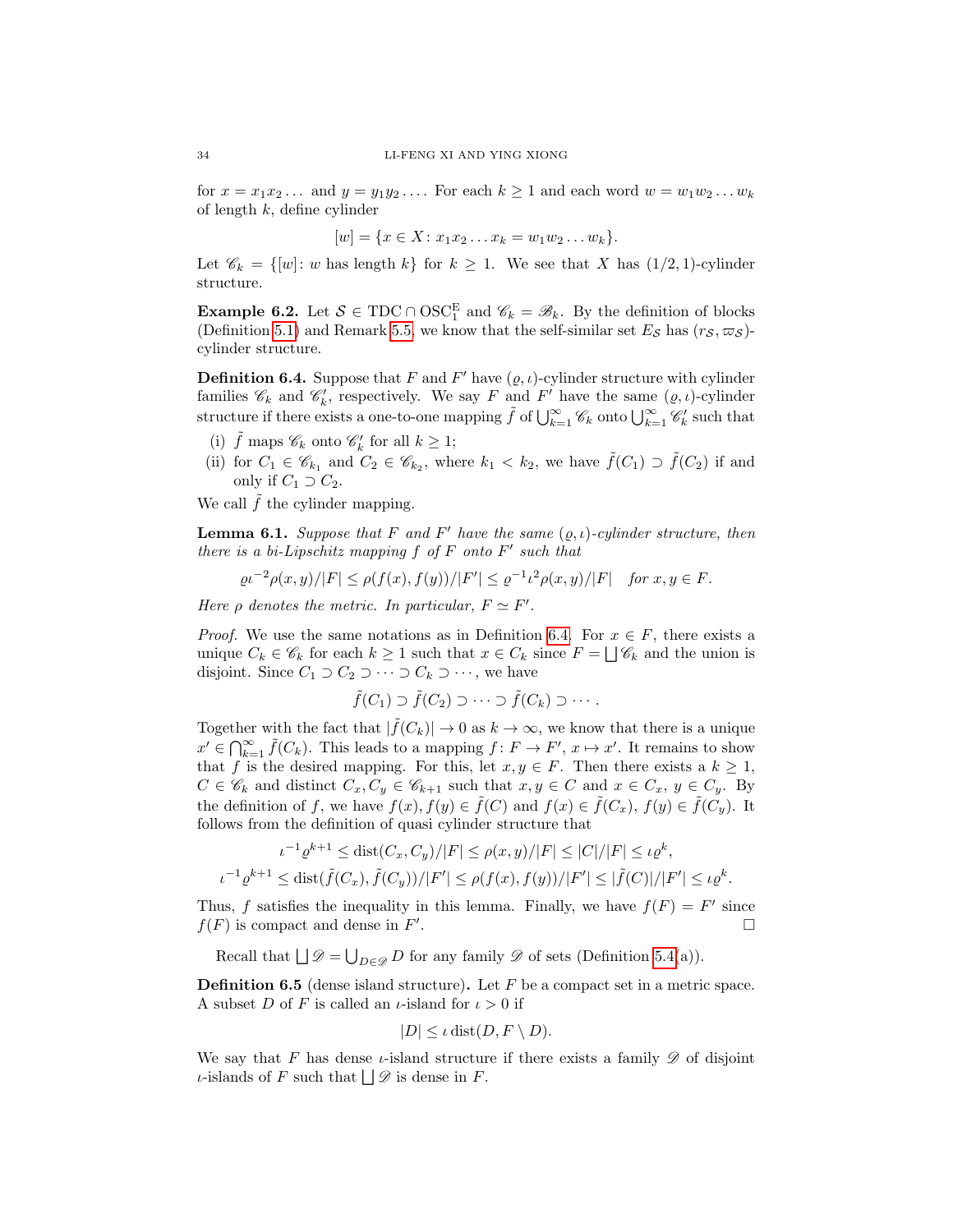**Example 6.3.** Let  $X = \{0,1\}^{\mathbb{N}}$  be the symbolic space with metric

$$
\rho(x, y) = 2^{-\inf\{k \colon x_k \neq y_k\}}
$$

for  $x = x_1x_2...$  and  $y = y_1y_2...$  Then X has dense 1/2-island structure with families  $\mathscr{D} = \{ [0^k 1] : k \geq 0 \}.$ 

<span id="page-34-1"></span>**Definition 6.6.** Suppose that F and  $F'$  have dense  $\iota$ -island structure with disjoint *ι*-island families  $\mathscr D$  and  $\mathscr D'$ , respectively. We say that F and F' have the same dense *ι*-island structure if there exist a one-to-one mapping  $\tilde{f}$  of  $\mathscr{D}$  onto  $\mathscr{D}'$  and a constant  $\tilde{L} > 1$  such that

- (i)  $\tilde{L}^{-1} \text{dist}(D_1, D_2)/|F| \leq \text{dist}(\tilde{f}(D_1), \tilde{f}(D_2))/|F'| \leq \tilde{L} \text{dist}(D_1, D_2)/|F|$  for each two distinct *ι*-islands  $D_1, D_2 \in \mathscr{D}$ ;
- (ii) for each *ι*-island  $D \in \mathscr{D}$ , there is a bi-Lipschitz mapping  $f_D$  of D onto  $\tilde{f}(D)$ such that

$$
\tilde{L}^{-1}\rho(x,y)/|F| \leq \rho(f_D(x), f_D(y))/|F'| \leq \tilde{L}\rho(x,y)/|F| \quad \text{for } x, y \in D.
$$

Here  $\rho$  denotes the metric.

We call  $f$  the island mapping.

<span id="page-34-0"></span>**Lemma 6.2.** Let F and F' have dense *ι*-island structure with the *ι*-island families  $\mathscr D$  and  $\mathscr D'$ , respectively. If F and F' have the same dense *ι*-island structure with island mapping  $f$  and constant  $L$ . Then there is a bi-Lipschitz mapping  $f$  of  $F$  $onto F' such that$ 

<span id="page-34-2"></span>(6.1) 
$$
L^{-1}\rho(x,y)/|F| \le \rho(f(x),f(y))/|F'| \le L\rho(x,y)/|F| \text{ for } x,y \in F.
$$

Here  $L = (2\iota + 1)\tilde{L}$ . In particular,  $F \simeq F'$ .

*Proof.* Let f be the one-to-one mapping of  $\Box \mathscr{D}$  onto  $\Box \mathscr{D}'$  such that the restriction of f to D is just  $f_D$ , i.e.,  $f|_D = f_D$ , for every  $D \in \mathscr{D}$ , where  $f_D$  is as in Definition [6.6.](#page-34-1) We claim that f and  $L = (2\iota + 1)\tilde{L}$  satisfies the inequality [\(6.1\)](#page-34-2) for  $x, y \in \Box \mathscr{D}$ . For this, let  $x, y \in \Box \mathcal{D}$ . There are two cases. If  $x, y \in D$  for some  $D \in \mathcal{D}$ , then f satisfies the inequality [\(6.1\)](#page-34-2) for  $L = L$  since  $f|_D = f_D$ . Suppose otherwise that  $x \in D_x$  and  $y \in D_y$  for distinct  $D_x, D_y \in \mathscr{D}$ . Then by the definition of f,  $f(x) \in \tilde{f}(D_x)$  and  $f(y) \in \tilde{f}(D_y)$ . Therefore,

$$
\begin{aligned} \operatorname{dist}(D_x, D_y) &\le \rho(x, y) \le |D_x| + \operatorname{dist}(D_x, D_y) + |D_y| \le (2\iota + 1) \operatorname{dist}(D_x, D_y), \\ \operatorname{dist}(\tilde{f}(D_x), \tilde{f}(D_y)) &\le \rho(f(x), f(y)) \le |\tilde{f}(D_x)| + \operatorname{dist}(\tilde{f}(D_x), \tilde{f}(D_y)) + |\tilde{f}(D_y)| \\ &\le (2\iota + 1) \operatorname{dist}(\tilde{f}(D_x), \tilde{f}(D_y)). \end{aligned}
$$

Together with Condition (i) of Definition [6.6,](#page-34-1) we have

$$
((2\iota+1)\tilde{L})^{-1}\rho(x,y)/|F| \leq \rho(f_D(x),f_D(y))/|F'| \leq (2\iota+1)\tilde{L}\rho(x,y)/|F|.
$$

A summary of the above two cases shows that f and  $L = (2\iota + 1)\tilde{L}$  satisfy the in-equality [\(6.1\)](#page-34-2) for  $x, y \in \Box \mathcal{D}$ . Finally, note that f can be extended to a bi-Lipschitz mapping from F onto F' since  $\Box \mathscr{D}$  and  $\Box \mathscr{D}'$  are dense in F and F', respectively. We also denote this mapping by f. Then f and L satisfy the inequality  $(6.1)$  for  $x, y \in F$ .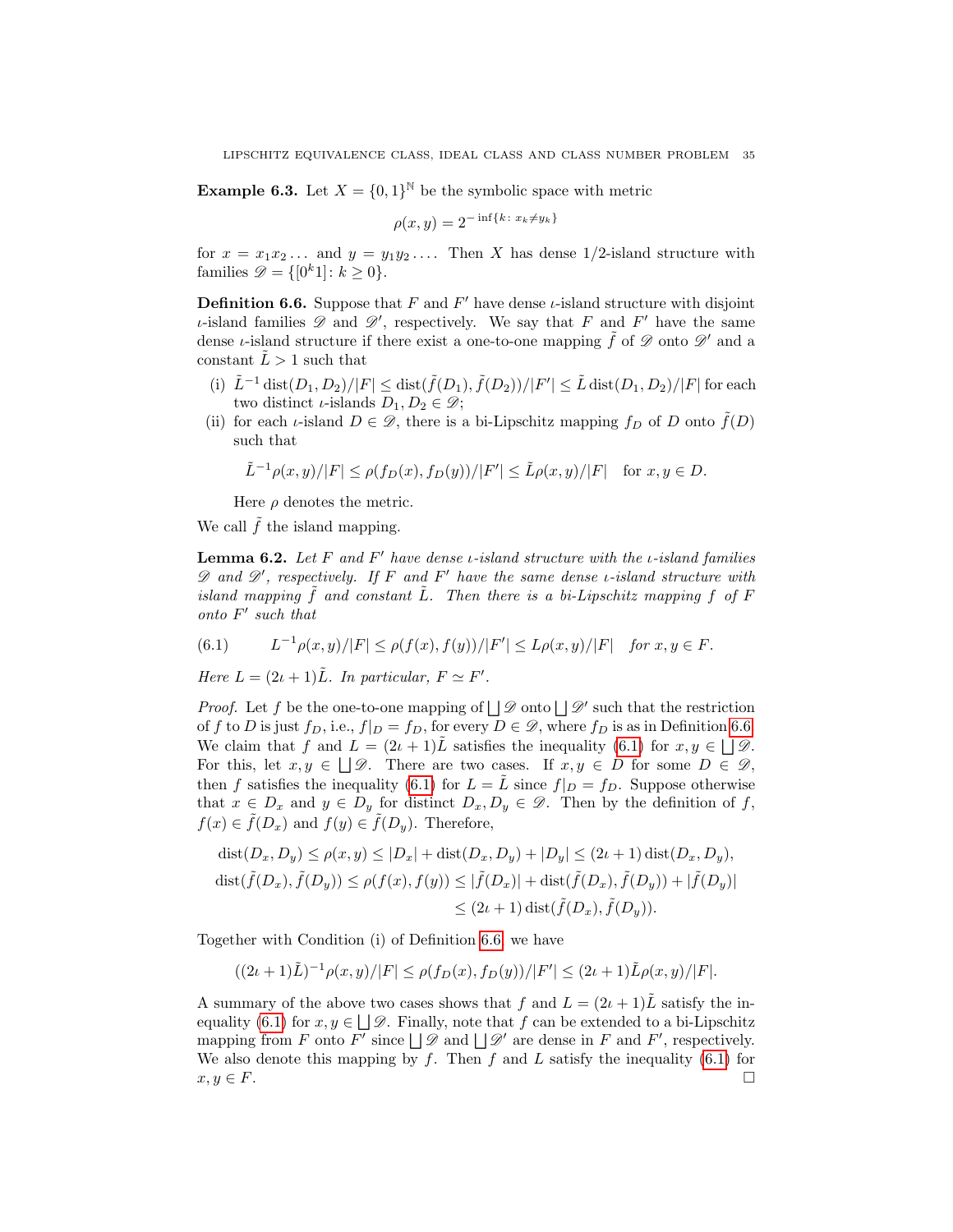<span id="page-35-0"></span>6.2. Measure linear. To make use of Lemma [6.1](#page-33-1) and [6.2,](#page-34-0) we need to construct corresponding structure for given sets. The difficult is how to do it. An important observation obtained by Cooper and Pignataro [\[6\]](#page-56-13) gives the key hint. This observation is called measure linear.

<span id="page-35-1"></span>**Definition 6.7** (measure linear). Let  $(X, \mu)$  and  $(Y, \nu)$  be two measure spaces. A map  $f: X \to Y$  is called *measure linear* if there is a constant  $a > 0$  such that for all  $\mu$ -measurable sets  $A \subset X$ ,  $f(A)$  is  $\nu$ -measurable and  $\nu(f(A)) = a\mu(A)$ .

Let f be a bi-Lipschitz mapping from a self-similar set E onto another self-similar set. Cooper and Pignataro  $[6]$  showed that the restriction of f to some small copy of E is measure linear for s-dimensional Hausdorff measure, where  $s = \dim_{\text{H}} E$ , provided that the two self-similar sets both satisfy the SSC (see Lemma [9.1\)](#page-54-1). In fact, measure linear property also holds in our setting (see Lemma [8.1\)](#page-50-1).

<span id="page-35-2"></span>Inspired by the observation of measure linear, it is natural to require

(6.2) 
$$
\mathcal{H}^s(\tilde{f}(C))/\mathcal{H}^s(C) = \mathcal{H}^s(F')/\mathcal{H}^s(F) \text{ for all cylinders } C
$$

in the construction of same cylinder structure for  $F$  and  $F'$ . In fact, this is just the case in the proofs of Lemma [7.2](#page-41-3) and the sufficient part of Proposition [8.1.](#page-49-1) We remark that a cylinder mapping  $\hat{f}$  satisfying [\(6.2\)](#page-35-2) induces a bi-Lipschitz mapping  $f$ (as in the proofs of Lemma [6.1\)](#page-33-1) such that f is measure linear on the whole set F. We also remark that all the bi-Lipschitz mappings appearing in [\[10,](#page-56-16) [28,](#page-57-24) [36,](#page-57-23) [38,](#page-57-12) [48,](#page-58-0) [49\]](#page-58-8) have the measure linear property on the whole set.

However, in many cases, e.g., the rotation version of  $\{1,3,5\}$ - $\{1,4,5\}$  problem in [\[51\]](#page-58-9), bi-Lipschitz mappings which are measure linear on the whole set do not exist. In other words, there only exist bi-Lipschitz mappings which are measure linear on subset. In fact, this is exactly what obtained by Cooper and Pignataro [\[6\]](#page-56-13). In such cases, we cannot construct the same cylinder structure by the inspiration of measure linear. This makes our proof much more complicated. In such cases, we must consider all the subsets on which some bi-Lipschitz mapping is measure linear. Falconer and Marsh [\[14\]](#page-56-14) showed that the union of such subsets are dense in the whole set. This is why we introduce the dense island structure. Lemma [6.2](#page-34-0) is our tool to deal with these cases, see the proofs of Lemma [7.3](#page-44-0) and Proposition [7.1.](#page-41-2)

We close this subsection with an example in [\[51\]](#page-58-9) to show that bi-Lipschitz mappings which are measure linear on whole set do not exist.

<span id="page-35-3"></span>**Example 6.4.** We consider the  $\{1, 3, 5\}$ -set and the  $\{1, -4, 5\}$ -set (see Figure [5\)](#page-16-2). Recall that the two sets are the self-similar sets such that

$$
E_{1,3,5} = (E_{1,3,5}/5) \cup (E_{1,3,5}/5 + 2/5) \cup (E_{1,3,5}/5 + 4/5),
$$
  
\n
$$
E_{1,-4,5} = (E_{1,-4,5}/5) \cup (-E_{1,-4,5}/5 + 4/5) \cup (E_{1,-4,5}/5 + 4/5).
$$

It follows from Theorem [1.5](#page-8-1) that  $E_{1,3,5} \simeq E_{1,-4,5}$ . But bi-Lipschitz mappings of  $E_{1,3,5}$  onto  $E_{1,-4,5}$  which are measure linear on  $E_{1,3,5}$  do not exist.

Suppose on the contrary that  $f$  is a such mapping. Then we have

 $\nu(f(A)) = \mu(A)$  for all Borel sets  $A \subset E_{1,3,5}$ ,

where  $\mu$  and  $\nu$  are the natural measure of  $E_{1,3,5}$  and  $E_{1,-4,5}$ , respectively. Let  $F = 2E_{1,3,5}$ , then rewrite

$$
E_{1,-4,5} = (E_{1,-4,5}/5) \cup (F/5 + 3/5).
$$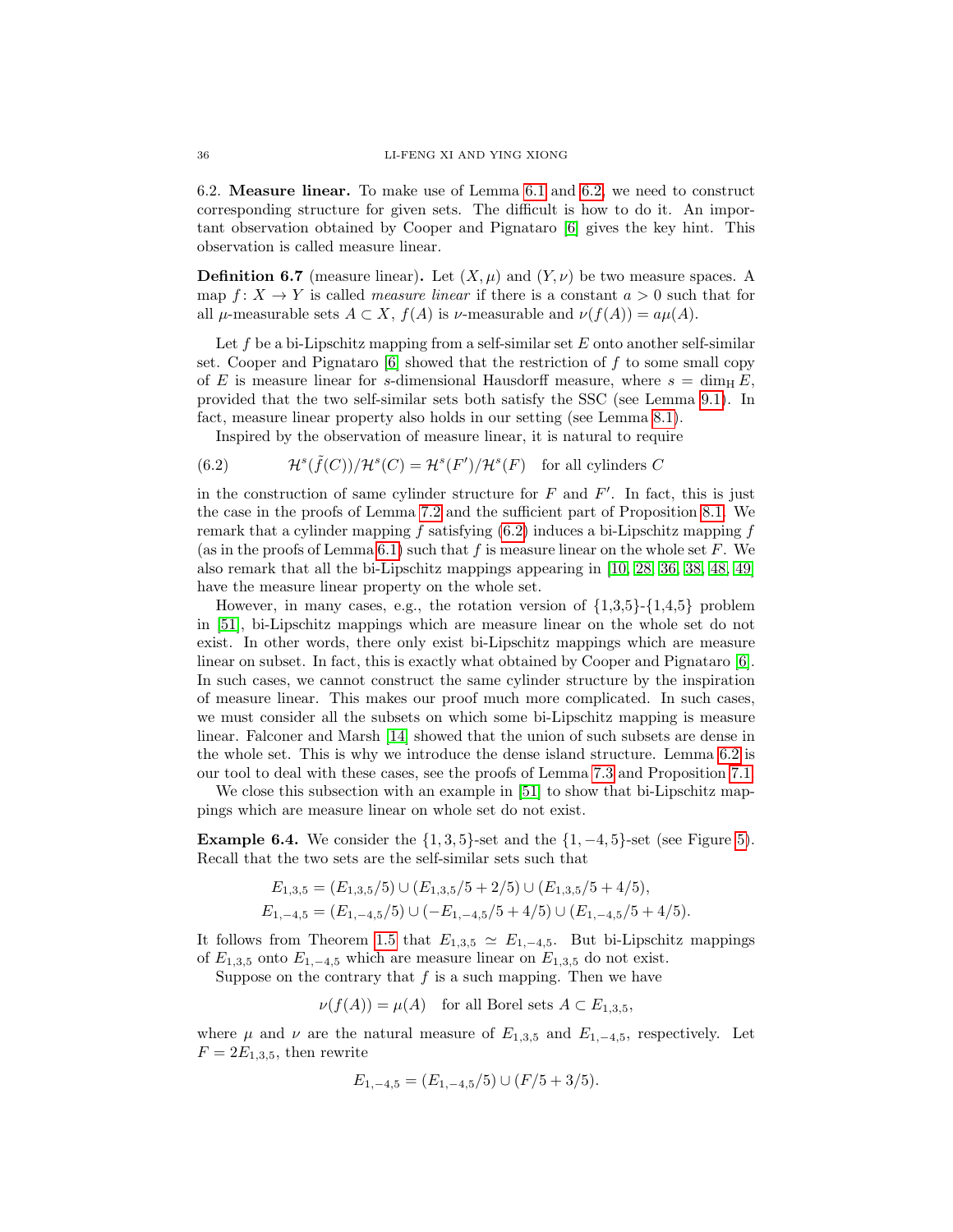We say that A is a small copy of a self-similar set E if  $A = S(E)$ , where S can be written as a composition of similarities in the IFS of  $E$ . Now let  $A$  be a small copy of  $E_{1,3,5}$  such that  $f(A) \subset (F/5 + 3/5)$ , then  $\mu(A) = 3^{-k}$  for some positive integer k and

$$
f(A) = (F_1 \cup \dots \cup F_n)/5 + 3/5 \subset (F/5 + 3/5),
$$

where  $F_i$  is a small copy of F for  $1 \leq i \leq n$ . So for each  $1 \leq i \leq n$ , there is a positive integer  $k_i$  such that  $\nu(F_i) = 2 \cdot 3^{-k_i}$ . Therefore,

$$
\nu(f(A)) = 2 \cdot 3^{-1} (3^{-k_1} + \dots + 3^{-k_n}) = \mu(A) = 3^{-k}.
$$

But this is impossible.

<span id="page-36-0"></span>6.3. Suitable decomposition. In the construction of cylinder mapping satisfying [\(6.2\)](#page-35-2), it is often required to decompose interior blocks into small parts with measures equal to given numbers. We call such decompositions the suitable decomposition (Definition [6.8\)](#page-36-1). This subsection deals with the problem of the existence of suitable decomposition (Lemma [6.3\)](#page-36-2).

We begin with the definition of suitable decomposition by using the notations in Definition [5.4.](#page-27-3)

<span id="page-36-1"></span>**Definition 6.8** (suitable decomposition). Let  $\mathscr{A} \subset \mathscr{B}_l$  be a nonempty family of level-l blocks. We call

$$
\mathscr{B}_k(\mathscr{A}) = \bigcup_{i=1}^n \mathscr{A}_i
$$

an order-k suitable decomposition for positive numbers  $a_1, a_2, \ldots, a_n$ , if  $\mathscr{A}_i \cap \mathscr{A}_j = \emptyset$ for  $i \neq j$  and

$$
\mu\left(\bigsqcup \mathscr{A}_i\right) = \sum_{B \in \mathscr{A}_i} \mu(B) = a_i \quad \text{for } 1 \le i \le n.
$$

<span id="page-36-4"></span>Remark 6.1. It is plain to observe that the existence of an order- $k$  suitable decomposition ensures the existence of an order-K suitable decomposition for all  $K \geq k$ since each level- $(l+k)$  block can be written as a disjoint union of some level- $(l+K)$ blocks.

<span id="page-36-3"></span>**Definition 6.9.** Let  $\alpha_1, \alpha_2, \ldots, \alpha_n$  be positive numbers and  $\mathscr{A} \subset \mathscr{B}_l$  a nonempty family of level-l blocks. We say that  $a_1, a_2, \ldots, a_n$  are  $(\mathscr{A}; \alpha_1, \ldots, \alpha_n)$ -suitable if

$$
\sum_{i=1}^{n} a_i = \sum_{B \in \mathscr{A}} P_B(p)
$$

and  $a_i \in {\alpha_1, \ldots, \alpha_n}$  for all  $i = 1, 2, \ldots, n$ .

<span id="page-36-2"></span>**Lemma 6.3.** Given positive numbers  $\alpha_1, \alpha_2, \ldots, \alpha_n \in I_S$ , there exists an integer  $K \geq 1$  depending only on S and  $\alpha_1, \ldots, \alpha_{\eta}$  has the following property. For each  $l \geq 1$ , each nonempty family of level-l interior blocks  $\mathscr{A} \subset \mathscr{B}_l^{\circ}$  and each  $(\mathscr{A}; \alpha_1, \ldots, \alpha_n)$ -suitable sequence  $a_1, a_2, \ldots, a_n$ , there is an order-K suitable decomposition

$$
\mathscr{B}_K(\mathscr{A}) = \bigcup_{i=1}^n \mathscr{A}_i
$$

for  $p^l a_1, \ldots, p^l a_n$ .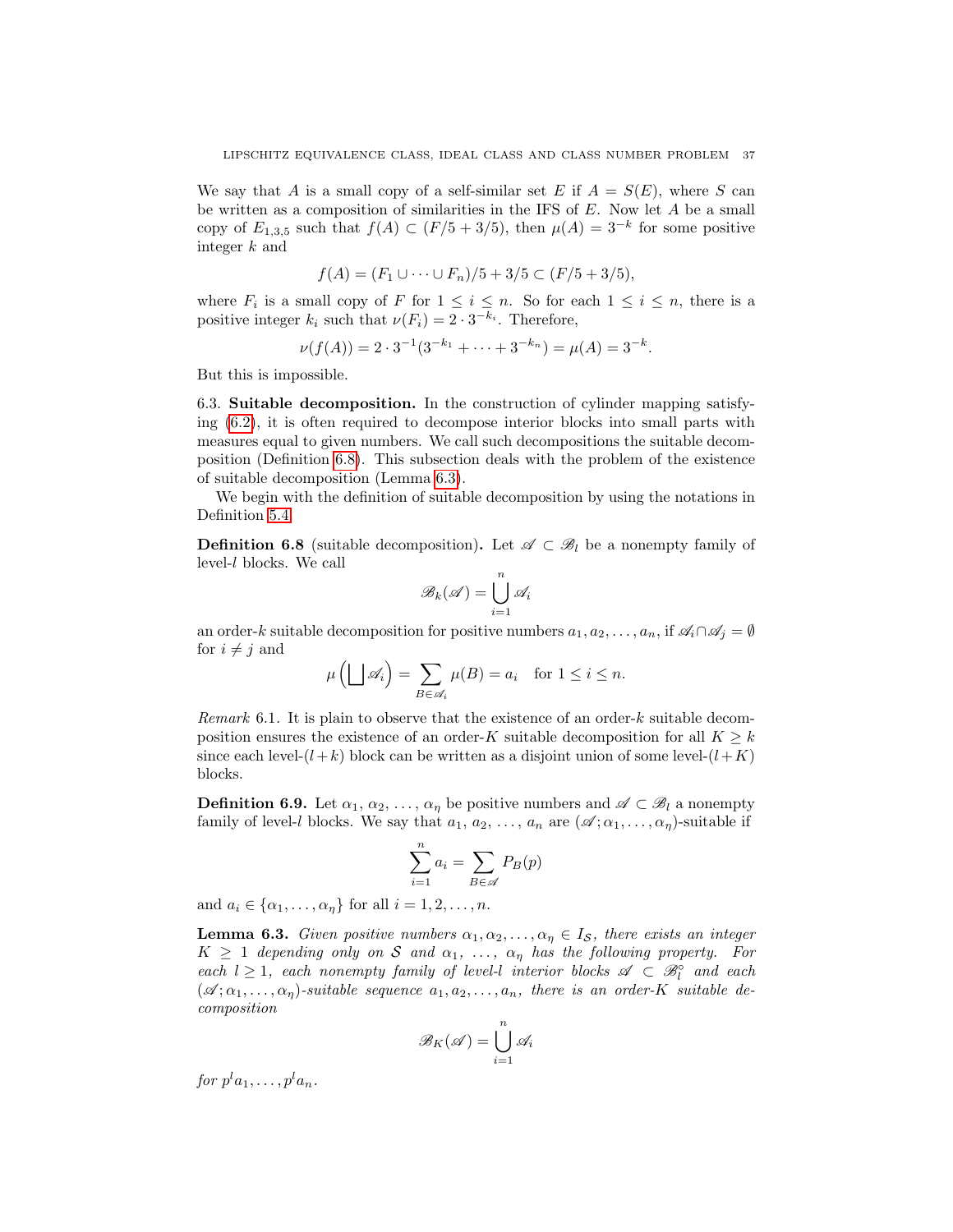Lemma [6.3](#page-36-2) ensures the measure linear property of bi-Lipschitz mapping in our proof. Before proving it, we present two technical lemmas.

<span id="page-37-1"></span>**Lemma 6.4.** Let  $\alpha \in I_{\mathcal{S}}$  be a positive number. Then for each sufficiently large integer  $\ell$ , there exist integers  $\gamma_{\ell,P} \geq 0$  for  $P \in \mathcal{P}^\circ$  such that

$$
\alpha = p^{\ell} \sum_{P \in \mathcal{P}^{\circ}} \gamma_{\ell,P} P(p).
$$

*Proof.* Let  $I^*$  denotes the set of all the positive numbers  $\alpha \in I_{\mathcal{S}}$  satisfying the property in the lemma. We claim that  $p^m P(p) \in I^*$  for all integers m and all  $P \in \mathcal{P}^{\circ}$ . For this, suppose that  $P = P_A$  for some  $A \in \mathcal{B}_l^{\circ}$ . By Remark [5.2](#page-27-0) and Remark [5.4\(](#page-27-1)a), for all  $k \geq 1$ ,

$$
p^{m} P(p) = p^{m-l} \mu(A) = p^{m-l} \sum_{B \in \mathcal{B}_{k}(A)} \mu(B) = p^{m+k} \sum_{B \in \mathcal{B}_{k}^{\circ}(A)} P_{B}(p),
$$

where  $\mathscr{B}_k(A) = \{B \in \mathscr{B}_{l+k} : B \subset A\}$  and  $\mathscr{B}_k^{\circ}(A) = \{B \in \mathscr{B}_{l+k} : B \subset A\}$ . This means that  $p^m P(p) \in I^*$ . Now let  $\alpha \in I_{\mathcal{S}}$  be a positive number, then by Lemma [5.1,](#page-27-2) Lemma  $3.1(e)$  and  $(f)$ , we have

$$
\alpha = \sum_{P \in \mathcal{P}^{\circ}} b_P P(p),
$$

where each  $b_P$  can be written as  $p^{m_1} + \cdots + p^{m_{\kappa}}$  for some integers  $m_1, \ldots, m_{\kappa}$ . Observe that  $I^* + I^* \subset I^*$ . This fact together with  $p^m P(p) \in I^*$  yields  $\alpha \in I^*$ , and so  $I^* = {\alpha \in I_{\mathcal{S}} \colon \alpha > 0}.$ 

<span id="page-37-0"></span>**Lemma 6.5.** Given positive numbers  $\alpha_1, \alpha_2, \ldots, \alpha_{\eta}$  and  $\beta_1, \beta_2, \ldots, \beta_{\tau}$ , let  $\Sigma_{\theta}$  be the set of all vectors  $(\kappa_1, \kappa_2, \ldots, \kappa_{n+\tau})$  with nonnegative integer entries such that

 $\kappa_1\alpha_1 + \kappa_2\alpha_2 + \cdots + \kappa_n\alpha_n = \kappa_{n+1}\beta_1 + \kappa_{n+2}\beta_2 + \cdots + \kappa_{n+\tau}\beta_\tau > \theta,$ 

for  $\theta \geq 0$ . Suppose that  $\Sigma_0 \neq \emptyset$ . Then there exists a constant  $\theta > 0$  such that each vector  $(\kappa_1, \kappa_2, \ldots, \kappa_{\eta+\tau}) \in \Sigma_{\theta}$  can be written as the sun of two vectors in  $\Sigma_0$ , i.e., there exist  $(\kappa'_1, \ldots, \kappa'_{\eta+\tau}), (\kappa''_1, \ldots, \kappa''_{\eta+\tau}) \in \Sigma_0$  such that

$$
\kappa_i = \kappa_i' + \kappa_i'', \quad \text{for } 1 \le i \le \eta + \tau.
$$

*Proof.* Suppose to the contrary that such  $\theta$  does not exist. So we can find a sequence of vectors  $(\kappa_1^{(j)},\ldots,\kappa_{\eta+\tau}^{(j)}) \in \Sigma_0$  such that each vector  $(\kappa_1^{(j)},\ldots,\kappa_{\eta+\tau}^{(j)})$  can not be written as the sum of two vectors in  $\Sigma_0$  and the sequences  $\sum_{i=1}^{\eta} \kappa_i^{(j)} \alpha_i =$  $\sum_{i=1}^{\tau} \kappa_{\eta+i}^{(j)} \beta_i$  are strictly increasing.

Now consider the sequence of nonnegative integer  $\{\kappa_1^{(j)}\}\$ . If  $\sup_j \kappa_1^{(j)} < \infty$ , then there is a constant subsequence of  $\{\kappa_1^{(j)}\}$ ; otherwise  $\sup_j \kappa_1^{(j)} = \infty$ , then there is a strictly increasing subsequence of  $\{\kappa_1^{(j)}\}$ . Therefore, by taking a subsequence, we can assume that  $\{\kappa_1^{(j)}\}$  is either constant or strictly increasing. Applying the same argument, we can further assume that  $\{\kappa_i^{(j)}\}$  is either constant or strictly increasing for  $1 \leq i \leq \eta + \tau$ . But then  $(\kappa_1^{(2)} - \kappa_1^{(1)}, \ldots, \kappa_{\eta+\tau}^{(2)} - \kappa_{\eta+\tau}^{(1)}) \in \Sigma_0$  and

$$
\kappa_i^{(2)} = (\kappa_i^{(2)} - \kappa_i^{(1)}) + \kappa_i^{(1)}, \qquad 1 \le i \le \eta + \tau,
$$

contradicting the fact that  $(\kappa_1^{(2)}, \ldots, \kappa_{\eta+\tau}^{(2)})$  can not be written as the sum of two vectors in  $\Sigma_0$ .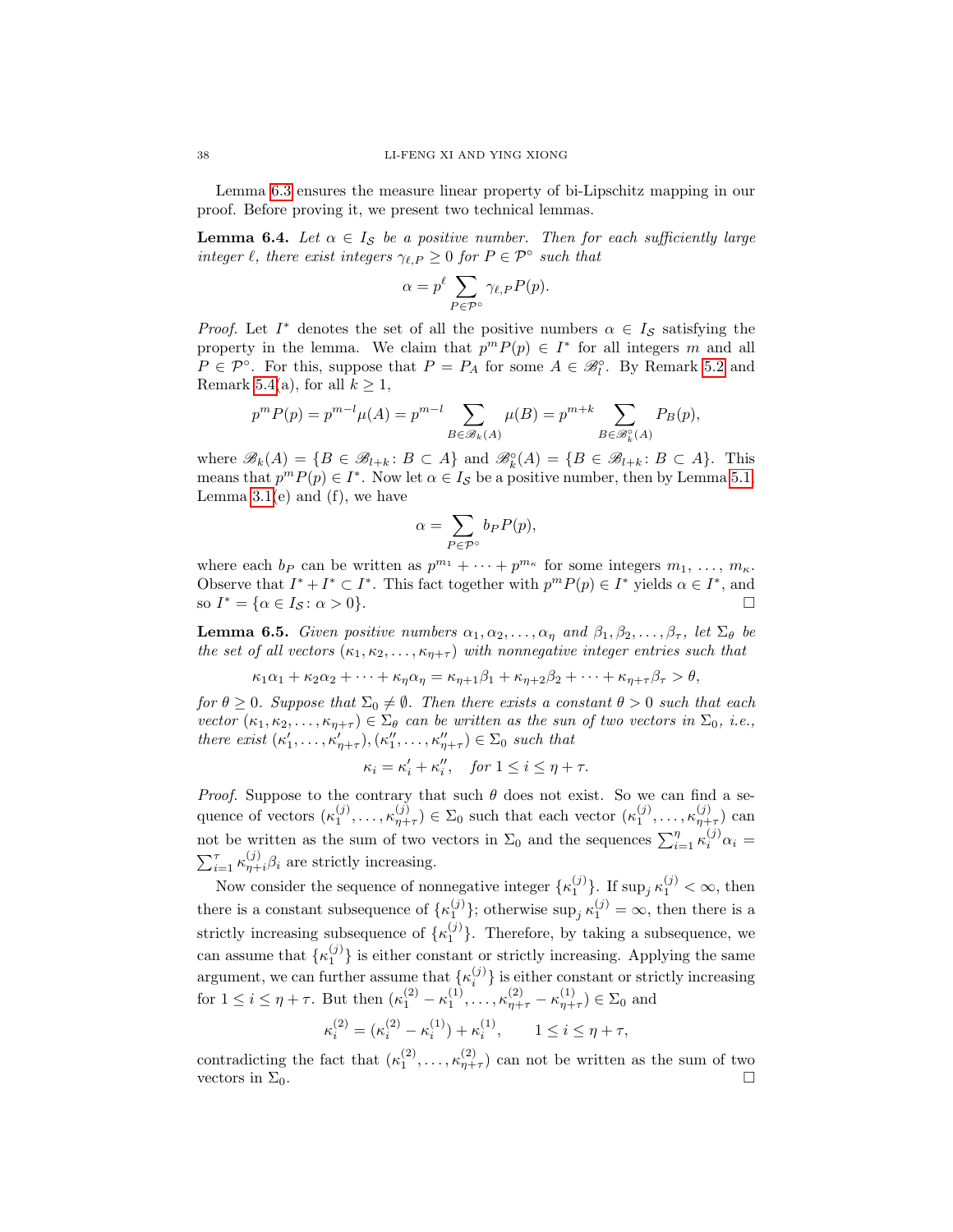*Proof of Lemma [6.3.](#page-36-2)* We begin with applying Lemma [6.5](#page-37-0) by taking the  $\alpha_1, \ldots, \alpha_n$ in Lemma [6.5](#page-37-0) just as the given  $\alpha_1, \ldots, \alpha_n$  and  $\{\beta_1, \ldots, \beta_\tau\} = \{P(p): P \in \mathcal{P}^\circ\}.$ According to Lemma [6.5,](#page-37-0) we may assume that

<span id="page-38-0"></span>(6.3) 
$$
\sum_{B \in \mathscr{A}} P_B(p) = \sum_{i=1}^n a_i \leq \theta.
$$

We shall prove the lemma for specified  $\mathscr A$  and  $a_1, \ldots, a_n$ , and show that the constant K depends only on the two sequences  $P_B$   $(B \in \mathcal{A})$  and  $a_1, \ldots, a_n$ . Since there are only finitely many such two sequences under the assumption [\(6.3\)](#page-38-0), the lemma follows.

Now fix  $\mathscr{A} \subset \mathscr{B}_l^{\circ}$  and  $a_1, \ldots, a_n$  with  $a_i \in \{ \alpha_1, \ldots, \alpha_n \}$  such that  $\sum_{B \in \mathscr{A}} P_B(p) =$  $\sum_{i=1}^{n} a_i$ . We divide the proof into two steps.

In the first step, we consider a closely related decomposition of the family

<span id="page-38-2"></span>
$$
\mathcal{S}_{\mathscr{A},k} = \Big\{ S \in \mathcal{S}_{l+k} \colon S(E) \subset \bigsqcup \mathscr{A} \Big\},\
$$

where  $S_{l+k}$  is defined by [\(5.3\)](#page-26-5). We will find a integer  $K' > 0$ , which depends on the two sequences  $P_B$   $(B \in \mathcal{A})$  and  $a_1, \ldots, a_n$ , such that there is a decomposition

(6.4) 
$$
\mathcal{S}_{\mathscr{A},K'} = \bigcup_{i=1}^{n} \mathcal{A}_i
$$

satisfying

(6.5) 
$$
\sum_{S \in \mathcal{A}_i} \mu(S(E)) = p^l a_i \quad \text{for } 1 \le i \le n.
$$

<span id="page-38-3"></span><span id="page-38-1"></span>By Lemma [3.1\(](#page-16-1)e), there exist an integer  $K_1 \geq 1$  and integers  $a_{i,\ell} \geq 0$  such that

(6.6) 
$$
a_i = p^{K_1} \sum_{\ell=0}^{\lambda} a_{i,\ell} p^{\ell} \text{ for } 1 \leq i \leq n.
$$

Here  $\lambda$  is as in [\(5.1\)](#page-26-3). Note that  $K_1$  depends on  $\alpha_1, \ldots, \alpha_\eta$  since  $a_i \in {\alpha_1, \ldots, \alpha_\eta}$ . Write  $a_i = (a_{i,0}, \ldots, a_{i,\lambda})^T$  for  $1 \leq i \leq n$ . Let  $\Xi$  be the matrix in [\(5.5\)](#page-30-4) and  $p = (1, p, \ldots, p^{\lambda})$ . Recall that  $\Xi$  is primitive,  $p^{-1}$  is the Perron-Frobenius eigenvalue of  $\Xi$  and  $p$  is the corresponding left-hand Perron-Frobenius eigenvector. Consequently, by [\(6.6\)](#page-38-1),

$$
a_i = p^{K_1} p a_i = p^{K_1 + k} p \mathbf{\Xi}^k a_i, \quad \text{for all } k \ge 0.
$$

Write

$$
b_{k,\ell} = \text{card}\left\{S \in \mathcal{S}_{\mathscr{A},k} \colon \text{the ratio of } S \text{ is } r^{l+k+\ell}\right\} \quad \text{for } 0 \le \ell \le \lambda,
$$

and  $\mathbf{b} = (b_{K_1,0}, \ldots, b_{K_1,\lambda})^T$ . Then we have

$$
p\sum_{i=1}^n a_i = p^{-K_1} \sum_{i=1}^n a_i = p^{-K_1} \sum_{B \in \mathscr{A}} P_B(p) = p^{-l-K_1} \sum_{B \in \mathscr{A}} \mu(B) = pb.
$$

By Lemma [3.3,](#page-18-0) as  $k \to \infty$ ,

$$
p^k \Xi^k a_i \to (p \cdot a_i)q
$$
 for  $1 \leq i \leq n$  and  $p^k \Xi^k b \to (p \cdot b)q$ .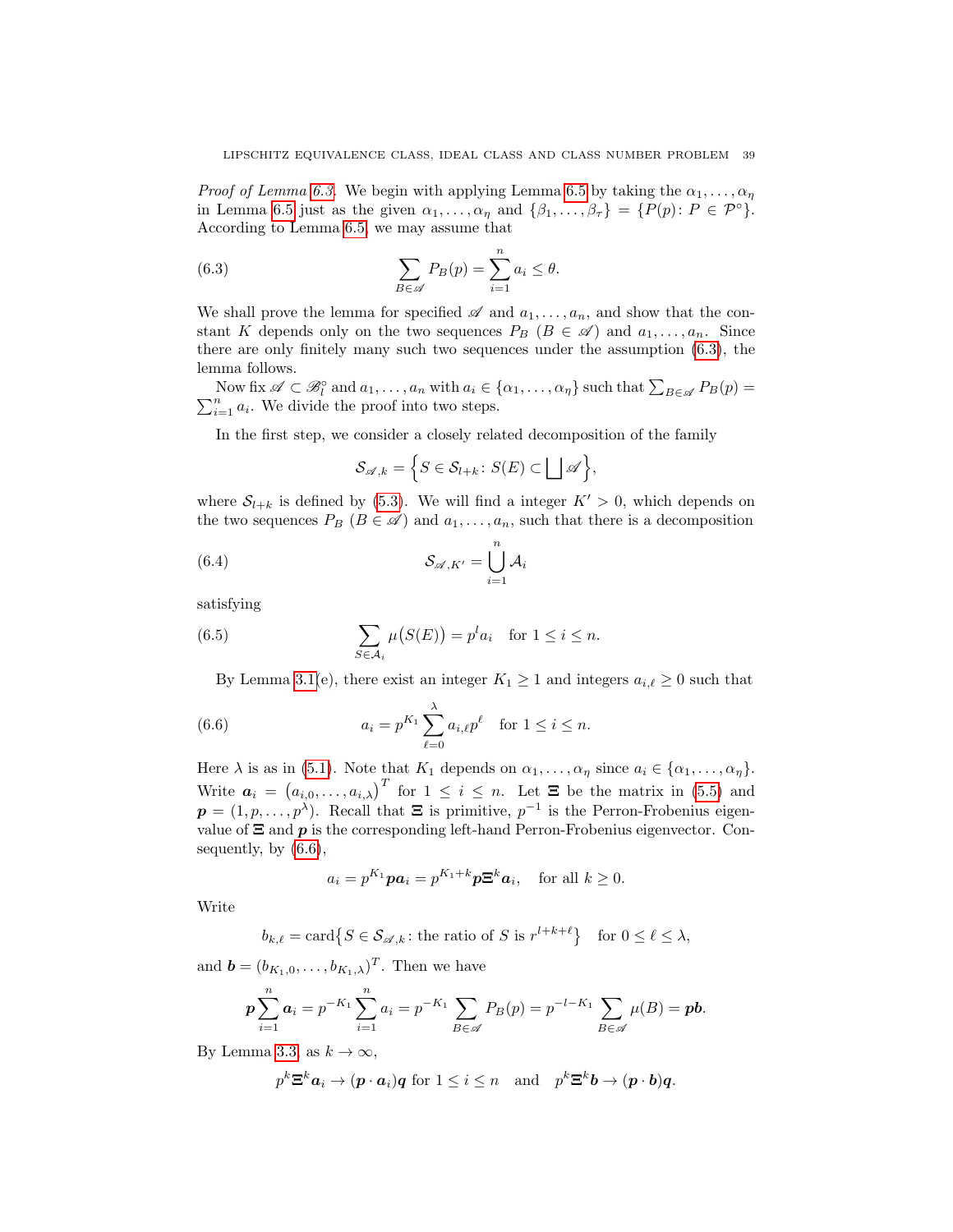It follows that there exists an integer  $K_2 > 0$  such that

$$
\mathbf{\Xi}^{K_2}\sum_{i=1}^{n-1}\mathbf{a}_i < \mathbf{\Xi}^{K_2}\mathbf{b}.
$$

Let  $K' = K_1 + K_2$ . Note that K' depends on the two sequences  $P_B$  ( $B \in \mathscr{A}$ ) and  $a_1, \ldots, a_n$  since this holds for  $K_1$  and  $K_2$ . We shall show that K' has the desired property.

Write  $\mathbf{\Xi}^{K_2} \mathbf{a}_i = (a'_{i,0}, \dots, a'_{i,\lambda})^T$  for  $1 \leq i \leq n-1$ . By the definition of the matrix  $\Xi$ , we have  $\Xi^{K_2}b = (b_{K',0}, \ldots, b_{K',\lambda})^T$ . It follows from [\(6.7\)](#page-39-0) that

<span id="page-39-0"></span>
$$
a'_{1,\ell} + a'_{2,\ell} + \cdots + a'_{n-1,\ell} < b_{K',\ell} \quad \text{for } 0 \leq \ell \leq \lambda.
$$

Note that  $a'_{i,\ell} \geq 0$  for  $1 \leq i \leq n$  and  $0 \leq \ell \leq \lambda$  since  $a_{i,\ell} \geq 0$ . Recall that

$$
b_{K',\ell} = \text{card}\big\{S \in \mathcal{S}_{\mathscr{A},K'} \colon \text{the ratio of } S \text{ is } r^{l+K'+\ell}\big\} \quad \text{for } 0 \le \ell \le \lambda.
$$

So there exist disjoint subsets  $A_1, \ldots, A_{n-1}$  of  $S_{\mathscr{A}, K'}$  such that

$$
card\{S \in \mathcal{A}_i \colon \mu(S(E)) = p^{l+K'+\ell}\} = a'_{i,\ell}
$$

for  $1 \leq i \leq n-1$  and  $0 \leq \ell \leq \lambda$ . Write  $\mathcal{A}_n = \mathcal{S}_{\mathscr{A}, K'} \setminus \bigcup_{i=1}^{n-1} \mathcal{A}_i$ . We claim that the decomposition

$$
\mathcal{S}_{\mathscr{A},K'}=\bigcup_{i=1}^n\mathcal{A}_i
$$

satisfying

$$
\sum_{S \in \mathcal{A}_i} \mu(S(E)) = p^l a_i \quad \text{for } 1 \le i \le n.
$$

In fact, for  $1 \leq i \leq n-1$ ,

$$
\sum_{S\in\mathcal{A}_i}\mu(S(E))=p^{l+K'}p\mathbf{\Xi}^{K_2}\mathbf{a}_i=p^{l+K_1}p\mathbf{a}_i=p^l a_i.
$$

And so

$$
\sum_{S \in \mathcal{A}_n} \mu(S(E)) = \sum_{S \in \mathcal{S}_{\mathscr{A}, K'}} \mu(S(E)) - \sum_{i=1}^{n-1} \sum_{S \in \mathcal{A}_i} \mu(S(E))
$$
  
= 
$$
\sum_{B \in \mathscr{A}} \mu(B) - p^l \sum_{i=1}^{n-1} a_i = p^l a_n.
$$

In the second step, we will use the decomposition  $(6.4)$  to obtain a suitable decomposition. The idea is to approximate  $\bigcup_{S \in \mathcal{A}_i} S(E)$  by  $\bigcup_{S \in \mathcal{A}_i} \bigcup_{B \in \mathscr{B}_{k}^{\circ}} S(B)$ , while the latter is a disjoint union of interior blocks (see Remark [5.4\(](#page-27-1)b)).

For  $1 \leq i \leq n$ , by  $(6.5)$ ,

$$
\sum_{S \in \mathcal{A}_i} \left( \mu(S(E)) - \sum_{B \in \mathcal{B}_k^{\circ}} \mu(S(B)) \right) = \sum_{S \in \mathcal{A}_i} \sum_{B \in \mathcal{B}_k^{\partial}} \mu(S(B))
$$
  
= 
$$
\sum_{S \in \mathcal{A}_i} \sum_{B \in \mathcal{B}_k^{\partial}} \mu(S(E)) \cdot \mu(B) = p^{l+k} a_i \sum_{B \in \mathcal{B}_k^{\partial}} P_B(p).
$$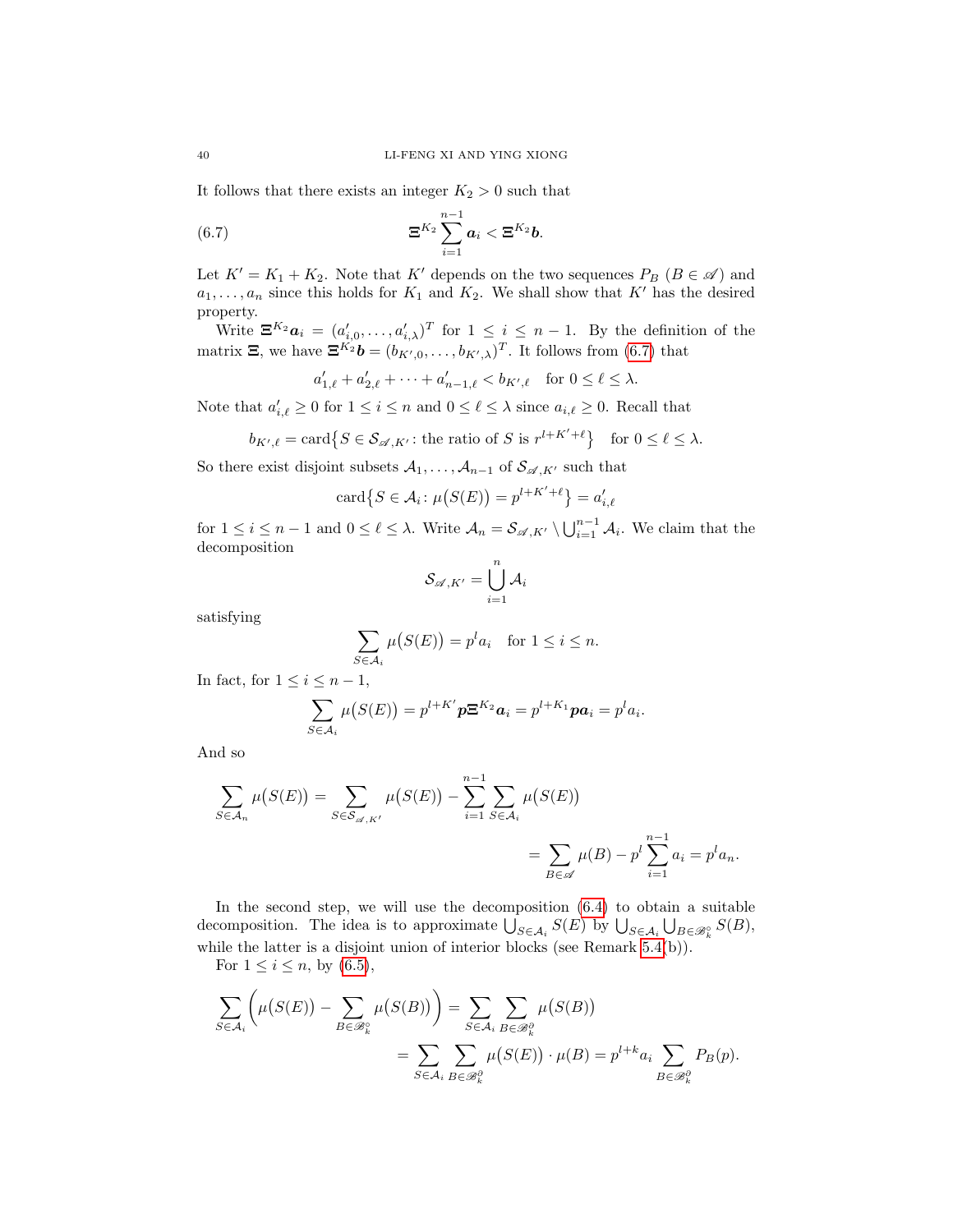Note that  $a_i P_B(p) > 0$  and  $a_i P_B(p) \in I_{\mathcal{S}}$  since  $a_i \in I_{\mathcal{S}}$ . By Lemma [6.4,](#page-37-1) we can further require that the positive integer  $K'$  in the first step also satisfies the condition that there exist integers  $\gamma_{i,P_B,P} \geq 0$  such that

$$
a_i P_B(p) = p^{K'} \sum_{P \in \mathcal{P}^{\circ}} \gamma_{i, P_B, P} P(p)
$$

for all  $1 \leq i \leq n$  and all  $B \in \mathcal{B}_{k}^{\partial}$ . Since  $a_i \in \{\alpha_1, \dots, \alpha_{\eta}\}\$  and  $P_B \in \mathcal{P}$ , such  $K'$ depends on  $\alpha_1, \ldots, \alpha_\eta$  and S rather than k or  $\mathcal{B}_k^{\partial}$ . By above computation

<span id="page-40-0"></span>(6.8) 
$$
\sum_{S \in \mathcal{A}_i} \left( \mu(S(E)) - \sum_{B \in \mathscr{B}_k^{\circ}} \mu(S(B)) \right) = p^{l + K' + k} \sum_{P \in \mathcal{P}^{\circ}} \sum_{B \in \mathscr{B}_k^{\partial}} \gamma_{i, P_B, P} P(p).
$$

Recall that  $\sum_{i=1}^{n} a_i < \theta$ , and so  $n \leq \theta \max_{1 \leq i \leq \eta} \alpha_i^{-1}$ . Write

$$
\gamma^* = \max_{i, P_B, P} \gamma_{i, P_B, P}.
$$

By Lemma [5.7](#page-30-1) and [5.8,](#page-30-2) there exists an integer  $K_3 > 0$  relying on S and  $\alpha_1, \ldots, \alpha_n$ such that for all  $P \in \mathcal{P}^{\circ}$ ,

<span id="page-40-1"></span>(6.9) 
$$
\zeta_P(K_3) \ge \gamma^* \zeta(K_3) \theta \max_{1 \le i \le \eta} \alpha_i^{-1} \ge n \gamma^* \zeta(K_3) \ge \sum_{i=1}^n \sum_{B \in \mathcal{B}_{K_3}^{\partial}} \gamma_{i, P_B, P}.
$$

For  $1 \leq i \leq n$  and  $P \in \mathcal{P}^{\circ}$ , write

$$
\mathscr{A}'_i = \left\{ S(B) \colon S \in \mathcal{A}_i, B \in \mathscr{B}_{K_3}^\circ \right\} \quad \text{and} \quad \Upsilon_{i,P} = \sum_{B \in \mathscr{B}_{K_3}^\partial} \gamma_{i,P_B,P}.
$$

Now we consider  $\mathscr{A}'_1, \mathscr{A}'_2, \ldots, \mathscr{A}'_{n-1}$ , which are families consisting of interior blocks. Equality [\(6.8\)](#page-40-0) says that, for each  $P \in \mathcal{P}^{\circ}$  and each  $1 \leq i \leq n-1$ , if we can find  $\Upsilon_{i,P}$  many level- $(l + K' + K_3)$  interior blocks B such that  $P_B = P$ , and add them to  $\mathscr{A}'_i$ , then  $\mu(\bigsqcup \mathscr{A}'_i)$  is just equal to  $p^l a_i$ . So we need to find such many interior blocks outside of  $\mathscr{A}'_1, \mathscr{A}'_2, \ldots, \mathscr{A}'_{n-1}$ .

It follows from [\(6.7\)](#page-39-0) that

$$
a'_{1,0} + a'_{2,0} + \cdots + a'_{n-1,0} < b_{K',0}.
$$

According to the definition of  $A_i$ , the above inequality implies that  $A_n$  contains at least one S, say  $S^*$ , whose ratio is  $r^{l+K'}$ . By Remark [5.4\(](#page-27-1)b) and the definition of  $\zeta_P$ , we know that, for each  $P \in \mathcal{P}^{\circ}$ , the family  $\{S^*(B) : B \in \mathcal{B}_{K_3}^{\circ}\}\)$  contains  $\zeta_P(K_3)$ many level- $(l+K'+K_3)$  interior blocks B such that  $P_B = P$ . Then inequality [\(6.9\)](#page-40-1) implies that there exist disjoint subfamilies  $\mathscr{A}'_1, \ldots, \mathscr{A}''_{n-1}$  of  $\{S^*(B): B \in \mathscr{B}_{K_3}^{\circ}\}\$ such that

$$
\operatorname{card}\{B\in\mathscr{A}_i''\colon P_B=P\}=\Upsilon_{i,P}\quad\text{for }1\leq i\leq n-1\text{ and }P\in\mathcal{P}^\circ.
$$

Since  $S^* \in \mathcal{A}_n$ , the families  $\mathscr{A}'_1, \ldots, \mathscr{A}'_{n-1}, \mathscr{A}''_1, \ldots, \mathscr{A}''_{n-1}$  are disjoint.

Notice that, for  $B \in \bigcup_{i=1}^{n-1} \mathcal{A}'_i$ , the level of B is at most  $l + K' + K_3 + \lambda$ ; while for all  $B \in \bigcup_{i=1}^{n-1} \mathcal{A}_i''$  the level of B is  $l + K' + K_3$ . Let  $K = K' + K_3 + \lambda$ , then K depends on S and  $\alpha_1, \ldots, \alpha_{\eta}$ . Define

$$
\mathscr{A}_i = \left\{ B \in \mathscr{B}_K(\mathscr{A}) \colon B \subset \bigsqcup \mathscr{A}_i' \cup \bigsqcup \mathscr{A}_i'' \right\} \quad \text{for } 1 \le i \le n-1,
$$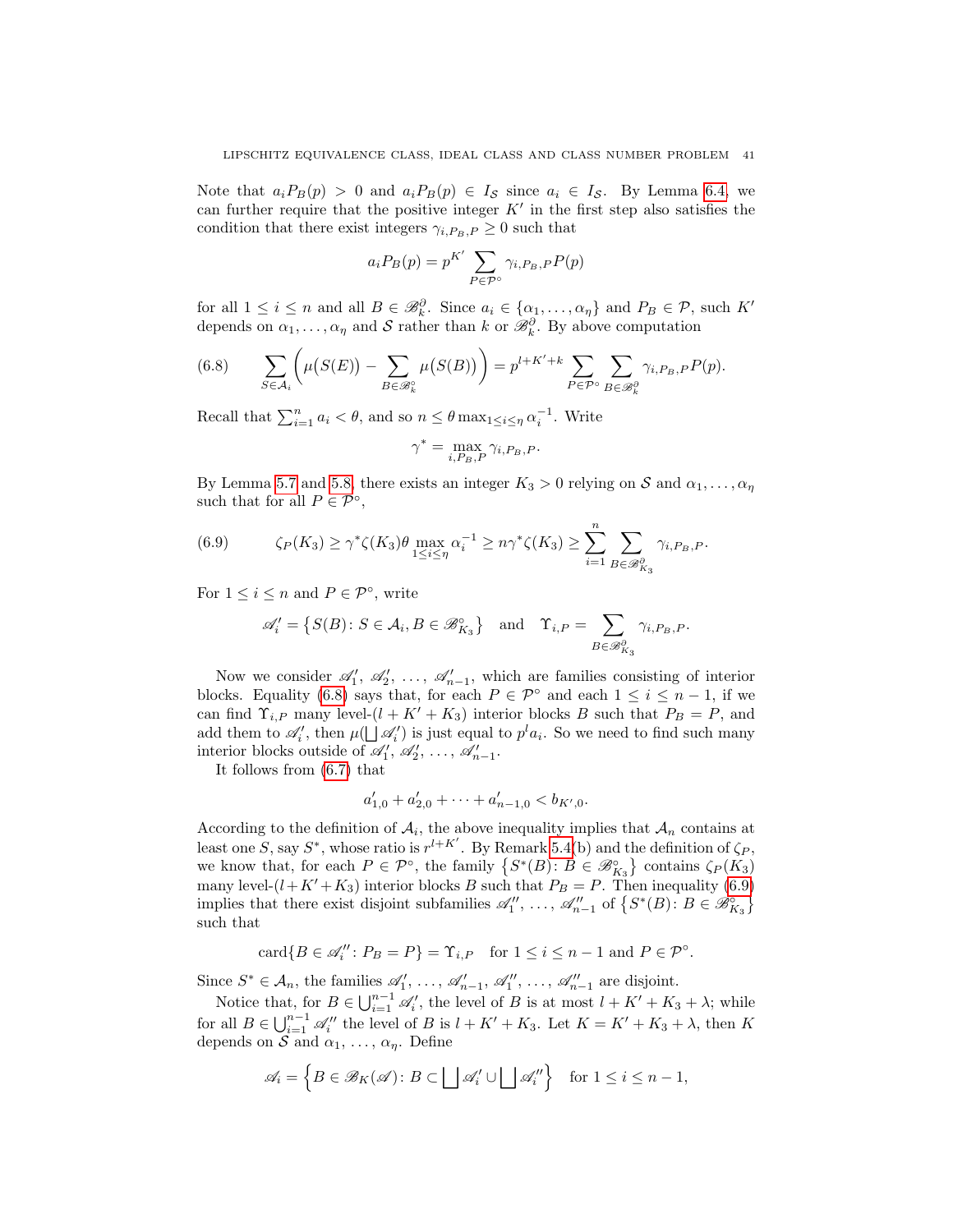and  $\mathscr{A}_n = \mathscr{B}_K(\mathscr{A}) \setminus \bigcup_{i=1}^{n-1} \mathscr{A}_i$ . Then  $\mathscr{B}_K(\mathscr{A}) = \bigcup_{i=1}^{n} \mathscr{A}_i$  is a suitable decomposition, since

$$
\sum_{B \in \mathscr{A}_i} \mu(B) = \sum_{B \in \mathscr{A}'_i \cup \mathscr{A}''_i} \mu(B) = \sum_{S \in \mathcal{A}_i} S(E) = p^l a_i
$$

for  $1 \leq i \leq n-1$  due to [\(6.8\)](#page-40-0), and so  $\sum_{B \in \mathscr{A}_n} \mu(B) = p^l a_n$ .

# 7. Interior Blocks and the Whole Set

<span id="page-41-0"></span>Fix an  $S = \{S_1, S_2, \ldots, S_N\} \in TDC \cap OSC_1^E$ . For notational convenience, we denote  $E_{\mathcal{S}}, \mu_{\mathcal{S}}, r_{\mathcal{S}}$  and  $p_{\mathcal{S}}$  shortly by  $E, \mu, r$  and p, respectively. We also use notations as in Definition [5.4.](#page-27-3)

The aim of this section is to prove the following proposition.

## <span id="page-41-2"></span>**Proposition 7.1.** We have  $B_0 \simeq E$  for all interior blocks  $B_0$ .

Let us say something about the proof of Proposition [7.1.](#page-41-2) Example [6.4](#page-35-3) implies that, in some cases, it is impossible to construct the same cylinder structure for  $E$ and  $B_0$  under the guidance of measure linear property. Fortunately, we find that  $E$  and  $B_0$  have the same dense island structure. And so Proposition [7.1](#page-41-2) follows from Lemma [6.2.](#page-34-0) The difficult is how to define the islands and the bi-Lipschitz mapping  $f_D$  between two islands D and  $f(D)$ . The results in Section [5.3](#page-30-0) say that almost all blocks are interior blocks. So it is natural to define the islands to be the finite unions of interior blocks. This means that we need consider the bi-Lipschitz mappings between two finite unions of interior blocks. We do this in Section [7.1,](#page-41-1) and then give the proof of Proposition [7.1](#page-41-2) in Section [7.2.](#page-47-0)

<span id="page-41-1"></span>7.1. The Lipschitz equivalence of interior blocks. For  $A \in \mathcal{B}_l$  and  $\mathcal{A} \subset \mathcal{B}_l$  $(l \ge 0)$ , recall that  $\Box \mathscr{A} = \bigcup_{A \in \mathscr{A}} A$ ,

$$
\mathscr{B}_k(A) = \left\{ B \in \mathscr{B}_{l+k} \colon B \subset A \right\} \quad \text{and} \quad \mathscr{B}_k(\mathscr{A}) = \left\{ B \in \mathscr{B}_{l+k} \colon B \subset \bigsqcup \mathscr{A} \right\}.
$$

**Definition 7.1.** Let  $\mathscr A$  be a nonempty family of interior blocks. We say that  $\mathscr A$ has  $(A; l, k)$ -structure if  $A \in \mathcal{B}_l$  is a level-l block and  $\mathscr{A} \subset \mathcal{B}_k^{\circ}(A)$ .

<span id="page-41-4"></span>**Lemma 7.1.** For each  $k_0 \geq 1$ , there exists a constant L depending only on  $k_0$ with the following property. Let  $\mathscr A$  and  $\mathscr A'$  be two nonempty families of interior blocks such that  $\mathscr A$  has  $(A; l_1, k_1)$ -structure and  $\mathscr A'$  has  $(A'; l_2, k_2)$ -structure, where  $\max(k_1, k_2) \leq k_0$ . Then there is a bi-Lipschitz mapping  $f: \Box \mathscr{A} \to \Box \mathscr{A}'$  such that

$$
L^{-1}r^{-l_1}|x-y| \le r^{-l_2}|f(x)-f(y)| \le Lr^{-l_1}|x-y| \quad \text{for } x, y \in \bigsqcup \mathscr{A}.
$$

In particular, we have  $\Box \mathscr{A} \simeq \Box \mathscr{A}'$  for any two nonempty families of interior blocks.

The proof of Lemma [7.1](#page-41-4) is based on two special cases, Lemma [7.2](#page-41-3) and [7.3.](#page-44-0)

<span id="page-41-3"></span>**Lemma 7.2.** For every  $k_0 \geq 1$ , there exists a constant L depending only on  $k_0$ with the following property. Let  $\mathscr A$  and  $\mathscr A'$  be two nonempty families of interior blocks such that  $\mathscr A$  has  $(A; l_1, k_1)$ -structure and  $\mathscr A'$  has  $(A'; l_2, k_2)$ -structure, where  $\max(k_1, k_2) \leq k_0$ . If

$$
\sum_{B \in \mathscr{A}} P_B(p) = \sum_{B \in \mathscr{A}'} P_B(p),
$$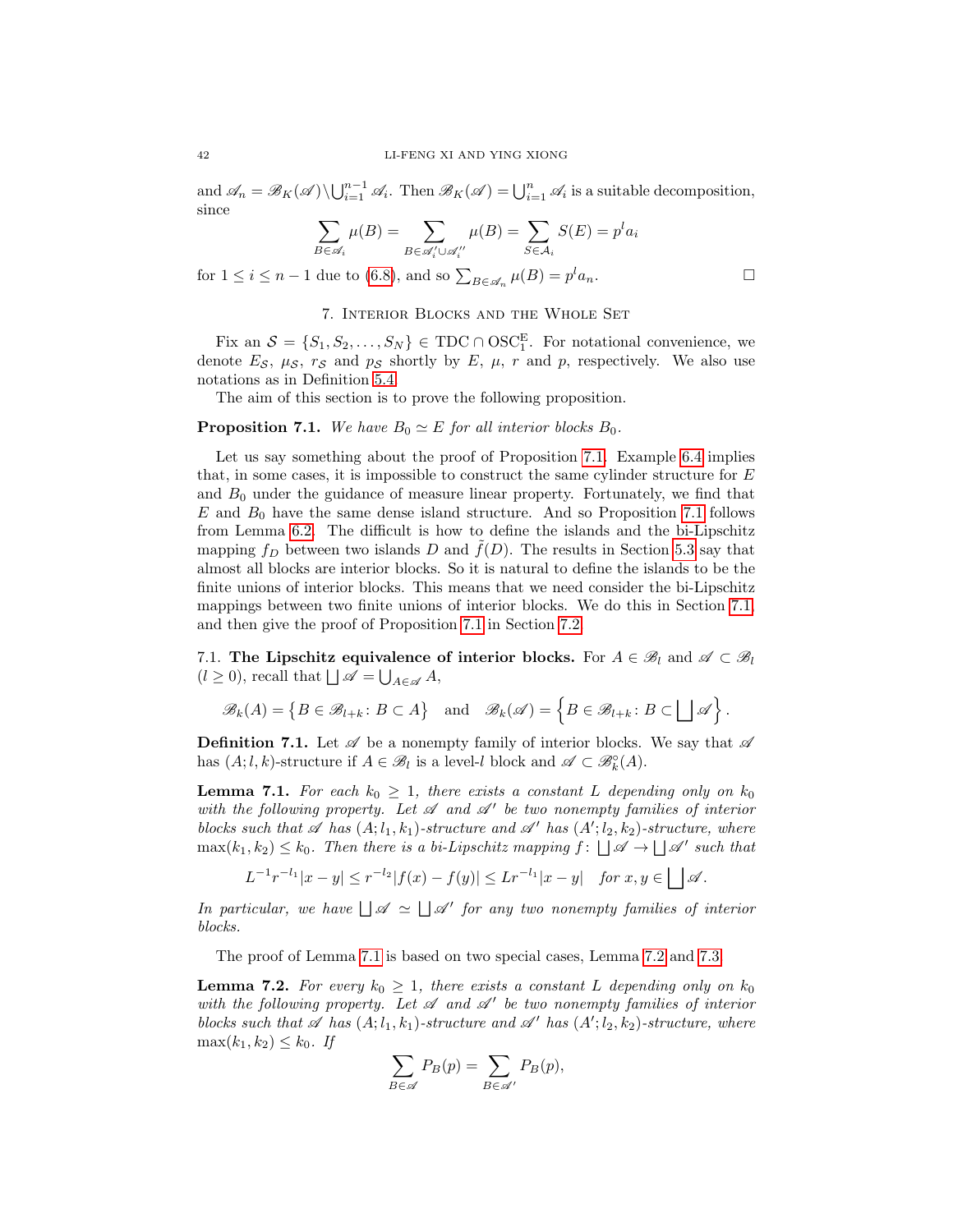then there is a bi-Lipschitz mapping  $f: \bigcup \mathscr{A} \to \bigcup \mathscr{A}'$  such that

$$
L^{-1}r^{-l_1}|x-y| \le r^{-l_2}|f(x)-f(y)| \le Lr^{-l_1}|x-y| \quad \text{for } x, y \in \bigsqcup \mathscr{A}.
$$

*Proof.* Let  $F = \bigsqcup \mathscr{A}$  and  $F' = \bigsqcup \mathscr{A}'$ . We shall show that F and F' have the same cylinder structure, then this lemma follows from Lemma [6.1.](#page-33-1) For this, we make use of Lemma [6.3](#page-36-2) to define a cylinder mapping satisfying [\(6.2\)](#page-35-2). Take the positive numbers  $\alpha_1, \ldots, \alpha_n$  in Lemma [6.3](#page-36-2) to be  $\{P(p): P \in \mathcal{P}^\circ\}$  and K the corresponding integer constant. The cylinder families  $\mathscr{C}_k$  and  $\mathscr{C}'_k$  are defined as follows. Define  $\mathscr{C}_1 = \mathscr{A}$  and

$$
\begin{cases} \mathscr{C}_k = \mathscr{B}_{(k-1)K}(\mathscr{A}) & \text{for } k \text{ is odd}; \\ \mathscr{C}'_k = \mathscr{B}_{(k-1)K}(\mathscr{A}') & \text{for } k \text{ is even}. \end{cases}
$$

|                     |                               |                                 |                                  |                                 | $k=1$ $k=2$ $k=3$ $k=4$ $k=5$ $k=6$ |          |
|---------------------|-------------------------------|---------------------------------|----------------------------------|---------------------------------|-------------------------------------|----------|
| $\mathscr{C}_k$ : A |                               | $\mathscr{B}_{2K}(\mathscr{A})$ |                                  | $\mathscr{B}_{4K}(\mathscr{A})$ |                                     | $\cdots$ |
| $\mathscr{C}'_k$ :  | $\mathscr{B}_K(\mathscr{A}')$ |                                 | $\mathscr{B}_{3K}(\mathscr{A}')$ |                                 | $\mathscr{B}_{5K}(\mathscr{A}')$    |          |

It remains to define  $\mathscr{C}_k$  for k is even,  $\mathscr{C}'_k$  for k is odd and the cylinder mapping  $\tilde{f}$ .

We begin with the definition of  $\mathscr{C}'_1$  by making use of Lemma [6.3.](#page-36-2) Since  $P_B \in \mathcal{P}^{\circ}$ for all  $B \in \mathscr{C}_1 = \mathscr{A}$  and

$$
\sum_{B \in \mathscr{C}_1} P_B(p) = \sum_{B \in \mathscr{A}} P_B(p) = \sum_{B \in \mathscr{A}'} P_B(p),
$$

we know that the sequence  $\{P_B(p): B \in \mathscr{C}_1\}$  are  $(\mathscr{A}'; \alpha_1, \ldots, \alpha_n)$ -suitable by Def-inition [6.9,](#page-36-3) where  $\{\alpha_1 \dots, \alpha_\eta\} = \{P(p) : P \in \mathcal{P}^\circ\}$ . Since  $\mathscr{A}' \subset \mathscr{B}_{k_2}^\circ(A') \subset \mathscr{B}_{l_2+k_2}^\circ$ , by Lemma [6.3,](#page-36-2) for positive numbers  $\{p^{l_2+k_2}P_B(p): B \in \mathscr{C}_1\}$ , there is a suitable decomposition

$$
\mathscr{B}_K(\mathscr{A}') = \bigcup_{B \in \mathscr{C}_1} \mathscr{C}_B
$$

such that

$$
\sum_{B' \in \mathscr{C}_B} \mu(B') = p^{l_2 + k_2} P_B(p) \quad \text{for all } B \in \mathscr{C}_1 = \mathscr{A}.
$$

Define

$$
\mathscr{C}'_1 = \left\{ \bigsqcup \mathscr{C}_B : B \in \mathscr{C}_1 \right\},\
$$

and  $\tilde{f} : \mathscr{C}_1 \to \mathscr{C}'_1$  by  $\tilde{f}(B) = \bigsqcup \mathscr{C}_B$ . It is easy to see that  $\mathscr{C}'_1 \prec \mathscr{C}'_2 = \mathscr{B}_K(\mathscr{A}')$ . We also have that

$$
p^{-l_1-k_1}\mu(B) = p^{-l_2-k_2}\mu(\tilde{f}(B)) \quad \text{for all } B \in \mathscr{C}_1,
$$

since  $p^{-l_2-k_2}\mu(\tilde{f}(B)) = p^{-l_2-k_2} \sum_{B' \in \mathscr{C}_B} \mu(B') = P_B(p) = p^{-l_1-k_1}\mu(B).$ 

Now suppose that the cylinder families  $\mathscr{C}_1, \ldots, \mathscr{C}_{k-1}, \mathscr{C}'_1, \ldots, \mathscr{C}'_{k-1}$  and the cylinder mapping  $\tilde{f}$  have been defined such that  $\tilde{f}$  maps  $\mathscr{C}_j$  onto  $\mathscr{C}'_j$  for  $1 \leq j \leq k-1$ and

<span id="page-42-0"></span>(7.1) 
$$
p^{-l_1-k_1}\mu(C) = p^{-l_2-k_2}\mu(\tilde{f}(C)) \text{ for all } C \in \bigcup_{j=1}^{k-1} \mathscr{C}_j.
$$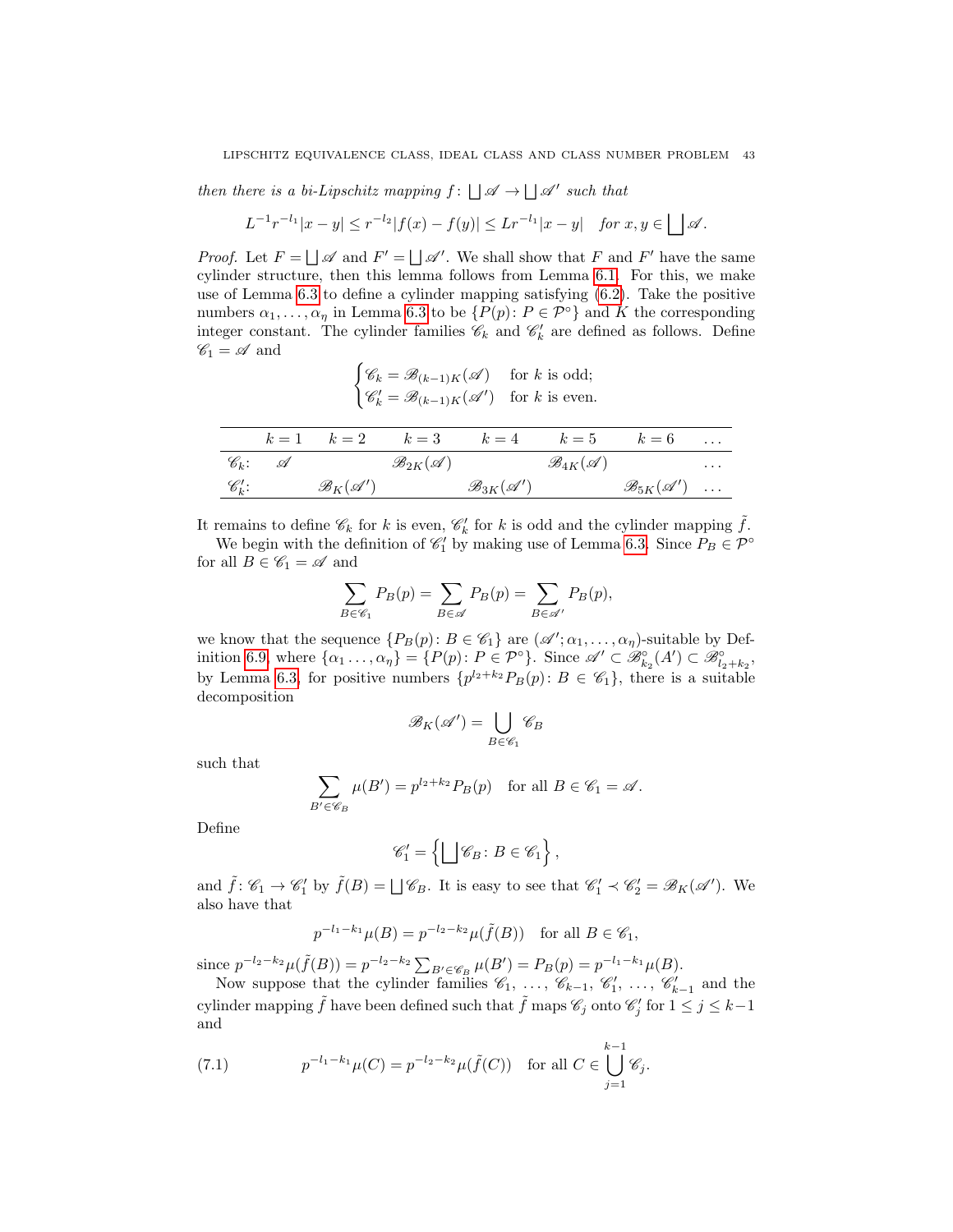We shall define  $\mathscr{C}_k$ ,  $\mathscr{C}'_k$  and  $\tilde{f} : \mathscr{C}_k \to \mathscr{C}'_k$ . Suppose without loss of generality that k is even, then  $\mathscr{C}'_k = \mathscr{B}_{(k-1)K}(\mathscr{A}')$ . We consider the suitable decomposition of  $\mathscr{B}_K(B_0)$  for each  $B_0 \in \mathscr{C}_{k-1} = \mathscr{B}_{(k-2)K}(\mathscr{A})$ . By [\(7.1\)](#page-42-0),

$$
\sum_{\substack{B' \subset \tilde{f}(B_0) \\ B' \in \mathscr{C}'_k}} P_{B'}(p) = p^{-l_2 - k_2 - (k-1)K} \mu(\tilde{f}(B_0))
$$
  
=  $p^{-l_1 - k_1 - (k-1)K} \mu(B_0) = \sum_{B \in \mathscr{B}_K(B_0)} P_B(p).$ 

And so the sequence  $\{P_{B'}(p): B' \subset \tilde{f}(B_0), B' \in \mathscr{C}'_k\}$  are  $\{\mathscr{B}_K(B_0); \alpha_1, \ldots, \alpha_\eta\}$ suitable by Definition [6.9,](#page-36-3) where  $\{\alpha_1 \ldots, \alpha_n\} = \{P(p): P \in \mathcal{P}^\circ\}$ . By Lemma [6.3,](#page-36-2) for positive numbers

<span id="page-43-0"></span>
$$
\Big\{p^{l_1+k_1+(k-1)K}P_{B'}(p)\colon B'\subset \tilde f(B_0), B'\in \mathscr{C}'_k\Big\},
$$

there is a suitable decomposition

(7.2) 
$$
\mathscr{B}_K(\mathscr{B}_K(B_0)) = \mathscr{B}_{2K}(B_0) = \bigcup_{\substack{B' \subset \tilde{f}(B_0) \\ B' \in \mathscr{C}'_k}} \mathscr{C}_{B'}
$$

such that

$$
\sum_{B \in \mathscr{C}_{B'}} \mu(B) = p^{l_1 + k_1 + (k-1)K} P_{B'}(p) \quad \text{for all } B' \in \mathscr{C}'_k \text{ and } B' \subset \tilde{f}(B_0).
$$

Indeed, we obtain  $\mathscr{C}_{B'}$  for all  $B' \in \mathscr{C}'_k$  by above argument since for every  $B' \in \mathscr{C}'_k$ , there is a unique  $B_0 \in \mathscr{C}_{k-1}$  such that  $B' \subset \tilde{f}(B_0)$ . Then we define

$$
\mathscr{C}_k = \left\{ \bigsqcup \mathscr{C}_{B'} \colon B' \in \mathscr{C}'_k \right\}
$$

and  $\tilde{f}$ :  $\mathscr{C}_k \to \mathscr{C}'_k$  by  $\tilde{f}(\bigsqcup \mathscr{C}_{B'}) = B'$ . By [\(7.2\)](#page-43-0), we know that

$$
\mathscr{B}_{(k-2)K}(\mathscr{A}) = \mathscr{C}_{k-1} \prec \mathscr{C}_k \prec \mathscr{C}_{k+1} = \mathscr{B}_{kK}(\mathscr{A}).
$$

We also have  $p^{-l_1-k_1}\mu(C) = p^{-l_2-k_2}\mu(\tilde{f}(C))$  for all  $C \in \mathscr{C}_k$ . If k is odd, we can define  $\mathscr{C}_k$ ,  $\mathscr{C}'_k$  and  $\tilde{f}: \mathscr{C}_k \to \mathscr{C}'_k$  by a similar argument. Thus, by induction on k, we finally obtain all the cylinder families  $\mathscr{C}_k$ ,  $\mathscr{C}'_k$  and the cylinder mapping  $\tilde{f}$ .

To prove  $F = \bigsqcup \mathscr{A}$  and  $F' = \bigsqcup \mathscr{A}'$  have the same cylinder structure, it remains to compute the constants  $\varrho$  and  $\iota$ . Since  $F \subset A \in \mathscr{B}_{l_1}$  and F contains at least one level- $(l_1 + k_1)$  interior block, by Remark [5.5,](#page-29-1) we have

$$
\varpi^{-1}r^{l_1+k_1}|E| \leq |F| \leq \varpi r^{l_1}|E|.
$$

Let  $C, C_1, C_2 \in \mathscr{C}_k$ , where  $C_1$  and  $C_2$  are distinct. If k is odd, then  $\mathscr{C}_k =$  $\mathscr{B}_{(k-1)K}(\mathscr{A})\subset \mathscr{B}^{\circ}_{l_1+k_1+(k-1)K}$ , by Remark [5.5](#page-29-1) and the definition of blocks (Definition [5.1\)](#page-26-4), we have

$$
\begin{aligned} \n\varpi^{-1}r^{l_1+k_1+(k-1)K}|E| &\leq |C| \leq \varpi r^{l_1+k_1+(k-1)K}|E|;\\
r^{l_1+k_1+(k-1)K}|E| &\leq \text{dist}(C_1, C_2). \n\end{aligned}
$$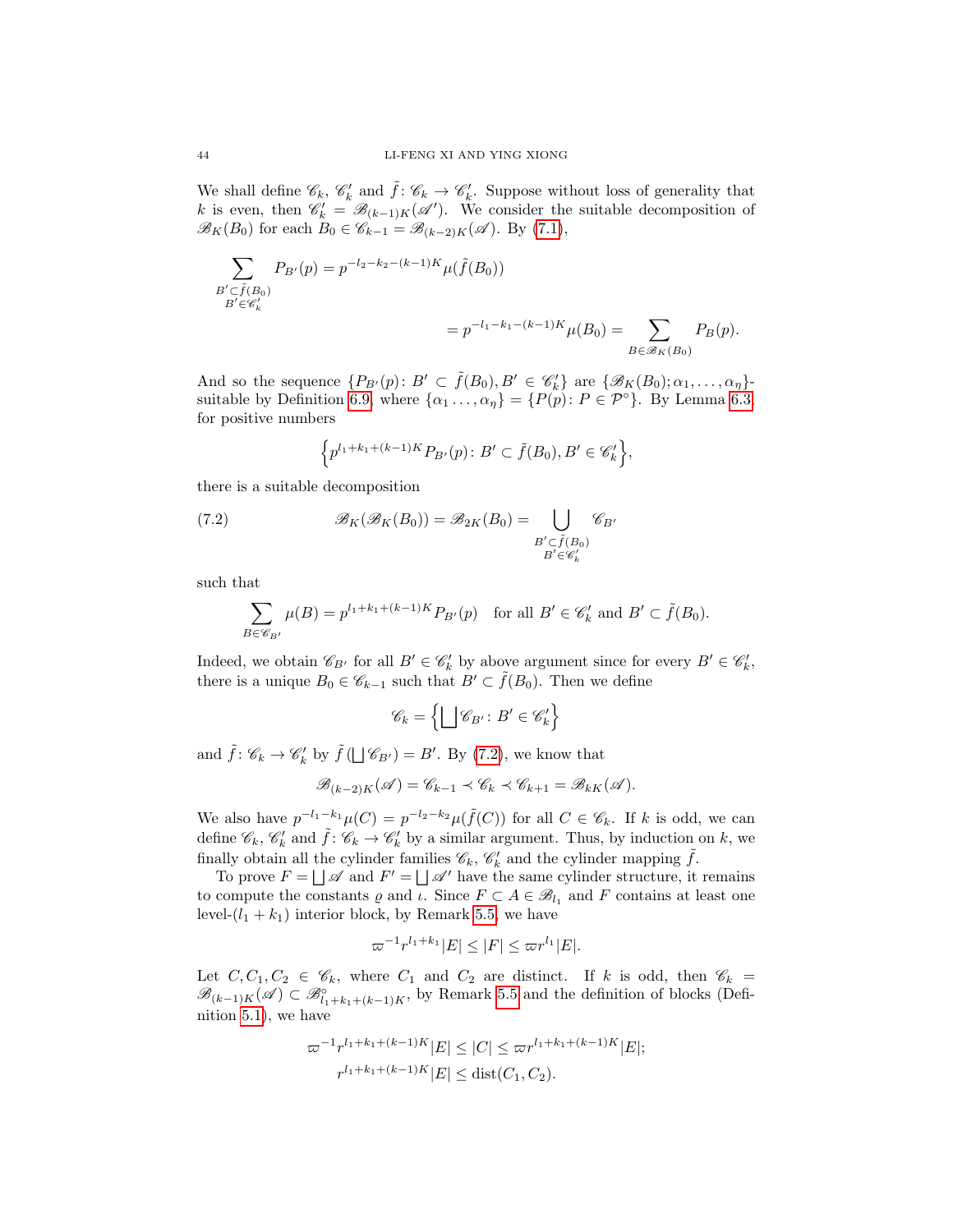If k is even, then by the definition of  $\mathscr{C}_k$ , we know that  $\mathscr{B}_{(k-2)K}(\mathscr{A}) = \mathscr{C}_{k-1} \prec$  $\mathscr{C}_k \prec \mathscr{C}_{k+1} = \mathscr{B}_{kK}(\mathscr{A})$ . And so

$$
\varpi^{-1}r^{l_1+k_1+k} |E| \leq |C| \leq \varpi r^{l_1+k_1+(k-2)K} |E|;
$$
  

$$
r^{l_1+k_1+k} |E| \leq \text{dist}(C_1, C_2).
$$

As a summary, F has the  $(\varrho, \iota)$ -cylinder structure for  $\varrho = r^K$  and  $\iota = \varpi^2 r^{-k_0 - 2K}$ , (recall that  $k_0 \ge \max(k_1, k_2)$ ). A similar argument shows that F' also has the  $(\varrho, \iota)$ cylinder structure for  $\rho = r^K$  and  $\iota = \varpi^2 r^{-k_0 - 2K}$ . Then by the cylinder mapping  $\tilde{f}$ , we know that F and F' have the same  $(\varrho, \iota)$ -cylinder structure. Therefore, by Lemma [6.1,](#page-33-1) there is a bi-Lipschitz mapping  $f$  such that

$$
\rho \nu^{-2} |x - y|/|F| \le |f(x) - f(y)|/|F'| \le \rho^{-1} \nu^2 |x - y|/|F| \quad \text{for distinct } x, y \in F.
$$

It is easy to check that

$$
\varpi^{-2}r^{l_1-l_2+k_0} \le |F|/|F'| \le \varpi^2 r^{l_1-l_2-k_0}.
$$

Therefore, we have

$$
L^{-1}r^{-l_1}|x-y| \le r^{-l_2}|f(x)-f(y)| \le Lr^{-l_1}|x-y| \text{ for } x,y \in F = \bigsqcup \mathscr{A},
$$

where  $L = \varrho^{-1} \iota^2 \varpi^2 r^{-k_0} = \varpi^6 r^{-3k_0 - 5K}$  depends only on  $k_0$  since  $\varpi$  and K are all constants related to the IFS  $\mathcal{S}$ .

<span id="page-44-0"></span>**Lemma 7.3.** For each  $k_0 \geq 1$ , there exists a constant L depending only on k with the following property. Let  $\mathscr A$  and  $\mathscr A'$  be two nonempty families of interior blocks such that  $\mathscr A$  has  $(A; l_1, k_1)$ -structure and  $\mathscr A'$  has  $(A'; l_2, k_2)$ -structure, where  $\max(k_1, k_2) \leq k_0$ . If all interior blocks in  $\mathscr{A} \cup \mathscr{A}'$  have the same measure polynomial, then there is a bi-Lipschitz mapping  $f: \bigcup \mathscr{A} \to \bigcup \mathscr{A}'$  such that

$$
L^{-1}r^{-l_1}|x-y| \le r^{-l_2}|f(x)-f(y)| \le Lr^{-l_1}|x-y| \quad \text{for } x, y \in \bigsqcup \mathscr{A}.
$$

*Proof.* It suffices to prove the lemma in the case that  $\mathscr A$  or  $\mathscr A'$  consists of only one interior block. If this is true, for general  $\mathscr A$  and  $\mathscr A'$ , pick  $B \in \mathscr A$ , then by the assumption, there are constant L and bi-Lipschitz mappings  $f_1: B \to \bigsqcup \mathscr{A}$ ,  $f_2: B \to \Box \mathscr{A}'$  satisfying the condition in the lemma. Thus  $f_2 \circ f_1^{-1}: \Box \mathscr{A} \to \Box \mathscr{A}'$ satisfies

$$
L^{-2}r^{-l_1}|x-y| \le r^{-l_2}|f_2 \circ f_1^{-1}(x) - f_1 \circ f_0^{-1}(y)| \le L^2r^{-l_1}|x-y|.
$$

And so the lemma holds for the general case. Thus we need only to prove the case that  $\mathscr{A} = \{B_1\}, \ \mathscr{A}' = \{B'_1, \ldots, B'_m\}$  and  $P_{B_1} = P_{B'_1} \cdots = P_{B'_m} = P_0$  for some  $m > 1$ . (If  $m = 1$ , this follows from Lemma [7.2.](#page-41-3))

By Lemma [5.9,](#page-31-1) there exists an integer  $\ell$  such that

$$
\zeta^{\circ}(\ell) \ge p^{-k_0} \frac{\max_{P \in \mathcal{P}} P(p)}{\min_{P \in \mathcal{P}} P(p)}.
$$

Since

$$
mp^{l_2+k_0}P_0(p) \le mp^{l_2+k_2}P_0(p) = \sum_{i=1}^m \mu(B'_i) \le \mu(A') \le p^{l_2}P_{A'}(p),
$$

we have

$$
m \le p^{-k_0} \frac{\max_{P \in \mathcal{P}} P(p)}{\min_{P \in \mathcal{P}} P(p)} \le \zeta^{\circ}(\ell).
$$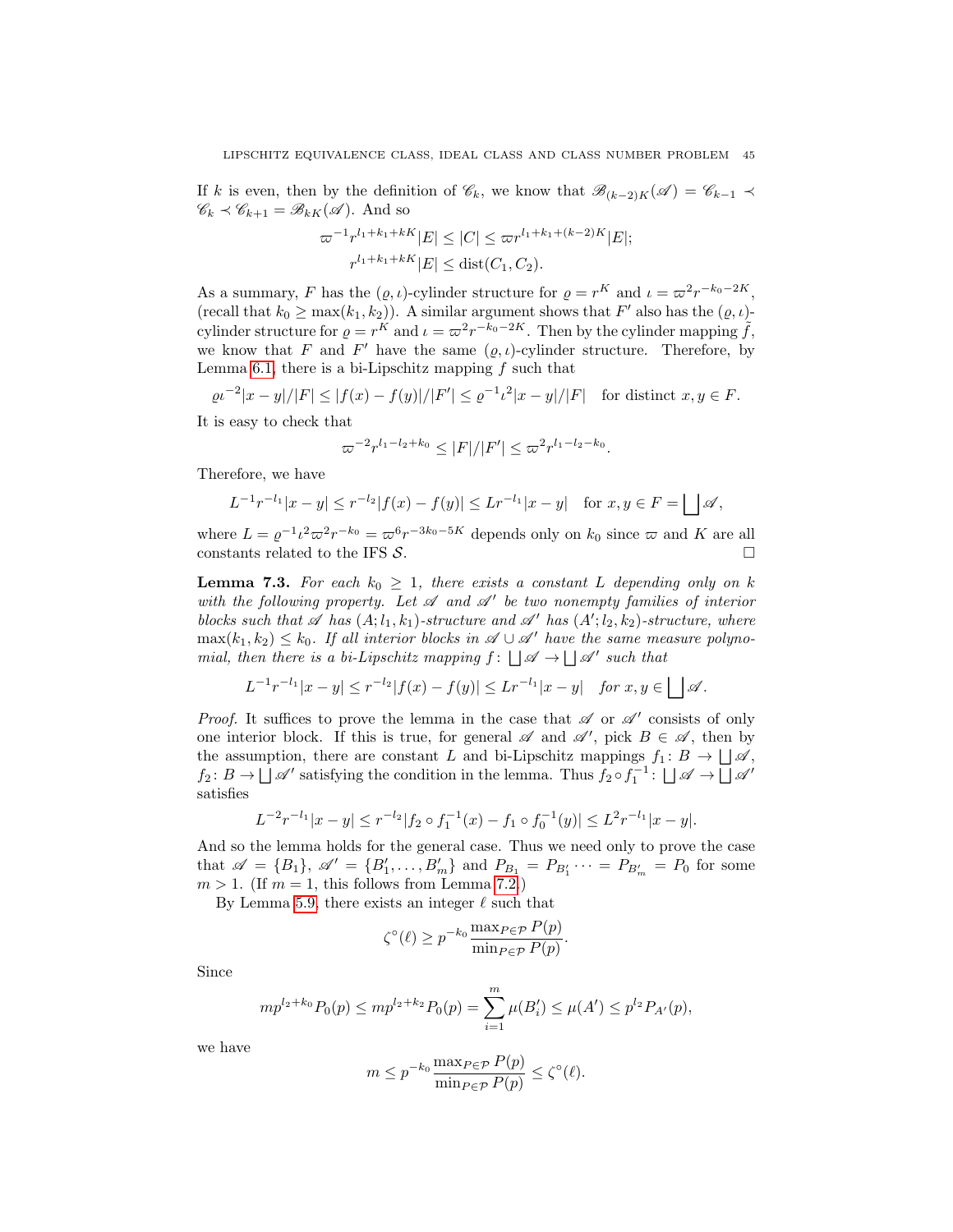This means that, for every  $B \in \mathscr{B}$  and every  $P \in \mathcal{P}^{\circ}$ ,  $\mathscr{B}_{\ell}(B)$  contains at least m interior blocks whose measure polynomial is  $P$ . Notice that the constant  $\ell$  depends on  $k_0$  rather than m.

Let  $F = B_0$  and  $F' = \bigcup_{i=1}^m B'_i$ . We shall show that F and F' have the same dense  $\iota$ -island structure. Then the lemma follows from Lemma [6.2.](#page-34-0) For this, we need to define *ι*-island families  $\mathscr{D}, \mathscr{D}'$ , the island mapping  $\tilde{f}$  and bi-Lipschitz mappings  $f_D$ for each D.

By the property of  $\ell$ , we have that both  $\mathscr{B}_{\ell}(B_1)$  and  $\mathscr{B}_{\ell}(B'_1)$  contain at least m interior blocks, say,  $B_1^{(1)}, \ldots, B_m^{(1)}$  and  $B_1^{\prime(1)}, \ldots, B_m^{\prime(1)}$ , respectively, whose measure polynomial are all  $P_0$ . By induction, suppose that  $B_1^{(j)}, \ldots, B_m^{(j)}$  and  $B_1'^{(j)}, \ldots,$  $B_m^{(i)}$  have been defined for  $j = 1, \ldots, k-1$ . We define  $B_1^{(k)}, \ldots, B_m^{(k)}$  and  $B_1'^{(k)}, \ldots$ ,  $B'^{(k)}_{m}$  to be m interior blocks in  $\mathscr{B}_{\ell}(B_1^{(k-1)})$  and  $\mathscr{B}_{\ell}(B_1'^{(k-1)})$ , respectively, whose measure polynomial are all  $P_0$ . For convenience, we also write

$$
B_1^{(0)} = B_1
$$
 and  $B_i'^{(0)} = B_i'$  for  $i = 1, ..., m$ .

For  $k \geq 1$ , define

$$
\mathscr{A}_1^{(k)} = \{B_2^{(k)}, \dots, B_m^{(k)}\}, \quad \mathscr{A}_2^{(k)} = \mathscr{B}_{\ell}(B_1^{(k-1)}) \setminus \{B_1^{(k)}, \dots, B_m^{(k)}\},
$$
  

$$
\mathscr{A}_1'^{(k)} = \{B_2'^{(k-1)}, \dots, B_m'^{(k-1)}\}, \quad \mathscr{A}_2'^{(k)} = \mathscr{B}_{\ell}(B_1'^{(k-1)}) \setminus \{B_1'^{(k)}, \dots, B_m'^{(k)}\},
$$

 $\sim$ 

and

$$
\begin{split} D_1^{(k)} = \bigsqcup \mathscr{A}_1^{(k)}, \quad D_2^{(k)} = \bigsqcup \mathscr{A}_2^{(k)}, \quad \mathscr{D} = \bigcup_{k=1}^\infty \left\{ D_1^{(k)}, D_2^{(k)} \right\}, \\ D_1'^{(k)} = \bigsqcup \mathscr{A}_1'^{(k)}, \quad D_2'^{(k)} = \bigsqcup \mathscr{A}_2'^{(k)}, \quad \mathscr{D}' = \bigcup_{k=1}^\infty \left\{ D_1'^{(k)}, D_2'^{(k)} \right\}. \end{split}
$$

Observe that there are  $x$  and  $x'$  such that

$$
F \setminus \bigsqcup \mathscr{D} = \bigcap_{k=1}^{\infty} B_1^{(k)} = \{x\}
$$
 and  $F' \setminus \bigsqcup \mathscr{D}' = \bigcap_{k=1}^{\infty} B_1'^{(k)} = \{x'\},$ 

so  $\Box \mathscr{D}$  and  $\Box \mathscr{D}'$  are both dense in F and F', respectively. For  $k \geq 1$ ,  $\mathscr{A}_1^{(k)}$ ,  $\mathscr{A}_2^{(k)}$  $\mathscr{B}_{\ell}(B_1^{(k-1)}) \subset \mathscr{B}_{l_1+k_1+k\ell}^{\circ}$ ;  $\mathscr{A}_1^{\prime(k+1)}$ ,  $\mathscr{A}_2^{\prime(k)} \subset \mathscr{B}_{\ell}(B_1^{\prime(k-1)}) \subset \mathscr{B}_{l_2+k_2+k\ell}^{\circ}$  and  $\mathscr{A}_1^{\prime(1)} \subset$  $\mathscr{B}_{k_2}^{\circ}(A') \subset \mathscr{B}_{l_2+k_2}^{\circ}$ . By Remark [5.5,](#page-29-1) for  $k \geq 1$ 

$$
\begin{aligned} \n\varpi^{-1}r^{l_1+k_1+k\ell}|E| &\leq |D_1^{(k)}|, |D_2^{(k)}| \leq \varpi r^{l_1+k_1+(k-1)\ell}|E|, \\
\varpi^{-1}r^{l_2+k_2+k\ell}|E| &\leq |D_1^{\prime(k+1)}|, |D_2^{\prime(k)}| \leq \varpi r^{l_2+k_2+(k-1)\ell}|E|, \\
\varpi^{-1}r^{l_2+k_2}|E| &\leq |D_1^{\prime(1)}| \leq \varpi r^{l_2}|E|. \n\end{aligned}
$$

By the definition of blocks (Definition [5.1\)](#page-26-4), for  $k \geq 1$ ,

$$
r^{l_1+k_1+k\ell}|E| \le \text{dist}(D_i^{(k)}, F \setminus D_i^{(k)}), \quad i = 1, 2;
$$
  

$$
r^{l_2+k_2+(k-1)\ell}|E| \le \text{dist}(D_1'^{(k)}, F' \setminus D_1'^{(k)});
$$
  

$$
r^{l_2+k_2+k\ell}|E| \le \text{dist}(D_2'^{(k)}, F' \setminus D_2'^{(k)}).
$$

As a summary, we see that both  $F$  and  $F'$  have dense *ι*-island structure (Defini-tion [6.5\)](#page-33-0) for  $\iota = \varpi r^{-k_0-2\ell}$ , (recall that  $\max(k_1, k_2) \leq k_0$ ).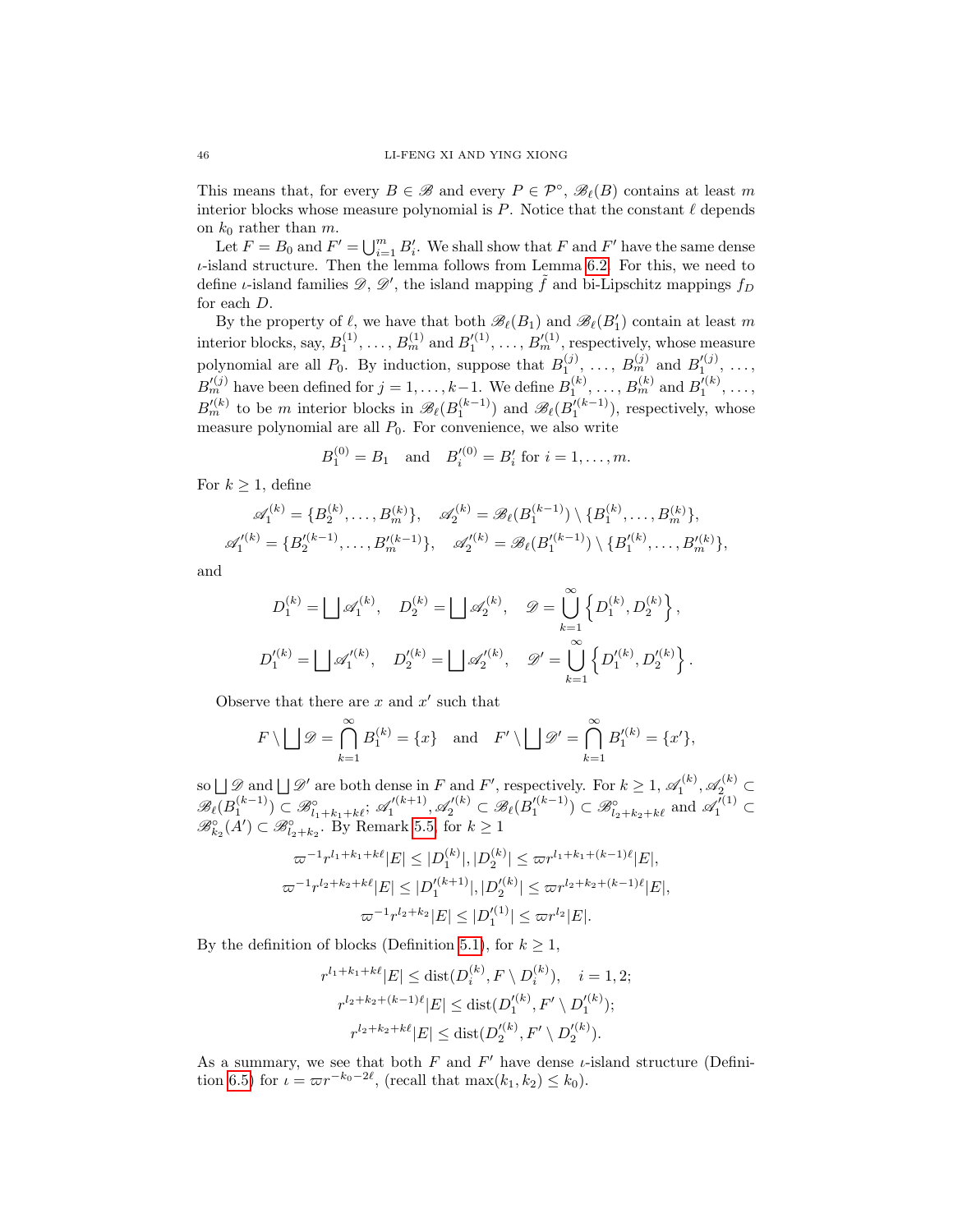Now define the island mapping  $\tilde{f}: \mathscr{D} \to \mathscr{D}'$  by  $\tilde{f}(D_i^{(k)}) = D_i'^{(k)}$  for  $k \geq 1$  and  $i = 1, 2$ . To show that F and F' have the same dense *i*-island structure, we shall verify the conditions of Definition [6.6.](#page-34-1)

For Condition (i), note that  $D_i^{(k)}, D_j^{(k')} \subset B_1^{(k-1)}$  for  $1 \leq k \leq k'$ ;  $D_i'^{(k)}, D_j'^{(k')} \subset$  $B_1^{(k-2)}$  for  $2 \leq k \leq k'$  and  $D_i^{(1)}, D_j^{(k')} \subset A'$ . Together with the definition of blocks (Definition [5.1\)](#page-26-4), we have

$$
r^{l_1+k_1+k\ell}|E| \leq \text{dist}(D_i^{(k)}, D_j^{(k')}) \leq \varpi r^{l_1+k_1+(k-1)\ell}|E| \quad \text{for } k \geq 1,
$$
  

$$
r^{l_2+k_2+k\ell}|E| \leq \text{dist}(D_i'^{(k)}, D_j'^{(k')}) \leq \varpi r^{l_2+k_2+(k-2)\ell}|E| \quad \text{for } k \geq 2,
$$
  

$$
r^{l_2+k_2+\ell}|E| \leq \text{dist}(D_i^{(1)}, D_j^{(k')}) \leq \varpi r^{l_2}|E|.
$$

Since  $F = B_0 \in \mathscr{B}_{l_1+k_1}^{\circ}$  and  $F' = \bigcup_{i=1} B'_i \subset A' \in \mathscr{B}_{l_2}$ , where  $B'_i \in \mathscr{B}_{l_2+k_2}^{\circ}$ , by Remark [5.5,](#page-29-1)

$$
\varpi^{-1}r^{l_1+k_1}|E| \leq |F| \leq \varpi r^{l_1+k_1}|E|,
$$
  

$$
\varpi^{-1}r^{l_2+k_2}|E| \leq |F'| \leq \varpi r^{l_2}|E|.
$$

By the definition of  $\tilde{f}$ , for distinct  $D_1, D_2 \in \mathscr{D}$ ,

$$
L_1^{-1} \operatorname{dist}(D_1, D_2)/|F| \le \operatorname{dist}(\tilde{f}(D_1), \tilde{f}(D_2))/|F'| \le L_1 \operatorname{dist}(D_1, D_2)/|F|,
$$

where  $L_1 = \varpi^3 r^{-k_0 - 2\ell}$ .

For Condition (ii) of Definition [6.6,](#page-34-1) we use Lemma [7.2](#page-41-3) to obtain  $f_D$  for each D. Observe that, for  $k \geq 1$ ,

$$
\sum_{B \in \mathscr{A}_1^{(k)}} P_B(p) = \sum_{B \in \mathscr{A}_1^{(k)}} P_B(p) = (m-1)P_0(p),
$$
  

$$
\sum_{B \in \mathscr{A}_2^{(k)}} P_B(p) = \sum_{B \in \mathscr{A}_2^{(k)}} P_B(p) = (p^{-\ell} - (m-1))P_0(p);
$$

and  $\mathscr{A}_1^{(k)}$ ,  $\mathscr{A}_2^{(k)}$  have  $(B_1^{(k-1)}; l_1 + k_1 + (k-1)\ell, \ell)$ -structure;  $\mathscr{A}_1'^{(k+1)}$ ,  $\mathscr{A}_2'^{(k)}$  have  $(B_1^{\prime(k-1)}; l_2 + k_2 + (k-1)\ell, \ell)$ -structure for  $k \geq 1$ ;  $\mathscr{A}_1^{\prime(1)}$  has  $(A'; l_2, k_2)$ -structure. By Lemma [7.2,](#page-41-3) there are  $L_2 > 1$  and bi-Lipschitz mappings  $f_D$  of D onto  $\tilde{f}(D)$  for each  $D \in \mathscr{D}$ , such that

<span id="page-46-0"></span>
$$
L_2^{-1}r^{-l_1}|x-y| \le r^{-l_2}|f_D(x) - f_D(y)| \le L_2r^{-l_1}|x-y| \text{ for } x, y \in D.
$$

Here  $L_2$  depends on  $\ell$  and  $k_0$ , so finally depends on  $k_0$ . Note that

(7.3) 
$$
\varpi^{-2} r^{l_1-l_2+k_0} \le |F|/|F'| \le \varpi^2 r^{l_1-l_2-k_0}.
$$

This means that  $f_D$  satisfy the Condition (ii) of Definition [6.6](#page-34-1) for  $L_3 = L_2 \varpi^2 r^{-k_0}$ . Therefore,  $f_D$  and  $\tilde{L} = \max(L_1, L_3)$  satisfy the conditions of Definition [6.6.](#page-34-1) It follows that F and F' have the same dense *ι*-island structure with  $\iota = \varpi r^{-k_0-2\ell}$ .

Finally, by Lemma [6.2,](#page-34-0) there is a bi-Lipschitz mapping  $f$  of  $F$  onto  $F'$  such that

$$
L_4^{-1} \rho(x, y)/|F| \le \rho(f(x), f(y))/|F'| \le L_4 \rho(x, y)/|F| \quad \text{for } x, y \in F.
$$

Here  $L_4 = (2\iota + 1)\tilde{L}$  depends on  $k_0$ . Together with inequality [\(7.3\)](#page-46-0), the lemma follows.  $\Box$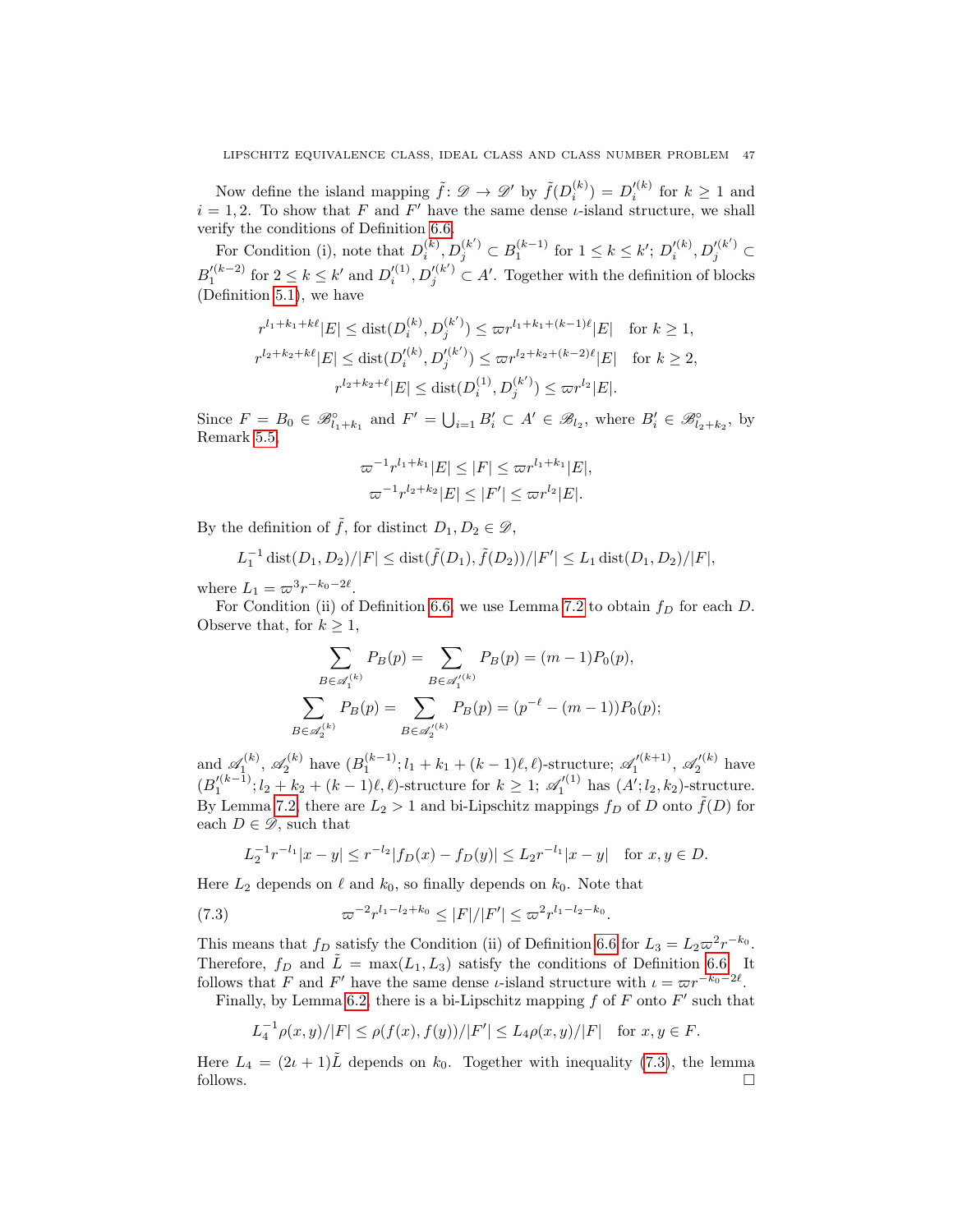*Proof of Lemma [7.1.](#page-41-4)* By Lemma [5.9,](#page-31-1) there is an integer  $\ell$  depends only on the IFS S such that for all  $B \in \mathcal{B}$  and all  $P \in \mathcal{P}^{\circ}$ , the family  $\mathcal{B}_{\ell}(B)$  contain at least one block whose measure polynomial is P.

Now for each  $P \in \mathcal{P}^{\circ}$ , write

$$
\mathscr{C}_P = \{ B \in \mathscr{B}_{\ell}(\mathscr{A}) : P_B = P \}
$$
 and  $\mathscr{D}_P = \{ B \in \mathscr{B}_{\ell}(\mathscr{A}') : P_B = P \}$ 

Then  $\mathscr{C}_p$ ,  $\mathscr{D}_P \neq \emptyset$  and

$$
\bigsqcup \mathscr{A} = \bigcup_{P \in \mathcal{P}^\circ} \bigsqcup \mathscr{C}_P, \quad \bigsqcup \mathscr{A}' = \bigcup_{P \in \mathcal{P}^\circ} \bigsqcup \mathscr{D}_P.
$$

By Lemma [7.3,](#page-44-0) for each  $P \in \mathcal{P}^{\circ}$ , there is a bi-Lipschitz mapping  $f_P: \Box \mathscr{C}_P \to \Box \mathscr{D}_P$ such that

<span id="page-47-1"></span>
$$
(7.4) \quad L_1^{-1}r^{-l_1}|x-y| \le r^{-l_2}|f_P(x)-f_P(y)| \le L_1r^{-l_1}|x-y| \quad \text{for } x, y \in \bigsqcup \mathscr{C}_P,
$$

where constant  $L_1$  depends on  $k_0 + \ell$ , so finally depends only on  $k_0$  and the IFS S.

Let  $f: \bigcup \mathscr{A} \to \bigcup \mathscr{A}'$  be the bijection such that the restriction of f to  $\bigcup \mathscr{C}_P$ is  $f_P$  for every  $P \in \mathcal{P}^{\circ}$ . We will show that f is the desired bi-Lipschitz mapping. Let  $x, y$  be two distinct points in  $\Box \mathscr{A}$ , there are two cases to consider.

Case 1.  $x, y \in \bigcup \mathscr{C}_P$  for some  $P \in \mathcal{P}^{\circ}$ . Then f and  $x, y$  satisfy the inequality [\(7.4\)](#page-47-1).

Case 2.  $\{x, y\} \not\subset \mathscr{C}_P$  for all  $P \in \mathcal{P}^\circ$ . In this case, there are distinct  $B_x, B_y \in$  $\mathscr{B}_{\ell}(\mathscr{A})$  such that  $x \in B_x$  and  $y \in B_y$ . By the definition of f, there are distinct  $B'_x, B'_y \in \mathscr{B}_{\ell}(\mathscr{A}')$  such that  $f(x) \in B'_x$  and  $f(y) \in B'_y$ . Therefore, by Remark [5.5,](#page-29-1)

$$
r^{l_1+k_1+\ell}|E| \le \text{dist}(B_x, B_y) \le |x-y| \le |A| \le r^{l_1} \varpi|E|,
$$
  

$$
r^{l_2+k_2+\ell}|E| \le \text{dist}(B'_x, B'_y) \le |f(x)-f(y)| \le |A'| \le r^{l_2} \varpi|E|.
$$

It follows from Case 1 and 2 that

$$
L^{-1}r^{-l_1}|x-y| \le r^{-l_2}|f(x)-f(y)| \le Lr^{-l_1}|x-y|,
$$

where constant  $L = \max(L_1, \varpi r^{-(k_0 + \ell)})$  depends only on  $k_0$ .

<span id="page-47-0"></span>7.2. **Proof of Proposition [7.1.](#page-41-2)** Let  $F = E$  and  $F' = B_0$ . Suppose that  $B_0$  is a level-l interior block. We shall show that F and  $F'$  have the same dense  $\iota$ -island structure. Then Proposition [7.1](#page-41-2) follows from Lemma [6.2.](#page-34-0) For this, we need to define *ι*-island families  $\mathscr{D}, \mathscr{D}'$ , the island mapping  $\tilde{f}$  and bi-Lipschitz mappings  $f_D$ for each D. The key point behind our construction is that almost all blocks are interior blocks, see Lemma [5.7,](#page-30-1) [5.8](#page-30-2) and [5.9.](#page-31-1)

By Lemma [5.9,](#page-31-1) there exists an integer  $\ell > 0$  such that

(7.5) 
$$
\zeta^{\partial}(\ell) < \min_{B \in \mathscr{B}} \text{card } \mathscr{B}_{\ell}(B).
$$

Let  $\mathcal{A}_0 = \{E\}$  and  $\mathcal{A}_k = \mathcal{B}^{\partial}_{k\ell}$  for  $k \geq 1$ . We first define a injection

<span id="page-47-2"></span>
$$
\Gamma \colon \bigcup_{k=0}^{\infty} \mathscr{A}_k \to \bigcup_{k=0}^{\infty} \mathscr{B}_{k\ell}(B_0)
$$

such that

- (a) Γ maps  $\mathscr{A}_k$  into  $\mathscr{B}_{k\ell}(B_0)$  for all  $k \geq 1$ ;
- (b) for  $A_1 \in \mathscr{A}_{k_1}$  and  $A_2 \in \mathscr{A}_{k_2}$ , where  $k_1 \leq k_2$ , we have  $\Gamma(A_1) \supset \Gamma(A_2)$  if and only if  $A_1 \supset A_2$ .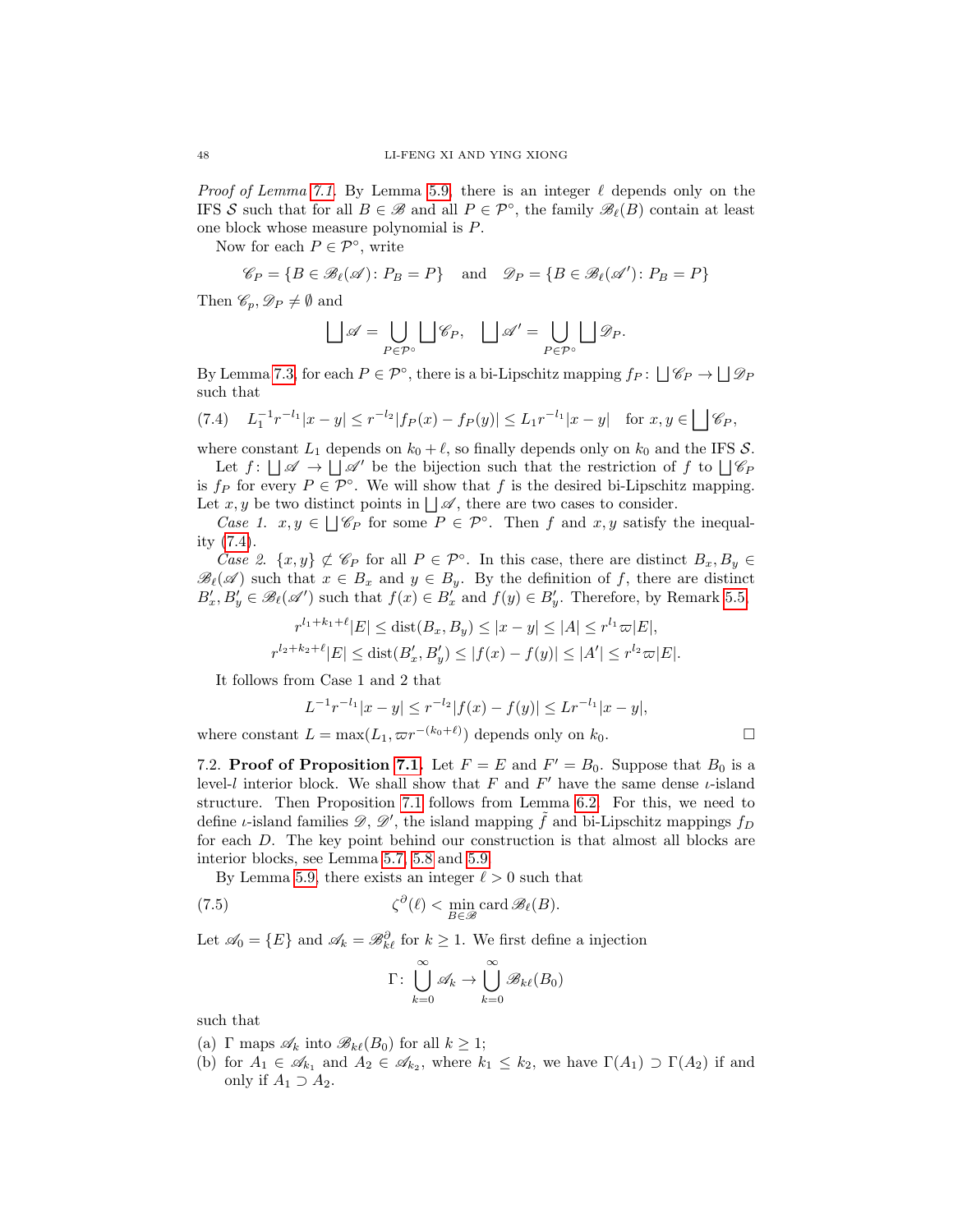We do this by induction on k. When  $k = 0$ , define  $\Gamma(E) = B_0$ . Now suppose that Γ have been defined on  $\mathcal{A}_k$ . By Remark [5.4\(](#page-27-1)a),  $\mathcal{A}_{k+1} = \bigcup_{A \in \mathcal{A}_k} \mathcal{B}_{\ell}^{\partial}(A)$ . So we need only to define  $\Gamma$  on each  $\mathcal{B}_{\ell}^{\partial}(A)$ . Suppose that card  $\mathcal{B}_{\ell}^{\partial}(A) > 0$ , otherwise there is nothing more to do. By [\(7.5\)](#page-47-2), we have

$$
\operatorname{card} \mathcal{B}_{\ell}^{\partial}(A) < \operatorname{card} \mathcal{B}_{\ell}(\Gamma(A)) \quad \text{for all } A \in \mathcal{A}_{k}.
$$

So there is a injection  $\Gamma$  on  $\mathscr{B}_{\ell}^{\partial}(A)$  such that  $\Gamma(B) \in \mathscr{B}_{\ell}(\Gamma(A)) \subset \mathscr{B}_{(k+1)\ell}(B_0)$  for all  $B \in \mathcal{B}_{\ell}^{\partial}(A)$ . Thus, we have finished the definition of  $\Gamma$  on  $\mathscr{A}_{k+1}$ . It is easy to check Condition (a) and (b).

Then for  $A \in \bigcup_{k=0}^{\infty} \mathscr{A}_k$ , define

$$
\mathscr{C}_A=\mathscr{B}_{\ell}^{\circ}(A) \text{ and } \mathscr{C}'_A=\big\{B'\in\mathscr{B}_{\ell}\big(\Gamma(A)\big)\colon B'\neq \Gamma(B) \text{ for all } B\in\mathscr{B}_{\ell}^{\partial}(A)\big\}.
$$

By [\(7.5\)](#page-47-2), we have  $\mathscr{C}_A, \mathscr{C}'_A \neq \emptyset$  for all  $A \in \bigcup_{k=0}^{\infty} \mathscr{A}_k$ . Let

$$
D_A = \bigsqcup \mathscr{C}_A
$$
 and  $D'_A = \bigsqcup \mathscr{C}'_A$ .

Define

$$
\mathscr{D} = \left\{ D_A \colon A \in \bigcup_{k=0}^{\infty} \mathscr{A}_k \right\} \quad \text{and} \quad \mathscr{D}' = \left\{ D'_A \colon A \in \bigcup_{k=0}^{\infty} \mathscr{A}_k \right\}.
$$

We shall show that both  $F$  and  $F'$  have the dense  $\iota$ -island structure (Defini-tion [6.5\)](#page-33-0). First, it is easy to see that  $\Box \mathscr{D}$  and  $\Box \mathscr{D}'$  are both dense in  $F = E$  and  $F' = B_0$ , respectively. Second, for  $D_A \in \mathscr{D}$  and  $D'_A \in \mathscr{D}'$  with  $A \in \mathscr{A}_k = \mathscr{B}_{k\ell}^{\partial}$ , we have  $\mathscr{C}_A$  has  $(A; k\ell, \ell)$ -structure and  $\mathscr{C}'_A$  has  $(\Gamma(A); k\ell + l, \ell)$ -structure. So by Remark [5.5,](#page-29-1)

$$
\varpi^{-1}r^{(k+1)\ell}|E| \le |D_A| \le \varpi r^{k\ell}|E|,
$$
  

$$
\varpi^{-1}r^{(k+1)\ell+l}|E| \le |D'_A| \le \varpi r^{k\ell+l}|E|.
$$

By the definition of blocks (Definition [5.1\)](#page-26-4),

$$
dist(D_A, F \setminus D_A) \ge r^{(k+1)\ell} |E|,
$$
  

$$
dist(D'_A, F' \setminus D'_A) \ge r^{(k+1)\ell + l} |E|.
$$

It follows that both F and F' have the dense *ι*-island structure for  $\iota = \varpi r^{-\ell}$ .

Now define the island mapping  $\tilde{f} : \mathscr{D} \to \mathscr{D}'$  by  $\tilde{f}(D_A) = D'_A$  for  $A \in \bigcup_{k=0}^{\infty} \mathscr{A}_k$ . To show that F and F' have the same dense  $\iota$ -island structure, we shall verify the conditions of Definition [6.6.](#page-34-1)

For Condition (i), we consider  $D_{A_1}$  and  $D_{A_2}$  for distinct  $A_1 \in \mathscr{A}_{k_1}, A_2 \in \mathscr{A}_{k_2}$ , where  $k_1 \leq k_2$ . There are two cases to consider.

Case 1.  $A_1 \supset A_2$ . By the properties of Γ, we have  $\Gamma(A_1) \in \mathcal{B}_{k_1\ell}(B_0)$  and  $\Gamma(A_1) \supset \Gamma(A_2)$ . Recall that  $D_A = \bigsqcup \mathscr{C}_A$ ,  $\mathscr{C}_A = \mathscr{B}_{\ell}^{\circ}(A)$  and  $D'_A = \bigsqcup \mathscr{C}'_A$ ,  $\mathscr{C}'_A \subset$  $\mathscr{B}_{\ell}^{\circ}(\Gamma(A))$ . We have

$$
r^{(k_1+1)\ell} |E| \leq \text{dist}(D_{A_1}, D_{A_2}) \leq |A_1| \leq \varpi r^{k_1 \ell} |E|,
$$
  

$$
r^{(k_1+1)\ell+l} |E| \leq \text{dist}(D'_{A_1}, D'_{A_2}) \leq |\Gamma(A_1)| \leq \varpi r^{k_1 \ell+l} |E|.
$$

Case 2.  $A_1 \cap A_2 = \emptyset$ . Then there are  $k \geq 0$  and  $B_3 \in \mathscr{A}_k$  and  $B_1, B_2 \in \mathscr{A}_{k+1}$ such that  $A_1 \cup A_2 \subset B_3$ ,  $A_1 \subset B_1$ ,  $A_2 \subset B_2$  and  $B_1 \neq B_2$ . By the properties of  $\Gamma$ ,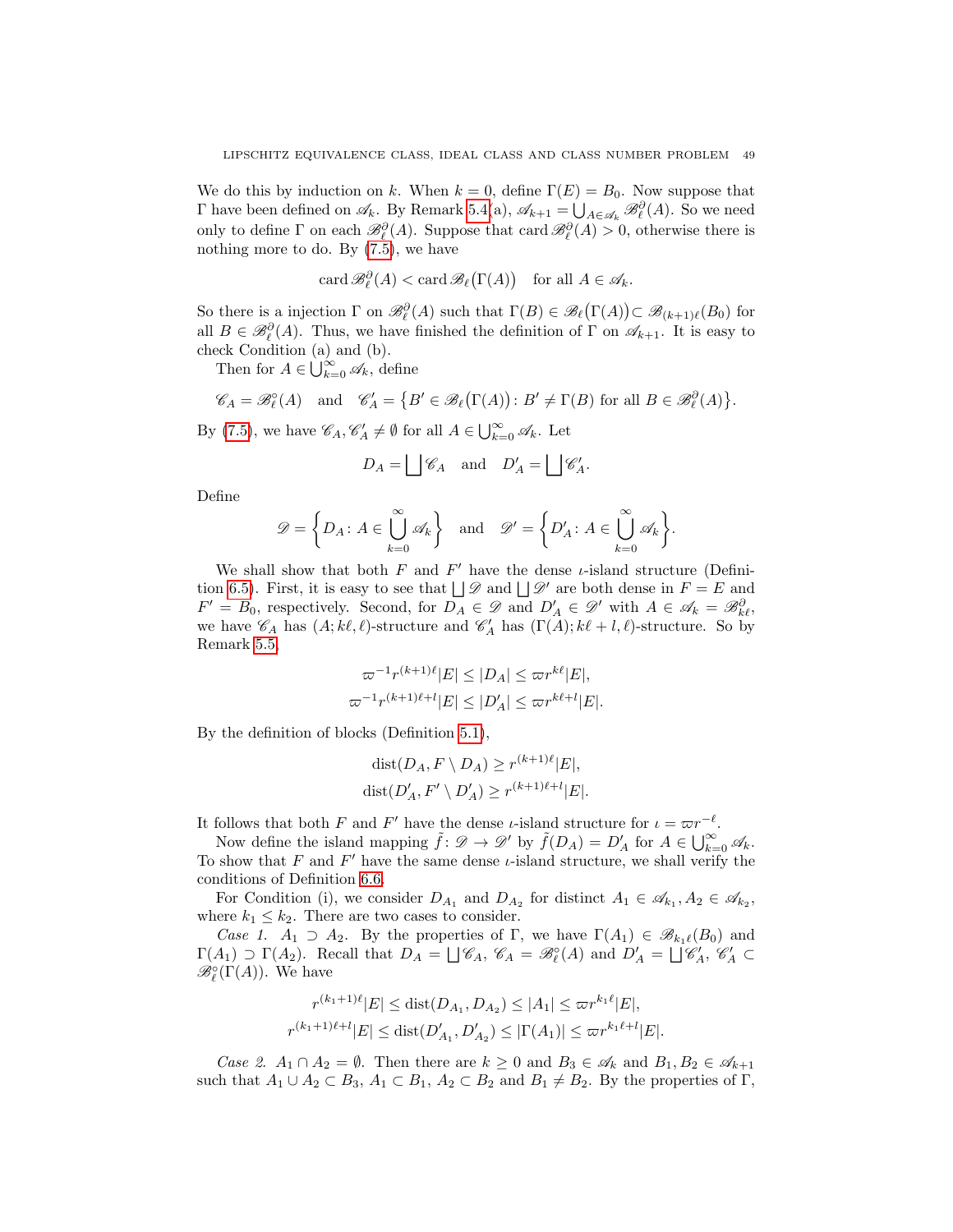we have  $\Gamma(B_3) \in \mathscr{B}_{k\ell}(B_0), \Gamma(B_1), \Gamma(B_2) \in \mathscr{B}_{(k+1)\ell}(B_0), \Gamma(A_1) \cup \Gamma(A_2) \subset \Gamma(B_3),$  $\Gamma(A_1) \subset \Gamma(B_1)$ ,  $\Gamma(A_2) \subset \Gamma(B_2)$  and  $\Gamma(B_1) \neq \Gamma(B_2)$ . And so

$$
r^{(k+1)\ell} |E| \leq \text{dist}(B_1, B_2) \leq \text{dist}(D_{A_1}, D_{A_2}) \leq |B_3| \leq \varpi r^{k\ell} |E|,
$$

 $r^{(k+1)\ell+l}|E| \leq \text{dist}(\Gamma(B_1), \Gamma(B_2)) \leq \text{dist}(D'_{A_1}, D'_{A_2}) \leq |\Gamma(B_3)| \leq \varpi r^{k\ell+l}|E|.$ 

For the diameter of  $F = E$  and  $F' = B_0$ , recall that  $B_0$  is a level-l interior block. By Remark [5.5,](#page-29-1) we have

$$
|F| = |E| \quad \text{and} \quad \varpi^{-1}r^{l}|E| \le |F'| \le \varpi r^{l}|E|.
$$

By the definition of  $\tilde{f}$ , for distinct  $D_1, D_2 \in \mathscr{D}$ ,

$$
L_1^{-1} \operatorname{dist}(D_1, D_2) / |F| \leq \operatorname{dist}(\tilde{f}(D_1), \tilde{f}(D_2)) / |F'| \leq L_1 \operatorname{dist}(D_1, D_2) / |F|,
$$

where  $L_1 = \varpi^2 r^{-\ell}$ .

For Condition (ii) of Definition [6.6,](#page-34-1) we use Lemma [7.1](#page-41-4) to obtain  $f_D$  for each D. Observe that, for  $A \in \mathscr{A}_k$  with  $k \geq 0$ ,  $\mathscr{C}_A$  has  $(A; k\ell, \ell)$ -structure and  $\mathscr{C}'_A$  has  $(\Gamma(A); k\ell+l, \ell)$ -structure. Recall that  $D_A = \bigsqcup \mathscr{C}_A$  and  $D'_A = \bigsqcup \mathscr{C}'_A$ . By Lemma [7.1,](#page-41-4) there are  $L_2 > 1$  and bi-Lipschitz mappings  $f_D$  of D onto  $\tilde{f}(D)$  for each  $D \in \mathcal{D}$ , such that

$$
L_2^{-1}|x-y| \le r^{-l}|f_D(x) - f_D(y)| \le L_2|x-y| \quad \text{for } x, y \in D.
$$

Here  $L_2$  depends on  $\ell$ . Note that

(7.6) \$<sup>−</sup><sup>1</sup> r <sup>−</sup><sup>l</sup> ≤ |F|/|F 0 | ≤ \$r<sup>−</sup><sup>l</sup> .

This means that  $f_D$  satisfy the Condition (ii) of Definition [6.6](#page-34-1) for  $L_3 = L_2 \varpi$ . Therefore,  $f_D$  and  $\tilde{L} = \max(L_1, L_2)$  satisfy the conditions of Definition [6.6.](#page-34-1) It follows that F and F' have the same dense *ι*-island structure with  $\iota = \varpi r^{-\ell}$ .

Finally, by Lemma [6.2,](#page-34-0) we have  $E = F \simeq F' = B_0$ .

# 8. The proof of Theorem [1.1](#page-5-0)

<span id="page-49-0"></span>This section is devoted to the proof of Theorem [1.1.](#page-5-0) To this end, we consider two IFS  $S, \mathcal{T} \in \text{TDC} \cap \text{OSC}_1^E$ . Throughout this section, we adopt the following notational conventions:  $r_S$ ,  $I_S$ ,  $p$ ,  $\mu$ ,  $\mathcal{P}^{\circ}$ ,  $\mathscr{A}^{\circ}$ ,  $\mathscr{A}^{\circ}$ , will denote the ratio root, the ideal, the measure root, the natural measure, the set of measure polynomials of interior blocks, the family of interior blocks and the family of level-k interior blocks of S, respectively; while  $r_{\mathcal{T}}$ ,  $I_{\mathcal{T}}$ ,  $q$ ,  $\nu$ ,  $\mathcal{Q}^{\circ}$ ,  $\mathcal{B}^{\circ}$ ,  $\mathcal{B}^{\circ}$  will denote the ratio root, the ideal, the measure root, the natural measure, the set of measure polynomials of interior blocks, the family of interior blocks and the family of level- $k$  interior blocks of T, respectively. For  $A \in \mathcal{A}_{l}^{\circ}$  and  $B \in \mathcal{B}_{l}^{\circ}$ , we use  $P_A$  and  $Q_B$  to denote the corresponding measure polynomials. We also write

$$
\mathscr{A}_k(A) = \left\{ A' \in \mathscr{A}_{l+k} \colon A' \subset A \right\} \quad \text{and} \quad \mathscr{B}_k(B) = \left\{ B' \in \mathscr{B}_{l+k} \colon B' \subset B \right\}.
$$

By Proposition [7.1](#page-41-2) and Lemma [7.1,](#page-41-4) Theorem [1.1](#page-5-0) can be obtained from the following proposition.

<span id="page-49-1"></span>**Proposition 8.1.** Let  $A_0 \in \mathcal{A}^{\circ}$  and  $B_0 \in \mathcal{B}^{\circ}$  be two interior blocks of S and T, respectively. Then  $A_0 \simeq B_0$  if and only if

- (i) dim<sub>H</sub>  $E_S = \dim_{\text{H}} E_T$ ;
- (ii)  $\log r_S / \log r_T \in \mathbb{Q}$ ;
- (iii)  $I_{\mathcal{S}} = aI_{\mathcal{T}}$  for some  $a \in \mathbb{R}$ .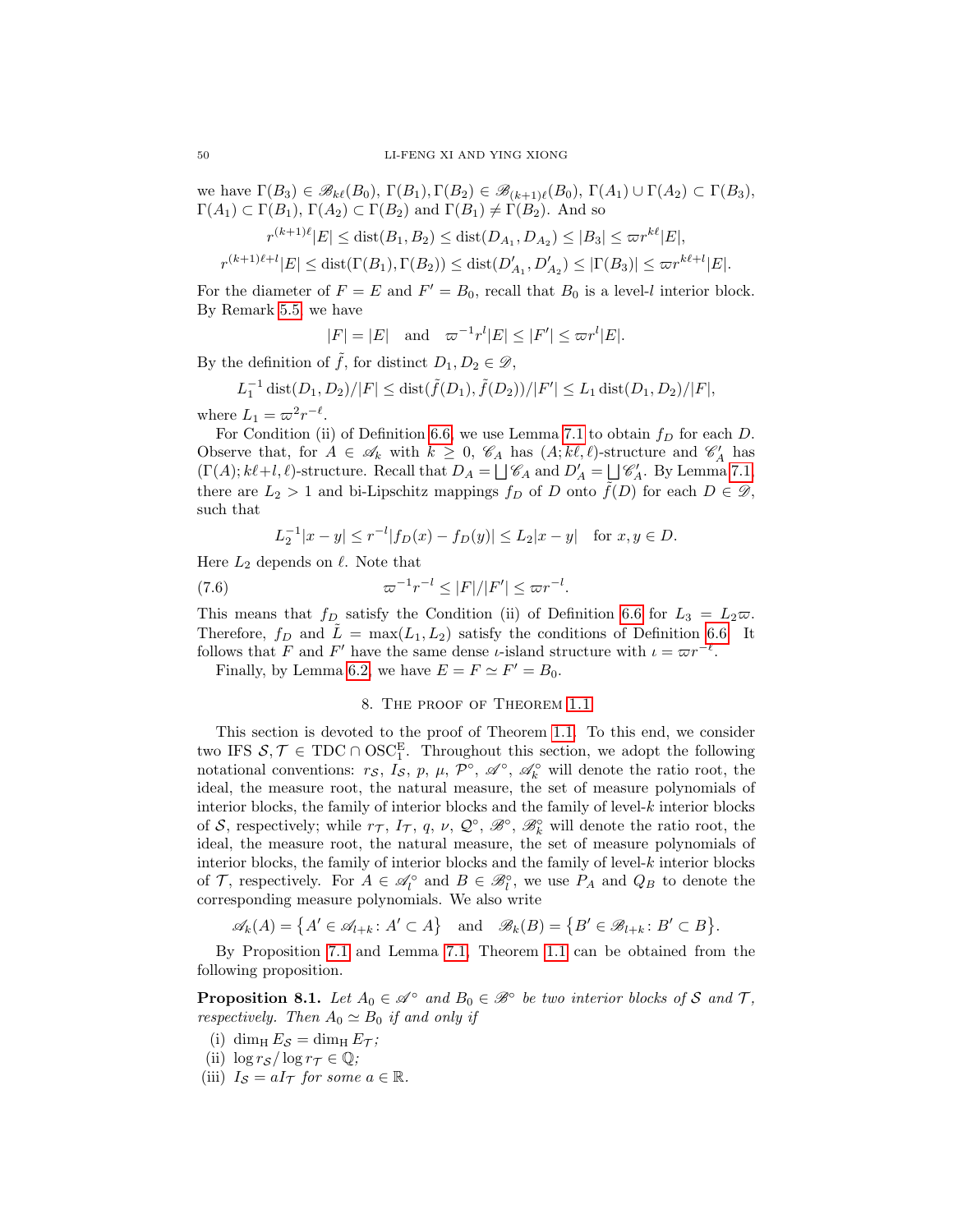<span id="page-50-0"></span>8.1. Necessity. This subsection is devoted to the proof of necessary part of Propo-sition [8.1.](#page-49-1) For this, we always assume that  $A_0 \in \mathscr{A}^{\circ}$ ,  $B_0 \in \mathscr{B}^{\circ}$  and  $A_0 \simeq B_0$ . Fix a bi-Lipschitz mapping  $f: A_0 \to B_0$ . The idea used in the proof of necessary part is similar to that given in [\[6,](#page-56-13) [14\]](#page-56-14). In particular, the following two lemmas are essentially the same as the corresponding results in [\[6,](#page-56-13) [14\]](#page-56-14), see also Lemma [9.1](#page-54-1) and [9.2.](#page-54-2)

<span id="page-50-1"></span>**Lemma 8.1** (measure linear, [\[6\]](#page-56-13)). There exists an interior block  $A_f \subset A_0$  such that the restriction  $f|_{A_f}: A_f \to f(A_f)$  is measure linear, i.e., for any Borel subset  $F \subset A_f$  with  $\mu(F) > 0$ ,

$$
\frac{\mu(F)}{\nu(f(F))} = \frac{\mu(A_f)}{\nu(f(A_f))}.
$$

<span id="page-50-2"></span>**Lemma 8.2** ([\[14\]](#page-56-14)). There exists an integer  $K_f$  such that for each interior block  $A \subset A_0$ , there are interior block  $B_A \subset B_0$  and  $\mathscr{B}_A \subset \mathscr{B}_{K_f}(B_A)$  satisfying  $f(A) =$  $\bigcup \mathscr{B}_A \subset B_A.$ 

We omit the proofs of the above two lemmas, since the arguments are similar to those used in [\[6,](#page-56-13) [14\]](#page-56-14). We only remark that the proof of Lemma [8.1](#page-50-1) requires the finiteness of measure polynomials (Proposition [5.1\)](#page-28-1).

Now we turn to the proof of the necessity. Condition (i) is obviously necessary since dim<sub>H</sub>  $A_0 = \dim_{\text{H}} E_S$  and  $\dim_{\text{H}} B_0 = \dim_{\text{H}} E_T$ .

For condition (ii), let  $\mathscr{B}_A$  be as in Lemma [8.2](#page-50-2) for all interior blocks  $A \subset A_0$ . By Proposition [5.1,](#page-28-1) there are only finitely many measure polynomials. It follows that the set

$$
\left\{ \sum_{B \in \mathscr{B}_A} Q_B(q) : A \subset A_0 \text{ is an interior block} \right\}
$$

is finite, where  $Q_B$  is the measure polynomial of B. Together with Lemma [5.9,](#page-31-1) we know that there are two interior blocks  $A_1, A_2$  with the same measure polynomial P such that  $A_2 \subsetneq A_1 \subsetneq A_f$  and

$$
\sum_{B \in \mathcal{B}_{A_1}} Q_B(q) = \sum_{B \in \mathcal{B}_{A_2}} Q_B(q),
$$

where  $A_f$  is as in Lemma [8.1](#page-50-1) and  $\mathscr{B}_{A_1}, \mathscr{B}_{A_2}$  are as in Lemma [8.2.](#page-50-2) Suppose that  $A_1$  is of level  $k_1$ ,  $A_2$  of level  $k_2$  and  $\mathscr{B}_{A_1} \subset \mathscr{B}_{l_1}^{\circ}, \mathscr{B}_{A_2} \subset \mathscr{B}_{l_2}^{\circ}$ , then by Remark [5.2](#page-27-0) and Lemma [8.1,](#page-50-1)

$$
\frac{p^{k_1}P(p)}{q^{l_1}\sum_{B\in\mathscr{B}_{A_1}}Q_B(q)}=\frac{\mu(A_1)}{\nu(f(A_1))}=\frac{\mu(A_2)}{\nu(f(A_2))}=\frac{p^{k_2}P(p)}{q^{l_2}\sum_{B\in\mathscr{B}_{A_2}}Q_B(q)}.
$$

This reduces to  $p^{k_2-k_1} = q^{l_2-l_1}$ . We have  $\log r_{\mathcal{S}} / \log r_{\mathcal{T}} \in \mathbb{Q}$  since  $k_1 \neq k_2, l_1 \neq l_2$ and  $p = r_S^s$ ,  $q = r_T^s$ , where  $s = \dim_{\rm H} E_S = \dim_{\rm H} E_T$ .

For condition (iii), let  $A_f$  be as in Lemma [8.1,](#page-50-1) set

$$
\frac{\mu(A_f)}{\nu(f(A_f))} = a,
$$

we need to show that  $I_{\mathcal{S}} = aI_{\mathcal{T}}$ . By Lemma [6.4](#page-37-1) and symmetry, it suffices to prove that  $p^l P(p) \in aI_{\mathcal{T}}$  for all  $l \geq 0$  and all  $P \in \mathcal{P}^{\circ}$ . By condition (ii), we can assume that  $p^m = q^n$  for two positive integers m and n. It follows from Lemma [5.9](#page-31-1) that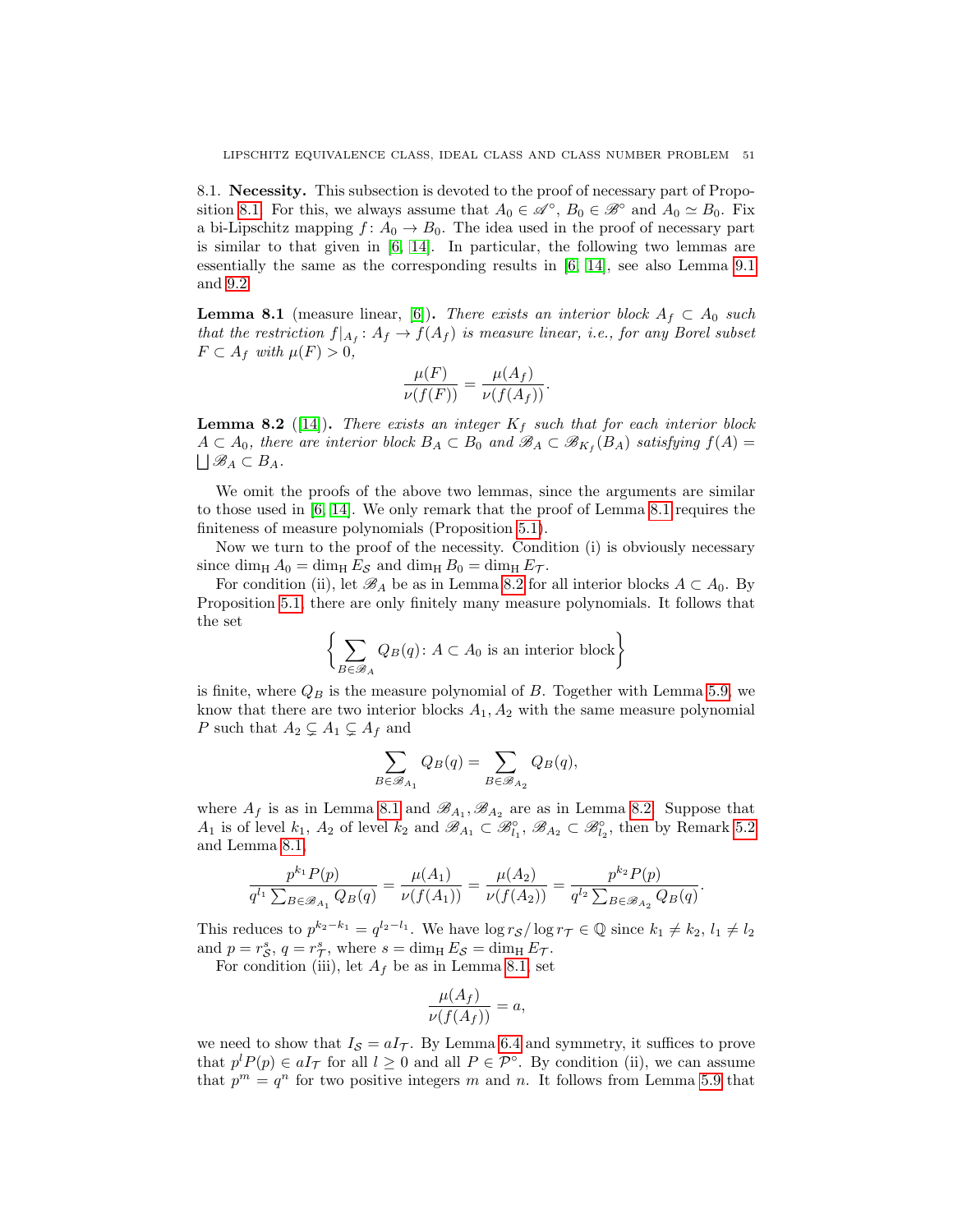there are positive integer k and interior block  $A \in \mathscr{A}_{km+l}^{\circ}$  such that  $A \subset A_f$  and  $P_A = P$ . Thus

$$
p^{l}P(p) = p^{-km}\mu(A) = a \cdot q^{-kn}\nu(f(A)) \in aI_{\mathcal{T}}
$$

since  $q^{-1} \in \mathbb{Z}[q]$  and  $f(A)$  is an interior separated set.

<span id="page-51-0"></span>8.2. Sufficiency. In this subsection, we will prove the sufficient part.

<span id="page-51-1"></span>**Lemma 8.3.** Let  $\alpha \in I_{\mathcal{S}}$  be a positive number, then there exist integer l and  $\mathscr{C} \subset \mathscr{B}_{k}^{\circ}$  for some  $k \geq 0$  such that

$$
\alpha = p^l \sum_{B \in \mathscr{C}} \mu(B).
$$

*Proof.* By Lemma [6.4,](#page-37-1) there exist integers  $k_1$  and  $\gamma_P \geq 0$  such that

$$
\alpha = p^{k_1} \sum_{P \in \mathcal{P}^{\circ}} \gamma_P P(p).
$$

By Lemma [5.8,](#page-30-2) there exists an integer  $k_2 > k_1$  such that

$$
\zeta_P(k_2) \ge \gamma_P
$$
 for all  $P \in \mathcal{P}^{\circ}$ .

So there exists  $\mathscr{C} \in \mathscr{B}_{k_2}^{\circ}$  such that

<span id="page-51-2"></span>
$$
\sum_{B \in \mathscr{C}} \mu(B) = p^{k_2} \sum_{P \in \mathcal{P}^\circ} \gamma_P P(p) = p^{k_2 - k_1} \alpha.
$$

The proof is completed by taking  $l = k_1 - k_2$ .

It follows from the conditions and Lemma [8.3](#page-51-1) that there exist  $\mathscr{C} \subset \mathscr{A}_{l}^{\circ}$  and  $\mathscr{C}' \in \mathscr{B}_{l'}^{\circ}$  for some positive integer  $l, l'$  such that  $p^{l} = q^{l'}$  and

(8.1) 
$$
\sum_{A \in \mathscr{C}} \mu(A) = a \sum_{B \in \mathscr{C}'} \nu(B).
$$

We will show that  $\bigcup \mathscr{C} \simeq \bigcup \mathscr{C}'$ , this conclusion together with Lemma [7.1](#page-41-4) implies  $A_0 \simeq B_0$ . The proof of  $\bigcup \mathscr{C} \simeq \bigcup \mathscr{C}'$  is similar to the proof of Lemma [7.2.](#page-41-3)

Let  $F = \bigsqcup \mathscr{C}$  and  $\overline{F'} = \bigsqcup \mathscr{C}'$ . We shall show that F and F' have the same cylinder structure, then this lemma follows from Lemma [6.1.](#page-33-1) For this, we make use of Lemma [6.3](#page-36-2) to define a cylinder mapping satisfying [\(6.2\)](#page-35-2). In Lemma [6.3,](#page-36-2) take the IFS to be S and the constants  $\{\alpha_i\}$  to be  $\{aQ(q): Q \in \mathcal{Q}^\circ\}$ , suppose that the corresponding integer is K. Use Lemma [6.3](#page-36-2) again by taking the IFS to be  $\mathcal T$ and the constants  $\{\alpha_i\}$  to be  $\{a^{-1}P(p): P \in \mathcal{P}^{\circ}\}\$ , suppose that the corresponding integer is K'. By Remark [6.1](#page-36-4) and  $\log r_S / \log r_{\mathcal{T}} \in \mathbb{Q}$ , we can further require that  $p^K = q^{K'}$ .

The cylinder families  $\mathscr{C}_k$  and  $\mathscr{C}'_k$  are defined as follows. Define  $\mathscr{C}_1 = \mathscr{C}$  and

|                    | $\begin{cases} \mathscr{C}_k = \mathscr{A}_{(k-1)K}(\mathscr{C}) & \text{for } k \text{ is odd};\\ \mathscr{C}'_k = \mathscr{B}_{(k-1)K'}(\mathscr{C}') & \text{for } k \text{ is even}. \end{cases}$ |                                  |  |                                                                 |  |                                   |          |
|--------------------|-------------------------------------------------------------------------------------------------------------------------------------------------------------------------------------------------------|----------------------------------|--|-----------------------------------------------------------------|--|-----------------------------------|----------|
|                    |                                                                                                                                                                                                       |                                  |  | $k = 1$ $k = 2$ $k = 3$ $k = 4$ $k = 5$ $k = 6$                 |  |                                   |          |
|                    | $\mathscr{C}_k$ : $\mathscr{C}$                                                                                                                                                                       |                                  |  | $\mathscr{A}_{2K}(\mathscr{C})$ $\mathscr{A}_{4K}(\mathscr{C})$ |  |                                   | $\cdots$ |
| $\mathscr{C}'_k$ : |                                                                                                                                                                                                       | $\mathscr{B}_{K'}(\mathscr{C}')$ |  | $\mathscr{B}_{3K'}(\mathscr{C}')$                               |  | $\mathscr{B}_{5K'}(\mathscr{C}')$ |          |

$$
52\quad
$$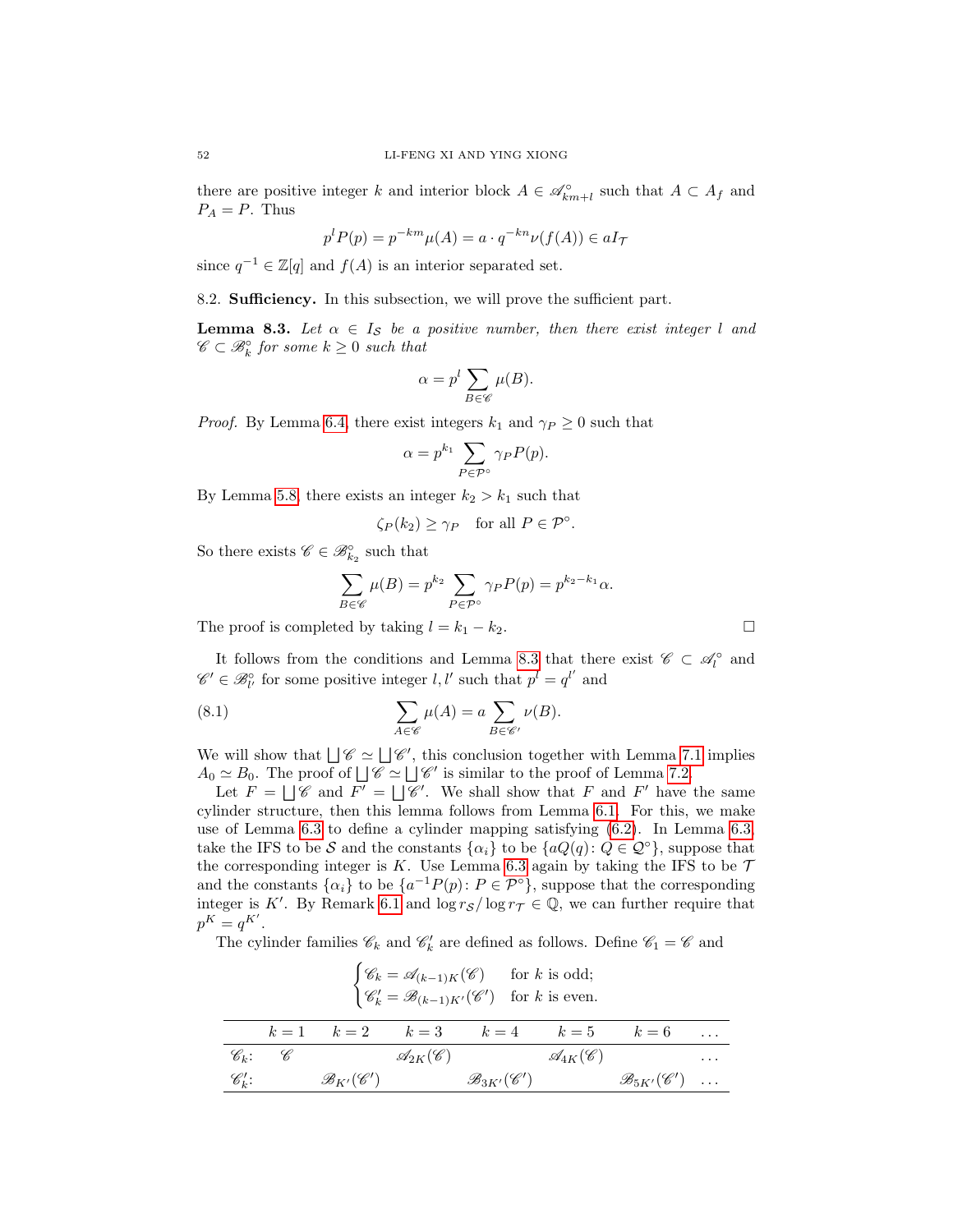It remains to define  $\mathscr{C}_k$  for k is even,  $\mathscr{C}'_k$  for k is odd and the cylinder mapping  $\tilde{f}$ . We begin with the definition of  $\mathcal{C}'_1$  by making use of Lemma [6.3.](#page-36-2) By [\(8.1\)](#page-51-2) and  $p^l = q^{l'},$ 

$$
a^{-1} \sum_{A \in \mathscr{C}_1} P_A(p) = a^{-1} \sum_{A \in \mathscr{C}} P_A(p) = \sum_{B \in \mathscr{C}'} Q_B(q).
$$

Since  $P_A \in \mathcal{P}^\circ$  for all  $A \in \mathcal{C}_1 = \mathcal{C}$ , we know that the sequence  $\{a^{-1}P_A(p): A \in \mathcal{C}_1\}$ are  $(\mathscr{C}', \alpha_1, \ldots, \alpha_n)$ -suitable by Definition [6.9,](#page-36-3) where

$$
\{\alpha_1 \ldots, \alpha_\eta\} = \{a^{-1}P(p) \colon P \in \mathcal{P}^\circ\}.
$$

Since  $\mathscr{C}' \subset \mathscr{B}_{l'}$ , by Lemma [6.3,](#page-36-2) for positive numbers  $\{q^{l'}a^{-1}P_A(p): A \in \mathscr{C}_1\}$ , there is a suitable decomposition

$$
\mathscr{B}_{K'}(\mathscr{C}')=\bigcup_{A\in\mathscr{C}_1}\mathscr{C}'_A
$$

such that

$$
\sum_{B \in \mathscr{C}'_A} \nu(B) = q^{l'} a^{-1} P_A(p) \quad \text{for all } A \in \mathscr{C}_1 = \mathscr{C}.
$$

Define

$$
\mathscr{C}'_1 = \left\{ \bigsqcup \mathscr{C}'_A \colon A \in \mathscr{C}_1 \right\},\
$$

and  $\tilde{f} : \mathscr{C}_1 \to \mathscr{C}'_1$  by  $\tilde{f}(A) = \bigsqcup \mathscr{C}'_A$ . It is easy to see that  $\mathscr{C}'_1 \prec \mathscr{C}'_2 = \mathscr{B}_{K'}(\mathscr{C}')$ . We also have that

<span id="page-52-0"></span>
$$
\mu(A) = a\nu(\tilde{f}(A)) \quad \text{for all } A \in \mathscr{C}_1,
$$

since  $a\nu(\tilde{f}(A)) = a \sum_{B \in \mathscr{C}_A} \nu(B) = q^{l'} P_A(p) = p^l P_A(p) = \mu(A).$ 

Now suppose that the cylinder families  $\mathscr{C}_1, \ldots, \mathscr{C}_{k-1}, \mathscr{C}'_1, \ldots, \mathscr{C}'_{k-1}$  and the cylinder mapping  $\tilde{f}$  have been defined such that  $\tilde{f}$  maps  $\mathscr{C}_j$  onto  $\mathscr{C}'_j$  for  $1 \leq j \leq k-1$ and

(8.2) 
$$
\mu(C) = a\nu(\tilde{f}(C)) \text{ for all } C \in \bigcup_{j=1}^{k-1} \mathscr{C}_j.
$$

We shall define  $\mathscr{C}_k$ ,  $\mathscr{C}'_k$  and  $\tilde{f} : \mathscr{C}_k \to \mathscr{C}'_k$ . Suppose without loss of generality that k is even, then  $\mathscr{C}'_k = \mathscr{B}_{(k-1)K'}(\mathscr{C}')$ . We consider the suitable decomposition of  $\mathscr{A}_K(A_0)$  for each  $A_0 \in \mathscr{C}_{k-1} = \mathscr{A}_{(k-2)K}(\mathscr{C})$ . Recall that  $p^l = q^{l'}$  and  $p^K = q^{K'}$ , by [\(8.2\)](#page-52-0),

$$
\sum_{\substack{B \subset \tilde{f}(A_0) \\ B \in \mathscr{C}'_k}} aQ_B(q) = aq^{-l' - (k-1)K'} \nu(\tilde{f}(A_0)) = p^{-l - (k-1)K} \mu(A_0) = \sum_{A \in \mathscr{A}_K(A_0)} P_A(p).
$$

And so the sequence  $\{aQ_B(q): B \subset \tilde{f}(A_0), B \in \mathscr{C}'_k\}$  are  $\{\mathscr{A}_K(A_0); \alpha_1, \ldots, \alpha_\eta\}$ suitable by Definition [6.9,](#page-36-3) where  $\{\alpha_1 \ldots, \alpha_n\} = \{aQ(q): Q \in \mathcal{Q}^{\circ}\}\$ . By Lemma [6.3,](#page-36-2) for positive numbers

<span id="page-52-1"></span>
$$
\left\{ p^{l+(k-1)K}aQ_B(q) : B \subset \tilde{f}(A_0), B \in \mathscr{C}'_k \right\},\
$$

there is a suitable decomposition

(8.3) 
$$
\mathscr{A}_K(\mathscr{A}_K(A_0)) = \mathscr{A}_{2K}(A_0) = \bigcup_{\substack{B \subset \tilde{f}(A_0) \\ B \in \mathscr{C}'_k}} \mathscr{C}_B
$$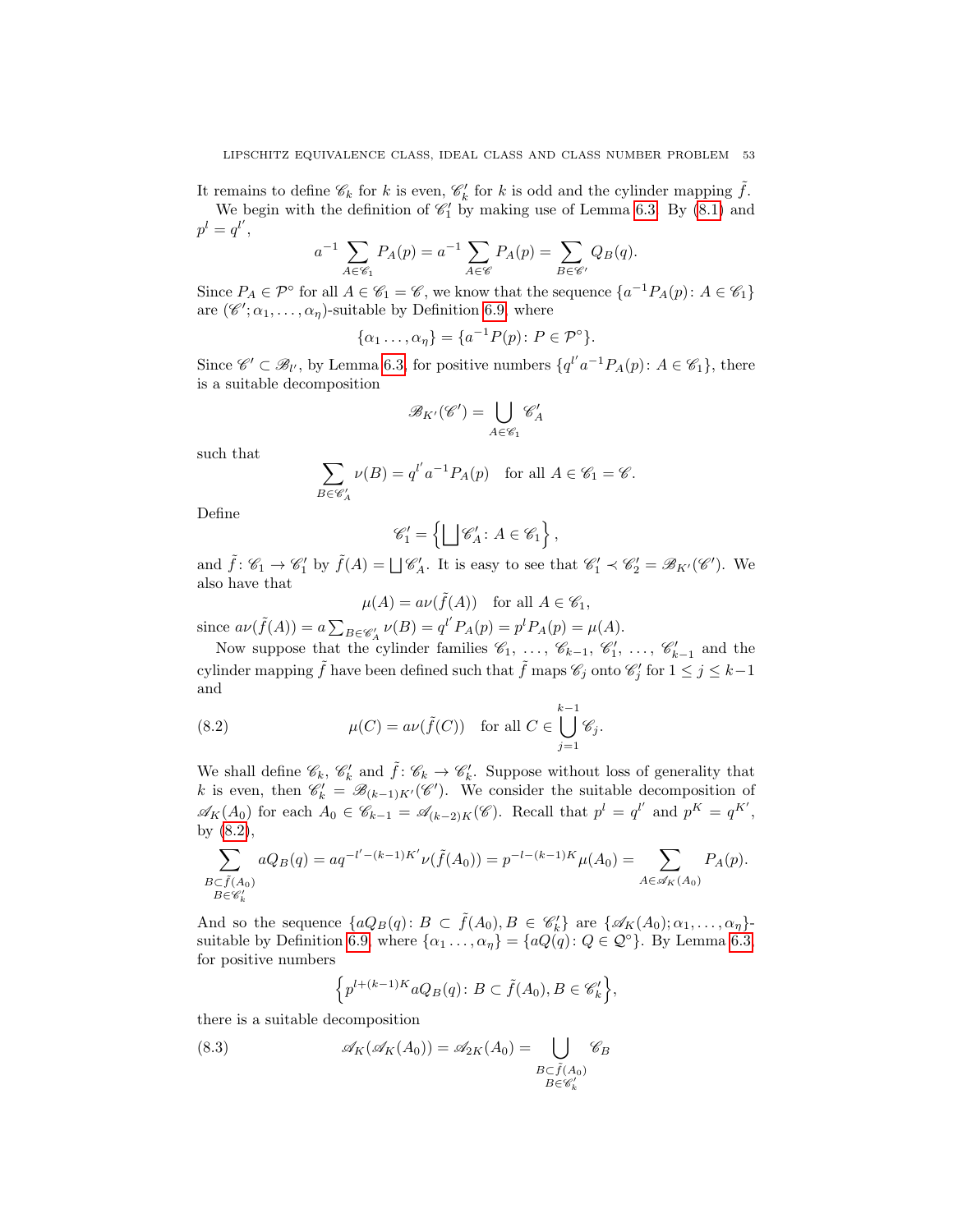such that

$$
\sum_{A \in \mathscr{C}_B} \mu(A) = p^{l + (k-1)K} a Q_B(q) \quad \text{for all } B \in \mathscr{C}'_k \text{ and } B \subset \tilde{f}(A_0).
$$

Indeed, we obtain  $\mathscr{C}_B$  for all  $B \in \mathscr{C}'_k$  by above argument since for every  $B \in \mathscr{C}'_k$ , there is a unique  $A_0 \in \mathscr{C}_{k-1}$  such that  $B \subset f(A_0)$ . Then we define

$$
\mathscr{C}_k = \left\{ \bigsqcup \mathscr{C}_B \colon B \in \mathscr{C}'_k \right\}
$$

and  $\tilde{f}$ :  $\mathscr{C}_k \to \mathscr{C}'_k$  by  $\tilde{f}(\bigsqcup \mathscr{C}_B) = B$ . By [\(8.3\)](#page-52-1), we know that

$$
\mathscr{A}_{(k-2)K}(\mathscr{C}) = \mathscr{C}_{k-1} \prec \mathscr{C}_k \prec \mathscr{C}_{k+1} = \mathscr{A}_{kK}(\mathscr{C}).
$$

We also have  $\mu(C) = a\nu(\tilde{f}(C))$  for all  $C \in \mathscr{C}_k$ . If k is odd, we can define  $\mathscr{C}_k$ ,  $\mathscr{C}'_k$ and  $\tilde{f}$ :  $\mathscr{C}_k \to \mathscr{C}'_k$  by a similar argument. Thus, by induction on k, we finally obtain all the cylinder families  $\mathscr{C}_k$ ,  $\mathscr{C}'_k$  and the cylinder mapping  $\tilde{f}$ .

To prove  $F = \bigsqcup \mathscr{C}$  and  $F' = \bigsqcup \mathscr{C}'$  have the same cylinder structure, it remains to compute the constants  $\rho$  and  $\iota$ . Since  $\mathscr C$  contains at least one level-l interior block, by Remark [5.5,](#page-29-1) we have

$$
\varpi_{\mathcal{S}}^{-1}r_{\mathcal{S}}^l|E_{\mathcal{S}}| \leq |F| \leq |E_{\mathcal{S}}|.
$$

Let  $C, C_1, C_2 \in \mathscr{C}_k$ , where  $C_1$  and  $C_2$  are distinct. If k is odd, then  $\mathscr{C}_k =$  $\mathscr{A}_{(k-1)K}(\mathscr{C}) \subset \mathscr{A}_{l+(k-1)K}^{\circ}$ , by Remark [5.5](#page-29-1) and the definition of blocks (Definition [5.1\)](#page-26-4), we have

$$
\begin{aligned} \n\varpi_{\mathcal{S}}^{-1} r_{\mathcal{S}}^{l+(k-1)K} |E_{\mathcal{S}}| &\leq |C| \leq \varpi_{\mathcal{S}} r_{\mathcal{S}}^{l+(k-1)K} |E_{\mathcal{S}}|;\\ \nr_{\mathcal{S}}^{l+(k-1)K} |E_{\mathcal{S}}| &\leq \text{dist}(C_1, C_2). \n\end{aligned}
$$

If k is even, then by the definition of  $\mathscr{C}_k$ , we know that  $\mathscr{A}_{(k-2)K}(\mathscr{C}) = \mathscr{C}_{k-1} \prec \mathscr{C}_k$  $\mathscr{C}_{k+1} = \mathscr{A}_{kK}(\mathscr{C})$ . And so

$$
\varpi_{\mathcal{S}}^{-1} r_{\mathcal{S}}^{l+kK} |E_{\mathcal{S}}| \leq |C| \leq \varpi_{\mathcal{S}} r_{\mathcal{S}}^{l+(k-2)K} |E_{\mathcal{S}}|;
$$
  

$$
r_{\mathcal{S}}^{l+kK} |E_{\mathcal{S}}| \leq \text{dist}(C_1, C_2).
$$

As a summary, F has the  $(\varrho_1, \iota_1)$ -cylinder structure for  $\varrho_1 = r_S^K$  and  $\iota_1 = \varpi_S^2 r_S^{-l-2K}$ . A similar argument shows that F' also has the  $(\varrho_2, \iota_2)$ -cylinder structure for  $\varrho_2 =$  $r_{\mathcal{T}}^{K'}$  and  $\iota_2 = \varpi_{\mathcal{T}}^2 r_{\mathcal{S}}^{-l'-2K'}$ . Recall that  $r_{\mathcal{S}}^K = r_{\mathcal{T}}^{K'}$ . Then by the cylinder mapping  $\tilde{f}$ , we know that F and F' have the same  $(\varrho, \iota)$ -cylinder structure for  $\varrho = \varrho_1 = \varrho_2$  and  $\iota = \max(\iota_1, \iota_2).$ 

Finally, by Lemma [6.1,](#page-33-1) we have  $\bigcup \mathscr{C} = F \simeq F' = \bigcup \mathscr{C}'$ .

# 9. The Non-Commensurable Case

<span id="page-53-1"></span><span id="page-53-0"></span>9.1. **Proof of Theorem [2.2.](#page-12-0)** Let  $S = \{S_1, S_2, \ldots, S_N\}$  of ratios  $r_1, r_2, \ldots, r_N$  and  $\mathcal{T} = \{T_1, T_2, \ldots, T_M\}$  of ratios  $t_1, t_2, \ldots, t_M$  be two IFSs satisfying the SSC. For convenience, write  $E = E_{\mathcal{S}}$  and  $F = E_{\mathcal{T}}$ . We also use the following notations:

$$
E_{\mathbf{i}} = S_{i_1} \circ \cdots \circ S_{i_n}(E), \qquad r_{\mathbf{i}} = r_{i_1} r_{i_2} \cdots r_{i_n},
$$
  

$$
F_{\mathbf{j}} = T_{j_1} \circ \cdots \circ T_{j_m}(F), \qquad t_{\mathbf{j}} = t_{j_1} t_{j_2} \cdots t_{j_m},
$$

where  $\mathbf{i} = i_1 i_2 \dots i_n \in \{1, \dots, N\}^n$  and  $\mathbf{j} = j_1 j_2 \dots j_m \in \{1, \dots, M\}^m$ .

Suppose that  $E \simeq F$  and dim<sub>H</sub>  $E = \dim_\text{H} F = s$ . Let f be a bi-Lipschitz mapping from  $E$  onto  $F$ . We need two known lemmas.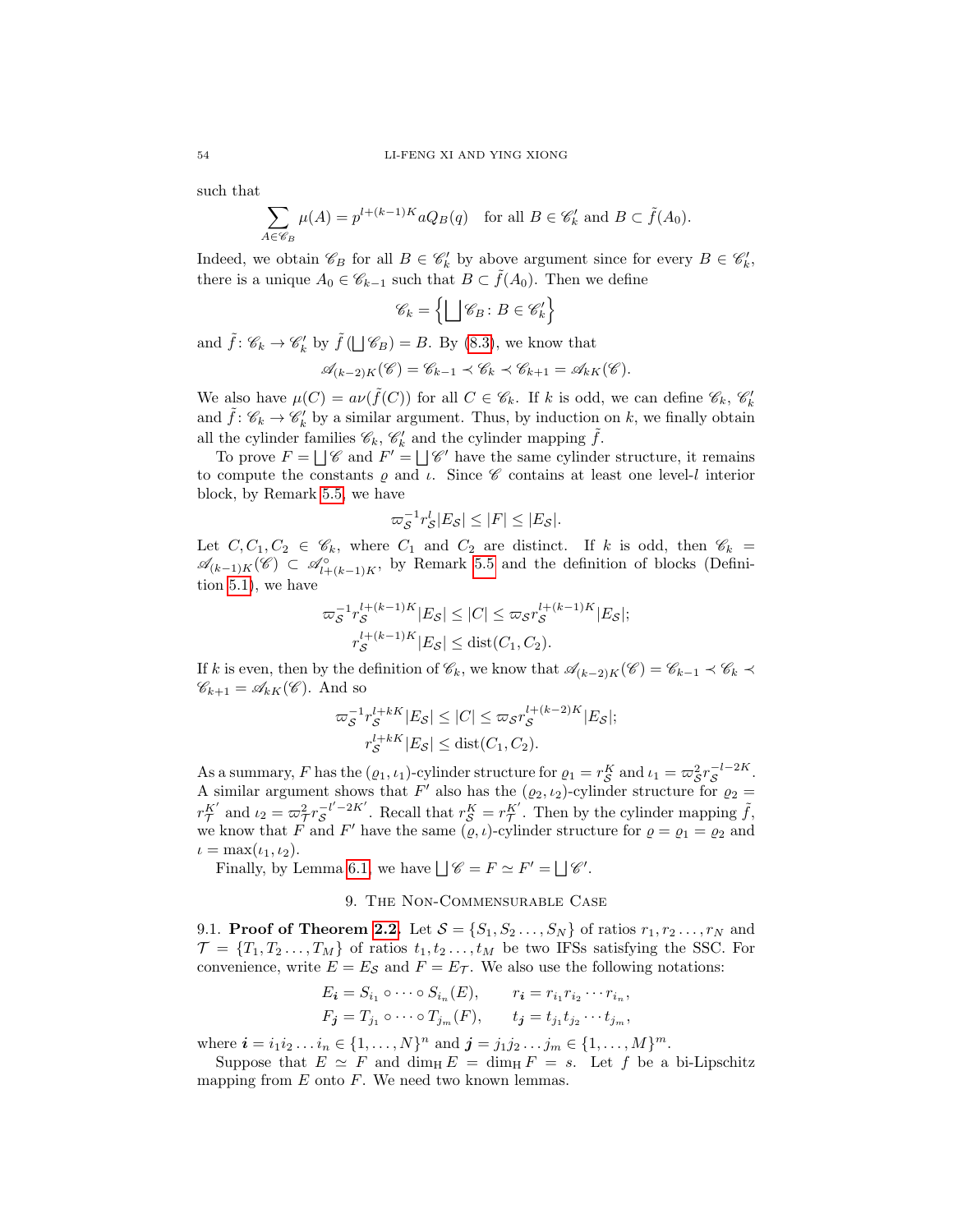<span id="page-54-1"></span>**Lemma 9.1** (measure linear, [\[6\]](#page-56-13)). There is an  $E_i$  such that  $f|_{E_i}$  is measure linear, *i.e., for all Borel subsets*  $A \subset E_i$  with  $\mathcal{H}^s(A) > 0$ , we have

$$
\frac{\mathcal{H}^s(A)}{\mathcal{H}^s(f(A))} = \frac{\mathcal{H}^s(E_{\mathbf{i}})}{\mathcal{H}^s(f(E_{\mathbf{i}}))}.
$$

<span id="page-54-2"></span>**Lemma 9.2** ([\[14\]](#page-56-14)). There exists a positive integer  $K$  dependent on  $f$  such that for each word **i** of finite length, there exist a subset  $\Lambda \subset \{1, \ldots, M\}^K$  and a word **j** of finite length such that

$$
f(E_i) = \bigcup_{j^* \in \Lambda} F_{jj^*}.
$$

*Proof of Theorem [2.2.](#page-12-0)* By symmetry, it suffices to prove that  $t_j^s \in \mathbb{Z}^+[r_1^s, \ldots, r_N^s]$ for each  $j$ . Let  $E_i$  be as in Lemma [9.1.](#page-54-1) By Lemma [9.2,](#page-54-2) we have

$$
f(E_{\mathbf{i}}) = \bigcup_{\mathbf{j}^* \in \Lambda} F_{\mathbf{j}\mathbf{j}^*} \quad \text{for some } \Lambda \subset \{1, \ldots, M\}^K.
$$

For each  $j \in \{1, ..., M\}$ , there is a set  $\Lambda_j$  consisting of finite many words of finite length such that

$$
f^{-1}\left(\bigcup_{\mathbf{j}^*\in\Lambda}F_{\mathbf{j}\mathbf{j}^*\mathbf{j}}\right)=\bigcup_{\mathbf{i}^*\in\Lambda_{\mathbf{j}}}E_{\mathbf{i}\mathbf{i}^*}.
$$

Applying Lemma [9.1](#page-54-1) with  $A = \bigcup_{i^* \in \Lambda_j} E_{ii^*}$ , we have

$$
\frac{\mathcal{H}^s(E_{\mathbf{i}})}{\mathcal{H}^s(f(E_{\mathbf{i}}))} = \frac{\mathcal{H}^s(A)}{\mathcal{H}^s(f(A))} = \frac{\mathcal{H}^s(\bigcup_{\mathbf{i}^* \in \Lambda_j} E_{\mathbf{i}\mathbf{i}^*})}{\mathcal{H}^s(\bigcup_{\mathbf{j}^* \in \Lambda} F_{\mathbf{j}\mathbf{j}^*j})} = \frac{\mathcal{H}^s(E_{\mathbf{i}}) \cdot \sum_{\mathbf{i}^* \in \Lambda_j} r_{\mathbf{i}^*}^s}{\mathcal{H}^s(f(E_{\mathbf{i}})) \cdot t_j^s}.
$$

This means  $t_j^s = \sum_{i^* \in \Lambda_j} r_{i^*}^s$ , and so  $t_j^s \in \mathbb{Z}^+[r_1^s, \ldots, r_N^s]$ .

<span id="page-54-0"></span>9.2. Proof of Theorem [2.3.](#page-13-0) With notations as in the proof of Theorem [2.2.](#page-12-0) We need a lemma obtained by Rao, Ruan and Wang [\[35\]](#page-57-21), which is a corollary of Lemma [9.1](#page-54-1) and [9.2.](#page-54-2) Fix a bi-Lipschitz mapping  $f$  of  $E$  onto  $F$ . Let  $E_i$  be as in Lemma [9.1.](#page-54-1) According to Lemma [9.2,](#page-54-2) for each word  $\boldsymbol{i}$  of finite length, there are a subset  $\Lambda \subset \{1, \ldots, M\}^K$  and a word j of finite length such that

(9.1) 
$$
f(E_{ii}) = \bigcup_{j^* \in \Lambda} F_{jj^*}.
$$

<span id="page-54-4"></span>**Lemma 9.3** ([\[35\]](#page-57-21)). The set  $\{\mathcal{H}^s(E_{ii})/\mathcal{H}^s(F_j): i \text{ and } j \text{ satisfy (9.1)}\}$  $\{\mathcal{H}^s(E_{ii})/\mathcal{H}^s(F_j): i \text{ and } j \text{ satisfy (9.1)}\}$  $\{\mathcal{H}^s(E_{ii})/\mathcal{H}^s(F_j): i \text{ and } j \text{ satisfy (9.1)}\}$  is finite.

Let  $G \subset (0,1)$  be a multiplicative semigroup. For  $\mathbf{i} = i_1 i_2 \dots i_n \in \{1, \dots, N\}^n$ and  $j = j_1 j_2 ... j_m \in \{1, ..., M\}^m$ , define

<span id="page-54-3"></span> $\operatorname{card}_G \boldsymbol{i} = \operatorname{card}\{k \colon S_{i_k} \notin \mathcal{S}^G\} \quad \text{and} \quad \operatorname{card}_G \boldsymbol{j} = \operatorname{card}\{k \colon T_{j_k} \notin \mathcal{T}^G\}.$ 

As a corollary of Lemma [9.3,](#page-54-4) we have

<span id="page-54-5"></span>**Lemma 9.4.**  $\sup{\text{card}_G j : i \text{ and } j \text{ satisfy (9.1) and } \text{card}_G i = 0} < \infty$  $\sup{\text{card}_G j : i \text{ and } j \text{ satisfy (9.1) and } \text{card}_G i = 0} < \infty$  $\sup{\text{card}_G j : i \text{ and } j \text{ satisfy (9.1) and } \text{card}_G i = 0} < \infty$ .

*Proof.* Write card<sub>l</sub>  $j = \text{card}\{k : j_k = l\}$  for  $1 \leq l \leq M$ ,  $\text{card}_l i = \text{card}\{k : i_k = l\}$ for  $1 \leq l \leq N$ . If this lemma is not true, we can find a sequence  $(i_k, j_k)_{k>1}$  such that for all  $k \geq 1$ ,

- $i_k$  and  $j_k$  satisfy [\(9.1\)](#page-54-3) and  $\operatorname{card}_G i_k = 0$ ;
- card<sub>G</sub>  $j_k <$  card<sub>G</sub>  $j_{k+1}$ ;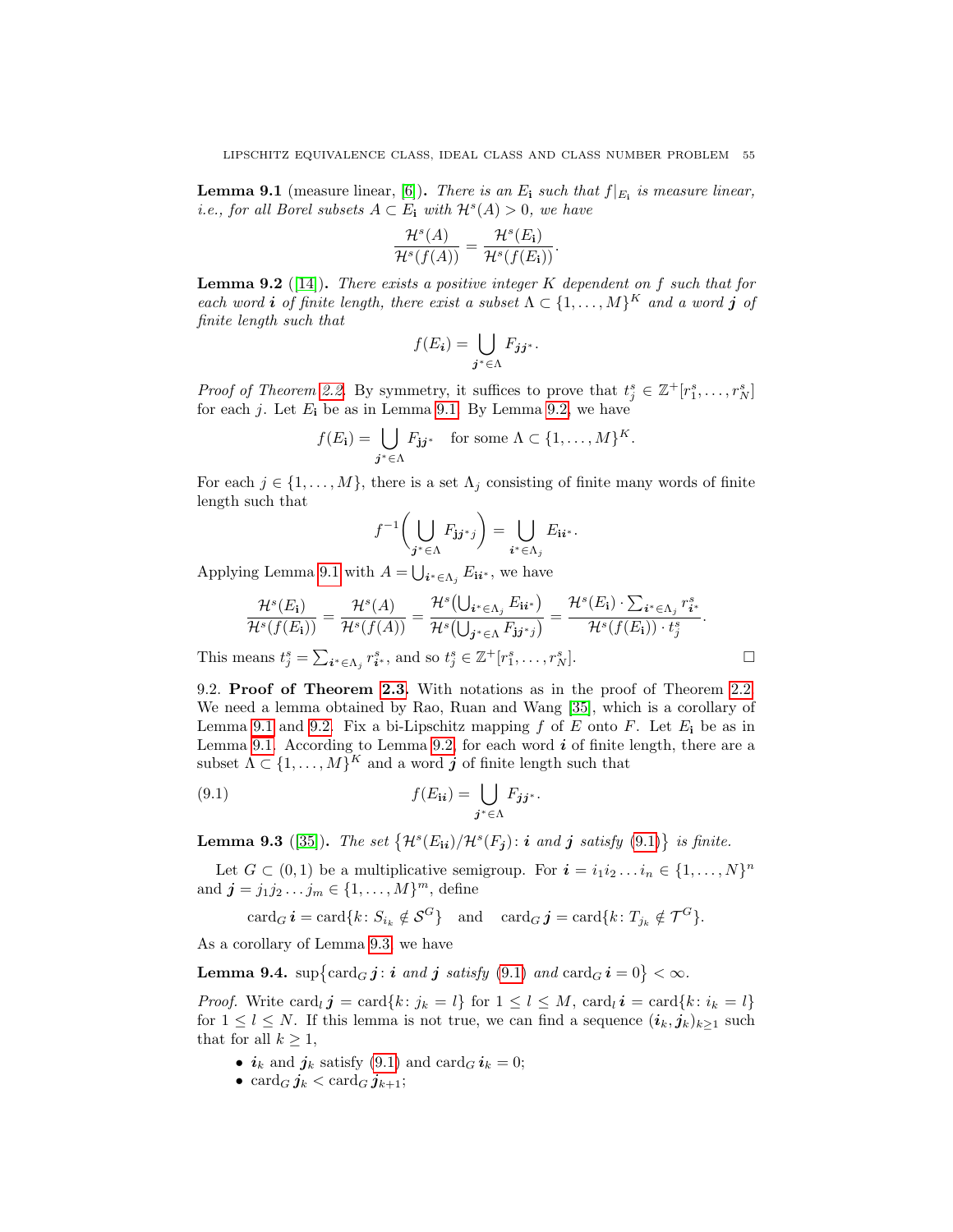If  $\sup_k \text{card}_1 \, i_k = \infty$ , by choosing a subsequence, we can assume that  $\text{card}_1 \, i_k$ card<sub>1</sub>  $i_{k+1}$ ; otherwise, sup<sub>k</sub> card<sub>1</sub>  $i_k < \infty$ , by choosing a subsequence, we can assume that card<sub>1</sub>  $i_k$  is equal to a constant for all k. In both cases, we can require that card<sub>1</sub>  $i_k \leq$  card<sub>1</sub>  $i_{k+1}$ . Repeating the same argument, we can further require that for all  $k \geq 1$ ,

- card<sub>l</sub>  $i_k \leq \text{card}_l i_{k+1}$  for  $1 \leq l \leq N$ .
- card<sub>l</sub>  $j_k \leq \text{card}_l j_{k+1}$  for  $1 \leq l \leq M$ .

We shall show that

$$
\frac{\mathcal{H}^s(E_{ii_a})}{\mathcal{H}^s(F_{j_a})} \neq \frac{\mathcal{H}^s(E_{ii_b})}{\mathcal{H}^s(F_{j_b})} \quad \text{whenever } a \neq b.
$$

This contradicts Lemma [9.3,](#page-54-4) and so the lemma follows. To verify the inequality, suppose  $a < b$ , we have

$$
\left(\frac{\mathcal{H}^s(E_{ii_a})}{\mathcal{H}^s(F_{j_a})}\biggm/ \frac{\mathcal{H}^s(E_{ii_b})}{\mathcal{H}^s(F_{j_b})}\right)^{1/s} = \frac{t_{j_b}/t_{j_a}}{r_{i_b}/r_{i_a}} = \frac{t_1^{\beta_1} t_2^{\beta_2} \cdots t_M^{\beta_M}}{r_1^{\alpha_1} r_2^{\alpha_2} \cdots r_N^{\alpha_N}} := \frac{\varphi}{\phi}
$$

,

where  $\alpha_l = \text{card}_l \, i_b - \text{card}_l \, i_a \geq 0 \, (1 \leq l \leq N)$  and  $\beta_l = \text{card}_l \, j_b - \text{card}_l \, j_a \geq 0$  $(1 \leq l \leq M)$ . Suppose that  $T_1, \ldots, T_\ell \notin \mathcal{T}^G$  and  $T_{\ell+1}, \ldots, T_M \in \mathcal{T}^G$ , then

$$
\operatorname{card}_G \boldsymbol j = \operatorname{card}_1 \boldsymbol j + \operatorname{card}_2 \boldsymbol j + \cdots + \operatorname{card}_\ell \boldsymbol j.
$$

Since

$$
\beta_1+\cdots+\beta_\ell=\sum_{l=1}^\ell(\operatorname{card}_l\boldsymbol{j}_b-\operatorname{card}_l\boldsymbol{j}_a)=\operatorname{card}_G\boldsymbol{j}_b-\operatorname{card}_G\boldsymbol{j}_a>0,
$$

we may assume that  $\beta_1 > 0$ . Then  $\varphi/t_1 \in \operatorname{sgp} \mathcal{T}$ . It follows from card $_G i_a =$ card<sub>G</sub>  $i_b = 0$  that there exists a  $g \in \text{sgp} S$  such that  $\phi g \in G$ . Since sgp  $S \sim \text{sgp} \mathcal{T}$ , there exists a positive integer u such that  $g^u \in \text{sgp } \mathcal{T}$ . Therefore,

$$
\varphi^u g^u = t_1 \cdot \left(t_1^{u-1} (\varphi/t_1)^u g^u\right) \in t_1 \cdot \operatorname{sgp} \mathcal{T}.
$$

Notice that  $(t_1 \cdot \text{sgp } \mathcal{T}) \cap G = \emptyset$  since  $T_1 \notin \mathcal{T}^G$ . Therefore,  $\varphi^u g^u \notin G$ . Together with  $\phi^u g^u \in G$ , we have  $\phi \neq \varphi$ . The desired inequality follows.

To prove Theorem [2.3,](#page-13-0) we also need the following theorem obtained independently by Llorente and Mattila [\[27\]](#page-57-22) and Deng and Wen et. al. [\[11\]](#page-56-15).

**Theorem** ([\[11,](#page-56-15) [27\]](#page-57-22)). Let E and F be two self-similar sets satisfying the SSC. Then  $E \simeq F$  if and only if there exist bi-Lipschitz mappings  $f_1$  and  $f_2$  such that  $f_1: E \to f_1(E) \subset F$  and  $f_2: F \to f_2(F) \subset E$ .

*Proof of Theorem [2.3.](#page-13-0)* First note that we have  $S^G = S$  and  $\mathcal{T}^G = \mathcal{T}$  when  $G =$  $(0, 1)$ . So we only need to show that  $\mathcal{S} \simeq \mathcal{T}$  implies  $\mathcal{S}^G \simeq \mathcal{T}^G$ . Now fix a multiplicative sub-semigroup  $G \subset (0, 1)$ . By the above theorem and symmetry, it remains to find a bi-Lipschitz mapping  $f_1$  such that  $f_1: E_{\mathcal{S}^G} \to f_1(E_{\mathcal{S}^G}) \subset E_{\mathcal{T}^G}$ .

According to Lemma [9.4,](#page-54-5) we can find  $\mathbf{i}_0, \mathbf{j}_0$  satisfying [\(9.1\)](#page-54-3) and card $_G \mathbf{i}_0 = 0$ such that

 $\operatorname{card}_G \pmb{j}_0 = \sup \bigl\{\operatorname{card}_G \pmb{j} \colon \pmb{i} \text{ and } \pmb{j} \text{ satisfy (9.1) and } \operatorname{card}_G \pmb{i} = 0 \bigr\} < \infty.$  $\operatorname{card}_G \pmb{j}_0 = \sup \bigl\{\operatorname{card}_G \pmb{j} \colon \pmb{i} \text{ and } \pmb{j} \text{ satisfy (9.1) and } \operatorname{card}_G \pmb{i} = 0 \bigr\} < \infty.$  $\operatorname{card}_G \pmb{j}_0 = \sup \bigl\{\operatorname{card}_G \pmb{j} \colon \pmb{i} \text{ and } \pmb{j} \text{ satisfy (9.1) and } \operatorname{card}_G \pmb{i} = 0 \bigr\} < \infty.$ 

We shall show that  $f \circ S_{i i_0}(E_{\mathcal{S}^G}) \subset T_{j_0}(E_{\mathcal{T}^G})$ , where f is the fixed bi-Lipschitz mapping of E onto F. Then taking  $f_1 = T_{j_0}^{-1} \circ f \circ S_{i i_0}$ , we have  $f_1(E_{\mathcal{S}^G}) \subset E_{\mathcal{T}^G}$ and the proof is complete.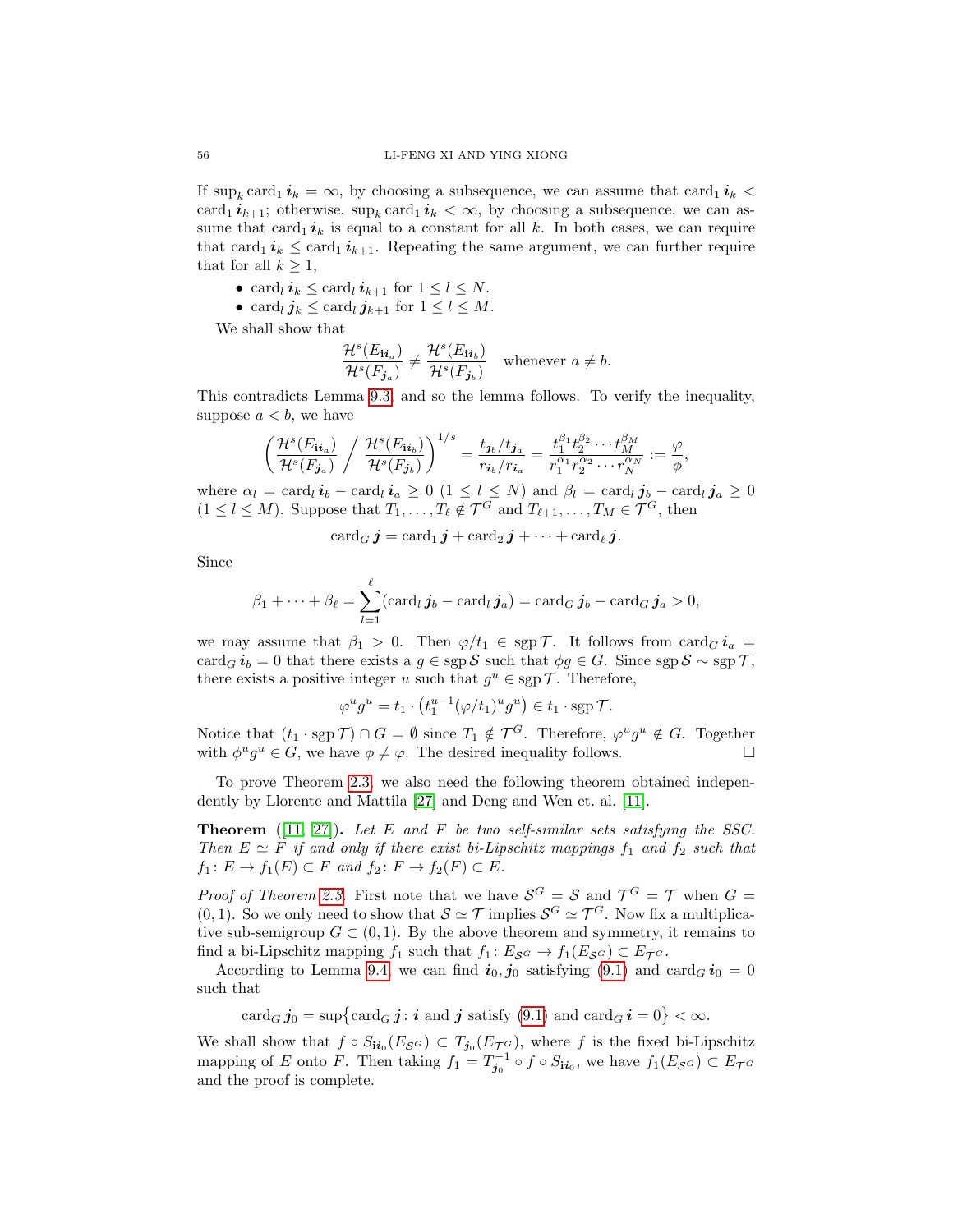Let  $x \in E_{\mathcal{S}^G}$  and  $i_k$  be the unique word of length k satisfying  $x \in S_{i_k}(E_{\mathcal{S}^G})$  for each  $k \geq 1$ , then card<sub>G</sub>  $i_k = 0$ . For each  $k \geq 1$ , let  $j_k$  satisfies

$$
f(E_{\mathbf{i}i_0i_k}) = \bigcup_{\mathbf{j}^* \in \Lambda_k} F_{\mathbf{j}_k\mathbf{j}^*}, \quad \text{where } \Lambda_k \subset \{1, \ldots, M\}^K.
$$

Note that

$$
f(E_{\mathbf{ii}_0}) = \bigcup_{\mathbf{j}^* \in \Lambda} F_{\mathbf{j}_0 \mathbf{j}^*} \quad \text{for some } \Lambda \subset \{1, \dots, M\}^K
$$

since  $i_0$  and  $j_0$  satisfy [\(9.1\)](#page-54-3). So we can write  $j_k = j_0 j'_k$  for each  $k \geq 1$ . Since  $\operatorname{card}_G \bm{i}_0 \bm{i}_k = 0$  and  $\operatorname{card}_G \bm{j}_0$  is maximal, we have  $\operatorname{card}_G \bm{j}'_k = 0$  for each  $k \geq 1$ . This means  $f \circ S_{ii_0}(x) \in T_{j_0}(E_{\mathcal{T}^G})$ , and so  $f \circ S_{ii_0}(E_{\mathcal{S}^G}) \subset T_{j_0}(E_{\mathcal{T}^G})$ .

<span id="page-56-0"></span>Acknowledgement. The authors are grateful to Ka-Sing Lau for his active interest about our results and his enthusiasm to help us improve the manuscript. We also thank Zhiying Wen and Zhixiong Wen for their valuable comments and suggestions. The second author is indebted to Dejun Feng for his invitation to the Chinese University of Hong Kong. Part of this work was done during the visit. The second author is also glad to express his deep gratitude to Min Wu and Jihua Ma for their constant encouragement.

#### <span id="page-56-1"></span>**REFERENCES**

- <span id="page-56-6"></span>[1] A. Baker. Linear forms in the logarithms of algebraic numbers. IV. Mathematika, 15:204–216, 1968.
- <span id="page-56-5"></span>[2] Christoph Bandt and Siegfried Graf. Self-similar sets. VII. A characterization of self-similar fractals with positive Hausdorff measure. Proc. Amer. Math. Soc., 114(4):995–1001, 1992.
- <span id="page-56-8"></span>[3] Christoph Bandt, Nguyen Viet Hung, and Hui Rao. On the open set condition for self-similar fractals. Proc. Amer. Math. Soc., 134(5):1369–1374, 2006.
- <span id="page-56-9"></span>[4] Christoph Bandt and Hui Rao. Topology and separation of self-similar fractals in the plane. Nonlinearity, 20(6):1463–1474, 2007.
- <span id="page-56-2"></span>[5] Mario Bonk. Quasiconformal geometry of fractals. In International Congress of Mathematicians. Vol. II, pages 1349–1373. Eur. Math. Soc., Zürich, 2006.
- <span id="page-56-13"></span>[6] Daryl Cooper and Thea Pignataro. On the shape of Cantor sets. J. Differential Geom., 28(2):203–221, 1988.
- <span id="page-56-17"></span>[7] Charles W. Curtis and Irving Reiner. Representation theory of finite groups and associative algebras. Pure and Applied Mathematics, Vol. XI. Interscience Publishers, a division of John Wiley & Sons, New York-London, 1962.
- <span id="page-56-10"></span>[8] M. Das and G. A. Edgar. Finite type, open set conditions and weak separation conditions. Nonlinearity, 24(9):2489–2503, 2011.
- <span id="page-56-11"></span>[9] Guy David and Stephen Semmes. Fractured fractals and broken dreams, volume 7 of Oxford Lecture Series in Mathematics and its Applications. The Clarendon Press Oxford University Press, New York, 1997. Self-similar geometry through metric and measure.
- <span id="page-56-16"></span>[10] GuoTai Deng and XingGang He. Lipschitz equivalence of fractal sets in R. Sci. China Math., 55(10):2095–2107, 2012.
- <span id="page-56-15"></span>[11] Juan Deng, Zhi-Ying Wen, Ying Xiong, and Li-Feng Xi. Bilipschitz embedding of self-similar sets. J. Anal. Math., 114:63–97, 2011.
- <span id="page-56-7"></span>[12] Qi-Rong Deng and Ka-Sing Lau. On the equivalence of homogeneous iterated function systems. preprint.
- <span id="page-56-12"></span>[13] K. J. Falconer and D. T. Marsh. Classification of quasi-circles by Hausdorff dimension. Nonlinearity, 2(3):489–493, 1989.
- <span id="page-56-14"></span>[14] K. J. Falconer and D. T. Marsh. On the Lipschitz equivalence of Cantor sets. *Mathematika*, 39(2):223–233, 1992.
- <span id="page-56-3"></span>[15] Kenneth Falconer. Techniques in fractal geometry. John Wiley & Sons Ltd., Chichester, 1997.
- <span id="page-56-4"></span>[16] Kenneth Falconer. Fractal geometry. John Wiley & Sons Inc., Hoboken, NJ, second edition, 2003. Mathematical foundations and applications.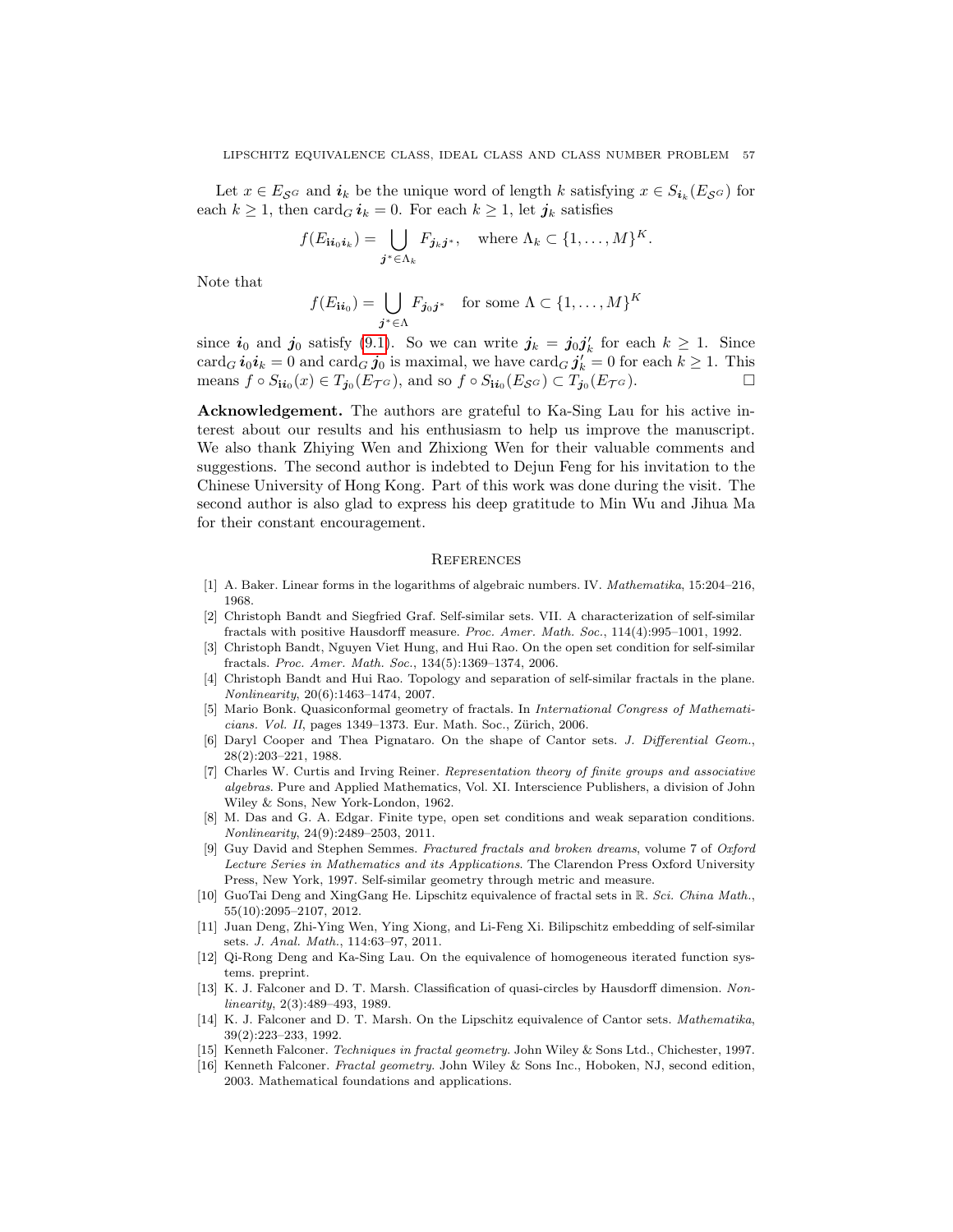- <span id="page-57-1"></span>[17] Benson Farb and Lee Mosher. A rigidity theorem for the solvable Baumslag-Solitar groups. Invent. Math., 131(2):419–451, 1998. With an appendix by Daryl Cooper.
- <span id="page-57-26"></span>[18] Herbert Federer. Geometric measure theory. Die Grundlehren der mathematischen Wissenschaften, Band 153. Springer-Verlag New York Inc., New York, 1969.
- <span id="page-57-13"></span>[19] De-Jun Feng and Yang Wang. On the structures of generating iterated function systems of Cantor sets. Adv. Math., 222(6):1964–1981, 2009.
- <span id="page-57-4"></span>[20] Dorian Goldfeld. Gauss's class number problem for imaginary quadratic fields. Bull. Amer. Math. Soc. (N.S.), 13(1):23-37, 1985.
- <span id="page-57-0"></span>[21] Misha Gromov. Metric structures for Riemannian and non-Riemannian spaces. Modern Birkhäuser Classics. Birkhäuser Boston Inc., Boston, MA, english edition, 2007. Based on the 1981 French original, With appendices by M. Katz, P. Pansu and S. Semmes, Translated from the French by Sean Michael Bates.
- <span id="page-57-14"></span>[22] M. Hochman. On self-similar sets with overlaps and inverse theorems for entropy.  $ArXiv$ e-prints, December 2012.
- <span id="page-57-6"></span>[23] John E. Hutchinson. Fractals and self-similarity. Indiana Univ. Math. J., 30(5):713–747, 1981.
- <span id="page-57-15"></span>[24] Richard Kenyon. Projecting the one-dimensional Sierpinski gasket. Israel J. Math., 97:221– 238, 1997.
- <span id="page-57-2"></span>[25] Serge Lang. Algebraic number theory, volume 110 of Graduate Texts in Mathematics. Springer-Verlag, New York, second edition, 1994.
- <span id="page-57-19"></span>[26] Ka-Sing Lau and Sze-Man Ngai. Multifractal measures and a weak separation condition. Adv. Math., 141(1):45–96, 1999.
- <span id="page-57-22"></span>[27] Marta Llorente and Pertti Mattila. Lipschitz equivalence of subsets of self-conformal sets. Nonlinearity, 23:875–882, 2010.
- <span id="page-57-24"></span>[28] J. J. Luo and K.-S. Lau. Lipschitz equivalence of self-similar sets and hyperbolic boundaries. ArXiv e-prints, May 2012.
- <span id="page-57-20"></span>[29] Pertti Mattila and Pirjo Saaranen. Ahlfors-David regular sets and bilipschitz maps. Ann. Acad. Sci. Fenn. Math., 34(2):487–502, 2009.
- <span id="page-57-25"></span>[30] R. Daniel Mauldin and S. C. Williams. Hausdorff dimension in graph directed constructions. Trans. Amer. Math. Soc., 309(2):811–829, 1988.
- <span id="page-57-8"></span>[31] R. A. Mollin and H. C. Williams. On a determination of real quadratic fields of class number one and related continued fraction period length less than 25. Proc. Japan Acad. Ser. A Math. Sci., 67(1):20–25, 1991.
- <span id="page-57-9"></span>[32] R. A. Mollin and H. C. Williams. On real quadratic fields of class number two. Math. Comp., 59(200):625–632, 1992.
- <span id="page-57-18"></span>[33] P. A. P. Moran. Additive functions of intervals and Hausdorff measure. Proc. Cambridge Philos. Soc., 42:15–23, 1946.
- <span id="page-57-3"></span>[34] Jürgen Neukirch. Algebraic number theory, volume 322 of Grundlehren der Mathematischen Wissenschaften [Fundamental Principles of Mathematical Sciences]. Springer-Verlag, Berlin, 1999. Translated from the 1992 German original and with a note by Norbert Schappacher, With a foreword by G. Harder.
- <span id="page-57-21"></span>[35] Hui Rao, Huo-Jun Ruan, and Yang Wang. Lipschitz equivalence of Cantor sets and algebraic properties of contraction ratios. Trans. Amer. Math. Soc., 364(3):1109–1126, 2012.
- <span id="page-57-23"></span>[36] Hui Rao, Huo-Jun Ruan, and Li-Feng Xi. Lipschitz equivalence of self-similar sets. C. R. Math. Acad. Sci. Paris, 342(3):191–196, 2006.
- <span id="page-57-16"></span>[37] Hui Rao and Zhi-Ying Wen. A class of self-similar fractals with overlap structure. Adv. in Appl. Math., 20(1):50–72, 1998.
- <span id="page-57-12"></span>[38] H.-J. Ruan, Y. Wang, and L.-F. Xi. Lipschitz equivalence of self-similar sets with touching structures. ArXiv e-prints, July 2012.
- <span id="page-57-7"></span>[39] Andreas Schief. Separation properties for self-similar sets. Proc. Amer. Math. Soc., 122(1):111–115, 1994.
- <span id="page-57-11"></span>[40] H. M. Stark. A complete determination of the complex quadratic fields of class-number one. Michigan Math. J., 14:1–27, 1967.
- <span id="page-57-5"></span>[41] H. M. Stark. The Gauss class-number problems. In Analytic number theory, volume 7 of Clay Math. Proc., pages 247–256. Amer. Math. Soc., Providence, RI, 2007.
- <span id="page-57-17"></span>[42] Grzegorz Swiątek and J. J. P. Veerman. On a conjecture of Furstenberg. Israel J. Math., 130:145–155, 2002.
- <span id="page-57-10"></span>[43] Mark Watkins. Class numbers of imaginary quadratic fields. Math. Comp., 73(246):907–938 (electronic), 2004.